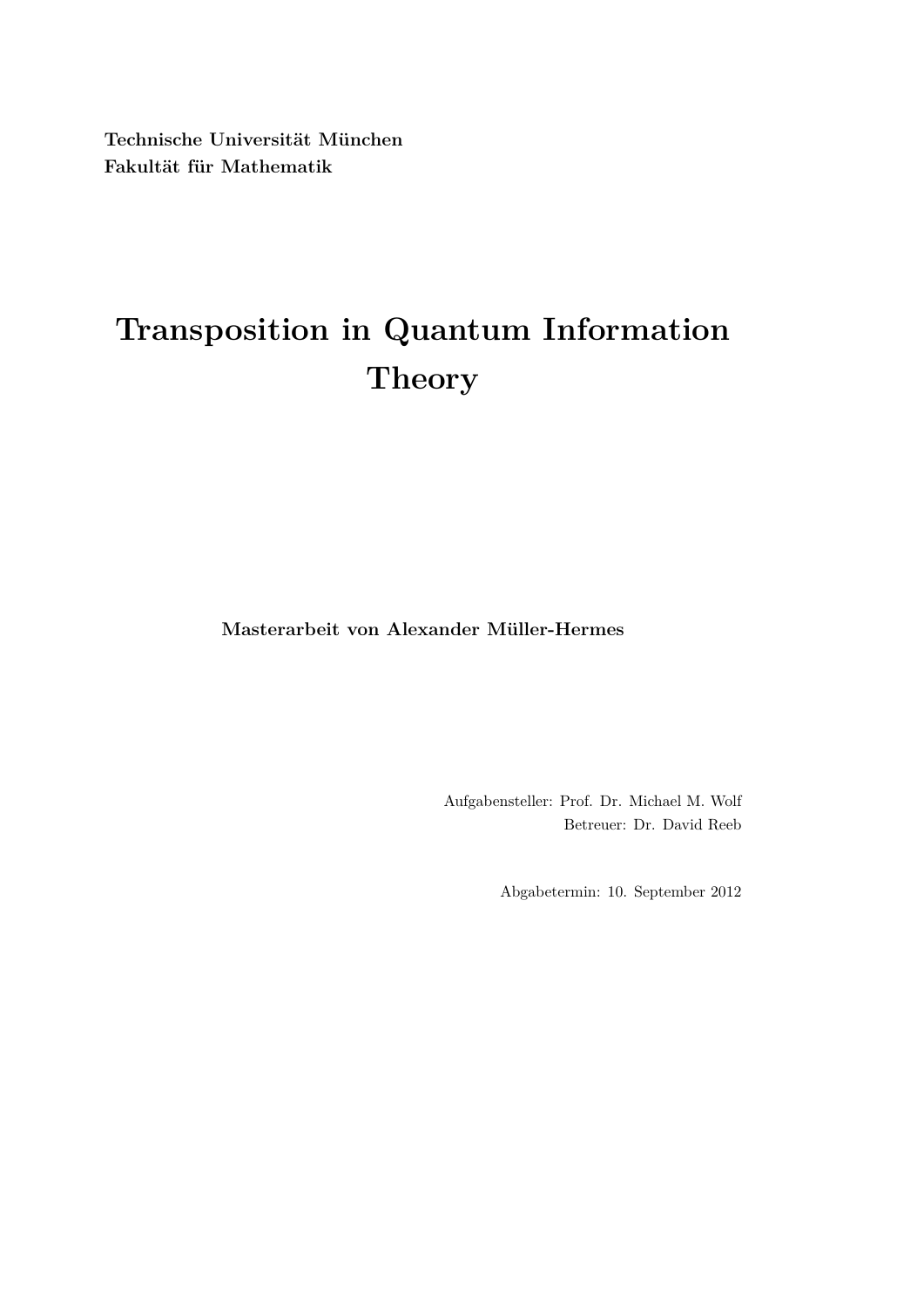Ich erkläre hiermit, dass ich diese Masterarbeit selbständig und nur mit den angegebenen Hilfsmitteln angefertigt habe.

(Garching b. München den 10.09.2012, Alexander Müller-Hermes)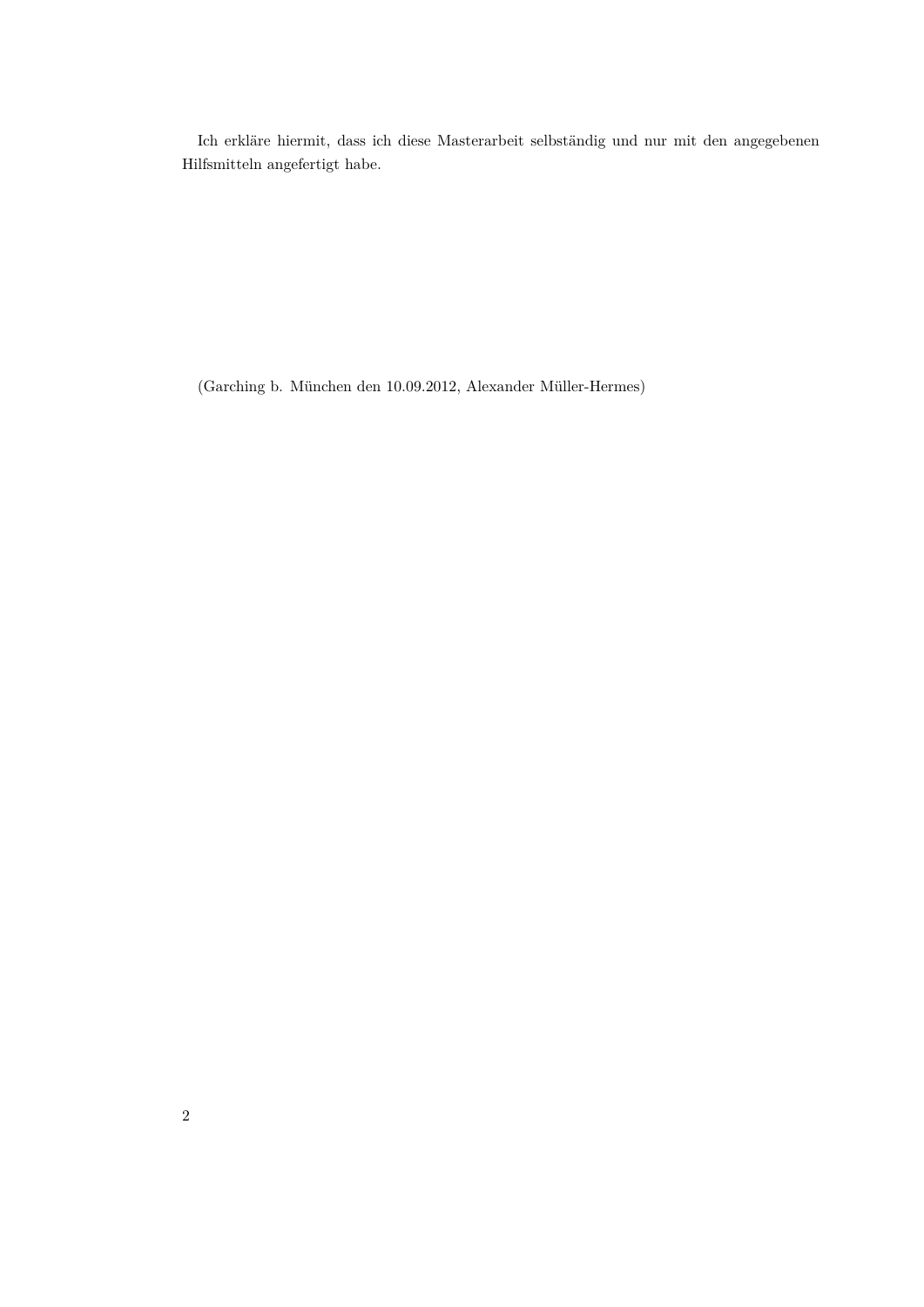# **Abstract**

In this thesis we study applications of the transposition map in quantum information theory. We are interested in particular in the problem of detecting whether a given quantum state is distillable and in the problem of bounding the quantum capacity of a quantum channel. In these cases there are well-known results involving the transposition map. Our main goal is to characterize different maps, which would lead to similar criteria or bounds. The existence of such maps would provide useful tools for these applications. We show, by using the theory of linear preservers and convex analysis, that in many cases the transposition up to some transformation is the only map that can give such results.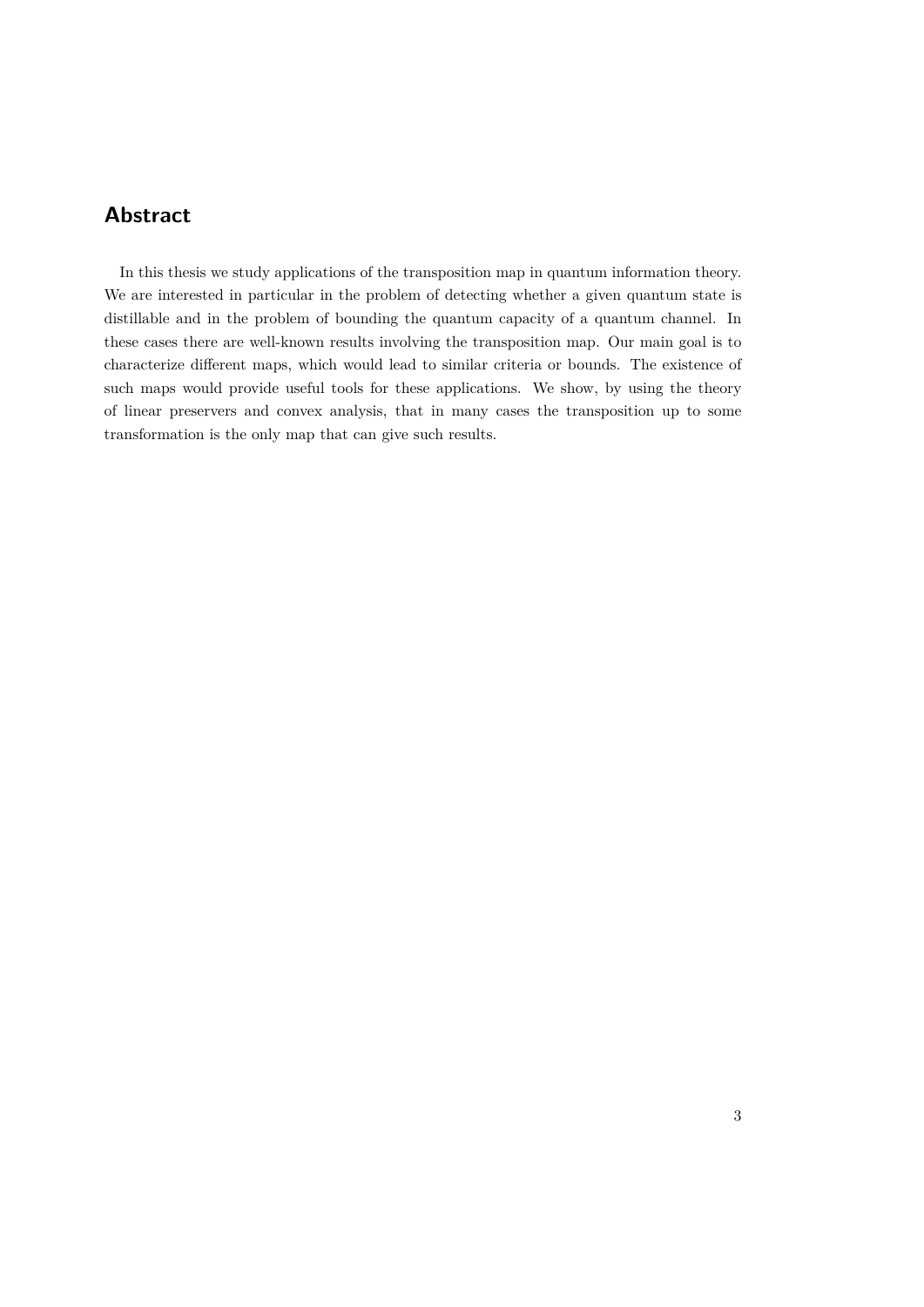# **Zusammenfassung**

Wir untersuchen Anwendungen der Transpositions-Abbildung in der Quanteninformationstheorie. Dabei interessieren wir uns speziell für das Problem Distillierbarkeit eines gegebenen Quantenzustands zu erkennen und für das Problem Schranken an die Quantenkapazität von Quantenkanälen zu finden. In diesen Fällen gibt es bereits Ergebnisse, die auf den Eigenschaften der Transposition beruhen, und es ist unser Ziel weitere Abbildungen zu charakterisieren, die zu ähnlichen Kriterien für Nichtdistillierbarkeit und zu ähnlichen Schranken führen würden. Die Existenz solcher Abbildungen würde nützliche Werkzeuge für diese Anwendungen geben. Wir zeigen mithilfe der Theorie Linearer Erhaltungsprobleme und konvexer Analysis, dass bis auf bestimmte Transformationen die Transposition die einzige Abbildung ist, die solche Resultate ermöglicht.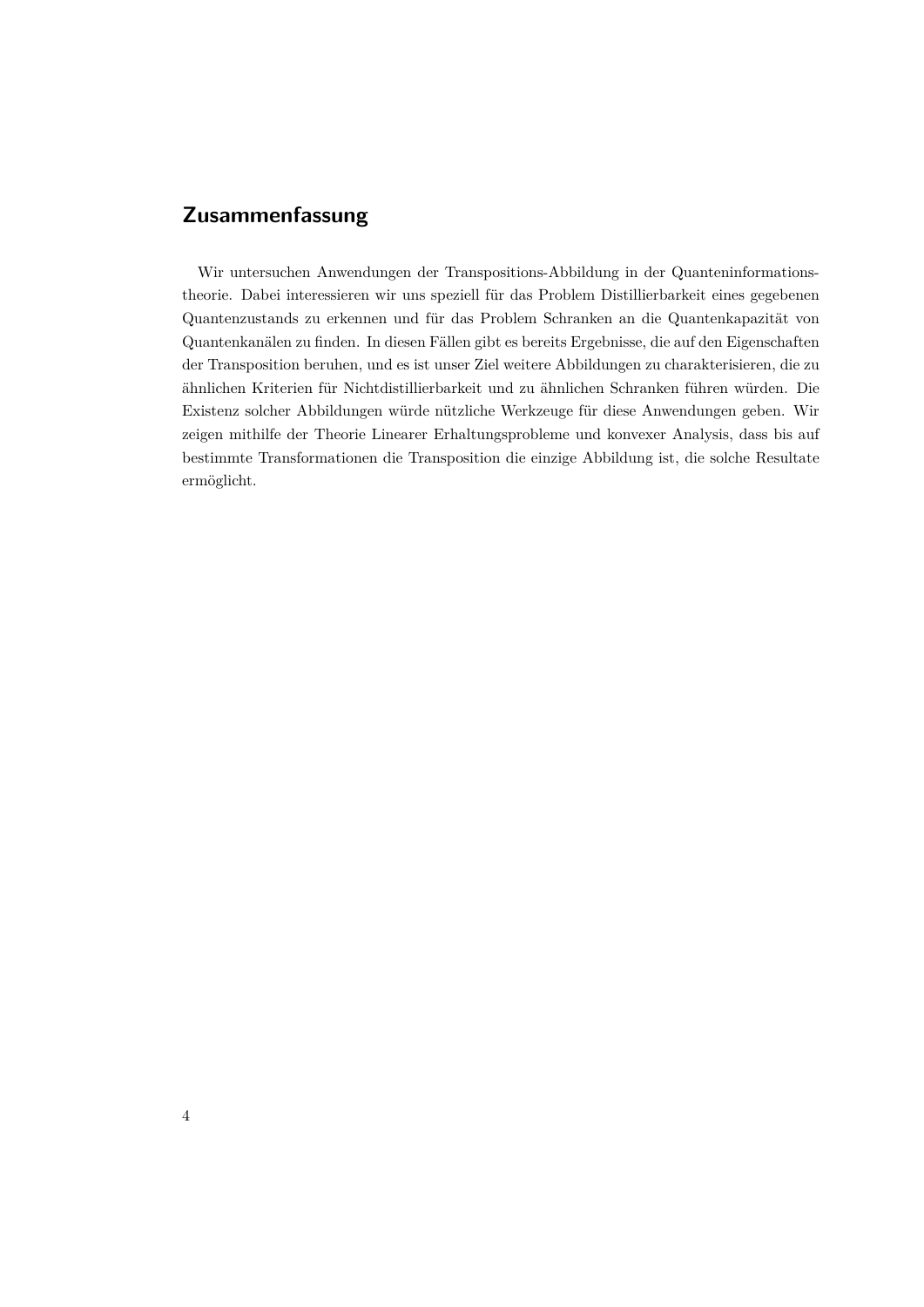# **Acknowledgments**

First I am deeply grateful to Dr. David Reeb for many interesting discussions and constant support support concerning this thesis.

I am also very thankful to Prof. Dr. Michael Wolf for supervising this thesis, insightful discussions and for giving me such an interesting topic.

Finally I would like to thank my parents for their support.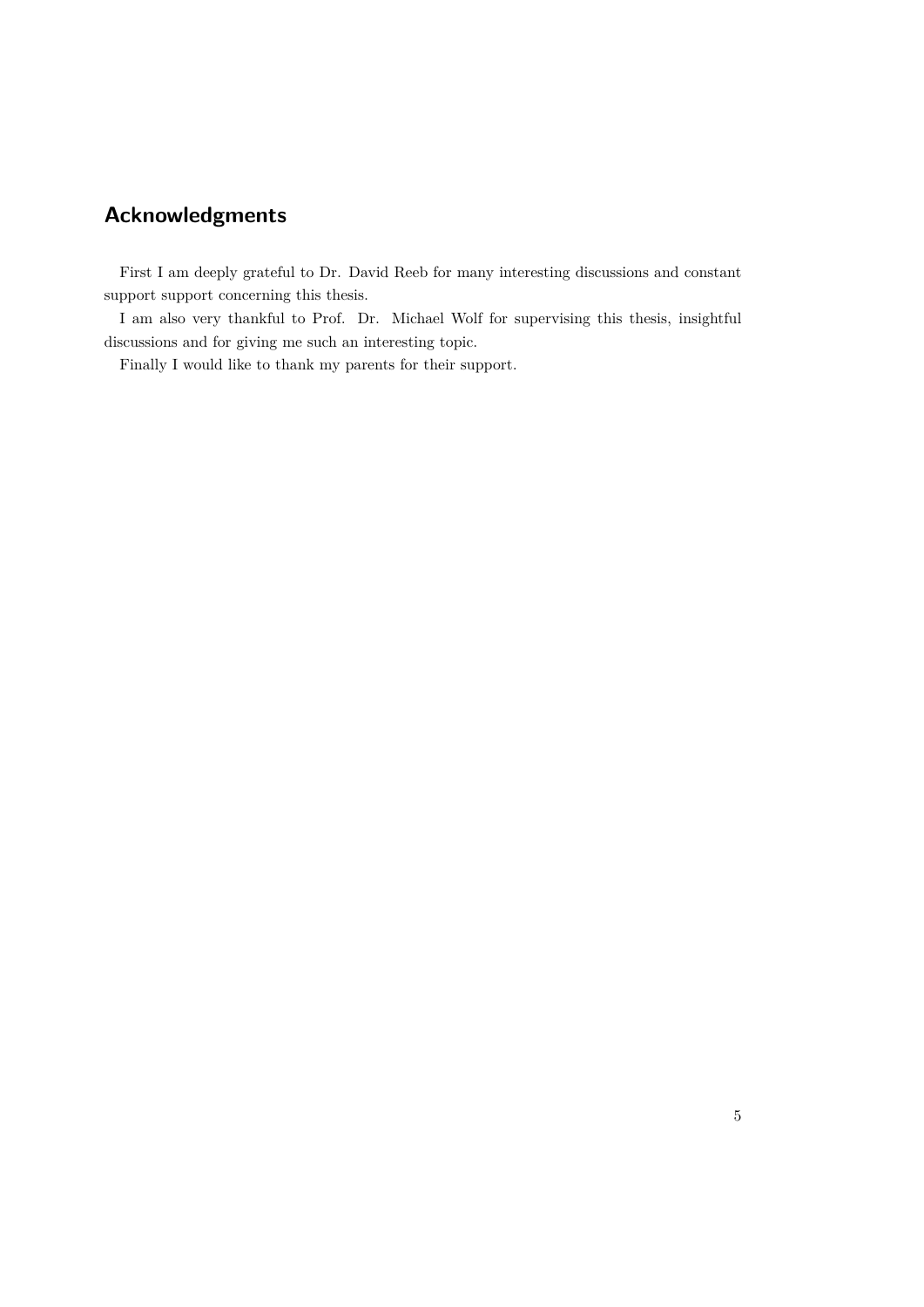# **Contents**

|                                 | 1. Basic Definitions and Terminology                                                         | $\overline{7}$ |
|---------------------------------|----------------------------------------------------------------------------------------------|----------------|
| 1.1.                            | Quantum States and Classes of Matrix Maps $\ldots \ldots \ldots \ldots \ldots \ldots \ldots$ | $\overline{7}$ |
|                                 |                                                                                              | -20            |
|                                 |                                                                                              | 24             |
|                                 |                                                                                              |                |
| 2. Preliminaries                |                                                                                              | 29             |
|                                 |                                                                                              | 29             |
|                                 | 2.1.1.                                                                                       | 29             |
|                                 | 2.1.2. Linear Preserver Problems                                                             | 30             |
|                                 |                                                                                              | 41             |
|                                 | 3. Entanglement Distillation                                                                 | 46             |
|                                 | 4. Capacity Bounds                                                                           | 53             |
|                                 | 4.1. Connection of Capacity Bounds and Entanglement Distillation                             | 53             |
|                                 | 4.2. Capacity Bounds Generated by Matrix Maps                                                | 58             |
| 4.3.                            |                                                                                              | 63             |
|                                 | 4.3.1. Capacity Bounds via Tensor-stable Positive Maps                                       | 63             |
|                                 | 4.4. Examples for Nontrivial 2-Tensor-stable Positivity                                      | 68             |
|                                 | 4.4.1.                                                                                       | 68             |
|                                 | 4.4.2. Tensor-stable Positivity from Entanglement Annihilating Maps                          | 69             |
|                                 | 5. Conclusion                                                                                | 72             |
| A. Norms of Matrix Maps         |                                                                                              |                |
| <b>B. Projective Geometry</b>   |                                                                                              |                |
| <b>C. Differential Geometry</b> |                                                                                              |                |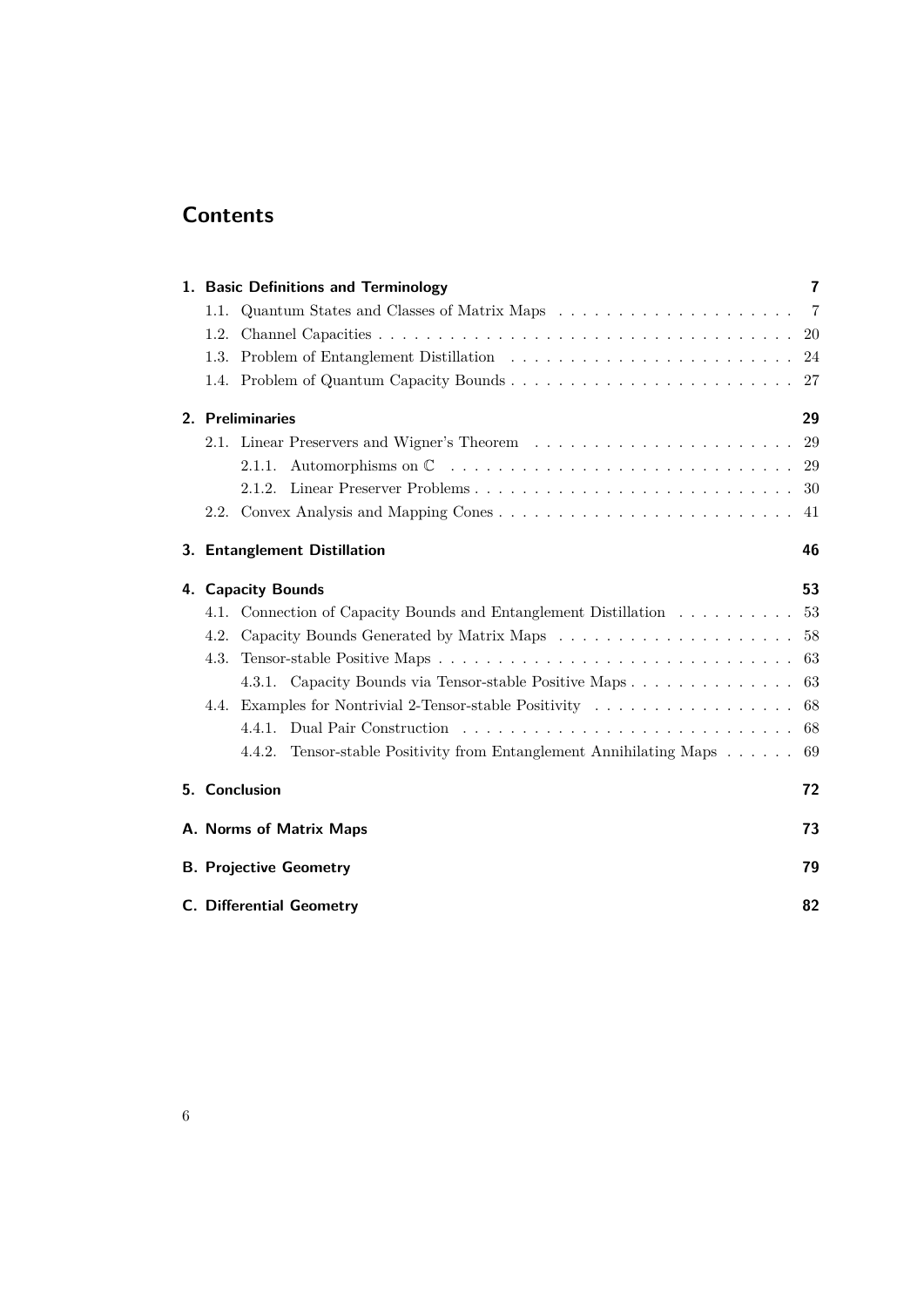# <span id="page-6-0"></span>**1. Basic Definitions and Terminology**

In the field of information theory one tries to understand the properties of information processing in physical systems in a rigorous mathematical way. Theorems such as Shannon's Theorem [\[Sha48\]](#page-84-0) give a mathematical precise meaning to what useful measures of information are, and how much information can be transferred from one system to another using a physical process. As information theory is not just dealing with abstract mathematical quantities, but has the premise to give results for physical systems, it is influenced by the physical laws that we use to describe such systems.

Quantum information theory is a generalization of the classical theory, where the underlying physics works by the laws of quantum mechanics. It can be shown to be more powerful than the classical theory in many cases, see [\[MN07\]](#page-84-1), and thus is a proper generalization of standard information theory. There are also more difficulties, which have to be handled in the quantum case. The various kinds of capacities for quantum channels [\[Llo97\]](#page-83-0) [\[Dev05\]](#page-83-1) [\[Wil12\]](#page-84-2) are one example. They are defined, in order to describe different families of protocols assisted by different resources.

In the present chapter we will introduce the basic concepts and tools of quantum information theory, which we will use later in our argumentation.

# <span id="page-6-1"></span>**1.1. Quantum States and Classes of Matrix Maps**

In this section we will present the basic definitions and the terminology of quantum theory. Most of this will be known to anyone working in the field of quantum information theory and can be skipped if necessary. For more details on the formalism of quantum mechanics and quantum information theory see [\[MN07\]](#page-84-1).

In order to present the basic setting, we will start with the definition of a quantum state.

## **Definition 1.** (*Quantum State*)

*Let* h *be a finite-dimensional, complex Hilbert space. A quantum state is an operator*  $X \in \mathfrak{B}(\mathfrak{h})$  *fulfilling*  $X \geq 0$  *and tr*( $X$ ) = 1*.* 

Most of the time we will identify an n-dimensional complex Hilbert spaces  $\mathfrak h$  with the standard complex Hilbert space  $\mathbb{C}^n$ . For vectors we will use the bra-ket-notation and denote column vectors as  $|u\rangle \in \mathbb{C}^n$  and conjugated row vectors as  $\langle u | \in (\mathbb{C}^n)'$ . With this in mind we write the standard scalar product on  $\mathbb{C}^n$  as  $\langle u | v \rangle$ , where the first vector is conjugated, as it should be.

The operator algebra  $\mathfrak{B}(\mathfrak{h})$  of bounded operators on  $\mathfrak{h}$  will be often identified with the matrix algebra  $\mathfrak{M}_n$  of complex  $n \times n$ −matrices, which is also a Hilbert space, with the Hilbert-Schmidt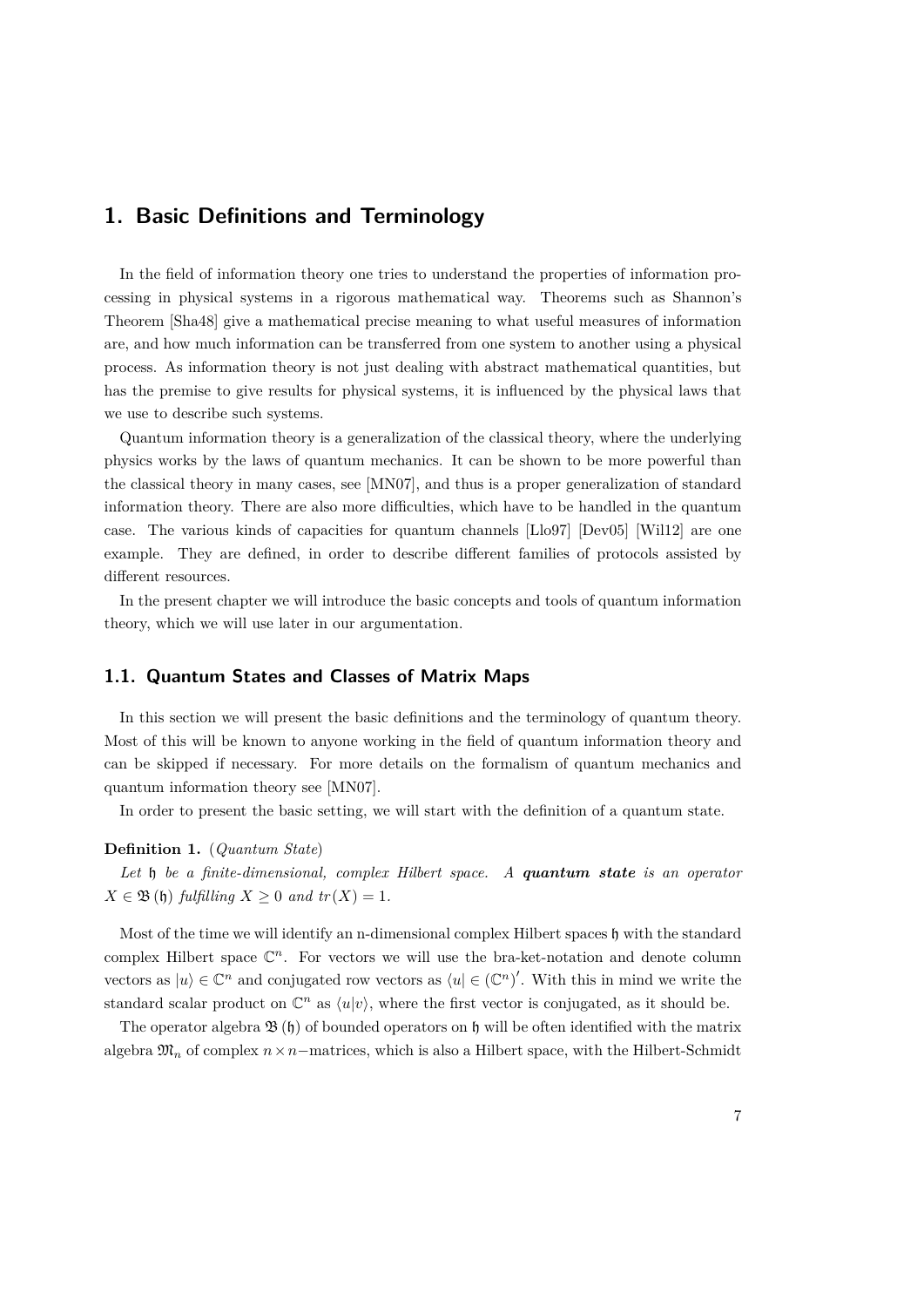inner product  $\langle X, Y \rangle = \text{tr}(X^{\dagger}Y)$ . We define  $\mathfrak{H}_n \subset \mathfrak{M}_n$  to be the subspace of hermitian  $n \times n$ −matrices,  $\mathfrak{M}_n^+ \subset \mathfrak{M}_n$  to be the subset of positive  $n \times n$ −matrices and  $\mathfrak{U}_n \subset \mathfrak{M}_n$  to be the subset of unitary  $n \times n$ −matrices.

As a positive operator a quantum state is necessarily hermitian and therefore admits a spectral decomposition, which can be used to give an interpretation to the above definition. There are  $p_i \in \mathbb{R}^+$  for all  $i \in \{1, ..., n\}$  fulfilling  $\sum_i p_i = 1$  and pairwise orthogonal projectors  $|i\rangle\langle i| \in \mathfrak{M}_n$  fulfilling  $\sum_i |i\rangle\langle i| = I_n$  such that

$$
X = \sum_{i=1}^{n} p_i |i\rangle\langle i|.
$$

Projectors like  $|i\rangle\langle i| \in \mathfrak{M}_n$  are also called **pure states** and they correspond to vectors  $|i\rangle \in \mathbb{C}^n$ in the underlying Hilbert space. These states are used to describe systems, whose state is exactly known. But as quantum theory is an inherent statistical theory, it is useful to allow for statistical mixtures of pure states.

The above decomposition of the state  $X \in \mathfrak{M}_n$  shows that X can be interpreted as a statistical mixture of the pure states  $|i\rangle\langle i|\in \mathfrak{M}_n$  with probabilities  $p_i \in \mathbb{R}^+$ , which is why such a state is also called a **mixed state**. The normalization of the trace corresponds to normalization of the probability distribution  $(p_i)_i$ . Note that the decomposition of a quantum state X into a statistical mixture of pure states is in general not unique. There may be different possibilities to obtain the state from different probability distributions and pure states, which are not pairwise orthogonal.

**Remark 1.** *We will not go into further details of how to actually model a quantum system occurring in real world applications. In the following we will look at quantum theory from an abstract point of view involving only quantum states and certain maps, that can be applied to them. It might not even be possible to implement some of these maps physically. For details on the physics and for further explanations of the formalism see [\[MN07\]](#page-84-1).*

After introducing quantum states we want to define physical processes in this formalism. We will introduce them in the most general way possible, namely as maps on the spaces of bounded operators with the only constraint that quantum states should be mapped to quantum states.

Before we introduce these maps, we will state some further notational conventions.

- **Remark 2.** *1. When not said otherwise we will denote complex vectors*  $|u\rangle \in \mathbb{C}^n$  by small *Latin letters and complex matrices*  $X \in \mathfrak{M}_n$  *by capital Latin letters. Maps*  $\mathcal{T} : \mathfrak{M}_n \to \mathfrak{M}_m$ *between matrix spaces are denoted by capital calligraphic Latin letters.*
	- *2. In quantum information theory we will often work in bipartite settings, where the Hilbert space* h *is a tensor product of two "local" Hilbert spaces. These local Hilbert spaces correspond to different parties, which can perform operations only on their own Hilbert space, e.g. because of spatial distance. We will adopt the historical notation and call one party "Alice"* (*A*) and the other party "Bob"(*B*) and write  $\mathfrak{h} = \mathfrak{h}_A \otimes \mathfrak{h}_B$ , or  $\mathbb{C}^n = \mathbb{C}^{n_A} \otimes \mathbb{C}^{n_B}$ .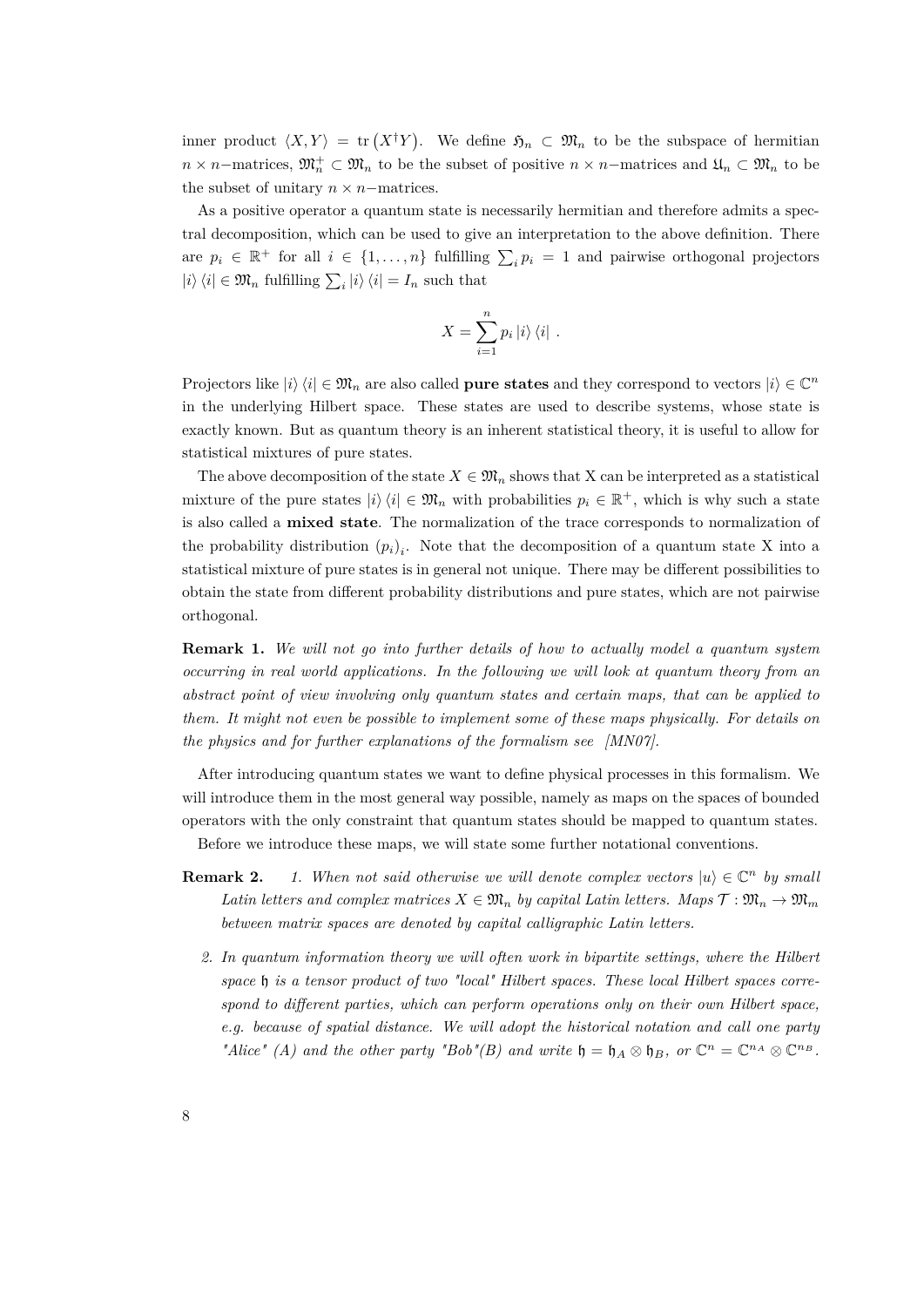*For the operator algebras we would write*  $\mathfrak{B}(\mathfrak{h}_A \otimes \mathfrak{h}_B)$  *or*  $\mathfrak{M}_{n_A} \otimes \mathfrak{M}_{n_B}$  *or*  $\mathfrak{M}_{n_A n_B}$ *. Note that the latter does not mean*  $n_A \times n_B$ *-matrices, which we denote by*  $\mathfrak{M}_{n_A,n_B}$ .

- *3.* There is one exception from the above notation. On the matrix algebra  $\mathfrak{M}_n$ , we can define *the well-known n-dimensional transposition map, which we denote by*  $\vartheta_n : \mathfrak{M}_n \to \mathfrak{M}_n$ . *Note that by using this map we fix a basis of the matrix space, namely the basis with respect to which the transposition is defined in the usual way. When we apply the transposition to a concrete matrix, we will also write X<sup>T</sup> . Sometimes we apply the transposition partially, which means applying the map id*  $\otimes \vartheta_B$  :  $\mathfrak{M}_{n_A n_B} \to \mathfrak{M}_{n_A n_B}$ *. We also write*  $X^{T_B}$  *for*  $X \in \mathfrak{M}_{n_A n_B}$ .
- *4.* On the bipartite Hilbert space  $\mathfrak{h} = \mathbb{C}^n \otimes \mathbb{C}^n$  we can define the vector

$$
|\Omega_n\rangle=\sum_{i=1}^n |ii\rangle
$$

*with respect to a fixed orthonormal basis*  $\{|i\rangle\}_i \subset \mathbb{C}^n$ . This vector is called the **maximally** *entangled vector. Note that this vector is not normalized. The pure state corresponding to this vector is the projector*  $\frac{\omega_n}{n} := \frac{|\Omega_n\rangle\langle\Omega_n|}{n} \in \mathfrak{M}_n \otimes \mathfrak{M}_n$  and we will call this state the *maximally entangled state. By applying the partial transposition to the maximally entangled state, we obtain the so called Flip-operator*  $\mathbb{F}_n = (id \otimes \vartheta_n)(\omega_n) \mathfrak{M}_n \otimes \mathfrak{M}_n$ . This *operator acts on product-vectors as*  $\mathbb{F}_n |ij\rangle = |ji\rangle$ .

Now we can introduce the necessary terminology to define physical maps between the matrix spaces.

#### **Definition 2.** (*Properties of Matrix Maps*)

*A linear map*  $\mathcal{T}: \mathfrak{M}_n \to \mathfrak{M}_m$  *is called* 

- *positive if*  $\mathcal{T}(X) \in \mathfrak{M}_m^+$  *for all*  $X \in \mathfrak{M}_n^+$ .
- *completely positive if*  $(id_k \otimes T)$  *is positive for all*  $k \in \mathbb{N}$ *.*
- *trace-preserving if*  $tr(T(X)) = tr(X)$  *for all*  $X \in \mathfrak{M}_n$ *.*
- *unital if*  $\mathcal{T}(I) = I$ *.*
- **Example 1.** *1. The transposition*  $\vartheta_n : \mathfrak{M}_n \to \mathfrak{M}_n$  *is positive, trace-preserving, unital but not completely positive, as*

$$
(id_n \otimes \vartheta_n)(\omega_n) = \mathbb{F}_n \ngeq 0
$$

2. The map  $\mathcal{T}: \mathfrak{M}_n \to \mathfrak{M}_m$  with  $\mathcal{T}(X) = tr(X)A$  for a matrix  $A \in \mathfrak{M}_m$  is completely *positive, but not necessarily trace-preserving or unital.*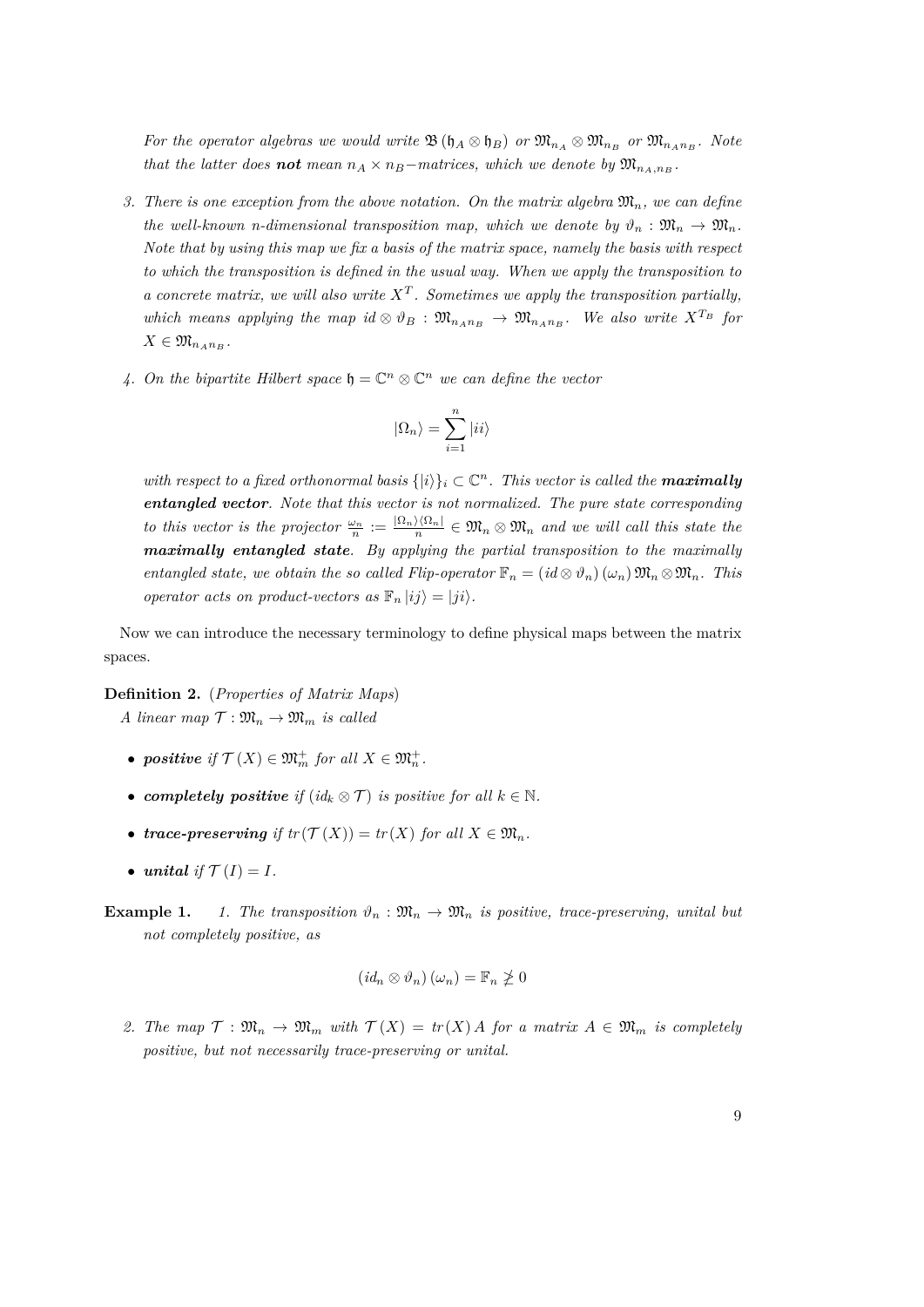With this terminology we define the physical maps, also called quantum channels. Note that a quantum state corresponds to a positive matrix with trace 1.

#### **Definition 3.** (*Quantum Channel*)

 $A$  map  $\mathcal{T} : \mathfrak{M}_n \to \mathfrak{M}_m$  which is completely positive and trace-preserving is called a **Quantum** *Channel.*

It is clear by the definition of a quantum state, that  $\mathcal{T} : \mathfrak{M}_n \to \mathfrak{M}_m$  has to be trace-preserving, in order to preserve the trace of quantum states.

The completely positivity might not be that clear on first sight. It is not enough to assume  $\mathcal{T}: \mathfrak{M}_n \to \mathfrak{M}_m$  to be positive and trace-preserving. We cannot define a matrix space of the whole universe, whatever this is. Therefore we would like to have a local description of physical processes and thus define maps that act on local matrix spaces. But if the maps are defined locally, we can construct a new map, by combining the local system with an environment. For an arbitrary  $k \in \mathbb{N}$  we define the map  $\mathrm{id}_k \otimes \mathcal{T} : \mathfrak{M}_k \otimes \mathfrak{M}_n \to \mathfrak{M}_k \otimes \mathfrak{M}_n$ . This map acts trivially on the k-dimensional environment  $\mathfrak{M}_k$  and applies the quantum channel to the local system. As this construction leads to a new physical process it has to map quantum states to quantum states, if the formalism represents reality in a consistent way. But this means that  $id_k \otimes \mathcal{T} : \mathfrak{M}_k \otimes \mathfrak{M}_n \to \mathfrak{M}_k \otimes \mathfrak{M}_n$  has to be positive for all  $k \in \mathbb{N}$  and thus  $\mathcal{T}$  completely positive.

What we introduced so far is called the Schrödinger picture, where a quantum channel is a trace-preserving completely positive map acting on quantum states. By taking adjoints with respect to the Hilbert-Schmidt inner product, we arrive at an equivalent picture, which is called the Heisenberg picture, where a quantum channel acts on operators defining measurements. In this picture a quantum channel is a unital completely positive map. We will mostly use Schrödinger picture and note, when we are doing calculations in the Heisenberg-picture.

In the following we will need some more classes of matrix maps, which contain also unphysical maps.

**Definition 4.** (*Properties of Matrix Maps*) *A linear map*  $\mathcal{T}: \mathfrak{M}_n \to \mathfrak{M}_m$  *is called* 

- *hermiticity preserving if*  $\mathcal{T}(X) \in \mathfrak{H}_n$  *for all*  $X \in \mathfrak{H}_n$ *.*
- *k*-positive if  $id_k \otimes T$  is positive.
- *completely co-positive if ϑT is completely positive.*
- **decomposable** if  $\mathcal{T} = \mathcal{T}_1 + \vartheta \mathcal{T}_2$  for  $\mathcal{T}_1, \mathcal{T}_2$  completely positive.

The importance of most of these sets will become apparent in the later argumentation. The class of decomposable maps deserves some separate comment. This class of positive maps is of interest, because of the simple structure of its elements. There was the conjecture, whether all positive maps have this structure, which has been falsified by Woronowicz in [\[Wor76\]](#page-85-0).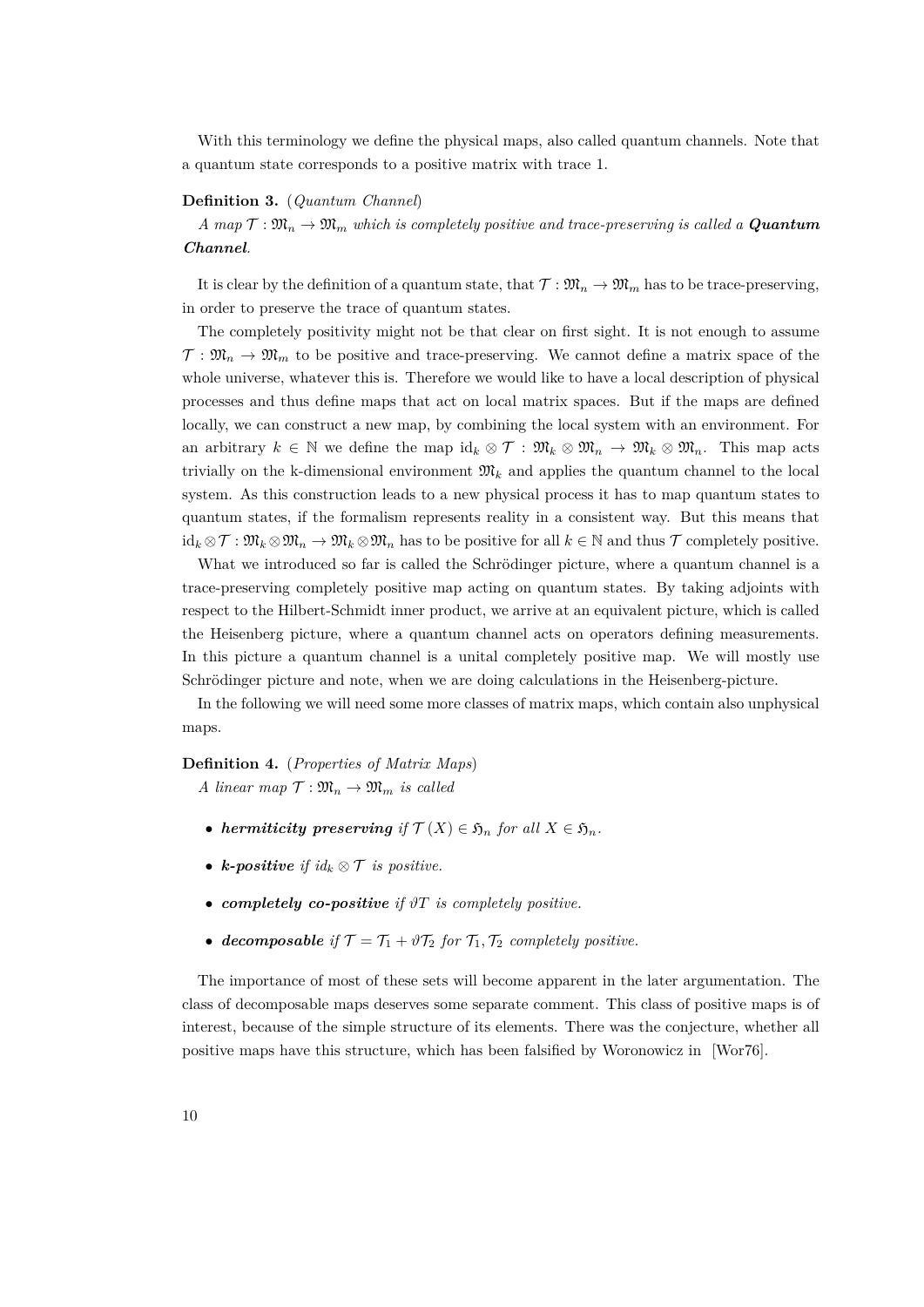**Remark 3.** *We will denote the sets introduced so far in the following way.*

- $\mathfrak{RM}(\mathfrak{M}_n,\mathfrak{M}_m) := \{ \mathcal{T} : \mathfrak{M}_n \to \mathfrak{M}_m \text{ hermiticity preserving} \}.$
- $\mathfrak{P}(\mathfrak{M}_n, \mathfrak{M}_m) := \{ \mathcal{T} : \mathfrak{M}_n \to \mathfrak{M}_m \text{ positive} \}.$
- $\mathfrak{P}_k(\mathfrak{M}_n, \mathfrak{M}_m) := \{ \mathcal{T} : \mathfrak{M}_n \to \mathfrak{M}_m \; k\text{-}\text{positive} \}.$
- $\mathfrak{C}\mathfrak{P}\left(\mathfrak{M}_n,\mathfrak{M}_m\right) := \{ \mathcal{T} : \mathfrak{M}_n \to \mathfrak{M}_m \text{ completely positive} \}.$
- coCP  $(\mathfrak{M}_n, \mathfrak{M}_m) := \{ \mathcal{T} : \mathfrak{M}_n \to \mathfrak{M}_m \text{ completely co-positive} \}.$
- $\mathfrak{C}\mathfrak{P}\left(\mathfrak{M}_n,\mathfrak{M}_m\right) \vee \mathfrak{co}\mathfrak{C}\mathfrak{P}\left(\mathfrak{M}_n,\mathfrak{M}_m\right) := \{\mathcal{T}: \mathfrak{M}_n \to \mathfrak{M}_m \text{ decomposable}\}.$
- $\mathbb{C}\mathfrak{PTD}(\mathfrak{M}_n,\mathfrak{M}_m) := \{ \mathcal{T} : \mathfrak{M}_n \to \mathfrak{M}_m \text{ completely positive and trace preserving} \}.$
- $\mathfrak{CBM}(\mathfrak{M}_n, \mathfrak{M}_m) := \{ \mathcal{T} : \mathfrak{M}_n \to \mathfrak{M}_m \text{ completely positive and unital} \}.$

In the following part we will introduce the Choi-Jamiolkowski-isomorphism, which is an isomorphism between  $\mathfrak{B}(\mathfrak{M}_n,\mathfrak{M}_m)$  and  $\mathfrak{M}_{nm}$ . This isomorphism will map every matrix map to a matrix, the so called Choi-matrix. Certain properties of the matrix map will correspond to properties of this matrix, which are in many cases easier to handle.

Before introducing the isomorphism we need the well-known Schmidt-decomposition, which is widely used in quantum information theory.

**Lemma 1.** (*Schmidt-decomposition, Schmidt-rank, see* [*[MN07](#page-84-1)*])

Let  $|u_{AB}\rangle \in \mathbb{C}^{n_A} \otimes \mathbb{C}^{n_B}$  be a vector in a bipartite Hilbert space, then there exist orthonormal bases  $\{|k_A\rangle\}_{k=1}^{n_A} \subset \mathbb{C}^{n_A}$ ,  $\{|k_B\rangle\}_{k=1}^{n_B} \subset \mathbb{C}^{n_B}$  and  $\{s_k\}_{k=1}^{\min(n_A, n_B)} \subset \mathbb{R}_0^+$  such that

$$
|u_{AB}\rangle = \sum_{k=1}^{\min(n_A, n_B)} s_k |k_A\rangle \otimes |k_B\rangle.
$$

 $The (s_k)_{k=1}^{\min(n_A, n_B)} \subset \mathbb{R}_0^+$  ordered in decreasing order are called **Schmidt-coefficients** of  $|u_{AB}\rangle \in \mathbb{C}^{n_A} \otimes \mathbb{C}^{n_B}$  *with respect to the partition (A:B).* 

*The number*  $\mathcal{SR}(|u_{AB}\rangle) := \max(k \in \mathbb{N} : s_k \neq 0) \leq \min(n_A, n_B)$  *is called Schmidt-rank of*  $|u_{AB}\rangle \in \mathbb{C}^{n_A} \otimes \mathbb{C}^{n_B}$  *with respect to the partition (A:B).* 

*Proof.* We can write  $|u_{AB}\rangle \in \mathbb{C}^{n_A} \otimes \mathbb{C}^{n_B}$  in an arbitrary orthonormal product basis as

$$
|u_{AB}\rangle = \sum_{i,j} c_{ij} |i\rangle \otimes |j\rangle .
$$

A singular value decomposition of the matrix  $(C)_{i,j} = c_{ij}$ , with unitaries  $U \in \mathfrak{U}_{n_A}$  and  $V \in$  $\mathfrak{U}_{n}$  and a rectangular diagonal matrix  $S \in \mathfrak{M}_{n_A, n_B}$  with diagonal elements  $(s_k)_k$  ordered in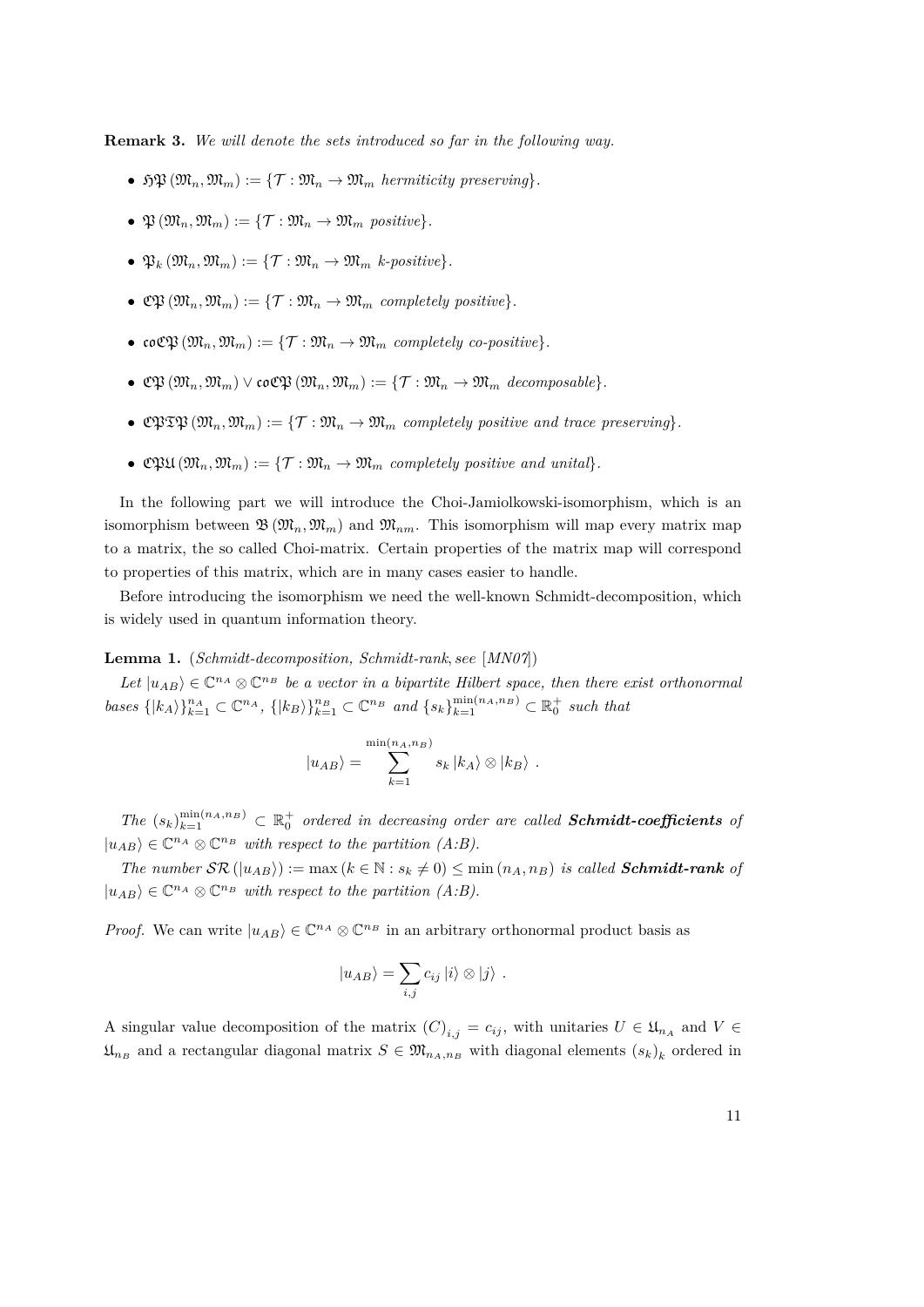decreasing order, gives

$$
|u_{AB}\rangle = \sum_{i,j} c_{ij} |i\rangle \otimes |j\rangle
$$
  
= 
$$
\sum_{i,j,k} u_{i,k} s_k v_{k,j} |i\rangle \otimes |j\rangle
$$
  
= 
$$
\sum_k s_k \left(\sum_i u_{i,k} |i\rangle\right) \otimes \left(\sum_j v_{k,j} |j\rangle\right)
$$
  
= 
$$
\sum_k s_k |k_A\rangle \otimes |k_B\rangle,
$$

where we used that a unitary transformation of an orthonormal basis gives again an orthonormal basis.

 $\Box$ 

 $\Box$ 

The Schmidt-Rank can be seen as a measure of entanglement for pure bipartite states. A low Schmidt-Rank allows , via the above decomposition, a more efficient representation of the state, because the basis vectors corresponding to zero Schmidt-coefficients can be discarded.

Another way of viewing the Schmidt-decomposition is the following:

<span id="page-11-0"></span>**Corollary 1.** Let  $|u_{AB}\rangle \in \mathbb{C}^{n_A} \otimes \mathbb{C}^{n_B}$  be a vector in a bipartite Hilbert space, then there exists *a matrix*  $A \in \mathfrak{M}_{n_A, n_B}$ , with rank $(A) = \mathcal{SR}(|u_{AB}\rangle)$  such that

$$
\begin{aligned} |u_{AB}\rangle &= (I_{n_A} \otimes A) | \Omega_{n_A} \rangle \\ &= (A^T \otimes I_{n_B}) | \Omega_{n_B} \rangle . \end{aligned}
$$

*Proof.* Take the Schmidt-decomposition

$$
|u_{AB}\rangle = \sum_{k=1}^{\min(n_A, n_B)} s_k |k_A\rangle \otimes |k_B\rangle.
$$

We can choose  $A = \sum_k s_k |k_B\rangle \langle k_A|$  and a simple calculation shows the corollary.

We are now in the position to introduce the Choi-Jamiolkowski isomorphism. In the following we will fix an orthonormal basis  $\{|i\rangle\}$  of  $\mathbb{C}_n$ .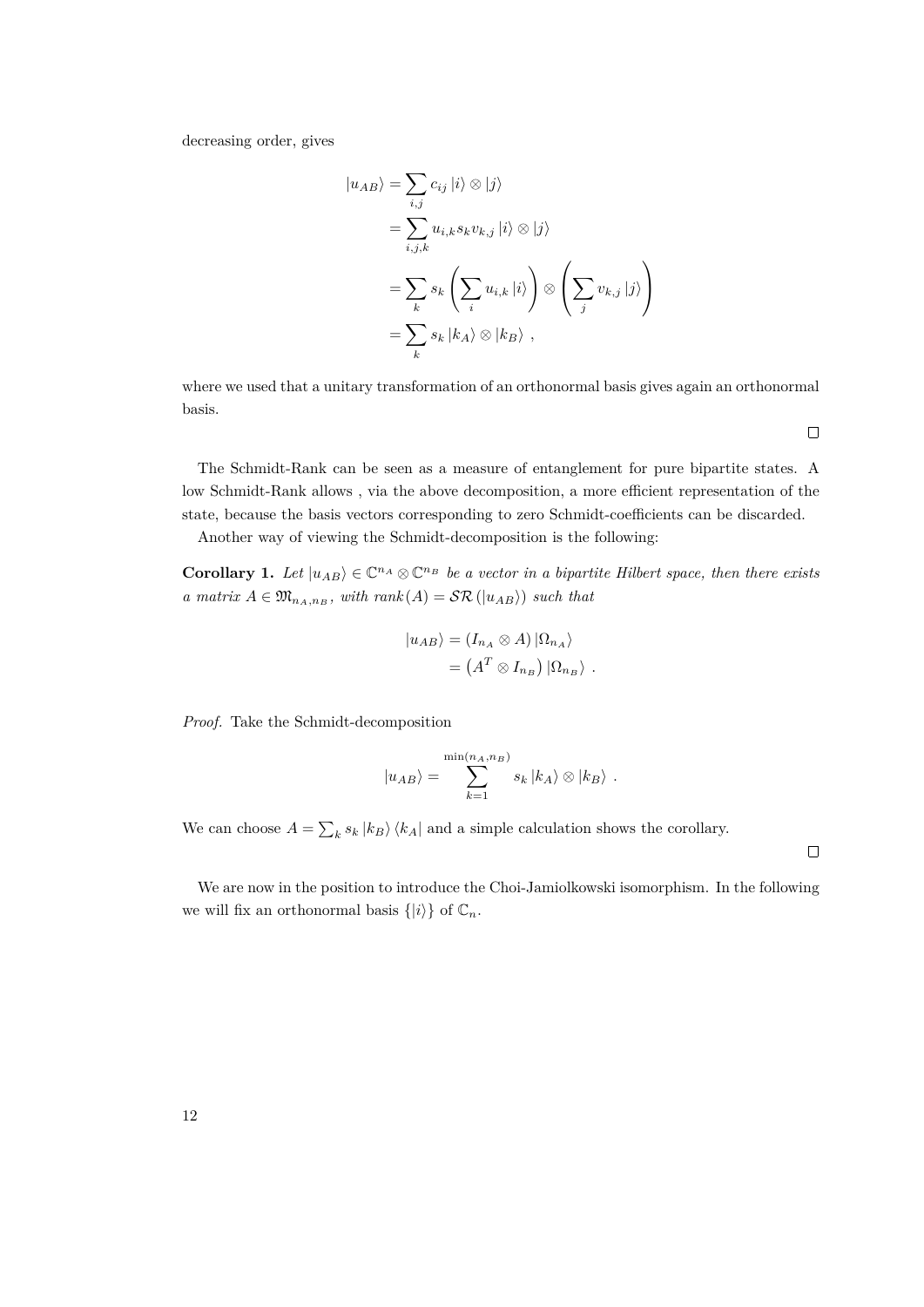# **Definition 5.** (*Choi-Matrix*)

 $Let \omega_n = |\Omega_n\rangle \langle \Omega_n |$  for  $|\Omega_n\rangle = \sum_{i=1}^n |ii\rangle \in \mathbb{C}_n \otimes \mathbb{C}_n$ . For a linear map  $\mathcal{T} : \mathfrak{M}_n \to \mathfrak{M}_m$  the *matrix*

$$
C_{\mathcal{T}}=id_n\otimes \mathcal{T}\left(\omega_n\right)\in \mathfrak{M}_{nm}
$$

*is called the Choi-Matrix corresponding to*  $\mathcal{T}$ *.* 

By expanding the maximally entangled state, we get

$$
C_{\mathcal{T}} = \sum_{i,j=1}^{n} |i\rangle\langle j| \otimes \mathcal{T}(|i\rangle\langle j|)
$$

for the Choi-matrix of  $\mathcal T$ . Therefore the Choi-matrix is a block matrix, with  $\mathcal T(|i\rangle\langle j|)$  in the block corresponding to  $|i\rangle\langle j|$ . As these rank-1 matrices form a basis of  $\mathfrak{M}_n$ ,  $\mathcal{T} : \mathfrak{M}_n \to \mathfrak{M}_m$ is uniquely determined by the matrices  $(\mathcal{T}(|i\rangle\langle j|))_{i,j}$ . This shows that the map  $\mathcal{T} \mapsto C_{\mathcal{T}}$  is a bijection. This is also part of the following theorem.

**Theorem 1.** (*Choi-Jamiolkowski Isomorphism*)

*For a linear map*  $\mathcal{T} : \mathfrak{M}_n \to \mathfrak{M}_m$  *the unique solution*  $C \in \mathfrak{M}_{nm}$  *of* 

$$
tr(\mathcal{T}(A) B) = tr(CA^T \otimes B) \,\,\forall A \in \mathfrak{M}_n \forall B \in \mathfrak{M}_m
$$

*is given by*  $C = C_{\mathcal{T}}$ , where  $C_{\mathcal{T}}$  *is taken with respect to the basis used for*  $\mathfrak{M}_n$ *. Furthermore the map*

$$
\mathcal{T} \mapsto C_{\mathcal{T}}
$$

*is an isomorphism between the spaces*  $\mathfrak{L}(\mathfrak{M}_n, \mathfrak{M}_m)$  *and*  $\mathfrak{M}_{nm}$ *, called the Choi-Jamiolkowski Isomorphism.*

*Proof.* We have already seen, that the map  $\mathcal{T} \mapsto C_{\mathcal{T}}$  is a bijection. What remains is the following explicit calculation

$$
\operatorname{tr}\left(CA^T \otimes B\right) = \sum_{ij} \operatorname{tr}\left(|i\rangle\langle j| A^T \otimes \mathcal{T}(|i\rangle\langle j|) B\right)
$$

$$
= \sum_{ij} \langle j| A^T |i\rangle \operatorname{tr}\left(\mathcal{T}(|i\rangle\langle j|) B\right)
$$

$$
= \operatorname{tr}\left(\mathcal{T}\left(\sum_{ij} \langle j| A^T |i\rangle |i\rangle\langle j|\right) B\right)
$$

$$
= \operatorname{tr}\left(\mathcal{T}\left(\sum_{ij} \langle j| A^T |i\rangle |i\rangle\langle j|\right) B\right)
$$

$$
= \operatorname{tr}\left(\mathcal{T}(A) B\right).
$$

It is clear that  $C_{\mathcal{T}}$  is the only solution of the equation.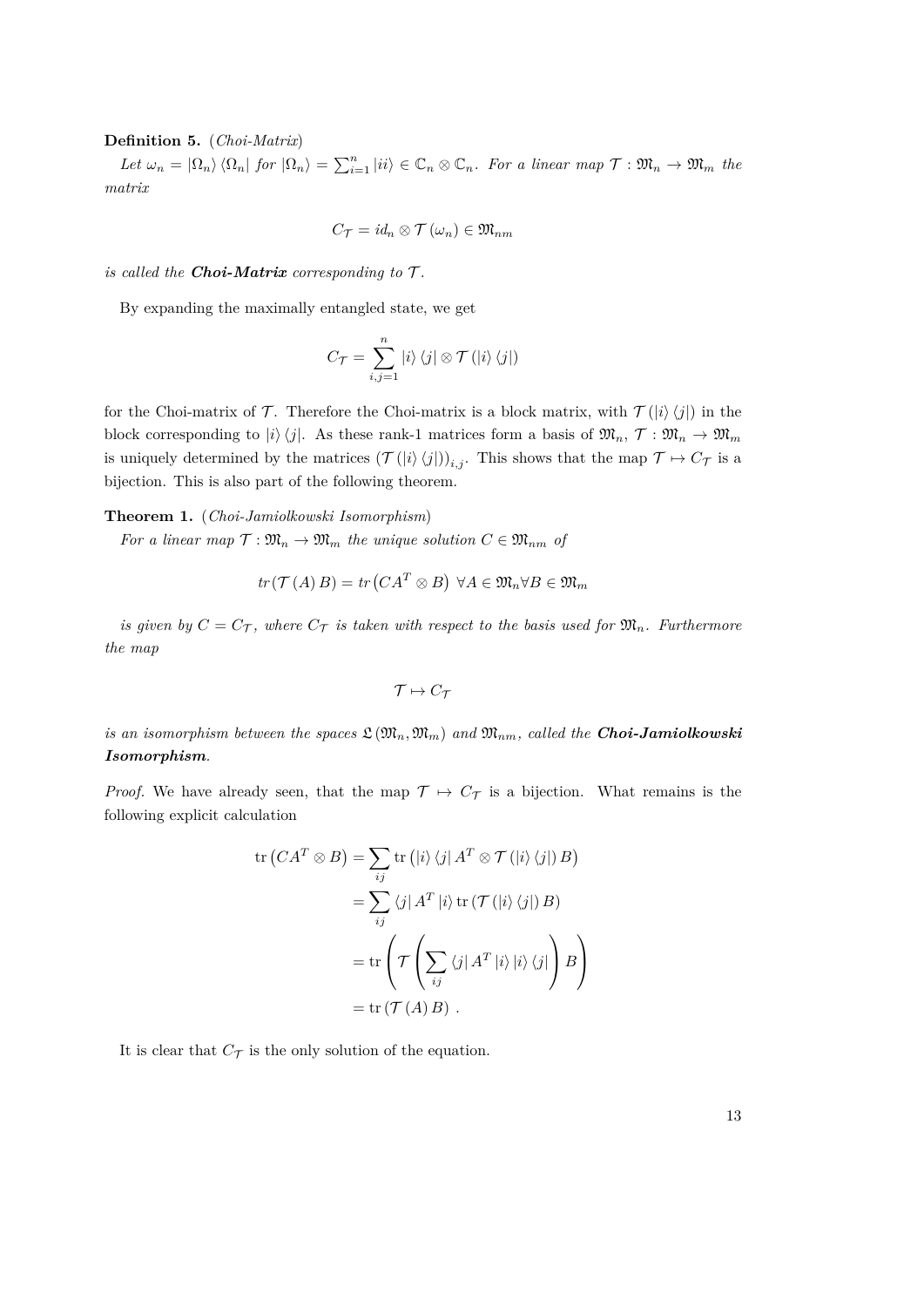With the use of the Choi-Jamiolkowski Isomorphism it is possible to characterize many classes of maps between matrix algebras.

**Corollary 2.** (*Characterization via Choi-Matrices*) *A* linear map  $\mathcal{T}: \mathfrak{M}_n \to \mathfrak{M}_m$  is

- *1. hermiticity preserving iff*  $C_{\tau} \in \mathfrak{H}_{nm}$ *.*
- *2.* **positive** iff  $\langle u | \otimes \langle v | C_\mathcal{T} | u \rangle \otimes | v \rangle \geq 0$  for all  $|u\rangle \in \mathbb{C}_n, |v\rangle \in \mathbb{C}_m$ .
- *3. k***-positive** iff  $\langle u | C_\mathcal{T} | u \rangle \geq 0$  for all  $|u\rangle \in \mathbb{C}_{nm}$  with  $\mathcal{SR}(|u\rangle) \leq k$ .
- $4.$  *completely positive iff*  $C_{\mathcal{T}} \in \mathfrak{M}_{nm}^+$ .
- *5. completely co-positive iff*  $(id \otimes \vartheta)(C_{\tau}) \in \mathfrak{M}_{nm}^+$ .
- *6. trace-preserving iff*  $tr_B(C_{\tau}) = I_n$ *.*
- *7. unital iff*  $tr_A(C_{\tau}) = I_m$ *.*

*Proof.* The proofs are straightforward:

- 1. If  $\mathcal{T} \in \mathfrak{H}(\mathfrak{M}_n, \mathfrak{M}_m)$  then we get  $C^{\dagger}_{\mathcal{T}} = \sum_{i,j} |i\rangle\langle j|^{\dagger} \otimes \mathcal{T}(|i\rangle\langle j|)^{\dagger} = \sum_{i,j} |j\rangle\langle i| \otimes j$  $\mathcal{T}(|j\rangle\langle i|) = C_{\mathcal{T}}$ . In the other direction we get that  $\mathcal{T}(|i\rangle\langle j|)^{\dagger} = \mathcal{T}(|j\rangle\langle i|)$  and therefore  $\mathcal{T} \in \mathfrak{FP}(\mathfrak{M}_n, \mathfrak{M}_m)$  whenever  $C_{\mathcal{T}}$  is hermitian.
- 2. This follows from:  $\langle u | \otimes \langle v | C_\mathcal{T} | u \rangle \otimes | v \rangle = \langle v | \mathcal{T} (|u \rangle \langle u |) | v \rangle$  and the definition of positivity.
- 3. For all  $|u\rangle \in \mathbb{C}_{kn}$  and  $|v\rangle \in \mathbb{C}_{km}$ :  $\langle v| (\mathrm{id}_k \otimes \mathcal{T}) (|u\rangle \langle u|) |v\rangle = \langle v| (U^T \otimes I_m) C_{\mathcal{T}} (\overline{U} \otimes I_m) |v\rangle$  $\mathcal{U} \in \mathfrak{M}_{k,n}$  with rank  $(U) = k$ , where we used Corollary [1.](#page-11-0) As  $\mathcal{SR} \left( \bra{v} (U^T \otimes I_m) \right) \leq \mathcal{U}$ *k* and as all vectors with  $|v\rangle \in \mathbb{C}_{nm}$  with  $\mathcal{SR}(|v\rangle) \leq k$  can be written this way, we are finished.
- 4. This is a special case of 3. for k=n.
- 5. Follows from 4. and from the definition of  $\mathfrak{coC}\mathfrak{P}(\mathfrak{M}_n,\mathfrak{M}_m)$ .
- 6. We have:  $\text{tr}_B(C_{\mathcal{T}}) = \sum_{i,j} \text{tr}(\mathcal{T}(|i\rangle\langle j|))|i\rangle\langle j|.$  The proof is finished, as  $\mathcal{T}$  is tracepreserving iff tr $(\mathcal{T}(|i\rangle\langle j|)) = \delta_{ij}$ .
- 7. We have:  $\text{tr}_A(C_{\mathcal{T}}) = \sum_i \mathcal{T}(|i\rangle\langle i|) = \mathcal{T}(I_n)$ . This finishes the proof.

 $\Box$ 

The Choi-Jamiolkowski Isomorphism also allows a consistent treatment of the important representation theorems that exist for hermitian preserving maps and the special cases of completely positive maps.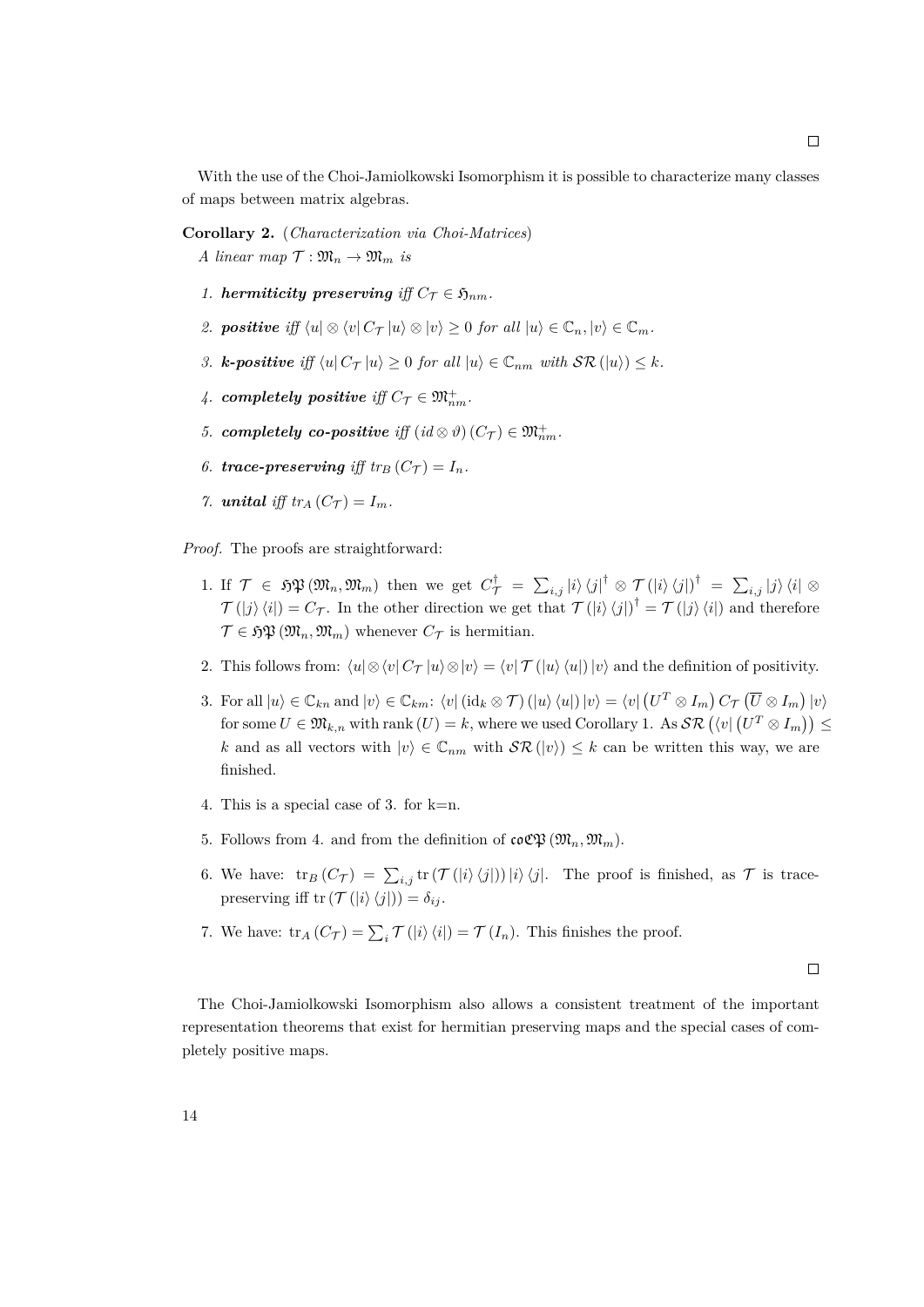### <span id="page-14-0"></span>**Corollary 3.** (*Kraus-representation*)

*A linear map*  $\mathcal{T}: \mathfrak{M}_n \to \mathfrak{M}_m$  *is* 

- **hermiticity preserving** iff it has the representation  $\mathcal{T}(X) = \sum_{i=1}^{d} \epsilon_i A_i^{\dagger} X A_i$  with ma*trices*  $A_i \in \mathfrak{M}_{n,m}$  *and signs*  $\epsilon_i = \pm 1$ *.*
- *completely positive* iff it has the representation  $\mathcal{T}(X) = \sum_{i=1}^d A_i^{\dagger} X A_i$  with matrices  $A_i \in \mathfrak{M}_{n,m}$ .

*The matrices*  $A_i \in \mathfrak{M}_{n,m}$  *are called Kraus-operators.* 

*Proof.* By the Corollary [1](#page-11-0) to the Schmidt-decomposition we can write the rank-1 idempotent corresponding to  $|u\rangle \in \mathbb{C}^{nm}$  as

$$
|u\rangle\langle u| = (I_n \otimes A) \,\omega_n \left(I_n \otimes A^{\dagger}\right) ,
$$

with a matrix  $A \in \mathfrak{M}_{n,m}$ .

The corollary follows from a spectral decomposition of the hermitian Choi-Matrix,

$$
C_{\mathcal{T}} = \sum_{k=1}^{d} \epsilon_k |e_k| |\tilde{u}_k\rangle \langle \tilde{u}_k| = \sum_{k=1}^{d} \epsilon_k |u_k\rangle \langle u_k|
$$

for  $d \leq nm$  and with  $|u_k\rangle = \sqrt{|e_k|} |\tilde{u}_k\rangle$ . We denote by  $(\epsilon_k |e_k|)_k$  the eigenvalues of  $C_{\mathcal{T}}$ . From the above representation of rank-1 idempotents we get

$$
C_{\mathcal{T}} = \sum_{k=1}^{d} \epsilon_k (I_n \otimes A_k) \omega_n \left( I_n \otimes A_k^{\dagger} \right)
$$

$$
= \sum_{i,j=1}^{n} |i\rangle \langle j| \otimes \left( \sum_{k=1}^{d} A_k |i\rangle \langle j| A_k^{\dagger} \right)
$$

Comparing this with

$$
C_{\mathcal{T}} = \sum_{i,j=1}^{n} |i\rangle\langle j| \otimes \mathcal{T}(|i\rangle\langle j|)
$$

and using the Choi-Jamiolkowski Isomorphism leads to the desired representation.

 $\Box$ 

As an application of the above decomposition we can introduce the quantum channel corresponding to a quantum measurement. Note that we will only treat projector-valued measures here. For a more general treatment see [\[MN07\]](#page-84-1).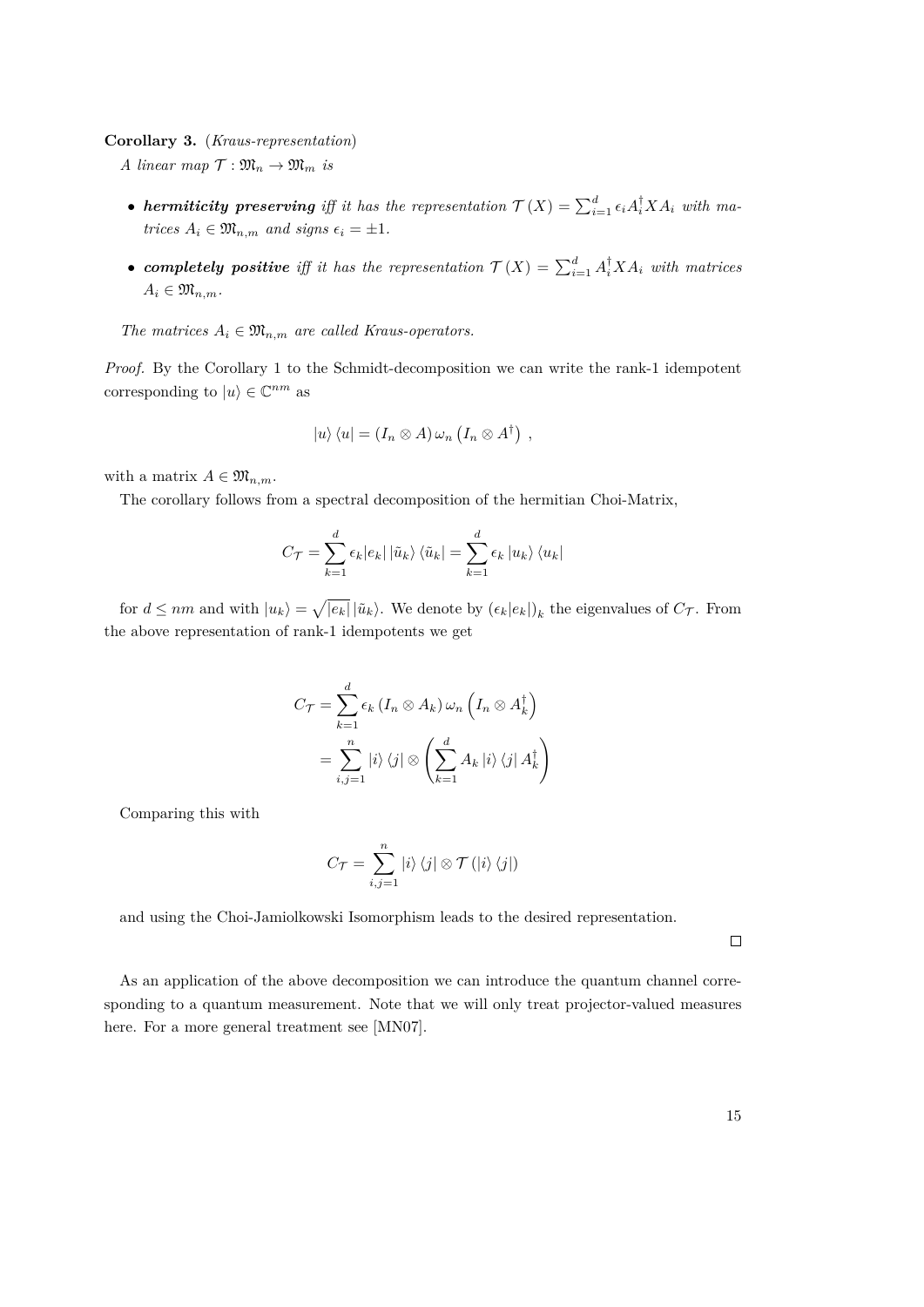<span id="page-15-0"></span>**Definition 6.** (*Projector-valued measures*)

*A* **projector-valued measure** on  $\mathfrak{M}_n$  is a set of projectors  $\{P_i\}_{i=1}^k \subset \mathfrak{M}_n$  such that

$$
\sum_{i=1}^{k} P_i = I
$$

and  $tr(P_iP_j) = \delta_{ij}$ . When measuring a quantum state  $X \in \mathfrak{M}_n$ , we obtain the measurement *outcome*  $i \in \{1, \ldots, k\}$  *with probability* 

$$
p_i = tr(XP_i) .
$$

*After the measurement gave the outcome*  $i \in \{1, \ldots, k\}$ *, the state of the system is given by* 

$$
X_i = \frac{P_i X P_i}{p_i} \, .
$$

*By writing the state after the measurement as a statistical mixture of the above states, we can associate the quantum channel*  $P: \mathfrak{M}_n \to \mathfrak{M}_n$  *defined by* 

$$
\mathcal{P}\left(X\right) = \sum_{i=1}^{k} p_i X_i = \sum_{i=1}^{k} P_i X P_i
$$

*to the projector-valued measure.*

There are more general ways to define measurements in quantum theory [\[MN07\]](#page-84-1), but it will be sufficient for us to use projector-valued measures. As an example of such a measurement, we will introduce the following teleportation protocol:

<span id="page-15-1"></span>**Example 2.** (*Implementation of a quantum channel via Teleportation. [\[Wol12\]](#page-84-3)*)

*For a quantum channel*  $\mathcal{T}: \mathfrak{M}_n \to \mathfrak{M}_m$  *consider the state* 

$$
X\otimes \frac{C_{\mathcal{T}}}{n}\in \mathfrak{M}^A_n\otimes \mathfrak{M}^A_n\otimes \mathfrak{M}^B_m\,,
$$

*where we introduced a bipartition (A:B) of the whole system and a local quantum state*  $X \in \mathfrak{M}_n^A$ *at A. The normalized Choi-matrix*  $\frac{C_{\mathcal{T}}}{n}$ , which is a quantum state for a quantum channel  $\mathcal{T}$ , is *shared between the two parties. Now we apply the projector-valued measure*

$$
\{\frac{\omega_n^A}{n},I_n^A\otimes I_n^A-\frac{\omega_n^A}{n}\}
$$

*to the A part of the system.*

*By a simple calculation, according to Definition [6,](#page-15-0) we obtain the final state after measuring*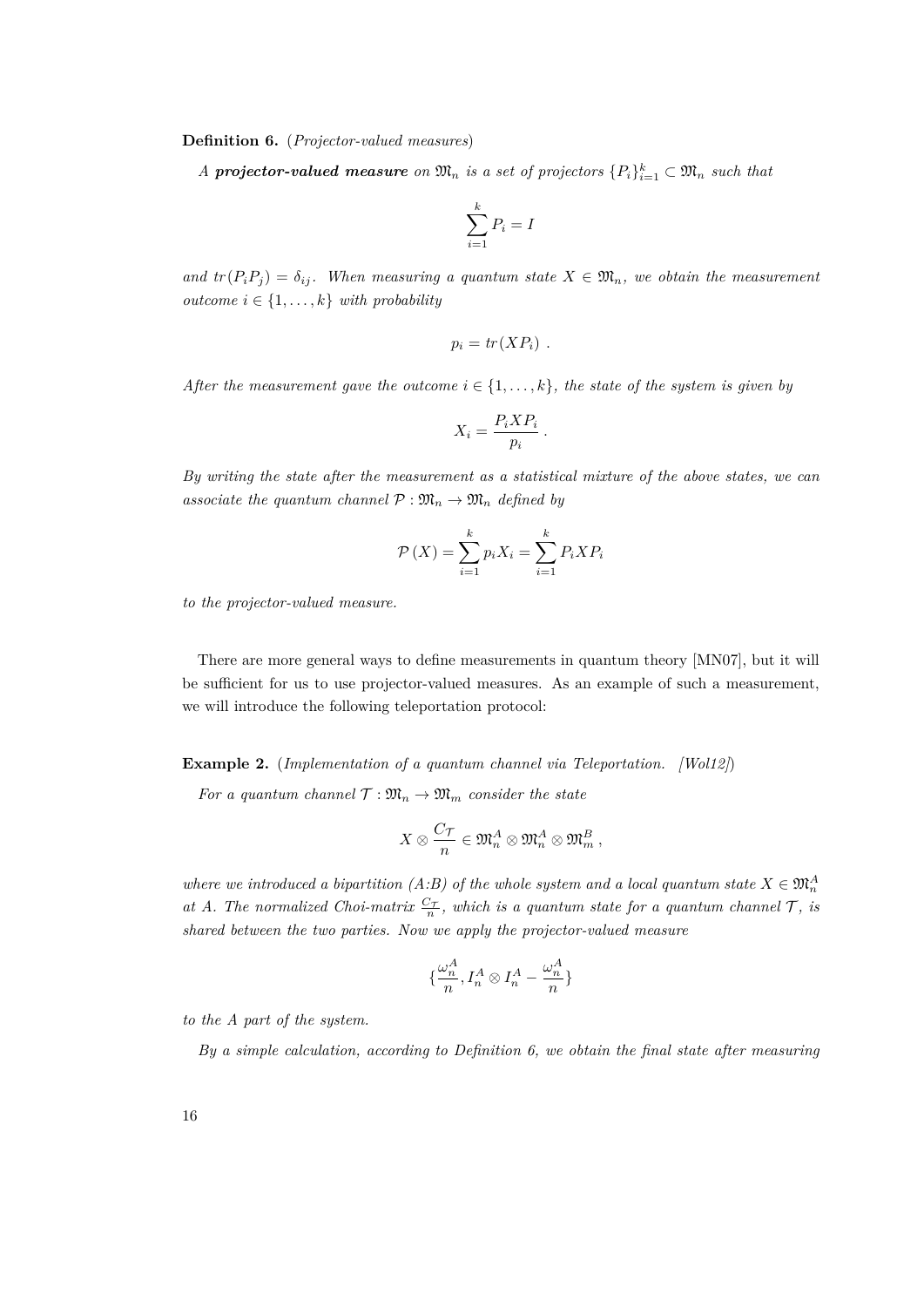*the outcome 1 corresponding to*  $\frac{\omega_n^A}{n}$ .

$$
X_1 = \frac{\left(\frac{\omega_n^A}{n} \otimes I_m^B\right) \left(X \otimes \frac{C_{\mathcal{T}}}{n}\right) \left(\frac{\omega_n^A}{n} \otimes I_m^B\right)}{p_1} = \frac{1}{n^2} \frac{\frac{\omega_n^A}{n} \otimes T(X)}{p_1}.
$$

*From normalization of*  $X_1$  *we get*  $p_1 = \frac{1}{n^2}$ *. This means that with a probability of*  $p_1$  *we have applied the quantum channel*  $\mathcal T$  *to the quantum state*  $X \in \mathfrak{M}_n$  *and teleported the result from A to B.*

Note that by applying this protocol to the identity channel, we obtain a standard quantum teleportation protocol.

**Remark 4.** *The probability*  $p_s = \frac{1}{n^2}$  *of successful teleportation in the above protocol can be improved further, as shown in [\[Wol12\]](#page-84-3), by using a channel-dependent projector-valued measure and allowing for classical communication. Consider a set*  $\{U_i\}_{i=1}^k \subset \mathcal{U}_n$  *of unitaries, which are pairwise orthogonal with respect to the Hilbert Schmidt inner product, and for which there exist*  $\mathcal{L}$  *pairwise orthogonal unitaries*  $\{V_i\}_{i=1}^k \subset \mathfrak{U}_m$  such that  $V_i \mathcal{T}(X) V_i^\dagger = \mathcal{T}\left(U_i X U_i^\dagger\right)$ .

*Apply the projector-valued measure*  $\{(I \otimes U_i) \omega (I \otimes U_i)^{\dagger}\}_{i=1}^k \cup \{P^{\perp}\}\$ *, where*  $P^{\perp}$  *denotes the projector on the orthogonal subspace with respect to the other projectors, to the system defined in Example [2.](#page-15-1)* In each of the outcomes corresponding to the operators  $(I_n \otimes U_i) \omega_n (I_n \otimes U_i)^{\dagger}$ , we can correct the occurring error by applying the corresponding  $V_i$  on the  $B$  part of the system. *This can be done by classical communication as A can communicate the measurement outcome i* to B. By computing all the probabilities we obtain a success-probability of  $p_s = \frac{k}{n^2}$ .

*The channels, which can be implemented perfectly via teleportation, i.e. with success probability*  $p_s = 1$  *are the channels* T *which preserve unitary equivalence, i.e. for all*  $U \in \mathfrak{U}_n$  *exists*  $aV \in \mathfrak{U}_m$  such that  $V\mathcal{T}(X)V^{\dagger} = \mathcal{T}(UXU^{\dagger})$ . One example of such a channel is the identity *channel, which shows, that the standard quantum teleportation protocol can be implemented with probability*  $p_s = 1$ *.* 

*We will proof later, that the unitary equivalence preserving channels are of a very particular structure. These channels are also called Werner channels and we will obtain their structure in Theorem [4.](#page-36-0)*

So far we introduced quantum channels and projector-valued measurements as an example for quantum channels. We will use the rest of this section to classify quantum channels with respect to different means, which are justified from different communication tasks.

For a quantum channel  $\mathcal{T} \in \mathfrak{CPTP}(\mathfrak{M}_n, \mathfrak{M}_m)$  the map id<sub>n</sub>  $\otimes \mathcal{T}$  can be interpreted as the physical process that acts as T on a subsystem but leaves an n-dimensional environment unchanged. When applied to the the maximally entangled state  $\frac{\omega_n}{n}$  between the system and the n-dimensional environment we obtain  $\frac{C_{\mathcal{T}}}{n}$ . Therefore we can use the Choi-Matrix to quantify how well entanglement with an environment is preserved, when the channel is applied.

This gives rise to the following important class of completely positive maps: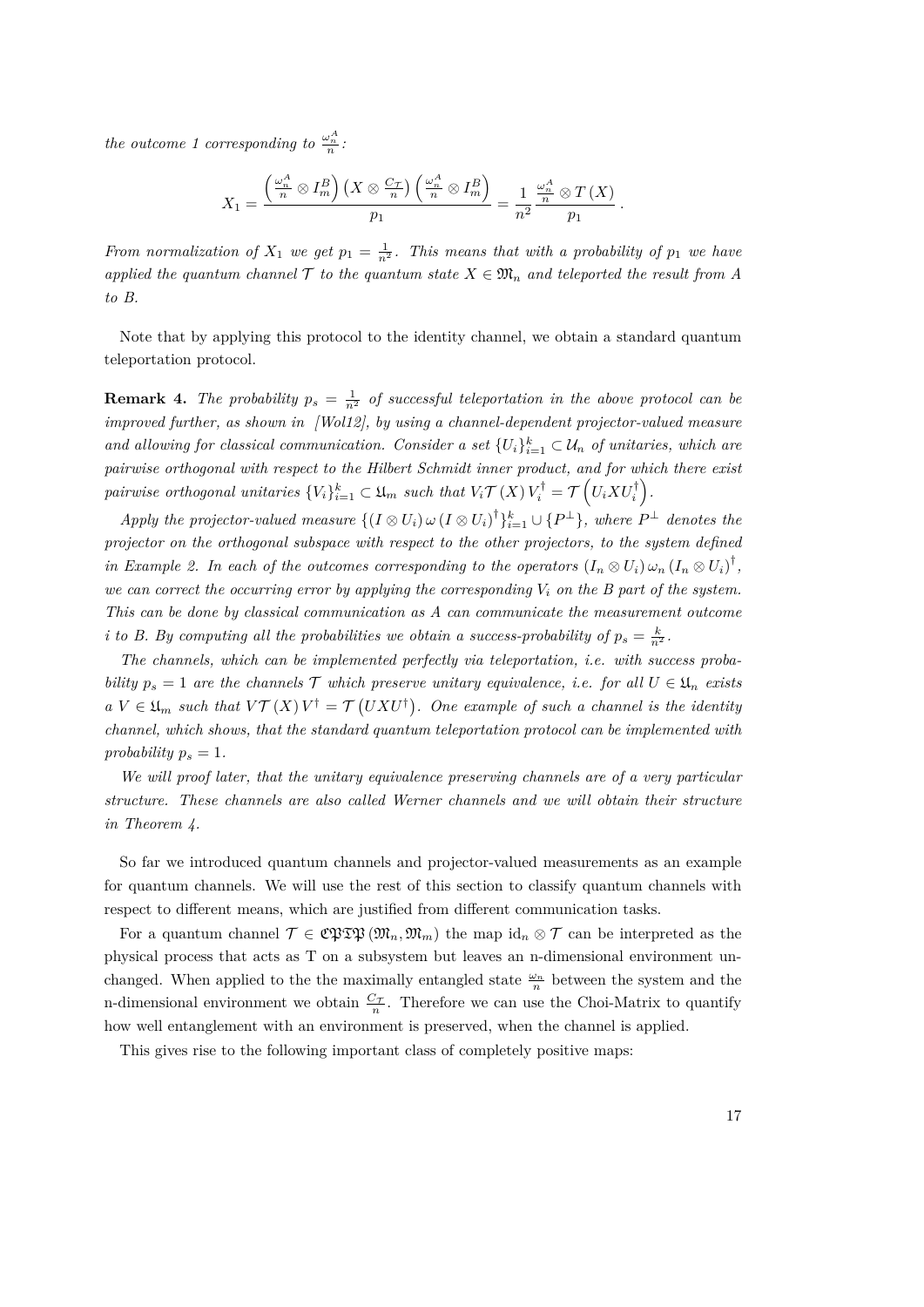**Definition 7.** (*k-Superpositive Maps*)

*A* linear map  $\mathcal{T}: \mathfrak{M}_n \to \mathfrak{M}_m$  is called **k-superpositive** if

$$
C_{\mathcal{T}} \in span^+ (\{\ket{\psi}\bra{\psi} : SR(\ket{\psi}) \leq k\}) .
$$

*We will use the notation*

$$
\mathfrak{S} \mathfrak{P}_k \left( \mathfrak{M}_n, \mathfrak{M}_m \right) = \{ \mathcal{T} : \mathfrak{M}_n \to \mathfrak{M}_m \ \text{~k-superpositive} \} .
$$

*In particular 1-superpositive maps are also called entanglement breaking and are the maps for which*  $C_{\tau}$  *is separable.* 

The entanglement breaking channels are the channels, which completely destroy any entanglement the input state had with an environment. Therefore these channels are not useful in quantum information processing tasks, in which such entanglement has to be preserved.

The maps in  $\mathfrak{SP}_k(\mathfrak{M}_n, \mathfrak{M}_m)$  can also be characterized via their Kraus-decomposition:

**Corollary 4.** We have  $\mathcal{T} \in \mathfrak{SP}_k(\mathfrak{M}_n, \mathfrak{M}_m)$  iff it has the representation  $\mathcal{T}(X) = \sum_{i=1}^d A_i^{\dagger} X A_i$ *with matrices*  $A_i \in \mathfrak{M}_{n,m}$  *such that rank*  $(A_i) \leq k$ *.* 

*Proof.* This follows immediately from the proof of Corollary [3,](#page-14-0) where we obtained the Krausoperators from the representation

$$
|u\rangle\langle u| = (I_n \otimes A) \,\omega_n \left(I_n \otimes A^{\dagger}\right) ,
$$

of the rank-1-idempotents corresponding to the eigenvectors  $|u\rangle \in \mathbb{C}^{nm}$  of the Choi-matrix  $C_{\mathcal{T}}$ . As these eigenvectors have  $\mathcal{SR}(|u\rangle) \leq k$  for  $\mathcal{T} \in \mathfrak{SP}_k(\mathfrak{M}_n, \mathfrak{M}_m)$ , we can choose  $A \in \mathfrak{M}_{n,m}$ with rank  $(A) \leq k$ , according to Corollary [1.](#page-11-0) The other direction is clear.

 $\Box$ 

So far we classified completely positive maps according to how well they preserve entanglement with an environment. When dealing with bipartite systems it is important for practical applications, whether a certain quantum channel can be implemented by applying local quantum channels to the separate systems. This gives rise to the following definition:

#### **Definition 8.** (*Separable maps*)

*A completely positive map*  $\mathcal{T} \in \mathfrak{C} \mathfrak{P} (\mathfrak{M}_{n_A} \otimes \mathfrak{M}_{n_B}, \mathfrak{M}_{m_A} \otimes \mathfrak{M}_{m_B})$  *is called separable if it has a Kraus-decomposition of the form*

$$
\mathcal{T}(X) = \sum_{i=1}^r (A_i \otimes B_i)^{\dagger} X (A_i \otimes B_i) ,
$$

*with*  $A_i \in \mathfrak{M}_{n_A,m_A}$  and  $B_i \in \mathfrak{M}_{n_B,m_B}$ . This means all Kraus-operators are product operators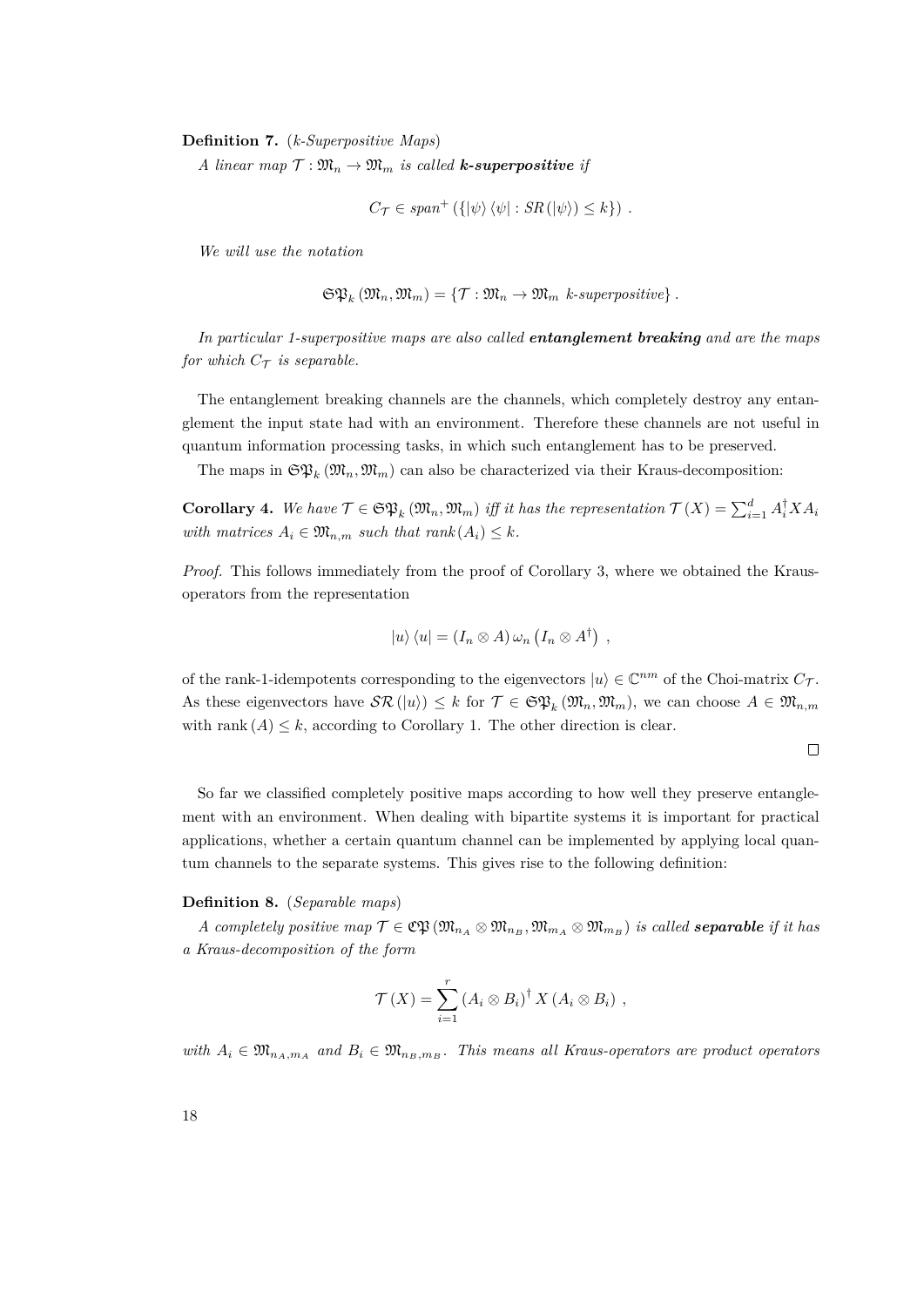*with respect to the bipartition. We will use the notation:*

$$
\mathfrak{Sep}\left(\mathfrak{M}_{n_A}\otimes\mathfrak{M}_{n_B},\mathfrak{M}_{m_A}\otimes\mathfrak{M}_{m_B}\right)=\{\mathcal{T}\in\mathfrak{CP}\left(\mathfrak{M}_{n_A}\otimes\mathfrak{M}_{n_B},\mathfrak{M}_{m_A}\otimes\mathfrak{M}_{m_B}\right):\mathcal{T}\;separable\}
$$

It would be nice, if the maps in  $\mathfrak{S}(\mathfrak{M}_{n_A} \otimes \mathfrak{M}_{n_B}, \mathfrak{M}_{m_A} \otimes \mathfrak{M}_{m_B})$  could all be prepared in a physical setting by two parties, which communicate classically. Unfortunately this is not the case and we have to introduce the following set of maps separately.

# **Definition 9.** (*Local operation and classical communication*)

 $A$  quantum channel  $\mathcal{T} \in \mathbb{C}$   $\mathfrak{PTD}$   $(\mathfrak{M}_{n_A} \otimes \mathfrak{M}_{n_B}, \mathfrak{M}_{m_A} \otimes \mathfrak{M}_{m_B})$  *is called an k***-round LOCC***map with respect to the bipartition (A:B) if it has a Kraus-decomposition of the form*

$$
\mathcal{T}(X) = \sum_{\substack{i_1^A,\ldots,i_k^A,\,i_1^B,\ldots,i_k^B=1}}^{r_1^A,\ldots,r_k^A,r_1^B,\ldots,r_k^B} C\left(i_1^A,\ldots,i_k^A,i_1^B,\ldots,i_k^B\right)^{\dagger} X C\left(i_1^A,\ldots,i_k^A,i_1^B,\ldots,i_k^B\right) ,
$$

 $with \ C\left(i_1^A, \ldots, i_k^A, i_1^B, \ldots, i_k^B\right) \in \mathfrak{M}_{n_A n_B, m_A m_B}$  of the form

$$
C\left(i_1^A,\ldots,i_k^A,i_1^B,\ldots,i_k^B\right) = A_k^{i_1^A i_{k-1}^B} A_{k-1}^{i_1^A \cdots i_{k-2}^B} \cdots A_2^{i_1^A i_1^B} A_1^{i_1^A} \otimes B_k^{i_k^B i_k^A} B_{k-1}^{i_{k-1}^B i_{k-1}^A} \cdots B_2^{i_2^B i_2^A} B_1^{i_1^A i_1^B}.
$$

The  $A_l^{ij} \in \mathfrak{M}_{n_A^l, m_A^l}$  and  $B_l^{ij} \in \mathfrak{M}_{n_B^l, m_B^l}$  are such that, the completely positive maps defined by

$$
X \mapsto \sum_{i} \left(A_{l}^{ij}\right)^{\dagger} X A_{l}^{ij}
$$

*and*

$$
X \mapsto \sum_{i} \left( B_{l}^{ij} \right)^{\dagger} X B_{l}^{ij}
$$

*are trace-preserving, i.e. they are quantum channels, for all*  $l \in \{1, \ldots k\}$  *and*  $j \in \{1, \ldots k-1\}$ *. The dimensions fulfill*

$$
n_A^1 = n_A ,
$$
  
\n
$$
m_A^k = m_A ,
$$
  
\n
$$
n_B^1 = n_B ,
$$
  
\n
$$
m_B^k = m_B ,
$$

*and for all*  $l \in \{1, \ldots k-1\}$ 

$$
m_A^l = n_A^{l+1},
$$
  

$$
m_B^l = n_B^{l+1}.
$$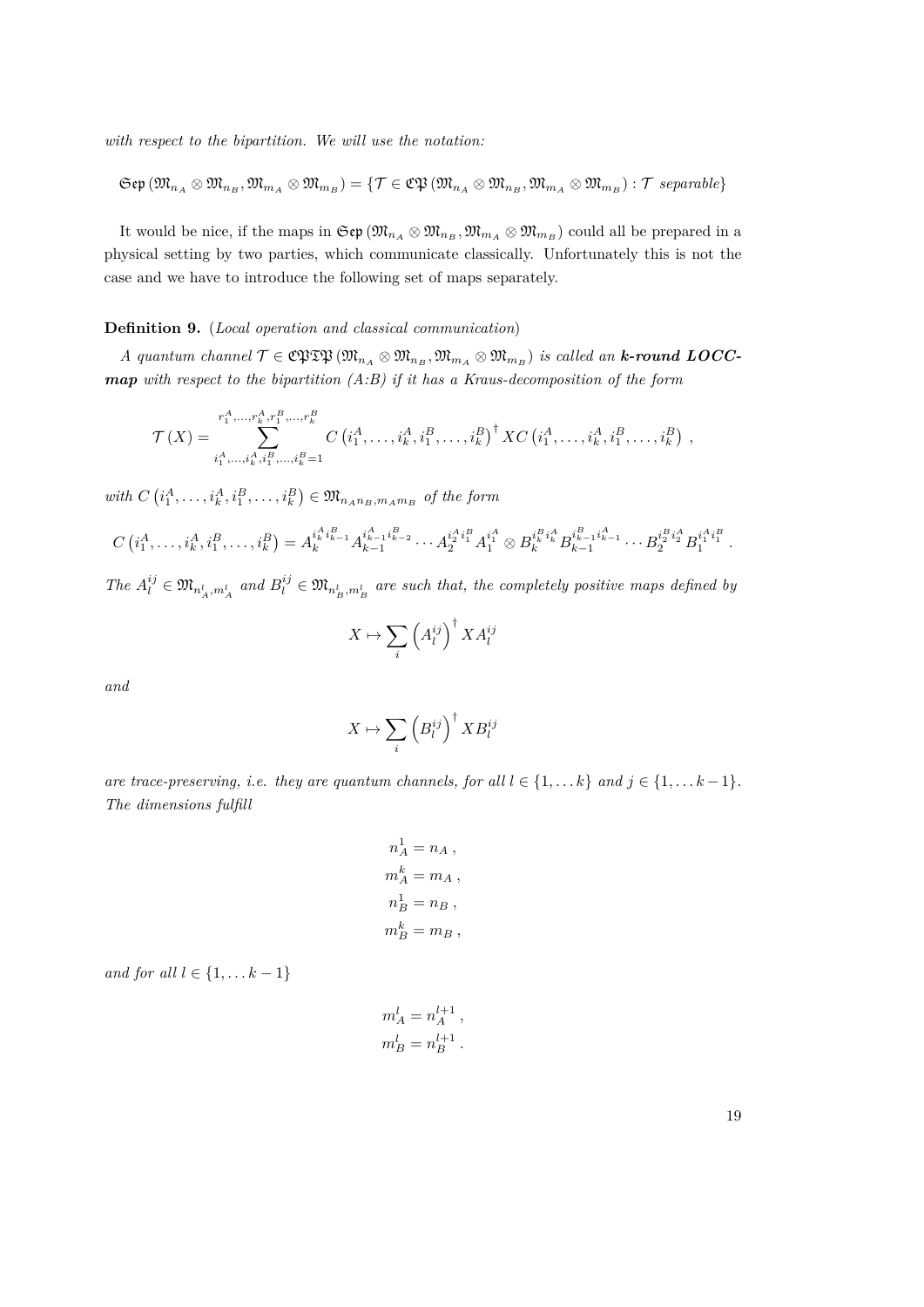$A$  quantum channel  $\mathcal{T} \in \mathbb{C}$   $\mathfrak{PTB} \left( \mathfrak{M}_{n_A} \otimes \mathfrak{M}_{n_B}, \mathfrak{M}_{m_A} \otimes \mathfrak{M}_{m_B} \right)$  is called an **LOCC-map** with *respect to the bipartition (A:B) if it is an k-round LOCC-map with respect to the bipartition (A:B)* for some  $k \in \mathbb{N}$ .

*We will use the notation*

 $\mathfrak{Loc}(\mathfrak{M}_{n_A}\otimes \mathfrak{M}_{n_B}, \mathfrak{M}_{m_A}\otimes \mathfrak{M}_{m_B})=\{T\in \mathfrak{CPTD}(\mathfrak{M}_{n_A}\otimes \mathfrak{M}_{n_B}, \mathfrak{M}_{m_A}\otimes \mathfrak{M}_{m_B}): T\; LOCC\}$ 

We can think about maps in  $\mathfrak{Loc}(\mathfrak{M}_{n_A} \otimes \mathfrak{M}_{n_B}, \mathfrak{M}_{m_A} \otimes \mathfrak{M}_{m_B})$  in terms of separate channelapplication and communication rounds. First Alice applies a quantum channel and a measurement to her system and sends information about the applied Kraus-operator and the measurement outcome to Bob. He can use this information to perform a quantum channel on his part of the system depending on what Alice did to her system. After doing so, he sends information about the applied Kraus-operator back to Alice and the whole process is repeated always using all the information from the previous round. If this is iterated for N rounds, we end up with an N-round LOCC operation.

**Remark 5.** *The set*  $\mathfrak{Loc}(\mathfrak{M}_{n_A} \otimes \mathfrak{M}_{n_B}, \mathfrak{M}_{m_A} \otimes \mathfrak{M}_{m_B})$  *is far from well understood. It is however necessary for the theory in order to be applicable to the physical world. As shown in [\[CB99\]](#page-83-2) [\[RD09\]](#page-84-4) we have*

$$
\overline{\mathfrak{Locc}\left(\mathfrak{M}_{n_A}\otimes \mathfrak{M}_{n_B},\mathfrak{M}_{m_A}\otimes \mathfrak{M}_{m_B}\right)}\subsetneq \mathfrak{Sep}\left(\mathfrak{M}_{n_A}\otimes \mathfrak{M}_{n_B},\mathfrak{M}_{m_A}\otimes \mathfrak{M}_{m_B}\right)\ ,
$$

*for certain*  $n_A, n_B, m_A, m_B \in \mathbb{N}$ , *i.e. the LOCC-maps are a proper subset of the separable maps, and there are separable maps, that cannot be implemented by applying local maps and communicate classically, not even in the limit of infinite rounds. This gap becomes apparent already in very fundamental tasks, such as the discrimination of quantum states [\[RD09\]](#page-84-4).*

*When we formulate our results, we will often use LOCC-maps in the definitions of certain quantities, but the proofs would work for arbitrary separable quantum channels. Note that if we would formulate the definitions using arbitrary separable quantum channels instead of LOCC-maps, they would not be meaningful in the physical theory anymore, which is why we use LOCC-maps in our definitions.*

We have introduced the basic building blocks of quantum theory. In the next section we will introduce quantum capacities, which quantify how much information can be send through a quantum channel. These will lead to the mathematical questions that we want to study in the remaining parts of this thesis.

# <span id="page-19-0"></span>**1.2. Channel Capacities**

In the following we want to quantify how much quantum information can be send through a quantum channel. The quantities that we will define are called capacities and there are different capacities for the different physical settings.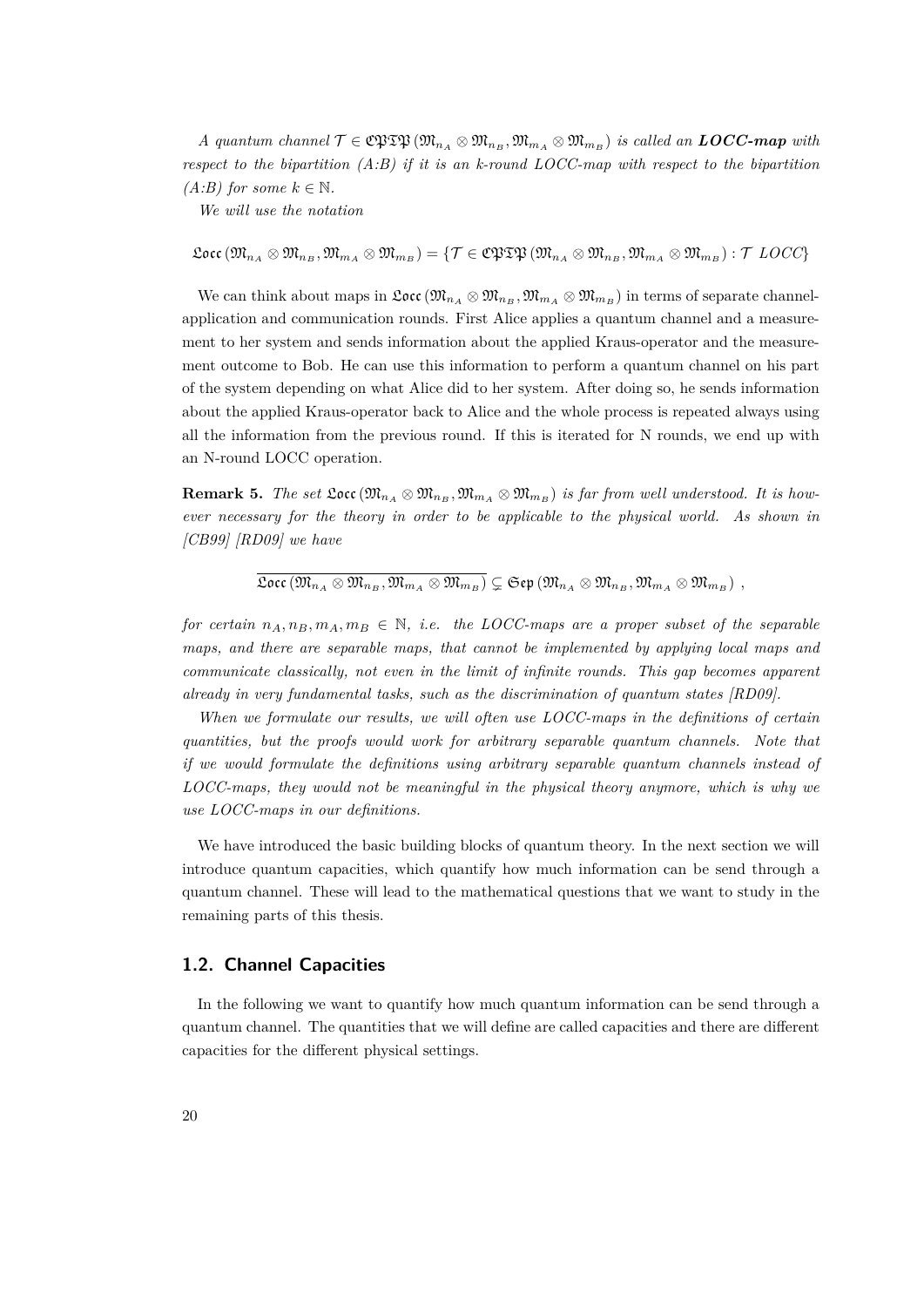To introduce different capacities in a concise manner, we define a general capacity, which can be seen as a prototype for the other capacities, which we will introduce. Defining a capacity requires certain formalizations to be made. First we have to formalize the information processing task in a mathematical precise way. Then we have to specify what resources we are allowed to use and how they enter in the mathematical framework. The definition of the general capacity states the mathematical framework and how certain resources enter in this picture. But it leaves the choice of the resources open, and different choices lead to different capacities.

Sending information from a physical system to another using a physical map, i.e. a quantum channel, can be stated as an approximation problem on the space of matrix maps. We use the given quantum channel and a proper encoding- and decoding scheme to approximate the identity channel between two reference-systems of the same dimension. The identity channel corresponds to a perfect map sending information from one reference-system to the other without loss. The dimension of the reference-systems fixes a choice of units in which we measure the information, that has been transferred. By using coding schemes that are general enough, we can choose the reference-systems on which the identity acts freely, but we will use the most simple case, i.e. a qubit system.

A major difference between quantum and classical theory is the existence of entangled states, which cannot be treated as separable states on many systems. It might be favorable for our approximation problem to apply many instances of the given quantum channel together to an entangled state living on many copies of the system. Afterwards we try to approximate some number of copies of the identity. To take this into account we define the capacity as a limit, where the number of copies used, goes to infinity.

Taken all this together, we get the following general definition of a capacity:

## <span id="page-20-0"></span>**Definition 10.** (*General Capacity*)

*For a quantum channel*  $\mathcal{T} \in \mathbb{C}$  $\mathfrak{PTD}(\mathfrak{M}_n, \mathfrak{M}_m)$  *a number*  $r \in \mathbb{R}^+$  *is called an achievable rate,* if there are sequences  $(k_{\nu}^1)_{\nu}$ ,  $(k_{\nu}^2)_{\nu} \in \mathbb{N}^{\mathbb{N}}$  with  $k_{\nu}^1 \to \infty$  for  $\nu \to \infty$ , such that  $r = \lim_{\nu \to \infty} \frac{k_{\nu}^2}{k_{\nu}^1}$ *and we have*

$$
\Delta\left(k_{\nu}^{1}, k_{\nu}^{2}\right) := \text{inf}_{\mathcal{C}_{\nu}} \left\| \mathcal{C}_{\nu} \left[ \mathcal{T}^{\otimes k_{\nu}^{1}} \right] - \text{id}_{2}^{\otimes k_{\nu}^{2}} \right\| \to 0
$$

 $as \nu \rightarrow \infty$ *. Here the infimum goes over all coding schemes* 

$$
\mathcal{C}_{\nu}:\mathfrak{CPTP}\left(\mathfrak{M}_{n}^{\otimes k_{\nu}^{1}},\mathfrak{M}_{m}^{\otimes k_{\nu}^{1}}\right)\to\mathfrak{CPTP}\left(\mathfrak{M}_{2}^{\otimes k_{\nu}^{2}},\mathfrak{M}_{2}^{\otimes k_{\nu}^{2}}\right)\;,
$$

*which are allowed by the specifications in the concrete case.*

*We define the <i>capacity* of  $\mathcal{T} \in \mathbb{C}$ PTP  $(\mathfrak{M}_n, \mathfrak{M}_m)$  *to be* 

$$
\mathcal{C}(\mathcal{T}) = \sup\{r \in \mathbb{R}^+ : r \text{ is achievable rate}\}.
$$

In the above definition we used an arbitrary norm  $\|\bullet\|$  on the space of matrix maps. We will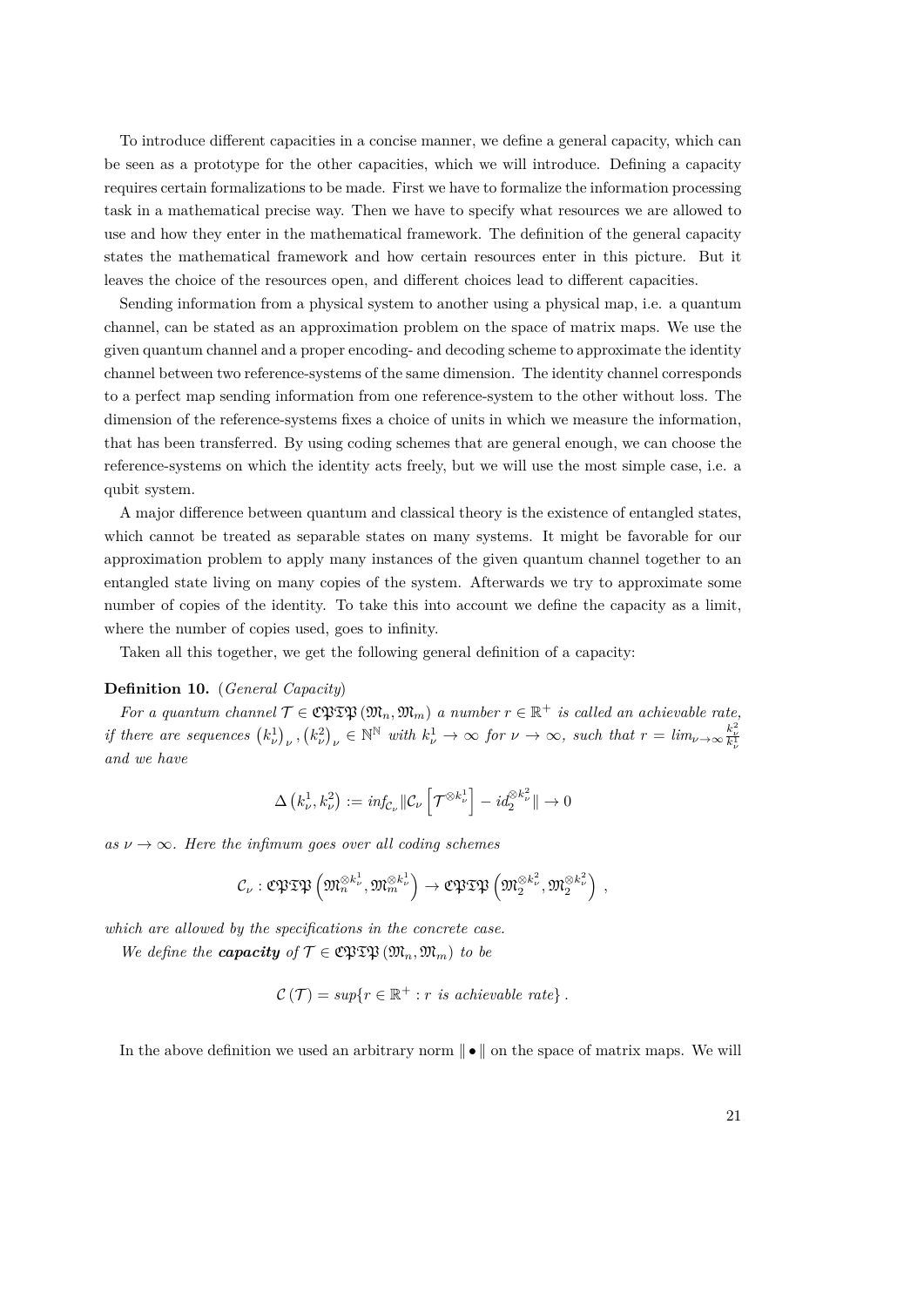now come to two concrete cases, which will be important in the following.

## **Definition 11.** (*Quantum Capacity* Q *. [\[DK04\]](#page-83-3)*)

*For a quantum channel*  $\mathcal{T} \in \mathfrak{CPTD}(\mathfrak{M}_n, \mathfrak{M}_m)$  *we define the quantum capacity*  $\mathcal{Q}(\mathcal{T})$  *as the general capacity according to Definition [10,](#page-20-0) by using*

$$
\|\bullet\|=\|\bullet\|_\diamond
$$

*the*  $\diamond$ −*norm, see Appendix A for details, and by only allowing coding schemes* 

$$
\mathcal{C}:\mathfrak{CPTP}\left(\mathfrak{M}^{\otimes k_{\nu}^{1}},\mathfrak{M}^{\otimes k_{\nu}^{1}}_{m}\right)\rightarrow\mathfrak{CPTP}\left(\mathfrak{M}^{\otimes k_{\nu}^{2}}_{2},\mathfrak{M}^{\otimes k_{\nu}^{2}}_{2}\right)
$$

*of the form:*

$$
\mathcal{C}\left[\mathcal{T}^{\otimes k_{\nu}^{1}}\right]=\mathcal{D}\circ\mathcal{T}^{\otimes k_{\nu}^{1}}\circ\mathcal{E}
$$

 $f$ *or encoding and decoding quantum channels*  $\mathcal{E}\in \mathbb{C}\mathfrak{PTB}\left(\mathfrak{M}_{2}^{\otimes k_{\nu}^{2}},\mathfrak{M}_{m}^{\otimes k_{\nu}^{1}}\right)$  and  $\mathcal{D} \in \mathfrak{CPF} \mathfrak{TP} \left( \mathfrak{M}^{\otimes k_\nu^1}_m, \mathfrak{M}^{\otimes k_\nu^2}_2 \right).$ 

Note that the above definition is in Schrödinger picture. We can define the same quantity in Heisenberg picture, by replacing all occurring quantum channels by their adjoints, and use the cb-norm instead of the  $\diamond$ -norm. These norms are defined in Appendix A.

**Remark 6.** *As studied in [\[DK04\]](#page-83-3) there are many equivalent ways of defining the quantum capacity*  $Q$ *. We could have used another measure of distance, such as the fidelity, see [\[MN07\]](#page-84-1)*, *or put some constraints on the sequences*  $(k_{\nu}^1)_\nu$ ,  $(k_{\nu}^1)_\nu$  which we have to test. An important *choice is the dimension of the reference system on which the identity acts. In our case this is a qubit system. When choosing a d-dimensional reference system, we obtain a different capacity*  $Q'$  which fulfills

$$
\mathcal{Q}'\left(\mathcal{T}\right)=\frac{1}{\log\left(d\right)}\mathcal{Q}\left(\mathcal{T}\right)\;,
$$

*as shown in [\[DK04\]](#page-83-3).*

The above definition gives the capacity for sending quantum information through a quantum channel, when only local coding schemes are allowed. Sometimes we are interested in a more general setting, where we allow coding schemes assisted by classical communication between the two parties. This will lead to the following more complicated 2-way assisted quantum capacity

<span id="page-21-0"></span>**Definition 12.** (*Two-way assisted quantum capacity*  $Q_2$ )

*For a quantum channel*  $\mathcal{T} \in \mathbb{C}$   $\mathfrak{PTD}(\mathfrak{M}_n, \mathfrak{M}_m)$  *we define a two-way assisted coding scheme* 

$$
\mathcal{C}_{k_{\nu}^{1},k_{\nu}^{2}}:\mathfrak{C}\mathfrak{PTP}\left(\mathfrak{M}_{n},\mathfrak{M}_{m}\right)\to\mathfrak{C}\mathfrak{PTP}\left(\mathfrak{M}_{2}^{\otimes k_{\nu}^{2}},\mathfrak{M}_{2}^{\otimes k_{\nu}^{2}}\right)
$$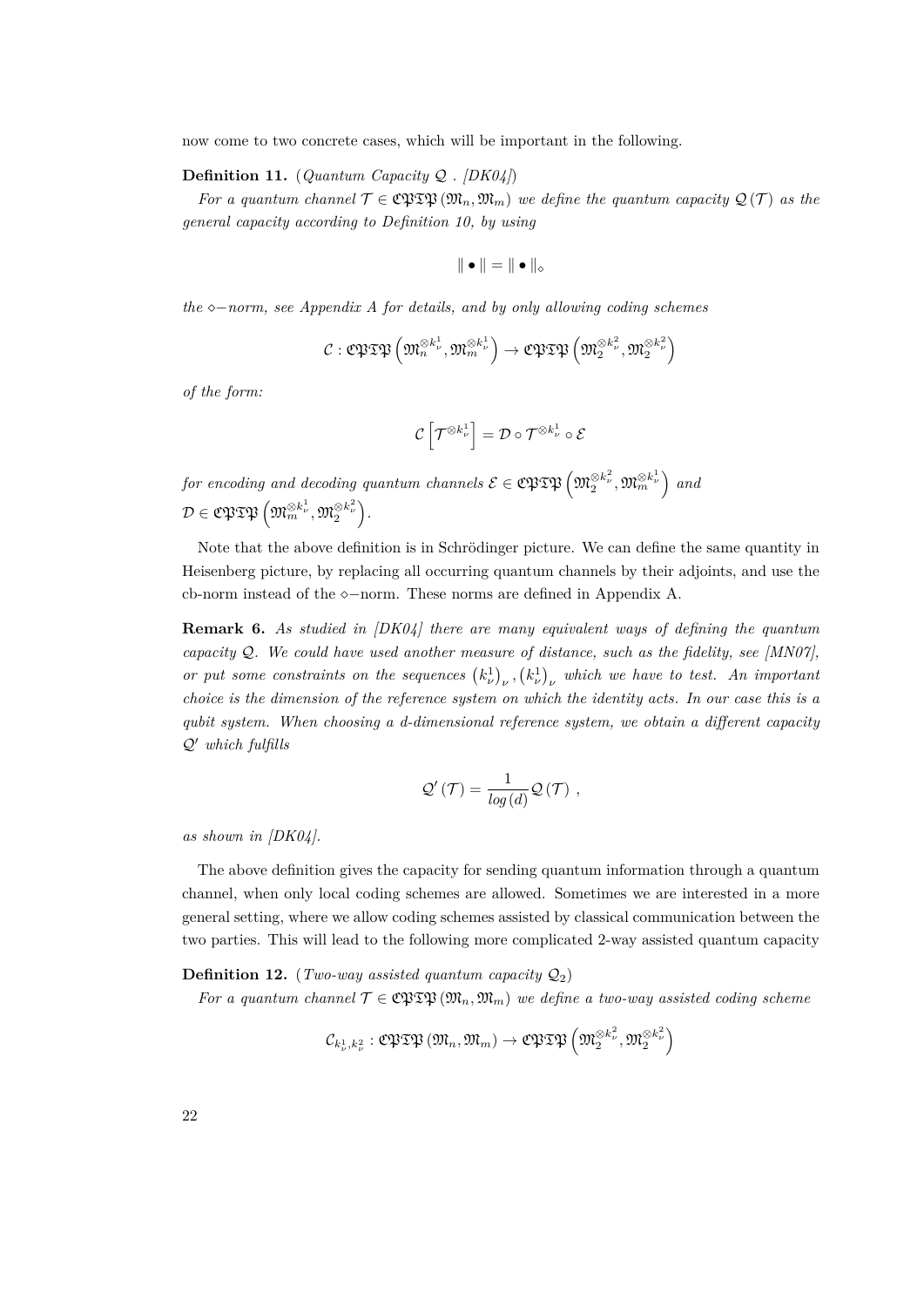*for*  $k_{\nu}^1, k_{\nu}^2 \in \mathbb{N}$ *, where*  $k_{\nu}^1$  *denotes the number of channel uses, by* 

$$
\mathcal{C}_{k_{\nu}^1,k_{\nu}^2}[\mathcal{T}] = \text{tr}_{W} \circ \mathcal{L}_{AB}^{k_{\nu}^1+1} \circ \widehat{\mathcal{T}}_{k^1} \circ \mathcal{L}_{AB}^{k_{\nu}^1} \circ \cdots \circ \widehat{\mathcal{T}}_{2} \circ \mathcal{L}_{AB}^2 \circ \widehat{\mathcal{T}}_{1} \circ \mathcal{L}_{AB}^1 \circ \mathcal{E}_{W} ,
$$

*with*

$$
\begin{aligned}\widehat{\mathcal{T}}_l&: \mathfrak{h}_W^A\otimes \mathfrak{h}_W^B\otimes \mathfrak{M}_2^{\otimes m_l^A}\otimes \mathfrak{M}_n^A\otimes \mathfrak{M}_2^{\otimes m_l^B} \to \mathfrak{h}_W^A\otimes \mathfrak{h}_W^B\otimes \mathfrak{M}_2^{\otimes m_l^A}\otimes \mathfrak{M}_m^B\otimes \mathfrak{M}_2^{\otimes m_l^B} \\ \widehat{\mathcal{T}}_l&= id_W\otimes id_{m_l^A}\otimes \mathcal{T}\otimes id_{m_l^B}\ .\end{aligned}
$$

*Here we identified the system A with the input side of the communication setting and the system B* with the output side, i.e. the input space  $\mathfrak{M}_n^A$  corresponds to A and the output space  $\mathfrak{M}_m^B$  to *B.* We denote by  $\mathfrak{h}_W^A$  and  $\mathfrak{h}_W^B$  local working Hilbert spaces, which can be used by A and B to store classical and quantum information. The sequences  $(m_l^A)_l$  and  $(m_l^B)_l$  fulfill

$$
\begin{split} &m_{k_\nu^1}^A = m_1^B = 0 \\ &m_1^A = m_{k_\nu^1}^B = k_\nu^2 \,, \end{split}
$$

*and denote the number of qubit spaces at A and B.*

*Note that while there is only one application of*  $\mathcal T$  *in every step of the protocol, the following maps can act on any number of local spaces, in order to provide for arbitrary coding schemes. We have*

$$
\mathcal{L}^l_{AB}:{\mathfrak h}_W^A\otimes{\mathfrak h}_W^B\otimes{\mathfrak M}_2^{\otimes m_l^A}\otimes{\mathfrak M}_m^B\otimes{\mathfrak M}_2^{\otimes m_l^B}\to\\ {\mathfrak h}_W^A\otimes{\mathfrak h}_W^B\otimes{\mathfrak M}_2^{\otimes m_{l+1}^A}\otimes{\mathfrak M}_n^A\otimes{\mathfrak M}_2^{\otimes m_{l+1}^B}\,,
$$

*which are LOCC-maps, with respect to the partition* (*A* : *B*)*, and provide for encoding and decoding operations as well as for classical communication between the two parties.*

*As a technicality we define the map*

$$
\begin{aligned} \mathcal{E}_W : \mathfrak{M}_2^{\otimes m_1^A} &\rightarrow \mathfrak{h}_W^A \otimes \mathfrak{h}_W^B \otimes \mathfrak{M}_2^{\otimes m_1^A} \\ \mathcal{E}_W \left( X \right) = \frac{I_{W_A} \otimes I_{W_B} \otimes X}{\dim \left( \mathfrak{h}_W^A \right) \dim \left( \mathfrak{h}_W^B \right)} \,, \end{aligned}
$$

*in order to introduce the working Hilbert spaces initialized in the maximally mixed state. The partial trace tr<sup>W</sup> traces these auxiliary spaces out in the end of the protocol.*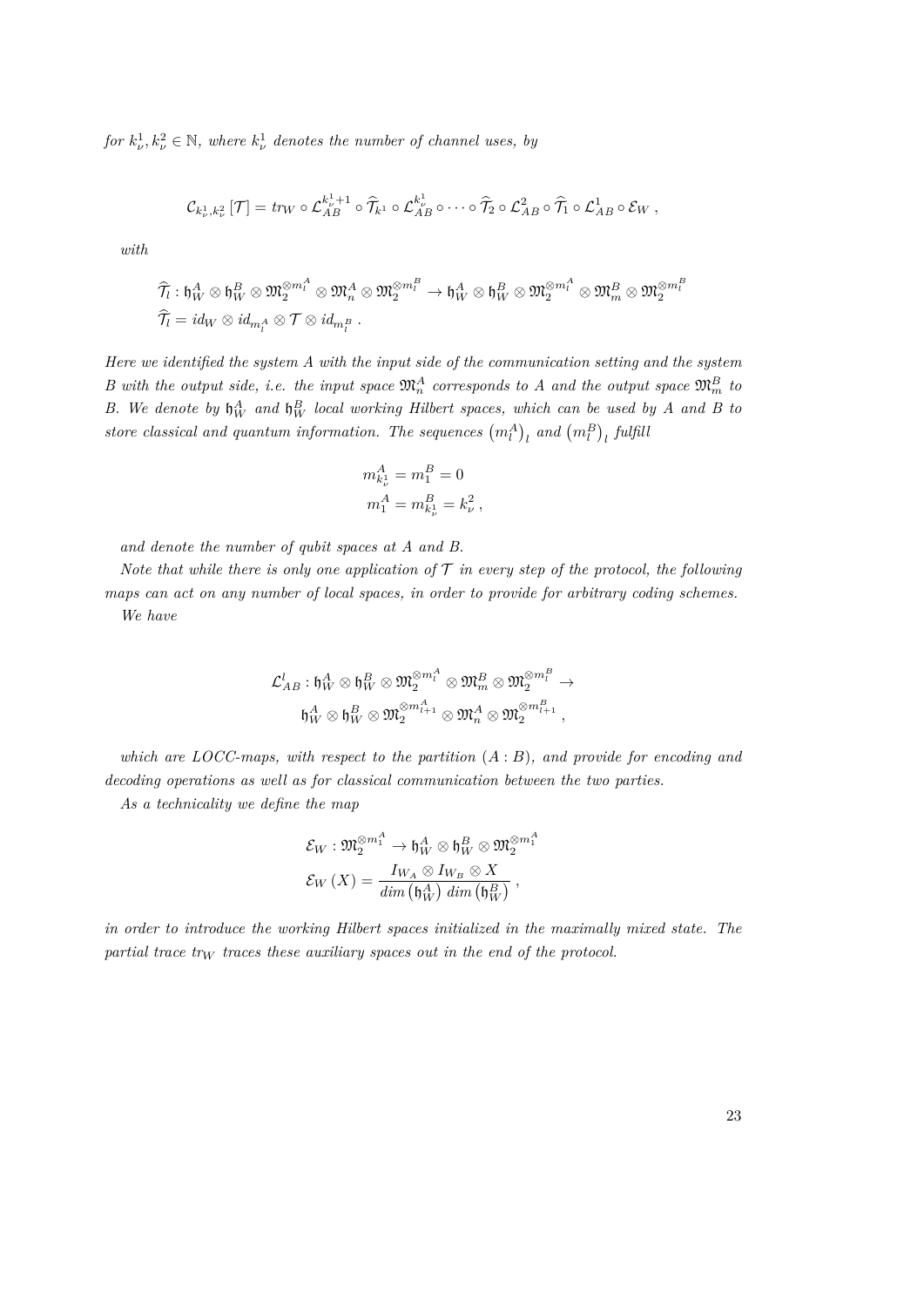*In analogy to the general capacity, see Definition [10,](#page-20-0) we call*  $r \in \mathbb{R}^+$  *an achievable rate, if there exist sequences*  $k_{\nu}^1, k_{\nu}^2 \to \infty$ , such that  $r = \lim_{\nu \to \infty} \frac{k_{\nu}^2}{k_{\nu}^1}$  and

$$
\Delta\left(k^1_\nu,k^2_\nu\right)=\inf\lVert \mathcal{C}_{k^1_\nu,k^2_\nu}\left[\mathcal{T}\right]-id_2^{\otimes k^2_\nu}\rVert_\diamond\to 0\,,
$$

 $as \nu \to \infty$ , where the infimum is taken over all coding schemes  $\mathcal{C}_{k^1_\nu,k^2_\nu}$  of the form defined above. *We define the two-way assisted quantum capacity by*

$$
Q_2(\mathcal{T}) := \sup\{r \in \mathbb{R}^+ \text{ achievable rate}\}.
$$

As the above quantities are quite complicated it is useful to have efficiently computable upper bounds. Such bounds, if good enough, will provide tools for the study of quantum channels. Distilling pure entangled states from mixed states is another problem in quantum information theory. We will define this problem in the next section, and it will turn out to be strongly connected to the problem of finding capacity bounds.

# <span id="page-23-0"></span>**1.3. Problem of Entanglement Distillation**

Many protocols in quantum information, e.g. the teleportation protocol for the identity channel in Example [2,](#page-15-1) rely on a pure maximally entangled state shared between A and B. By the nature of quantum theory one often has to deal with statistical mixtures of pure states. The problem of entanglement distillation can be stated as follows:

**Problem 1.** *Given*  $k \in \mathbb{N}$  *identical copies of a, possibly mixed, quantum state*  $X \in \mathfrak{M}_{n_A} \otimes \mathfrak{M}_{n_B}$ *on a bipartite system. Is there an LOCC-protocol, which generates a pure maximally entangled state*  $\frac{\omega_2}{2}$  *out of*  $X^{\otimes k}$ *?* 

A state *X* for which there is such a protocol is called distillable. In order to be precise, we make the following definition

#### **Definition 13.** (*Distillability*)

*A* quantum state  $X \in \mathfrak{M}_{n_A} \otimes \mathfrak{M}_{n_B}$  is called distillable, if for any  $\epsilon \geq 0$  there is an  $k \in \mathbb{N}$  and  $an \mathcal{L} \in \mathfrak{Loc} \left( \left( \mathfrak{M}_{n_A} \otimes \mathfrak{M}_{n_B} \right) ^{\otimes k}, \mathfrak{M}_2 \otimes \mathfrak{M}_2 \right)$ , such that

$$
\|\frac{\omega_2}{2}-\mathcal{L}\left(X^{\otimes k}\right)\|_1\leq \epsilon\,,
$$

where  $\frac{\omega_2}{2}$  is a maximally entangled pure state.

In order to quantify the distillability of a quantum state we make the following definition in analogy to a capacity, see Definition [10,](#page-20-0) for the task of approximating the maximally entangled state.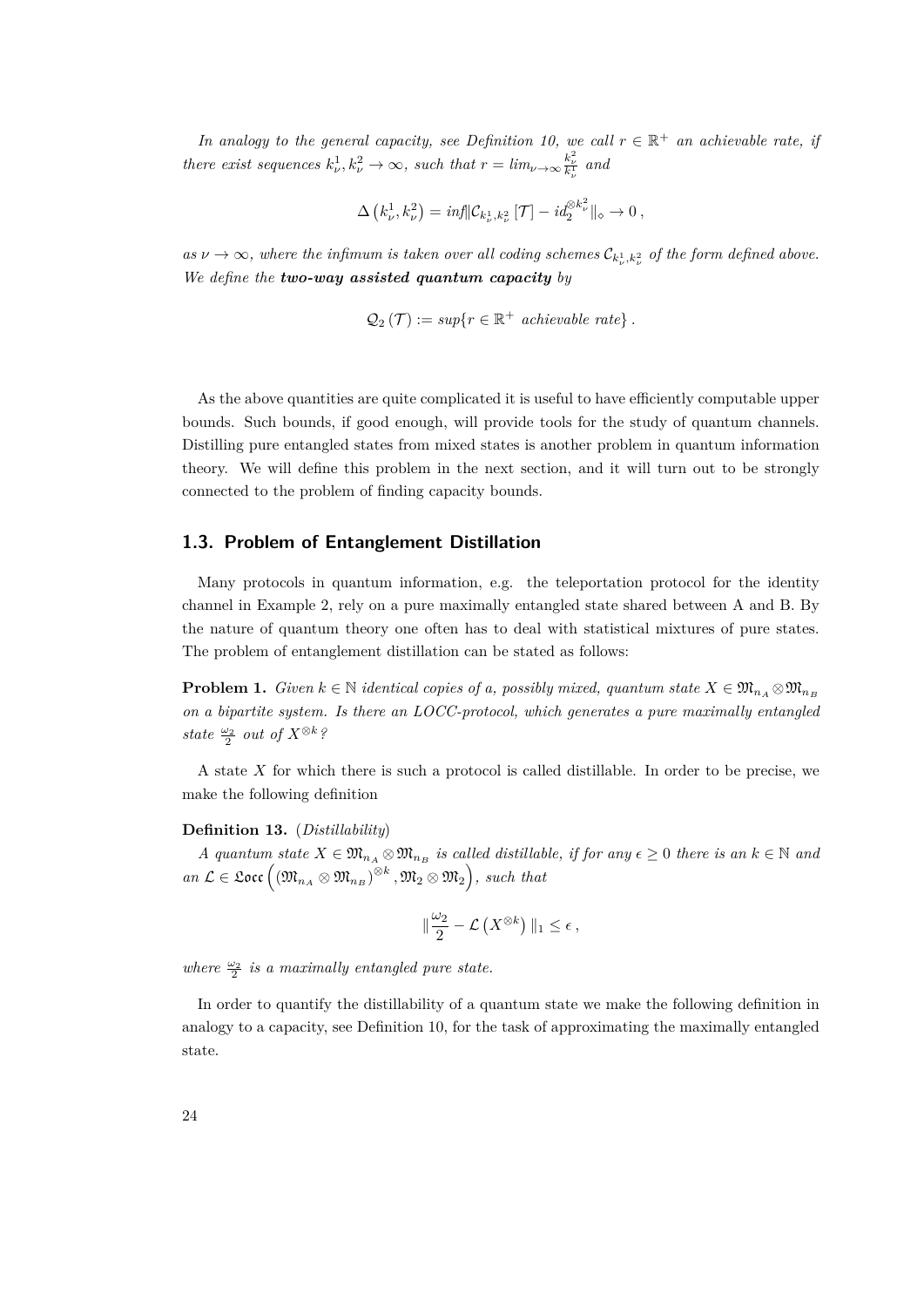#### **Definition 14.** (*2-way assisted Distillability*  $\mathcal{D}_2$ )

*We call*  $r \in \mathbb{R}^+$  *an* **achievable rate** for the distillation of  $X \in \mathfrak{M}_{n_A} \otimes \mathfrak{M}_{n_B}$  if there are sequences  $(k_{\nu}^1)_{\nu \in \mathbb{N}}$ ,  $(k_{\nu}^2)_{\nu \in \mathbb{N}}$  such that  $\frac{k_{\nu}^1}{k_{\nu}^2} \to r$  and  $k_{\nu}^2 \to \infty$  for  $\nu \to \infty$  and  $\mathcal{L}_{\nu} \in$  $\mathfrak{Loc} \left( \left( \mathfrak{M}_{n_A} \otimes \mathfrak{M}_{n_B} \right)^{\otimes k_{\nu}^2}, \left( \mathfrak{M}_2 \otimes \mathfrak{M}_2 \right)^{\otimes k_{\nu}^1} \right)$ *, such that* 

$$
\|\left(\frac{\omega_2}{2}\right)^{\otimes k_{\nu}^1} - \mathcal{L}_{\nu}\left(X^{\otimes k_{\nu}^2}\right)\|_1 \to 0
$$

*for*  $\nu \to \infty$ *.* 

$$
\mathcal{D}_2(X) = \sup\{r \in \mathbb{R}^+ \text{ achievable rate}\}.
$$

Note that this definition is compatible with the definition of distillability as  $\mathcal{D}_2(X) > 0$  iff *X* is distillable.

The definitions of the quantities  $\mathcal{D}_2$  and  $\mathcal{Q}_2$ , see Definition [12,](#page-21-0) are quite similar. Later we will show, that they share similar properties.

It is clear from the above definitions, that separable states cannot be distillable. Therefore one could expect that the distillable states coincide with the entangled ones. But the answer turns out to be not that easy.

The following quantity will be useful in the following:

**Definition 15.** (*Logarithmic negativity, See [\[GV02\]](#page-83-4)*) *For a quantum state*  $X \in \mathcal{B}(\mathbb{C}^{m_A} \otimes \mathbb{C}^{m_B})$  *we call* 

$$
\mathcal{LN}\left(X\right) = \log\|X^{T_B}\|_1
$$

#### *the logarithmic negativity of X.*

We will now prove that  $\mathcal{LN}(X)$  provides an upper bound to the distillability  $\mathcal{D}_2(X)$ . Note that despite the complicate definition of  $\mathcal{D}_2(X)$  the quantity  $\mathcal{LN}(X)$  is quite easy to compute, what makes this upper bound very useful in practice.

**Theorem 2.** (*See [\[GV02\]](#page-83-4)*)

*For a quantum state*  $X \in \mathcal{B}(\mathbb{C}^{m_A} \otimes \mathbb{C}^{m_B})$  *we have* 

$$
\mathcal{D}_2(X) \leq \mathcal{LN}(X) .
$$

*In particular we have that X is not distillable if*  $X^{T_B} > 0$ 

*Proof.* Take an achievable rate  $r \in \mathbb{R}^+$  for the distillation of the quantum state  $X \in \mathcal{B}(\mathbb{C}^{m_A} \otimes \mathbb{C}^{m_B})$ and sequences  $(k_{\nu}^1)_{\nu \in \mathbb{N}}$ ,  $(k_{\nu}^2)_{\nu \in \mathbb{N}}$  such that  $\frac{k_{\nu}^1}{k_{\nu}^2} \to r$  and  $k_{\nu}^2 \to \infty$  for  $\nu \to \infty$ . Denote by  $\mathcal{L}_{\nu} \in \mathfrak{CPTP}\Big((\mathfrak{M}_{n_A} \otimes \mathfrak{M}_{n_B})^{\otimes k_{\nu}^2}, (\mathfrak{M}_2 \otimes \mathfrak{M}_2)^{\otimes k_{\nu}^1}\Big)$  distillation maps which are LOCC with respect to the partition (A:B), such that  $\Delta \left( k_{\nu}^{1}, k_{\nu}^{2} \right) = \| \left( \frac{\omega_{2}}{2} \right)^{\otimes k_{\nu}^{1}} - \mathcal{L}_{\nu} \left( X^{\otimes k_{\nu}^{2}} \right) \|_{1} \to 0.$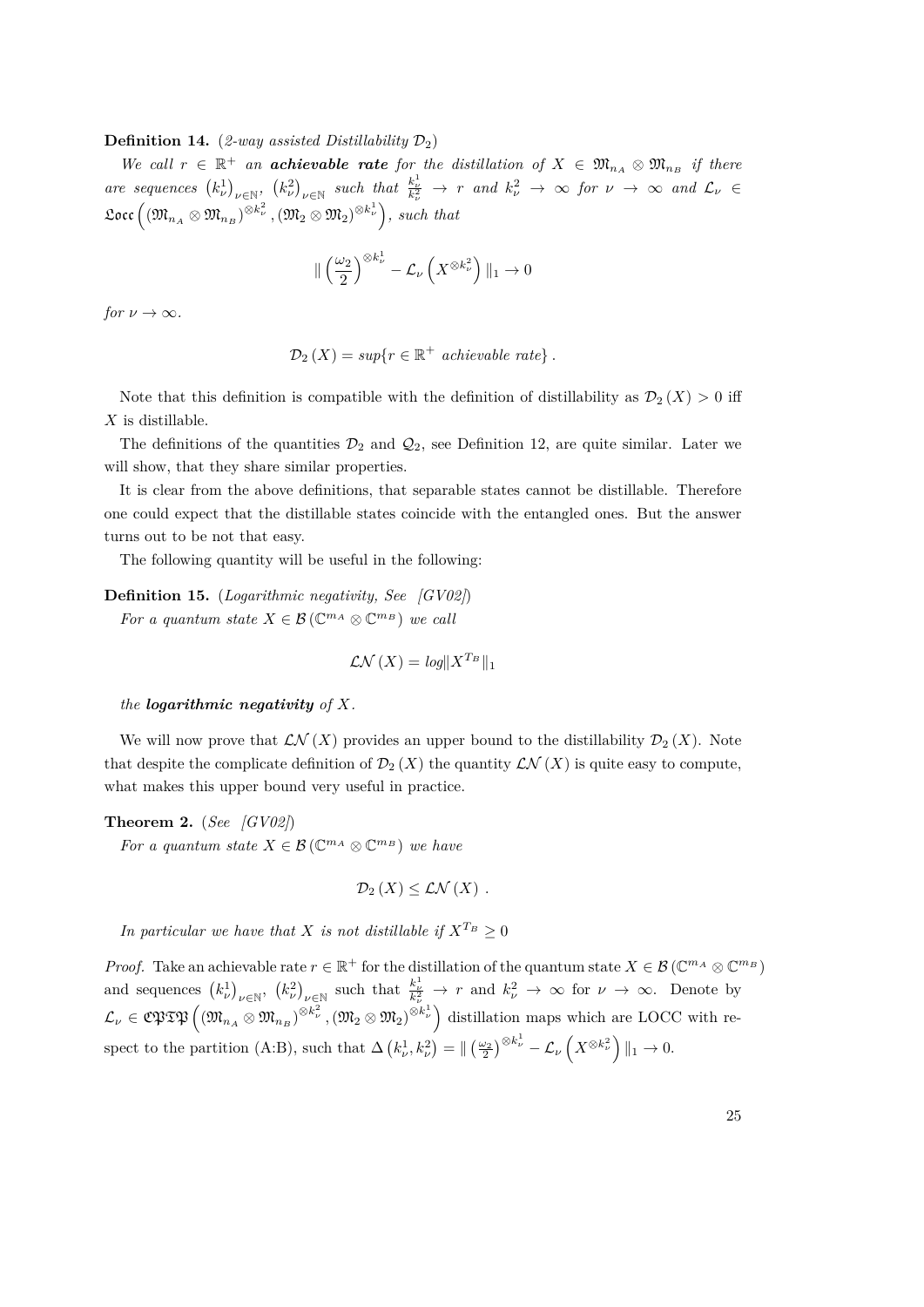$$
2^{k_{\nu}^{1}} = \|\left(\frac{\mathbb{F}_{2}}{2}\right)^{\otimes k_{\nu}^{1}}\|_{1} = \|\left(\left(\frac{\omega_{2}}{2}\right)^{\otimes k_{\nu}^{1}} - \mathcal{L}_{\nu}\left(X^{\otimes k_{\nu}^{2}}\right)\right)^{T_{B}} + \left(\mathcal{L}_{\nu}\left(X^{\otimes k_{\nu}^{2}}\right)\right)^{T_{B}}\|_{1}
$$
  
\n
$$
\leq \|\left(\left(\frac{\omega_{2}}{2}\right)^{\otimes k_{\nu}^{1}} - \mathcal{L}_{\nu}\left(X^{\otimes k_{\nu}^{2}}\right)\right)^{T_{B}}\|_{1} + \|\left(\mathcal{L}_{\nu}\left(X^{\otimes k_{\nu}^{2}}\right)\right)^{T_{B}}\|_{1}
$$
  
\n
$$
\leq \|\left(\mathrm{id}_{m_{A}} \otimes \vartheta_{m_{B}}\right)^{\otimes k_{\nu}^{1}}\|_{1 \to 1} \Delta\left(k_{\nu}^{1}, k_{\nu}^{2}\right)
$$
  
\n
$$
+ \|\left[\left(\mathrm{id}_{2} \otimes \vartheta_{2}\right)^{\otimes k_{\nu}^{1}} \circ \mathcal{L}_{\nu} \circ \left(\mathrm{id}_{m_{A}} \otimes \vartheta_{m_{B}}\right)^{\otimes k_{\nu}^{2}}\right] \left(\left(X^{T_{B}}\right)^{\otimes k_{\nu}^{2}}\right) \|_{1}
$$
  
\n
$$
\leq \Delta\left(k_{\nu}^{1}, k_{\nu}^{2}\right) 2^{k_{\nu}^{1}} + \|\left(X^{T_{B}}\right)^{\otimes k_{\nu}^{2}} \|_{1}
$$
  
\n
$$
= \Delta\left(k_{\nu}^{1}, k_{\nu}^{2}\right) 2^{k_{\nu}^{1}} + \|X^{T_{B}}\|_{1}^{k_{\nu}^{2}} ,
$$

where we used elementary properties of the transposition and of the trace-norm, such as submultiplicativity and tensor-submultiplicativity, see Appendix A for details. Furthermore we used that

$$
\left[ \left( \mathrm{id}_2 \otimes \vartheta_2 \right)^{\otimes k_{\nu}^1} \circ \mathcal{L}_{\nu} \circ \left( \mathrm{id}_{m_A} \otimes \vartheta_{m_B} \right)^{\otimes k_{\nu}^2} \right] \in \mathfrak{C}\mathfrak{PT}\mathfrak{P} \left( \left( \mathfrak{M}_{n_A} \otimes \mathfrak{M}_{n_B} \right)^{\otimes k_{\nu}^2}, \left( \mathfrak{M}_2 \otimes \mathfrak{M}_2 \right)^{\otimes k_{\nu}^1} \right)
$$

and therefore fulfills  $\| (\mathrm{id}_2 \otimes \vartheta_2)^{\otimes k_\nu^1} \circ \mathcal{L}_{\nu} \circ (\mathrm{id}_{m_A} \otimes \vartheta_{m_B})^{\otimes k_\nu^2} \|_{1 \to 1} = 1.$ From this we get

$$
2^{k_{\nu}^{1}} (1 - \Delta \left(k_{\nu}^{1}, k_{\nu}^{2}\right)) \leq \|X^{T_{B}}\|_{1}^{k_{\nu}^{2}}
$$
  

$$
\implies \frac{k_{\nu}^{1}}{k_{\nu}^{2}} + \frac{\log (1 - \Delta \left(k_{\nu}^{1}, k_{\nu}^{2}\right))}{k_{\nu}^{2}} \leq \log \left(\|X^{T_{B}}\|_{1}\right)
$$

by taking the logarithm. In the limit  $\nu \to \infty$  we get

$$
r \leq \log \left( \|X^{T_B}\|_1 \right) = \mathcal{LN}(X) ,
$$

which gives the desired result as this holds for all achievable rates  $r \in \mathbb{R}^+$ .

 $\Box$ 

**Remark 7.** We will call a state  $X \in \mathcal{B}(\mathbb{C}^{m_A} \otimes \mathbb{C}^{m_B})$  *PPT* if its partial transpose is positive, *i.e.* if  $X^{T_B} \geq 0$ . The above Theorem states, that PPT-states are not distillable. We call states *NPT if they are not PPT.*

It can be shown [\[MH98\]](#page-84-5) that there are entangled PPT-states, which means that there is entanglement in mixed states that cannot be used to distill pure entangled states. Such states are also called bound entangled as their entanglement cannot be used for applications requiring pure entanglement. Thus the characterization of distillable states is not that simple.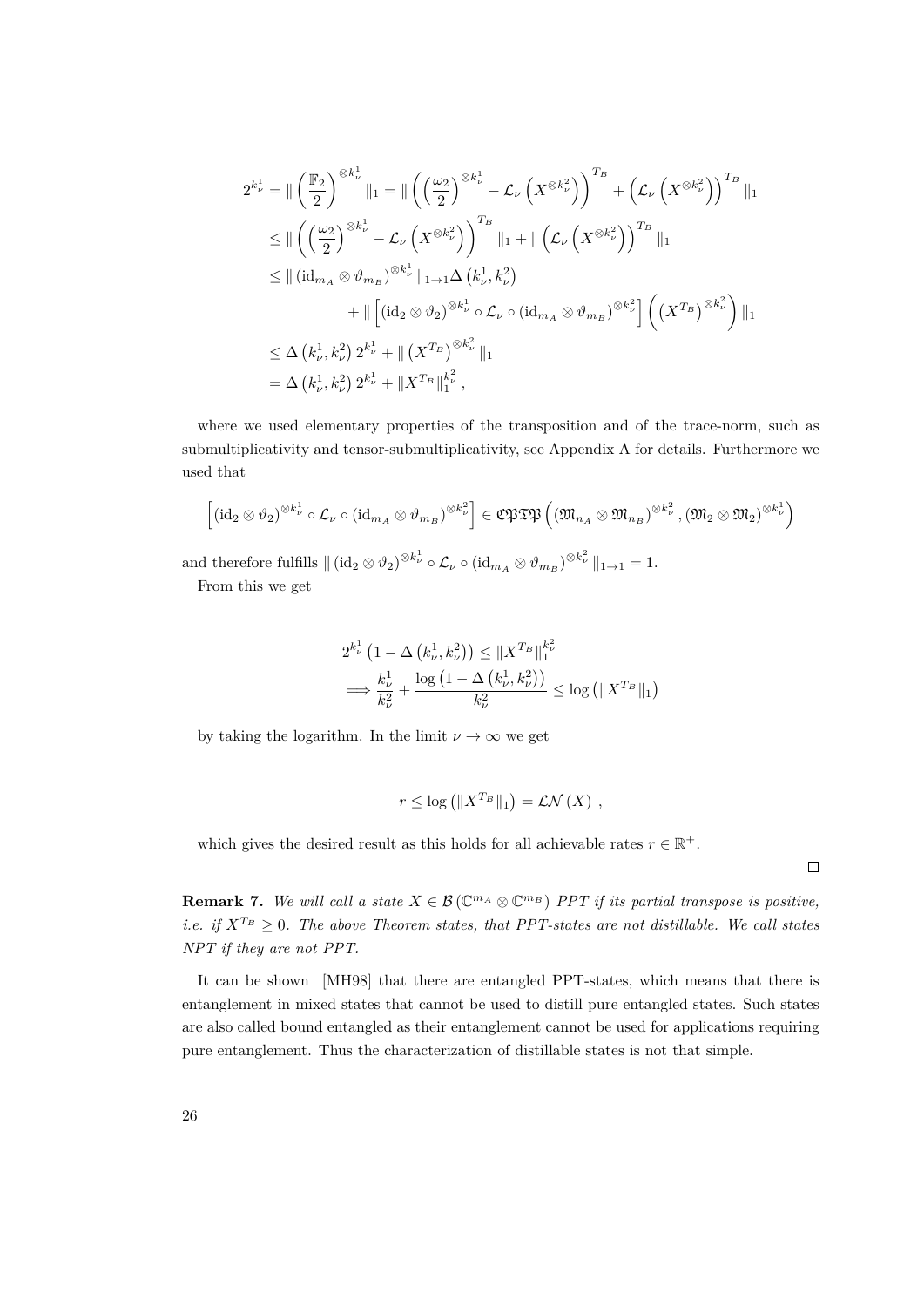The next idea that one could have about the characterization of distillable states is that the converse of the above theorem could be true meaning that the distillable states are exactly the NPT states.

The question is, whether there are non-distillable NPT states, hence bound entangled. This is the famous NPT-bound-entanglement problem, which has been unknown since 1998 [\[MH99\]](#page-84-6) and despite great effort and progress has not been solved yet.

In this thesis we want to look at this question from a different perspective. Instead of trying to find NPT states that are not distillable we try to find different criteria for a state to be not distillable. In particular we will search for maps other than the transposition, which generate such a criterion in the same way.

# <span id="page-26-0"></span>**1.4. Problem of Quantum Capacity Bounds**

The transposition provides a simple criterion for deciding whether a state is not distillable. There is another setting in quantum information theory where the transposition is useful. This is the following problem.

**Problem 2.** *Given a quantum channel*  $\mathcal{T}: \mathfrak{M}_n \to \mathfrak{M}_m$ *, find an efficiently computable upper bound on the quantum channel capacity*  $\mathcal{Q}(\mathcal{T})$  *of the channel?* 

It may be quite difficult to evaluate the quantum capacity  $\mathcal{Q}(\mathcal{T})$ , see Definition [10,](#page-20-0) for certain channels  $\mathcal T$  directly. This is why an efficiently computable upper bound is useful for applications.

Surprisingly we get an easy upper bound, by using the transposition.

**Theorem 3.** (*See [\[DK04\]](#page-83-3)*)

*For a quantum channel*  $\mathcal{T}: \mathfrak{M}_n \to \mathfrak{M}_m$  *we have* 

$$
\mathcal{Q}(\mathcal{T}) \leq \log \left( \|\mathcal{T} \circ \vartheta_n\|_{\diamond} \right) ,
$$

*where ϑ denotes the transposition.*

*Proof.* Take an achievable rate  $r \in \mathbb{R}^+$  for the channel T and sequences  $(k_\nu^1)_{\nu \in \mathbb{N}}$ ,  $(k_\nu^2)_{\nu \in \mathbb{N}}$  such that  $\frac{k_{\nu}^1}{k_{\nu}^2} \to r$  and  $k_{\nu}^2 \to \infty$  for  $\nu \to \infty$ . Denote by  $\mathcal{E}_{\nu} : \mathfrak{M}_{2}^{\otimes k_{\nu}^{1}} \to \mathfrak{M}_{n}^{\otimes k_{\nu}^{2}}$  and  $\mathcal{D}_{\nu} : \mathfrak{M}_{n}^{\otimes k_{\nu}^{2}} \to \mathfrak{M}_{2}^{\otimes k_{\nu}^{1}}$  $\text{switch}$  encoding and decoding channels, such that  $\Delta \left( k_{\nu}^1, k_{\nu}^2 \right) = ||\text{id}_{2}^{\otimes k_{\nu}^1} - \mathcal{D}_{\nu} \circ \mathcal{T}^{\otimes k_{\nu}^2} \circ \mathcal{E}_{\nu}||_{\diamond} \to 0$ for  $\nu \to \infty$ .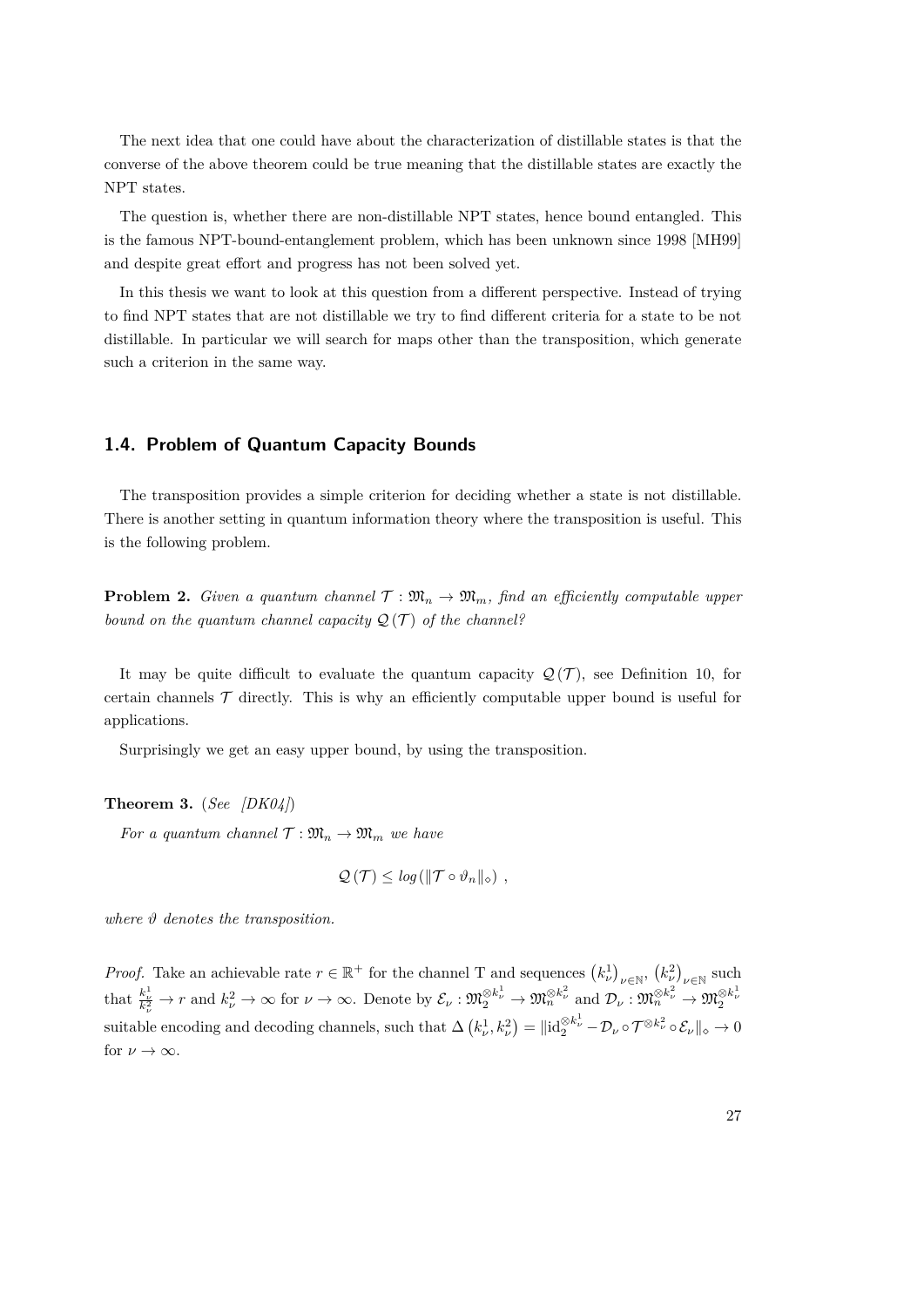$$
2^{k_{\nu}^{1}} = \|\vartheta_{2}^{\otimes k_{\nu}^{1}}\|_{\diamond} = \|\left(\mathrm{id}_{2}^{\otimes k_{\nu}^{1}} - \mathcal{D}_{\nu} \circ \mathcal{T}^{\otimes k_{\nu}^{2}} \circ \mathcal{E}_{\nu}\right) \circ \vartheta_{2}^{\otimes k_{\nu}^{1}} + \left(\mathcal{D}_{\nu} \circ \mathcal{T}^{\otimes k_{\nu}^{2}} \circ \mathcal{E}_{\nu}\right) \circ \vartheta_{2}^{\otimes k_{\nu}^{1}}\|_{\diamond}
$$
  
\n
$$
\leq \|\left(\mathrm{id}_{2}^{\otimes k_{\nu}^{1}} - \mathcal{D}_{\nu} \circ \mathcal{T}^{\otimes k_{\nu}^{2}} \circ \mathcal{E}_{\nu}\right) \circ \vartheta_{2}^{\otimes k_{\nu}^{1}}\|_{\diamond} + \|\left(\mathcal{D}_{\nu} \circ \mathcal{T}^{\otimes k_{\nu}^{2}} \circ \mathcal{E}_{\nu}\right) \circ \vartheta_{2}^{\otimes k_{\nu}^{1}}\|_{\diamond}
$$
  
\n
$$
\leq \Delta \left(k_{\nu}^{1}, k_{\nu}^{2}\right) 2^{k_{\nu}^{1}} + \|\mathcal{D}_{\nu} \circ \mathcal{T}^{\otimes k_{\nu}^{2}} \circ \vartheta_{n}^{\otimes k_{\nu}^{2}} \circ \vartheta_{n}^{\otimes k_{\nu}^{2}} \circ \mathcal{E}_{\nu} \circ \vartheta_{2}^{\otimes k_{\nu}^{1}}\|_{\diamond}
$$
  
\n
$$
\leq \Delta \left(k_{\nu}^{1}, k_{\nu}^{2}\right) 2^{k_{\nu}^{1}} + \|\left(\mathcal{T} \circ \vartheta_{n}\right)^{\otimes k_{\nu}^{2}}\|_{\diamond}
$$
  
\n
$$
= \Delta \left(k_{\nu}^{1}, k_{\nu}^{2}\right) 2^{k_{\nu}^{1}} + \|\mathcal{T} \circ \vartheta_{n}\|_{\diamond}^{k_{\nu}^{2}},
$$

where we used submultiplicativity of the cb-norm, the fact that  $\|\mathcal{D}\|_{\diamond} = 1$  for a quantum channel  $\mathcal{D}$ , that  $\vartheta_n \circ \mathcal{E} \circ \vartheta_2$  is again a quantum channel if  $\mathcal{E}$  is a quantum channel and that the cb-norm fulfills  $\|\mathcal{T}_1 \otimes \mathcal{T}_2\|_{\diamond} = \|\mathcal{T}_1\|_{\diamond} \|T_2\|_{\diamond}$  for all  $T_1, T_2$ .

From this we get

$$
2^{k_{\nu}^{1}} (1 - \Delta \left(k_{\nu}^{1}, k_{\nu}^{2}\right)) \leq \|\mathcal{T} \circ \vartheta_{n}\|_{\diamond}^{k_{\nu}^{2}}
$$

$$
\implies \frac{k_{\nu}^{1}}{k_{\nu}^{2}} + \frac{\log (1 - \Delta \left(k_{\nu}^{1}, k_{\nu}^{2}\right))}{k_{\nu}^{2}} \leq \log \left(\|\mathcal{T} \circ \vartheta_{n}\|_{\diamond}\right)
$$

by taking the logarithm. In the limit  $\nu \to \infty$  we get

$$
r \leq \log \left( \|\mathcal{T} \circ \vartheta_n\|_{\diamond} \right) ,
$$

which gives the desired result as this holds for all achievable rates  $r \in \mathbb{R}^+$ .

 $\Box$ 

In the following we try to find other maps, which give a similar bound. As we will see, this question is connected to our earlier question on criteria for distillability and we will clarify this relation in the discussion.

To conclude our introduction we give an outline of the remaining part of this work. In Chapter 2 we will introduce some tools from matrix theory and convex analysis, namely linear preserver problems and mapping cones, which we will use to characterize certain matrix maps arising in quantum information theoretical applications. In Chapter 3 we will present our results concerning the problem of entanglement distillation and in the Chapter 4 we will discuss our results for the construction of new bounds on the quantum capacity of a quantum channel. In Chapter 5 we close with a conclusion.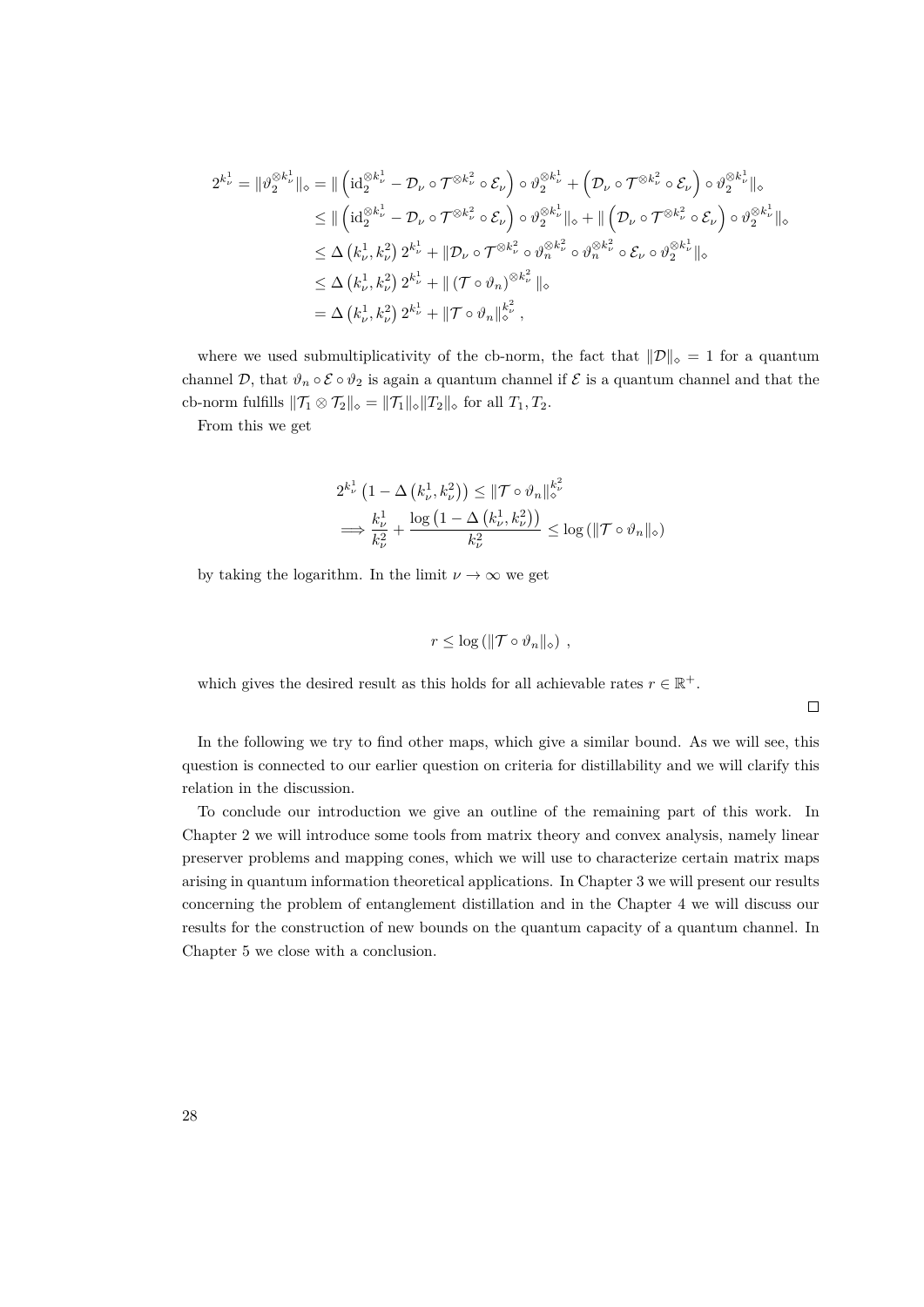# <span id="page-28-0"></span>**2. Preliminaries**

In the previous chapter we gave an introduction to the formalism of quantum information theory. We also stated our main goals namely to find upper bounds on the distillability and the channel capacity similar to the ones coming from the transposition. One strategy to tackle this problems is, to identify properties of the transposition, which have been used to prove the known bounds. Starting from such properties we try to construct different maps, for which the proofs also work. We will need some further theory, which can be used to characterize such maps.

In the first part of this chapter we will introduce linear preserver problems, which provide many useful characterization results. We will use the second part of this chapter to give an introduction to the theory of mapping cones. This theory gives a formalism to classify the different classes of positive maps introduced in chapter 1 and to show the connections between those classes.

# <span id="page-28-1"></span>**2.1. Linear Preservers and Wigner's Theorem**

The theory of linear preserver problems (LPP) provides many useful characterization theorems and the transposition plays a special role in most of them. We will try to understand the role of the transposition in this context. From this it will become clear, why the transposition appears in such a variety of applications. For further information on linear preserver problems see [\[SP92\]](#page-84-7).

#### <span id="page-28-2"></span>**2.1.1. Automorphisms on** C

Before introducing LPPs we need some elementary results about the automorphisms on C, which we will prove in this section. In particular we will need, that the only continuous automorphisms on C are the identity and complex conjugation. This can be seen as the reason, why the transposition appears in the LPPs that we are going to study. We will follow some argument in [\[Yal66\]](#page-85-1).

# <span id="page-28-3"></span>**Lemma 2.** Let  $\phi: \mathbb{C} \to \mathbb{C}$  be a continuous automorphism, then  $\phi|_{\mathbb{R}} = id_{\mathbb{R}}$ .

*Proof.* It is clear that every subfield of  $\mathbb C$  contains  $\mathbb Q$  as a subfield. Now take the set  $F = \{a \in$  $\mathbb{C}: \phi(a) = a$  of fix points of  $\phi$ . An easy calculation shows, that F is a subfield of  $\mathbb{C}$  and thus  $\mathbb{Q} \subset F$ . By continuity of  $\phi$ , F has to be closed, and thus by taking the closure of  $\mathbb{Q} \subset F$ , we obtain  $\mathbb{R}$  ⊂  $F$ .  $\Box$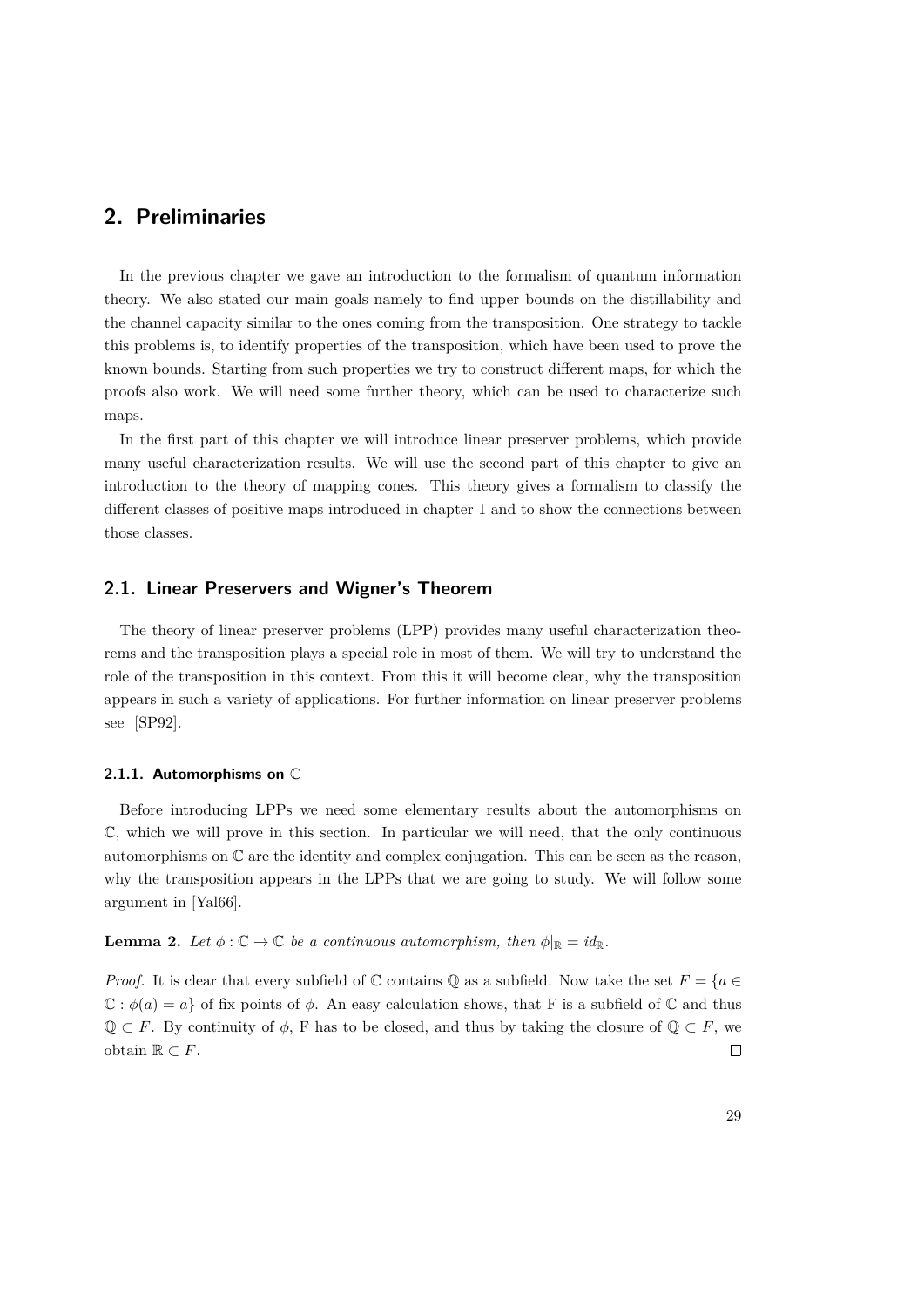With this lemma we are able to prove the following characterization of continuous automorphisms on C.

<span id="page-29-1"></span>**Theorem 4.** Let  $\phi : \mathbb{C} \to \mathbb{C}$  be a continuous automorphism. Then  $\phi(\mathbb{R}) \subset \mathbb{R}$  and we have *either*  $\phi = id_{\mathbb{C}}$  *or*  $\phi = \overline{id_{\mathbb{C}}}$ *.* 

*Proof.* By Lemma [2](#page-28-3) R is left pointwise invariant by  $\phi$ . Applying  $\phi$  to  $i^2 = -1$  gives  $\phi(i)^2 = -1$ and therefore we have either  $\phi(i) = i$  or  $\phi(i) = -i$ . An application of  $\phi$  to  $a + ib \in \mathbb{C}$  for  $a, b \in \mathbb{R}$ , together with the later results of the pointwise invariance of  $\mathbb{R}$  under  $\phi$  and  $\phi(i) = i$ or  $\phi(i) = -i$  finishes the proof.  $\Box$ 

The above theorem can be generalized further and one can show, that the only isomorphisms between subfields of  $\mathbb C$  for which  $\mathbb R$  is contained in their domains and mapped to itself are  $id_{\mathbb R}$ ,  $id_{\mathbb{C}}$  or complex conjugation [\[Yal66\]](#page-85-1). In this generalization the requirement of the isomorphism to be continuous has been dropped.

This generalization together with the above theorem shows that a discontinuous automorphisms cannot map  $\mathbb R$  to itself. Of course it has to map a dense subset of  $\mathbb R$ , namely  $\mathbb Q$ , to itself. It can be shown that such an automorphism maps  $\mathbb R$  to a dense subset of the whole complex plane. This behavior justifies, why the discontinuous automorphisms of  $\mathbb C$  are also called "wild automorphisms" [\[Yal66\]](#page-85-1).

#### <span id="page-29-0"></span>**2.1.2. Linear Preserver Problems**

The characterization of automorphisms on  $\mathbb C$  in the last subsection showed, that there are just two continuous ones, the identity and complex conjugation. In this chapter we will relate this to certain problems stated on matrix spaces.

Remember that we want to characterize maps, that can be used in a similar way as the transposition to obtain upper bounds on distillability or the quantum capacities. Therefore we are interested in maps on certain matrix spaces over C and in particular on maps on hermitian matrices as quantum states are necessarily hermitian. For hermitian matrices complex conjugation is the same as transposition, which shows, that the result about automorphisms on C could be of interest here.

We will introduce a certain class of characterization problems, called linear preserver problems. A linear preserver problem [\[SP92\]](#page-84-7) asks about the characterization of all linear maps between certain matrix spaces, which preserve certain properties of the matrices, such as rank, determinant, etc..

The choice of the preserved property can lead to a surprising reduction of possible maps. In the cases that we consider here, there will be just two possibilities connecting to the identity and the transposition up to certain transformations. The results about automorphisms on  $\mathbb C$  can be seen as the reason for this behavior and the connection can be established by the application of the fundamental theorem of projective geometry, see Appendix B.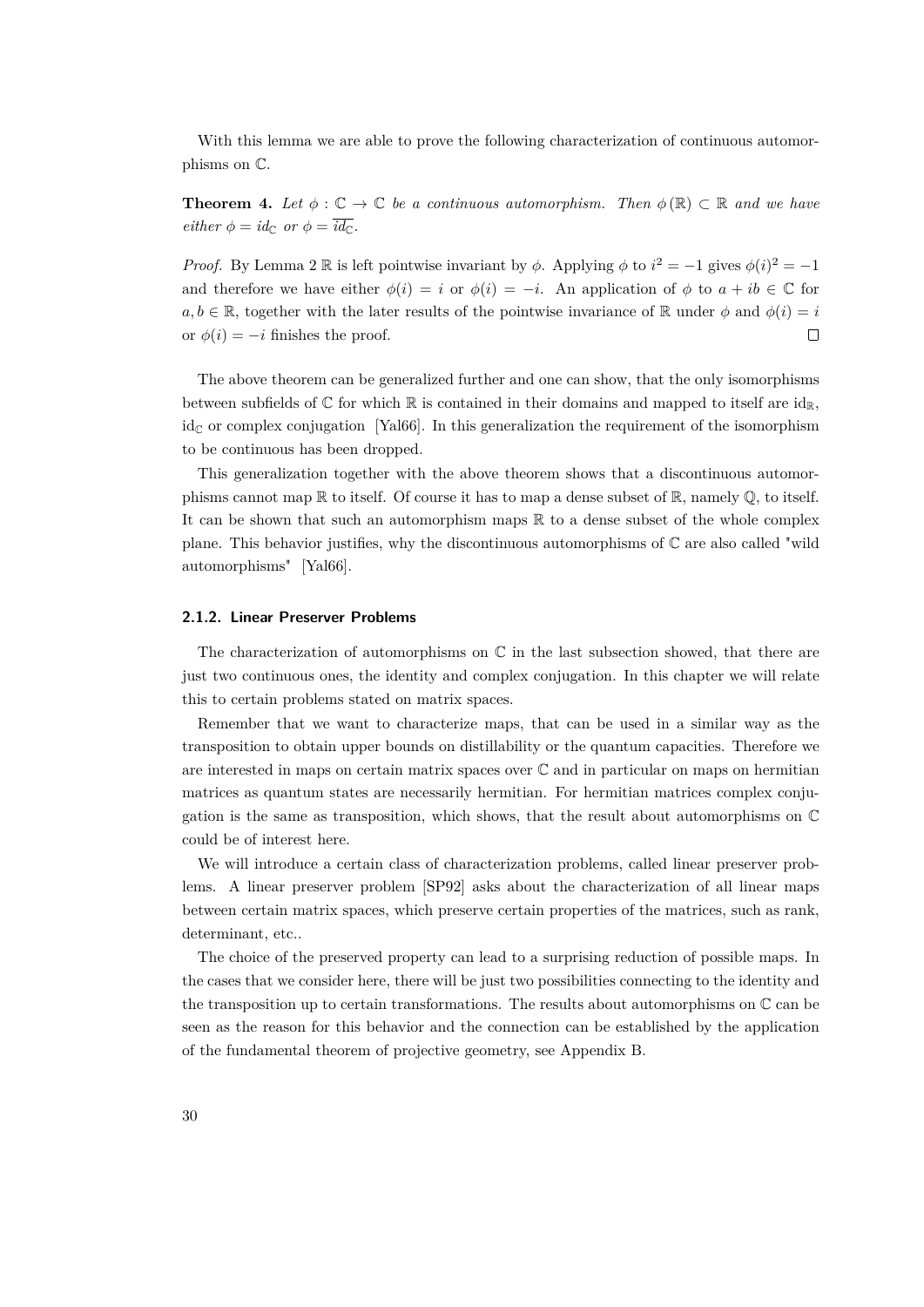The results proved here can be used later to show, that certain properties are too strong, in the sense that they reduce the possibilities of maps fulfilling them to a small and trivial set.

The following linear preserver problem will be the foundation of our study and we build most of the theory on it. In the argumentation we will follow [\[JH85\]](#page-83-5).

<span id="page-30-0"></span>**Theorem 5.** (*Rank-1 preserver. [\[JH85\]](#page-83-5)*)

*Assume that*  $\mathcal{T} \in \mathfrak{FP}(\mathfrak{M}_n, \mathfrak{M}_n)$  *is a bijective map that preserves rank 1, i.e. we have* 

$$
rank(\mathcal{T}(X)) = 1
$$

*for all*  $X \in \mathfrak{M}_n$  *with rank*  $(X) = 1$ 

*Then there is an invertible S such that either*  $\mathcal{T}(X) = \epsilon S X S^{\dagger}$  *or*  $\mathcal{T}(X) = \epsilon S X^T S^{\dagger}$  *for*  $\epsilon = \pm 1.$ 

*Proof.* We will prove this result for the restricted map  $\mathcal{T}: \mathfrak{H}_n \to \mathfrak{H}_n$  first. The proof will rely on an identification of rank-1 idempotents  $|u\rangle\langle u| \in \mathfrak{M}_n$  with elements in the projective space  $[u] \in \mathfrak{P}_n$ , see Appendix B. With this identification in mind we will define the following map between projective spaces:

$$
\widehat{\mathcal{T}}: \mathfrak{P}_0\left(\mathbb{C}^n\right) \to \mathfrak{P}_0\left(\mathbb{C}^n\right) \tag{2.1}
$$

$$
\mathcal{T}([u]) = [v], \qquad (2.2)
$$

with u and v such that  $\mathcal{T}(\ket{u}\bra{u}) = \epsilon \ket{v}\bra{v}$  for a sign  $\epsilon = \pm 1$ , which we will show to be unique. We identify 0 with the nopoint in projective space and as  $\mathcal T$  is linear, which implies  $\mathcal T(0) = 0$ , we can set  $\hat{\mathcal{T}}([0]) = [0].$ 

The remaining part of the proof shows that the map  $\hat{\mathcal{T}}$  is a morphism on projective spaces and this will allow us to apply the fundamental theorem of projective geometry to finish our characterization.

As T is hermiticity preserving there exists a unique sign  $\epsilon = \pm 1$  such that for all  $u \in \mathbb{C}^n$  we find a  $v \in \mathbb{C}^n$  with  $\mathcal{T}(\ket{u}\bra{u}) = \epsilon \ket{v}\bra{v}$ . The uniqueness of  $\epsilon = \pm 1$  can be seen by taking the function

$$
\sigma : \mathfrak{S}^n \to \mathbb{R}
$$

$$
\sigma (\ket{u}) = \lambda (\mathcal{T} (\ket{u} \bra{u}))
$$

acting on the unit sphere  $\mathfrak{S}^n \subset \mathbb{C}^n$  and with  $\lambda(X) = \lambda_{\max}(X) + \lambda_{\min}(X)$  the sum of the minimal and maximal eigenvalue of  $X \in \mathfrak{M}_n$ . A sign change would correspond to the existence of  $|u_1\rangle, |u_2\rangle \in \mathfrak{S}^n$  such that  $\sigma(|u_1\rangle) > 0$  and  $\sigma(|u_2\rangle) < 0$ . As  $\lambda_{\text{max}}$  and  $\lambda_{\text{min}}$  are continuous functions,  $\sigma$  is a continuous function as well. By an application of the mean value theorem to a path connecting  $|u_1\rangle$  and  $|u_2\rangle$  there is a  $|u\rangle \in \mathfrak{S}^n$  for which  $f(|u\rangle) = 0$  and thus rank  $(\mathcal{T}(|u\rangle \langle u|)) \neq 1$ which contradicts the rank-1 preserver property of  $\mathcal{T}$ .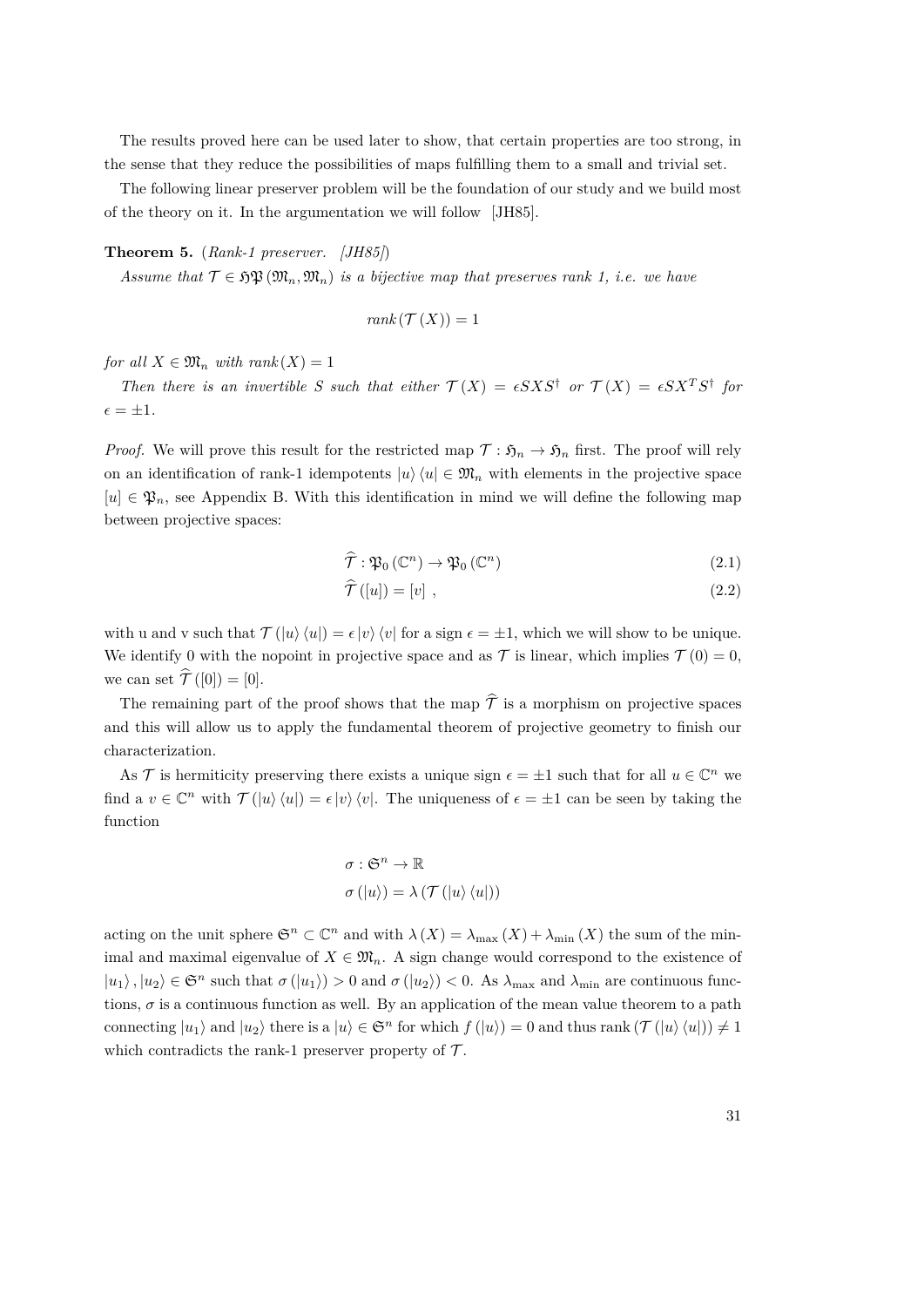In order to apply the fundamental theorem we have to show that  $\hat{\mathcal{T}}$  is a collineation, see Definition [29.](#page-79-0)

As  $\mathcal T$  is linear we have  $\mathcal T(0) = 0$  and thus by identifying 0 with the nopoint in projective space the first property of Definition [29](#page-79-0) follows. To show the second property, we have to show that

$$
\widehat{\mathcal{T}}\left(\left[u_1\right] \vee \left[u_2\right]\right) = \widehat{\mathcal{T}}\left(\left[u_1\right]\right) \vee \widehat{\mathcal{T}}\left(\left[u_2\right]\right)
$$

for all  $[u_1]$ ,  $[u_2] \in \mathfrak{P}_0(\mathbb{C})$ . If either  $[u_1] = [0]$  or  $[u_2] = [0]$  this is clear by the definition of  $\hat{\mathcal{T}}$ .

In the remaining cases take  $[u_3] \in \mathfrak{P}(\mathbb{C}) \setminus \{0\}$  with  $[u_3] \in [u_1] \vee [u_2]$ . We have to show that  $\hat{\mathcal{T}}([u_3]) \in \hat{\mathcal{T}}([u_1]) \vee \hat{\mathcal{T}}([u_2])$ . By the definition of projective space, we have  $|u_1\rangle$ ,  $|u_2\rangle$ ,  $|u_3\rangle \in \mathbb{C}^n$ corresponding to the  $[u_k]$ . And by assumption there are  $c_1, c_2 \in \mathbb{C}$  such that  $|u_3\rangle = c_1 |u_1\rangle + c_2 |u_2\rangle$  $c_2 |u_2\rangle$ . With  $c := c_1 \overline{c_2}$  we have:

$$
\epsilon \left| v_3 \right\rangle \left\langle v_3 \right| = \mathcal{T} \left( \left| u_3 \right\rangle \left\langle u_3 \right| \right) \tag{2.3}
$$

$$
= \mathcal{T}\left(\left(c_1 | u_1\right) + c_2 | u_2\right) \left(\overline{c_1} \left\langle u_1 | + \overline{c_2} \left\langle u_2 | \right\rangle\right)\right) \tag{2.4}
$$

$$
= |c_1|^2 \mathcal{T}(|u_1\rangle \langle u_1|) + \mathcal{T}(c|u_1\rangle \langle u_2| + \overline{c}|u_2\rangle \langle u_1|) + |c_2|^2 \mathcal{T}(|u_2\rangle \langle u_2|)
$$
 (2.5)

$$
= |c_1|^2 \epsilon |v_1\rangle \langle v_1| + \mathcal{T}(c |u_1\rangle \langle u_2| + \overline{c} |u_2\rangle \langle u_1|) + |c_2|^2 \epsilon |v_2\rangle \langle v_2| . \qquad (2.6)
$$

Clearly we have

$$
rank (c |u_1\rangle \langle u_2| + \overline{c} |u_2\rangle \langle u_1|) \le 2
$$
\n(2.7)

and as this matrix is hermitian there are projectors  $|w_1\rangle \langle w_1|$ ,  $|w_2\rangle \langle w_2|$  such that

$$
c|u_1\rangle\langle u_2| + \overline{c}|u_2\rangle\langle u_1| = r_1|w_1\rangle\langle w_1| + r_2|w_2\rangle\langle w_2|.
$$
 (2.8)

with  $r_1, r_2 \in \mathbb{R}$ . Together with the above calculation this implies that

$$
\operatorname{rank}\left(\epsilon\left|v_{3}\right\rangle\left\langle v_{3}\right|-\left|c_{1}\right|^{2}\epsilon\left|v_{1}\right\rangle\left\langle v_{1}\right|-\left|c_{2}\right|^{2}\epsilon\left|v_{2}\right\rangle\left\langle v_{2}\right|\right)=\operatorname{rank}\left(\mathcal{T}\left(c\left|u_{1}\right\rangle\left\langle u_{2}\right|+\overline{c}\left|u_{2}\right\rangle\left\langle u_{1}\right|\right)\right) \quad(2.9)
$$
\n
$$
=\operatorname{rank}\left(\mathcal{T}\left(r_{1}\left|w_{1}\right\rangle\left\langle w_{1}\right|\right)+\mathcal{T}\left(r_{2}\left|w_{2}\right\rangle\left\langle w_{2}\right|\right)\right)
$$
\n
$$
(2.10)
$$

$$
\leq 2\,,\tag{2.11}
$$

where we have used, that  $\mathcal T$  is a linear rank-1 preserver. But this means that  $v_1, v_2, v_3$  have to be linearly dependent. Formulated in projective space this means that  $\hat{\mathcal{T}}([u_3]) \in \hat{\mathcal{T}}([u_1]) \vee \hat{\mathcal{T}}([u_2])$ and we showed  $\hat{\mathcal{T}}$  to be a collinear map between projective spaces. As it is bijective it is also a collineation.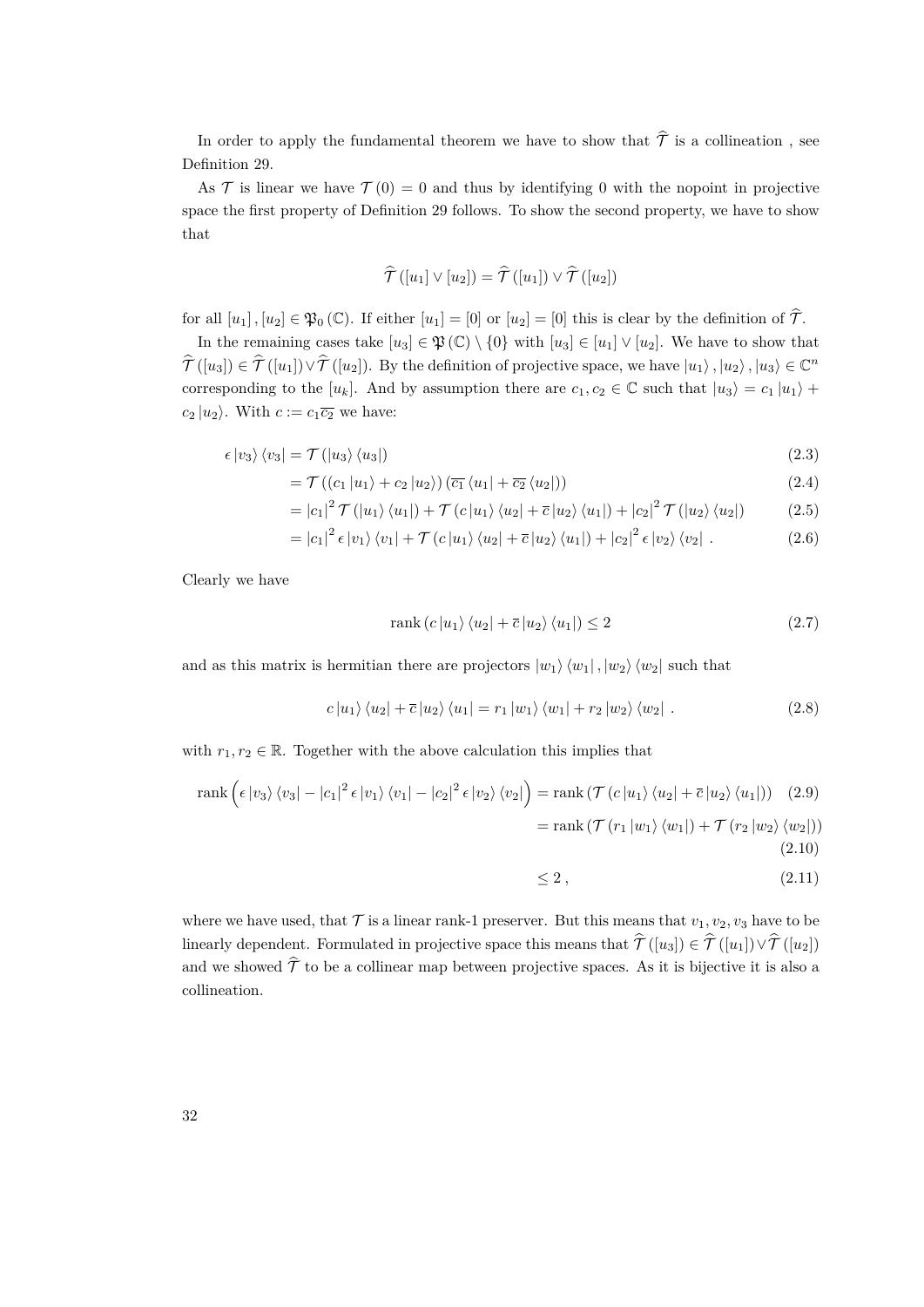Now we can use the fundamental theorem of projective geometry to get the following representation:

$$
\widehat{\mathcal{T}}\left([u]\right) = \left[f\left(|u\rangle\right)\right],\tag{2.12}
$$

where  $f: \mathbb{C}^n \to \mathbb{C}^n$  is a semilinear map, see Appendix B. As  $\hat{\mathcal{T}}$  is linear and bijective, we know that f has to be linear and bijective. The homomorphism on the field C used to define the semilinear map f has to be linear and bijective too. Thus it is a continuous automorphism and according to Theorem [4](#page-29-1) the only possibilities for this automorphism are the identity and the complex conjugation. Collecting everything together there exists an invertible matrix S, such that we have either  $\hat{\mathcal{T}}([u]) = [S | u \rangle]$  or  $\hat{\mathcal{T}}([u]) = [S | u \rangle]$ . To get the corresponding representation of T, we just use the spectral decomposition for arbitrary  $A \in \mathfrak{H}_n$  to get either

$$
\mathcal{T}(A) = \sum_{i} r_i \mathcal{T}(|u_i\rangle \langle u_i|)
$$
\n(2.13)

$$
= \epsilon \sum_{i} r_{i} S \left| u_{i} \right\rangle \left\langle u_{i} \right| S^{\dagger}
$$
\n(2.14)

$$
= \epsilon S A S^{\dagger} \tag{2.15}
$$

$$
\text{or} \quad (2.16)
$$

$$
= \epsilon \sum_{i} r_{i} S \overline{|u_{i}\rangle \langle u_{i}|} S^{\dagger}
$$
\n(2.17)

$$
= \epsilon S \overline{A} S^{\dagger} = \epsilon S A^T S^{\dagger} . \tag{2.18}
$$

Therefore we proved the result for hermitian matrices.

To get the result on the whole  $\mathfrak{M}_n$  just note that each matrix  $A \in \mathfrak{M}_n$  can by Cartesian decomposition be written as

$$
A = \frac{A + A^{\dagger}}{2} + i \frac{A - A^{\dagger}}{2i} ,
$$

where  $\frac{A+A^{\dagger}}{2}$  $\frac{+A^{\dagger}}{2}$  and  $\frac{A-A^{\dagger}}{2i}$  $\frac{-A'}{2i}$  are hermitian. This immediately gives the result.

 $\Box$ 

The characterization of linear rank-1 preserver is quite useful and we will now prove some corollaries.

# **Corollary 5.** (*See [\[Wol12\]](#page-84-3)*)

 $Let \mathcal{T} \in \mathfrak{P}(\mathfrak{M}_n, \mathfrak{M}_n)$  be a bijective map, with  $\mathcal{T}^{-1} \in \mathfrak{P}(\mathfrak{M}_n, \mathfrak{M}_n)$ . Then there is an invertible  $S \in \mathfrak{M}_n$  *such that either*  $\mathcal{T}(X) = S X S^{\dagger}$  *or*  $\mathcal{T}(X) = S X^T S^{\dagger}$ *.* 

*Proof.* We will show first that  $\mathcal{T}|_{\mathfrak{H}_n}$  is a rank-1 preserver and then apply the techniques from the proof of Theorem [5.](#page-30-0) Note first that as  $\mathcal T$  is positive it is also hermiticity preserving and therefore  $\mathcal{T}|_{\mathfrak{H}_n} : \mathfrak{H}_n \to \mathfrak{H}_n$  is well defined.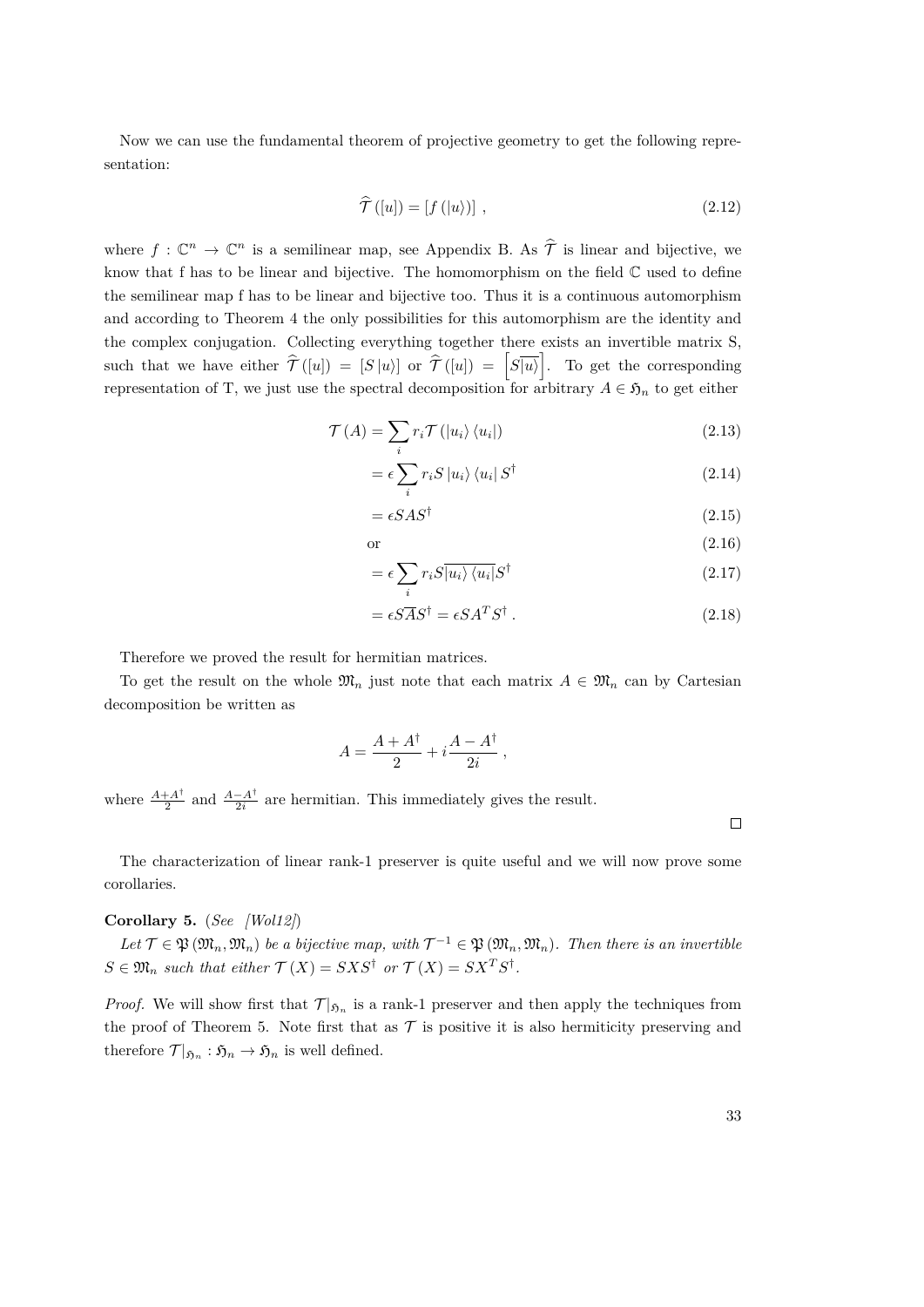Assume that  $\mathcal{T}|_{\mathfrak{H}_n}$  is not a rank-1 preserver. Then there is a  $|u\rangle \in \mathbb{C}^n$  with

$$
\mathcal{T}(|u\rangle\langle u|) = \sum_{i=1}^{r} k_i |u_i\rangle\langle u_i|
$$
\n(2.19)

according to the spectral decomposition with rank  $r > 1$  and  $k_i \in \mathbb{R}^+$ , because of positivity. But then applying  $\mathcal{T}^{-1}$  gives the decomposition

$$
\sum_{i=1}^{r} k_i \mathcal{T}^{-1} \left( |u_i\rangle \langle u_i| \right) = |u\rangle \langle u| \tag{2.20}
$$

with  $\mathcal{T}^{-1}(|u_i\rangle\langle u_i|) \geq 0$ . This gives the desired contradiction if  $r > 1$  as  $|u\rangle\langle u|$  cannot be decomposed in a sum of more than one positive term which are not all equal.

We have shown that  $\mathcal{T}|_{\mathfrak{H}_n} : \mathfrak{H}_n \to \mathfrak{H}_n$  is a rank-1 preserver and therefore we are able to do the same reasoning as in the proof of Theorem [5.](#page-30-0) There is an invertible S such that either  $\mathcal{T}|_{\mathfrak{H}_n}(X) = S X S^{\dagger}$  or  $\mathcal{T}|_{\mathfrak{H}_n}(X) = S X^T S^{\dagger}$  for all  $X \in \mathfrak{H}_n$ . Note that the sign is fixed by assuming  $\mathcal T$  to be positive.

The result follows immediately by decomposing an arbitrary matrix  $A \in \mathfrak{M}_n$  in a linear combination of hermitian matrices as in the proof of Theorem [5.](#page-30-0)

 $\Box$ 

Note that in the special case where  $\mathcal{T}: \mathfrak{M}_n \to \mathfrak{M}_n$  is also trace-preserving, the above simplifies to unitary  $S \in \mathfrak{U}_n$ . In the following we will also need the famous theorem by Wigner:

### **Corollary 6.** (*Wigner's Theorem. [\[Mol98\]](#page-84-8)*)

*Let*  $\mathcal{T} : \mathfrak{H}_n \to \mathfrak{H}_n$  *be a map* (*not necessarily linear*) *that has the property* 

$$
tr(\mathcal{T}(X)\,\mathcal{T}(Y)) = tr(XY) \tag{2.21}
$$

*for all matrices*  $X, Y \in \mathfrak{H}_n$  *and maps rank-1 hermitian matrices bijective to rank-1 hermitian matrices. Then there is an unitary matrix*  $U \in \mathfrak{U}_n$  *such that we have either*  $\mathcal{T}(X) = U X U^{\dagger}$  *or*  $\mathcal{T}(X) = U X^T U^{\dagger}.$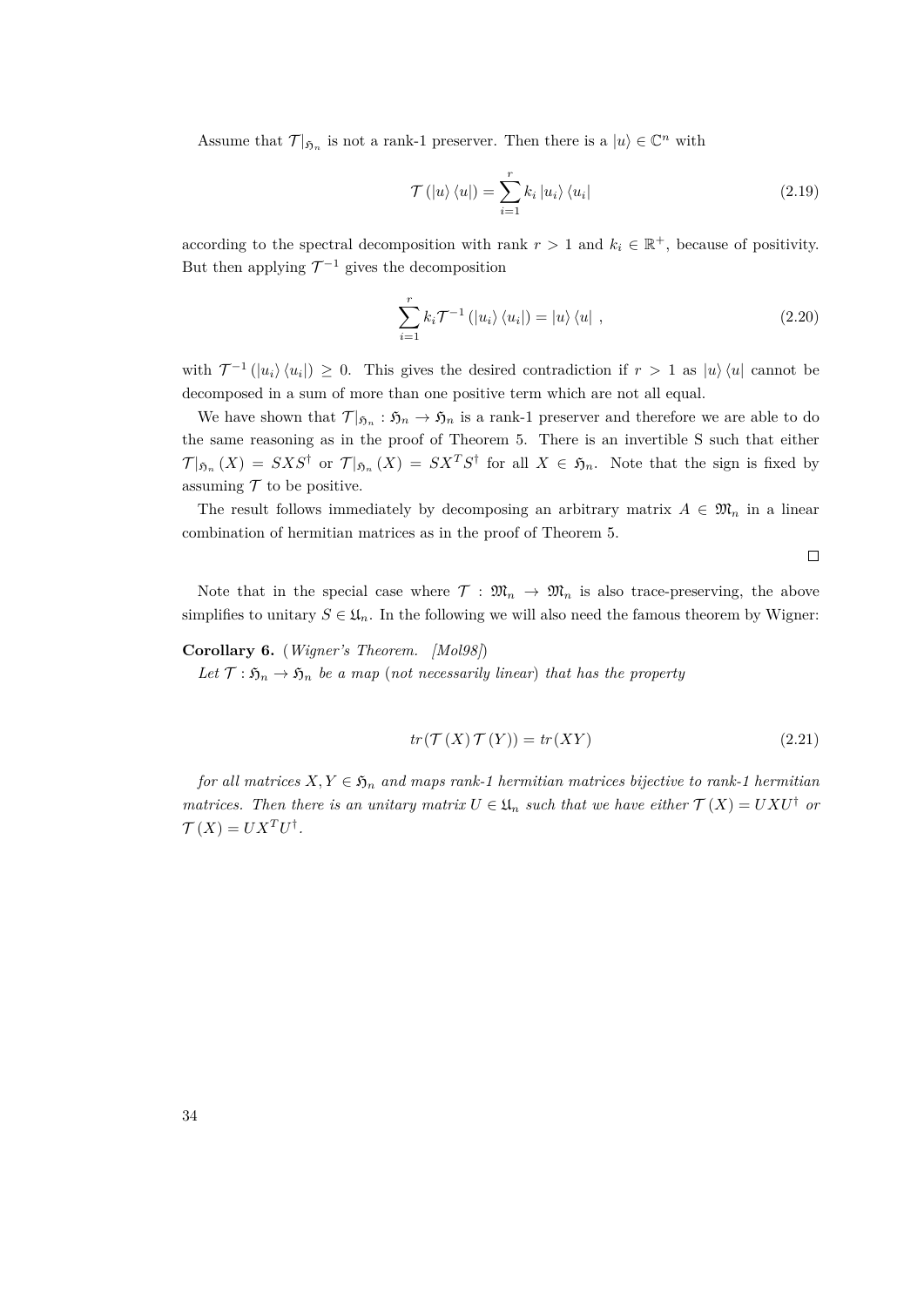*Proof.* Note that T has to be linear by the Wigner property, as we have

$$
\operatorname{tr} \left( \mathcal{T} \left( X \right) \mathcal{T} \left( Y \right) \right) = \operatorname{tr} \left( XY \right) \,. \tag{2.22}
$$

$$
tr(\mathcal{T}(X+Y)P) = tr((X+Y)\mathcal{T}^{-1}(P))
$$
  
= tr(X\mathcal{T}^{-1}(P)) + tr(Y\mathcal{T}^{-1}(P))  
= tr((\mathcal{T}(X) + \mathcal{T}(Y))P)

for all rank-1 projectors P and as the set of hermitian matrices is spanned by the rank-1 projectors we can conclude that  ${\mathcal T}$  is linear.

Then by Theorem [5](#page-30-0) about the rank-1 preservers, we get the existence of an invertible matrix  $S \in \mathfrak{M}_n$ , such that either  $\mathcal{T}(X) = S X S^{\dagger}$  or  $\mathcal{T}(X) = S X^T S^{\dagger}$ . By the Wigner property we obtain

$$
\text{tr}(S^{\dagger}SS^{\dagger}SY) = \text{tr}(SI_nS^{\dagger}SYS^{\dagger}) = \text{tr}(I_nY) = \text{tr}(Y)
$$

for all  $Y \in \mathfrak{H}_n$ . This is only possible if  $S^{\dagger}SS^{\dagger}S = I_n$ , which by positivity of  $S^{\dagger}S$  leads to  $S^{\dagger}S = I_n$ . The case of  $\mathcal{T}(X) = SX^TS^{\dagger}$  can be treated in analogy. This finishes the proof.

 $\Box$ 

Our next goal is to characterize the maps of the following form:

## **Definition 16.** (*Jordan Automorphism. [\[Sem08\]](#page-84-9)*)

*A linear bijective map*  $\mathcal{T} : \mathfrak{M}_n \to \mathfrak{M}_n$  *is called Jordan Automorphism if it satisfies*  $\mathcal{T}(X^2) = \mathcal{T}(X)^2$ .

We will start with a lemma about basic properties of Jordan automorphisms, where we will follow the argumentation in [\[Her56\]](#page-83-6).

#### **Lemma 3.** (*See [\[Her56\]](#page-83-6)*)

*Every Jordan automorphism*  $\mathcal{T} : \mathfrak{M}_n \to \mathfrak{M}_n$  *has the following properties:* 

1. 
$$
\mathcal{T}(XB + BX) = \mathcal{T}(X)\mathcal{T}(B) + \mathcal{T}(B)\mathcal{T}(X).
$$

<span id="page-34-0"></span>2. 
$$
\mathcal{T}(XBX) = \mathcal{T}(X)\mathcal{T}(B)\mathcal{T}(X).
$$

*for all*  $X, B \in \mathfrak{M}_n$ *.* 

*Proof.* By doing the calculations we get:

*1*: Just evaluate the expression:  $\mathcal{T}\left((X+B)^2\right) = \mathcal{T}\left((X+B)\right)^2$ .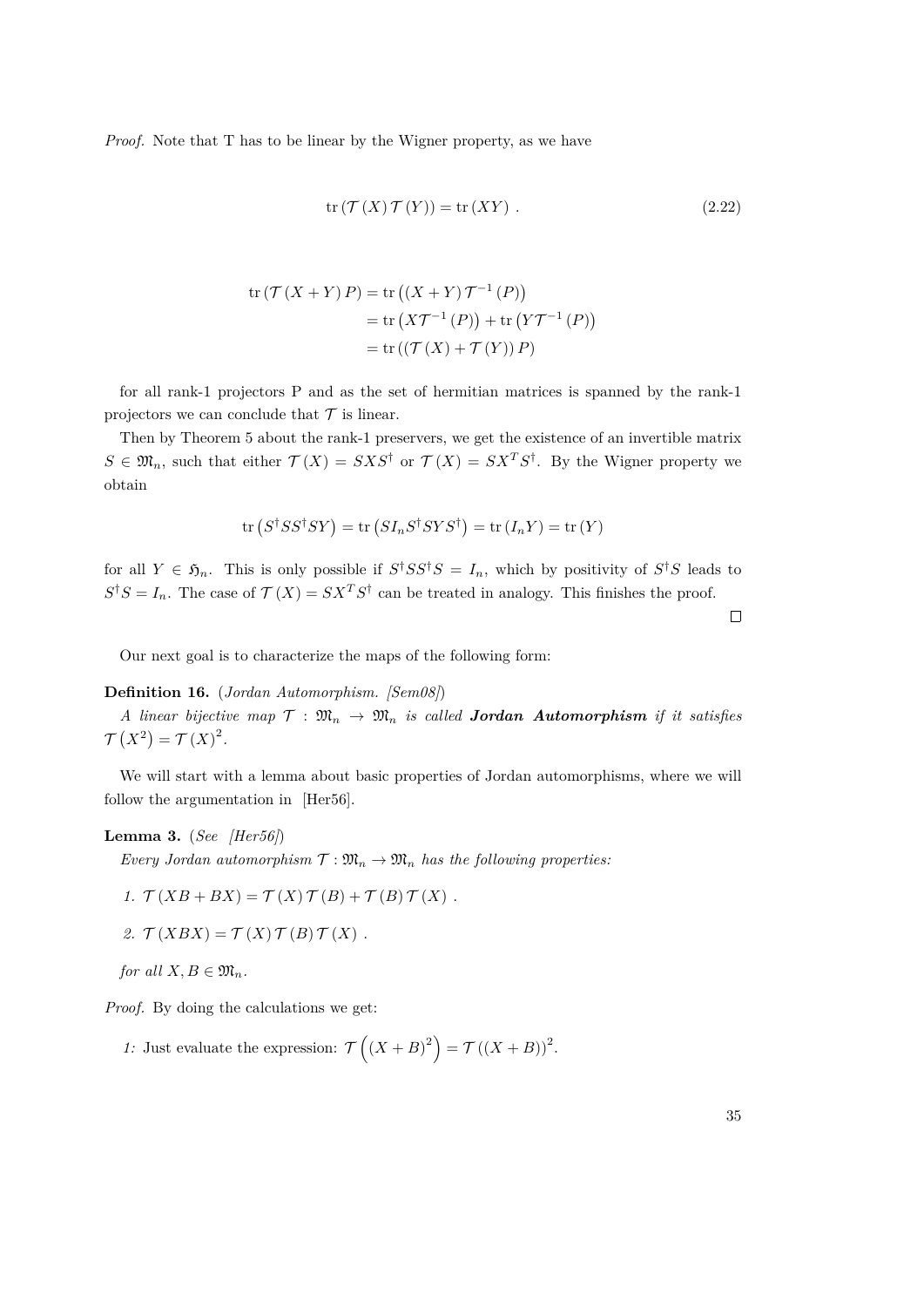*2:* By 1. we have

$$
\mathcal{T}((XB + BX)X + X(XB + BX)) = \mathcal{T}(XB + BX) \mathcal{T}(X) + \mathcal{T}(X) \mathcal{T}(XB + BX)
$$
  
= 
$$
[\mathcal{T}(X) \mathcal{T}(B) + \mathcal{T}(B) \mathcal{T}(X)] \mathcal{T}(X)
$$
  
+ 
$$
\mathcal{T}(X) [\mathcal{T}(X) \mathcal{T}(B) + \mathcal{T}(B) \mathcal{T}(X)].
$$

We also have

$$
\mathcal{T}((XB + BX)X + X(XB + BX)) = \mathcal{T}(X^{2}B + 2XBX + BX^{2})
$$
  
=  $\mathcal{T}(B)\mathcal{T}(X)^{2} + \mathcal{T}(X)^{2}\mathcal{T}(B) + 2\mathcal{T}(XBX),$ 

where we also used 1. and the defining property of Jordan automorphisms. From these equations we immediately obtain  $\mathcal{T}(XBX) = \mathcal{T}(X)\mathcal{T}(B)\mathcal{T}(X)$ 

 $\Box$ 

We are now able to prove the following characterization theorem for Jordan automorphisms.

#### **Theorem 6.** (*See [\[Sem08\]](#page-84-9)*)

Let  $\mathcal{T}: \mathfrak{M}_n \to \mathfrak{M}_n$  be a Jordan automorphism then there exists an invertible matrix  $S \in M_n$ *such that either*  $\mathcal{T}(X) = S X S^{-1}$  *or*  $\mathcal{T}(X) = S X^T S^{-1}$ *.* 

*Proof.* We will show, that every Jordan automorphisms is also a hermiticity preserving rank-1 preserver. Then the result follows by applying Theorem [5.](#page-30-0)

Note that rank  $(X) = 1$  iff  $XBX \in \text{span}(X)$  for all  $B \in \mathfrak{M}_n$ . By Lemma [3](#page-34-0) we get

$$
\mathcal{T}(X)\,\mathcal{T}(Y)\,\mathcal{T}(X) = \mathcal{T}(XBX) \in \text{span}\left(\mathcal{T}(X)\right) \,,
$$

whenever rank  $(X) = 1$ . By bijectivity of  $\mathcal{T}$ , we have rank  $(\mathcal{T}(X)) = 1$ .

We also obtain

$$
\mathcal{T}(P) = \mathcal{T}(P^2) = \mathcal{T}(P)^2
$$

and by our reasoning we know, that rank-1 projectors are mapped to rank-1 projectors. Together with linearity this shows, that  $\mathcal T$  is hermiticity preserving. The proof is finished by applying Theorem [5.](#page-30-0)

 $\Box$ 

**Remark 8.** *From this theorem we see, that every Jordan automorphism is either an automorphism in the standard sense, meaning that*  $\mathcal{T}(XY) = \mathcal{T}(X) \mathcal{T}(Y)$ *, or an anti-automorphism,* which means that we have  $\mathcal{T}(XY) = \mathcal{T}(Y) \mathcal{T}(X)$ .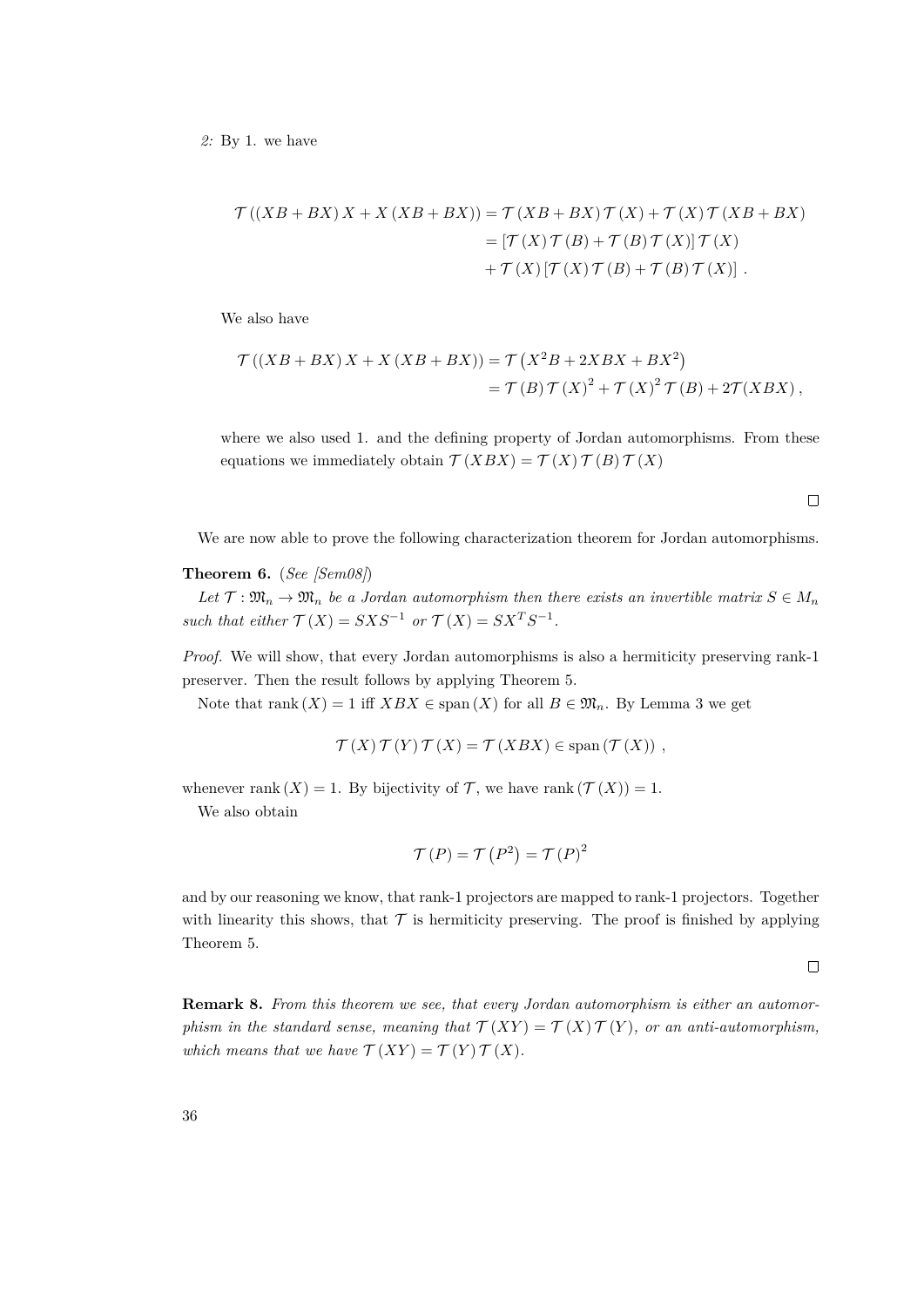We are now in the position to characterize all linear maps that preserve unitary equivalence. We say that  $\mathcal{T}: \mathfrak{M}_n \to \mathfrak{M}_n$  preserves unitary equivalence, if  $\mathcal{T}(X) \sim_U \mathcal{T}(Y)$  is fulfilled whenever  $X \sim_U Y$  for  $X, Y \in \mathfrak{M}_n$ . Here  $X \sim_U Y$  means, that there exists a unitary matrix U, such that  $UXU^{\dagger} = Y$ .

When we introduced the implementation of a quantum channel via teleportation in Example [2,](#page-15-0) we saw the importance of unitary equivalence preserving quantum channels. These can be implemented via teleportation with probability  $p_s = 1$ .

In order to characterize these maps some differential geometry is needed, which is provided in Appendix C.

We will follow the argumentation in [\[Hia87\]](#page-83-0) and start with a technical lemma.

#### <span id="page-36-0"></span>**Lemma 4.** (*See [\[Hia87\]](#page-83-0)*)

*Let*  $\mathcal{T}: \mathfrak{H}_n \to \mathfrak{H}_n$  *be a unitary equivalence preserving linear map. Then either ker*  $(\mathcal{T}) \subseteq \mathbb{R}$ *I*  $or \ ker(\mathcal{T}) \supset \ker(tr) \cap \mathfrak{H}_n$  *holds.* 

*Proof.* Assume ker $(\mathcal{T}) \setminus \mathbb{R}I \neq \emptyset$ . We have to show that ker $(\mathcal{T}) \supseteq \ker(\mathrm{tr}) \cap \mathfrak{H}_n$ . Take a matrix  $A \in \text{ker}(\mathcal{T}) \setminus \mathbb{R}I$ . As ker $(\mathcal{T})$  is invariant under unitary transformations, we can without loss of generality assume A to be diagonal using the spectral theorem. Therefore we consider

$$
A = \mathrm{diag}(r_1, \ldots, r_n) ,
$$

with  $r_k \in \mathbb{R}$  for all k and  $r_1 \neq r_2$ .

Note that with respect to the computational basis of  $\mathbb{C}^n$  and after some unitary basis transformation we have,

$$
|1\rangle\langle 1| - |i\rangle\langle i| =
$$
  

$$
\frac{1}{r_1 - r_2} \left(\text{diag}(r_1, r_i, r_3, \dots, r_{i-1}, r_2, r_{i+1}, \dots, r_n) - \text{diag}(r_2, r_i, r_3, \dots, r_{i-1}, r_1, r_{i+1}, \dots, r_n)\right)
$$

and therefore by linearity  $|1\rangle\langle 1| - |i\rangle\langle i| \in \text{ker}(\mathcal{T})$   $\forall i \in \{1, ..., n\}$ . For  $X \in \text{ker}(\text{tr}) \cap \mathfrak{H}_n$ , we can assume, after some unitary transformation,  $X = \text{diag}(x_1, \ldots, x_n)$  with  $x_1 = -\sum_{i>1} x_i$  as  $tr(X) = 0$ . From this we obtain the decomposition

$$
X = -\sum_{i=2}^{n} x_i (|1\rangle \langle 1| - |i\rangle \langle i|) \in \ker(\mathcal{T}) .
$$

Using the above decomposition leads to ker(tr) ∩  $\mathfrak{H}_n \subseteq \text{ker}(\mathcal{T})$  and we are done.

 $\Box$ 

Note that in the case ker $(\mathcal{T}) \subseteq \mathbb{R}$ *I* we have, by linearity, either ker $(\mathcal{T}) = \mathbb{R}$ *I* or ker $(\mathcal{T}) = \{0\}$ . The latter one would imply that T is bijective. Now we are in the position to prove the characterization for unitarity equivalence preserving maps.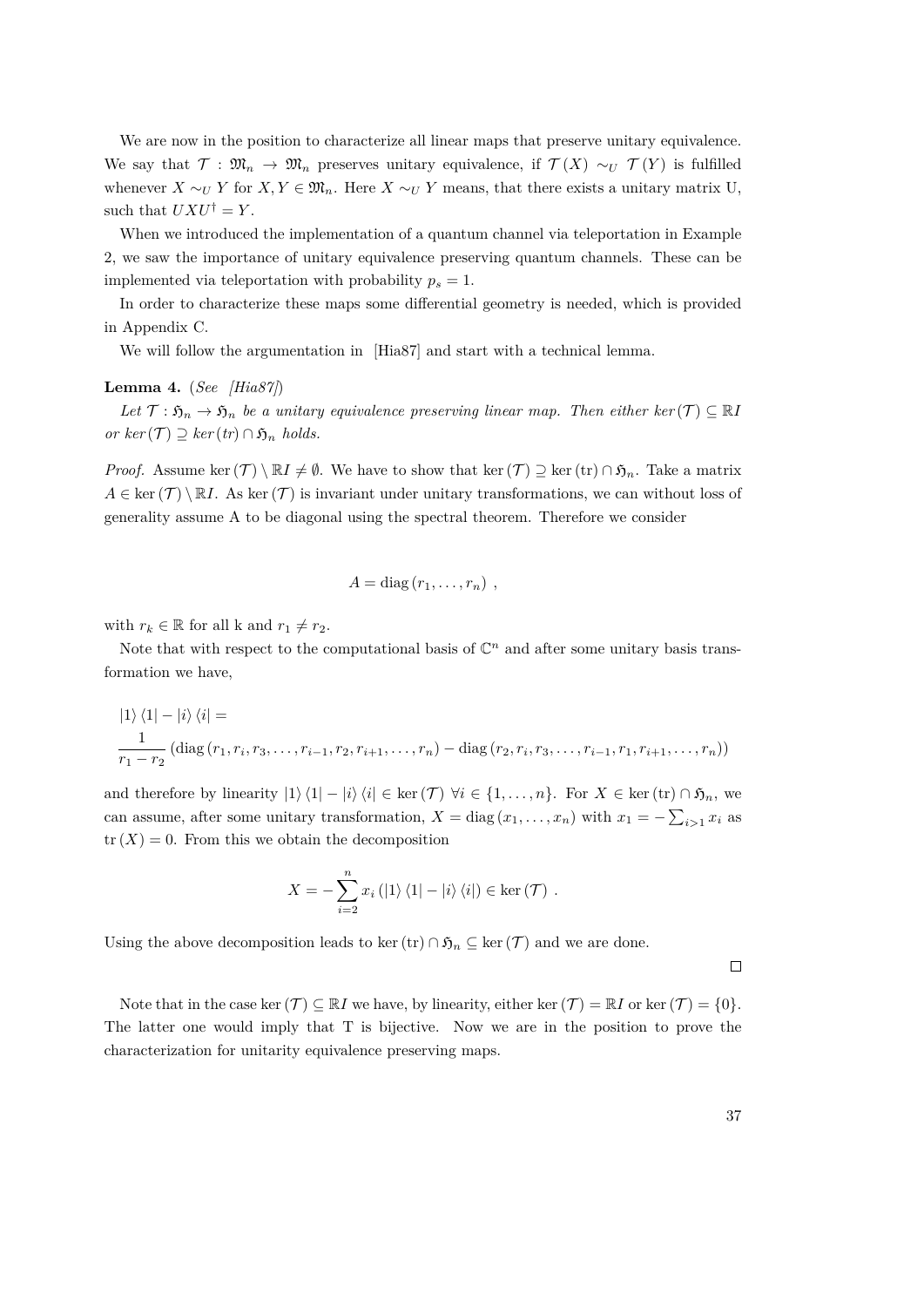<span id="page-37-0"></span>**Theorem 7.** (*See [\[Hia87\]](#page-83-0)*)

Let  $\mathcal{T}: \mathfrak{H}_n \to \mathfrak{H}_n$  be a linear map, which preserves unitary equivalence, then either there is  $an A \in \mathfrak{H}_n$  *such that* 

$$
\mathcal{T}(X) = tr(X) A, \,\forall X \in \mathfrak{H}_n
$$

*or there are*  $a, b \in \mathbb{R}$  *and a unitary matrix U, such that* 

$$
\mathcal{T}(X) = atr(X) I + bUXU^{\dagger}, \forall X \in \mathfrak{H}_n
$$
  
or  

$$
\mathcal{T}(X) = atr(X) I + bUX^TU^{\dagger}, \forall X \in \mathfrak{H}_n.
$$

*Proof.* First we will show that  $\mathcal T$  can be assumed bijective and unital without loss of generality.

By Lemma [4](#page-36-0) we have two cases. In the first case ker(T)  $\supseteq$  ker(tr)  $\cap \mathfrak{H}_n$  we have  $\mathcal{T}(X) =$  $tr(X)$  *A* for some hermitian A.

For the second case ker $(\mathcal{T}) \subseteq \mathbb{R}$ *I* we see, that there are, by linearity, the possibilities ker  $(\mathcal{T})$  =  $\mathbb{R}$ *I* or ker(*T*) = {0}. In the latter case T is bijective. If this is not the case, we have ker(*T*) =  $\mathbb{R}$ *I* and we can consider the map  $\hat{\mathcal{T}} : \mathfrak{H}_n \to \mathfrak{H}_n$  given by  $\hat{\mathcal{T}}(X) = \text{tr}(X)I + \mathcal{T}(X)$ , which is also a unitary equivalence preserver. This map is bijective. This can be seen by applying Lemma [4](#page-36-0) to  $\widehat{\mathcal{T}}$ , which again leads to two cases. But the first case ker  $(\widehat{\mathcal{T}}) \supseteq \ker(\text{tr}) \cap \mathfrak{H}_n$  contradicts  $\text{ker}(\mathcal{T}) = \mathbb{R}I$ . The remaining case  $\text{ker}(\widehat{\mathcal{T}}) \subseteq \mathbb{R}I$  leads to  $\text{ker}(\widehat{\mathcal{T}}) = \{0\}$ , as  $\text{ker}(\mathcal{T}) = \mathbb{R}I$  by assumption. Therefore we can restrict ourselves to the case where  $\mathcal T$  is bijective without loss of generality.

By the unitary equivalence property and bijectivity we have  $\mathcal{T}(I) = aI$  for some  $a \in \mathbb{R} \setminus \{0\}$ . This can be seen by considering  $\mathcal{T}(X) = I$ , which leads to  $\mathcal{T}(UXU^{\dagger}) = I$  for all unitaries U, by the preserver property. Using bijectivity of  $\mathcal T$  this means that  $UXU^{\dagger} = X$  for all unitaries U, which is equivalent to  $X = \frac{1}{a}I$  for some  $a \in \mathbb{R} \setminus \{0\}$ . After rescaling we can assume, without loss of generality, that  $\mathcal{T}(I) = I$ .

We denote by  $\mathfrak{U}_X := \{B \in \mathfrak{H}_n : B \sim_U X\}$  the unitary orbit at an arbitrary point  $X \in \mathfrak{H}_n$ . This is a smooth submanifold in  $\mathfrak{H}_n = \mathbb{R}^{n^2}$  and therefore we can compute the tangent space at *X*, see Appendix C,

$$
\mathfrak{T}_X \mathfrak{U}_X = \{ [X, Y] : Y \in \mathfrak{M}_n, Y^{\dagger} = -Y \}.
$$

The basic idea of the proof is to use a dimensional argument for the tangent space in order to reduce the unitary equivalence preserver to the rank-1 preserver, which we already understand.

For this argument we compute the dimension of the tangent space at an arbitrary point  $X \in \mathfrak{H}_n$ . We show that the minimal dimension is attained for *X* iff rank  $(X - aI) = 1$  for some  $a \in \mathbb{R}$ . This will be used to obtain a rank-1 preserver from the unitary equivalence preserver.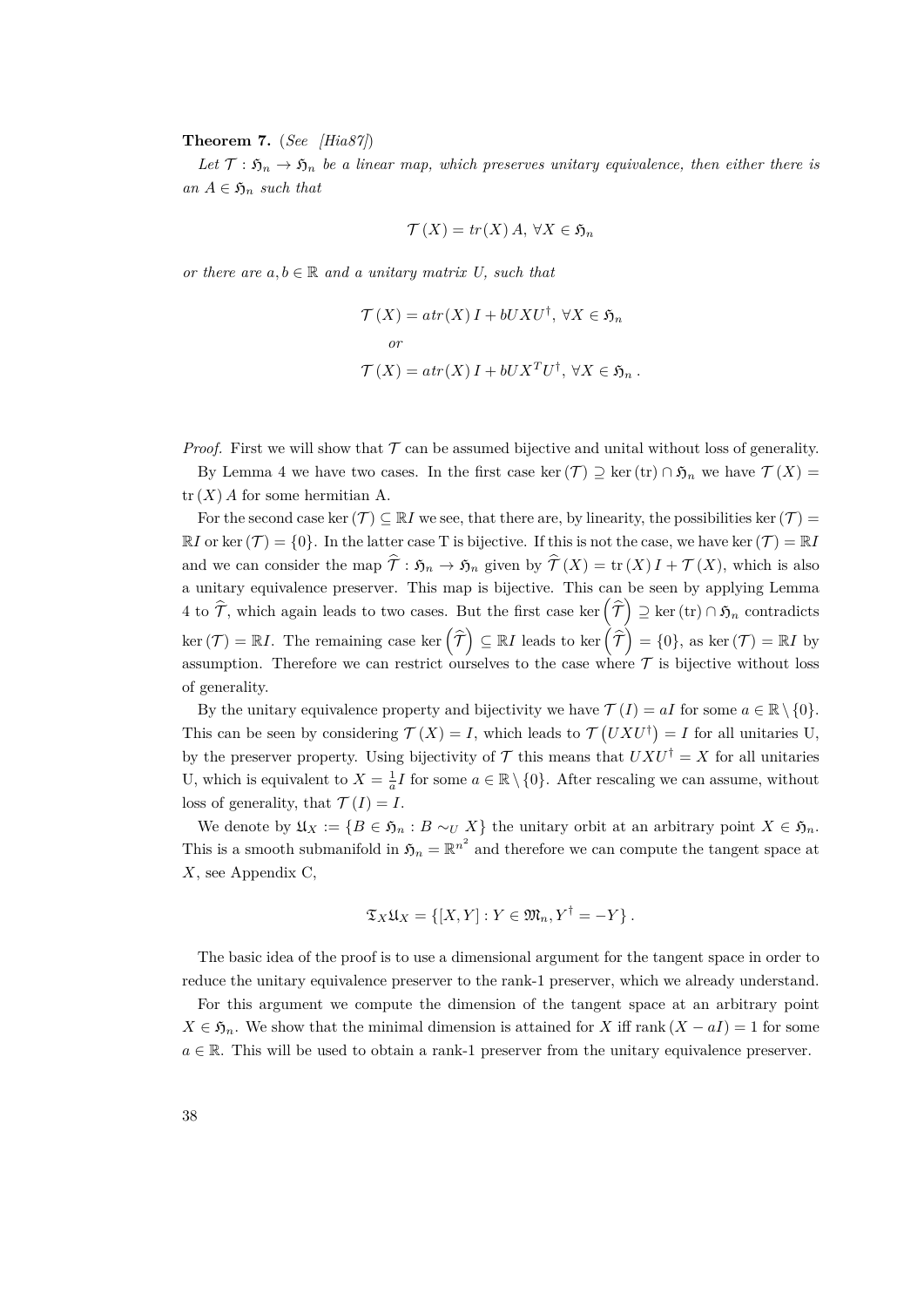By identifying matrices with vectors, we can compute the real dimension of the tangent space as

$$
\dim\left(\mathfrak{T}_X\mathfrak{U}_X\right)=\dim\left(\text{Im}\left(\left[X,\bullet\right]\right)\right)=\text{rank}\left(X\otimes I-I\otimes X^T\right)\;,
$$

where we used the representation of the map  $Y \mapsto [X, Y]$  by the matrix  $X \otimes I - I \otimes X^T \in \mathfrak{M}_n^{\otimes 2}$ . As *X* is hermitian, we can use the spectral theorem to compute the occurring rank exactly. We get

$$
rank (X \otimes I - I \otimes X^T) = \sharp \{(i, j) \in [n] \times [n] : \lambda_i \neq \lambda_j \},
$$

where  $(\lambda_i)$  denotes the spectrum of X. It is easy to see, that the minimum is attained for X iff rank  $(X - aI) = 1$  for some  $a \in \mathbb{R}$ . Collecting all this together we get for  $X \notin \mathbb{R}I$ 

$$
\dim\left(\mathfrak{T}_X\mathfrak{U}_X\right)\geq 2n-2\,,
$$

with equality iff rank  $(X - aI) = 1$  for some  $a \in \mathbb{R}$ . Note that this includes the case  $a = 0$ , where *X* is a rank-1 idempotent.

Now we use that  $\mathcal T$  preserves unitary equivalence, which implies  $\mathcal T(\mathfrak{U}_X) \subseteq \mathfrak{U}_{\mathcal T(X)}$ . Furthermore as  $\mathcal T$  is linear its differential coincides with  $\mathcal T$  itself and by using, what is called push-forward in differential geometry, we get  $\mathcal{T}(\mathfrak{T}_X \mathfrak{U}_X) \subseteq \mathfrak{T}_{\mathcal{T}(X)} \mathfrak{U}_{\mathcal{T}(X)}$ .

We will apply this to the special case of  $Y \in \mathfrak{H}_n$  such that  $\mathcal{T}(Y) = |y\rangle \langle y|$  for some normalized vector  $|y\rangle \in \mathbb{C}^n$ , which exists by bijectivity of T. Note that all rank-1 projectors are unitarily equivalent and therefore the concrete  $|y\rangle$  does not matter. By the above argumentation we get

$$
\mathcal{T}\left(\mathfrak{T}_Y \mathfrak{U}_Y\right) \subseteq \mathfrak{T}_{\ket{y}\bra{y}} \mathfrak{U}_{\ket{y}\bra{y}}\,.
$$

Considering the dimensions of the spaces involved leads to

$$
\dim\left(\mathfrak{T}_{Y}\mathfrak{U}_{Y}\right)\leq\dim\left(\mathfrak{T}_{|y\rangle\langle y|}\mathfrak{U}_{|y\rangle\langle y|}\right)=2n-2.
$$

But by the minimality result, that we obtained above, we get dim  $(\mathfrak{T}_{Y}\mathfrak{U}_{Y}) = 2n - 2$  and thus rank  $(Y - aI) = 1$  for some  $a \in \mathbb{R}$ , where we used that  $\mathcal T$  is bijective and that thus the tangent space at  $Y \neq 0$  is non-degenerated.

From this we get the existence of a rank-1 projection  $|x\rangle\langle x|$  such that  $Y = a|x\rangle\langle x| + bI$  and conclude, that the map  $\hat{\tau}: \mathfrak{H}_n \to \mathfrak{H}_n$ , defined by

$$
\widehat{\mathcal{T}}(X) := a\mathcal{T}(X) + b\text{tr}(X) I
$$

is unitary equivalence preserving and fulfills  $\hat{\mathcal{T}}(|x\rangle\langle x|) = |y\rangle\langle y|$ . As all rank-1 projectors are unitary equivalent this means that  $\hat{\tau}$  is a rank-1 preserver on  $\mathfrak{H}_n$ .

From spectral decomposition we get, that  $\hat{\tau}$  is also hermiticity preserving and therefore we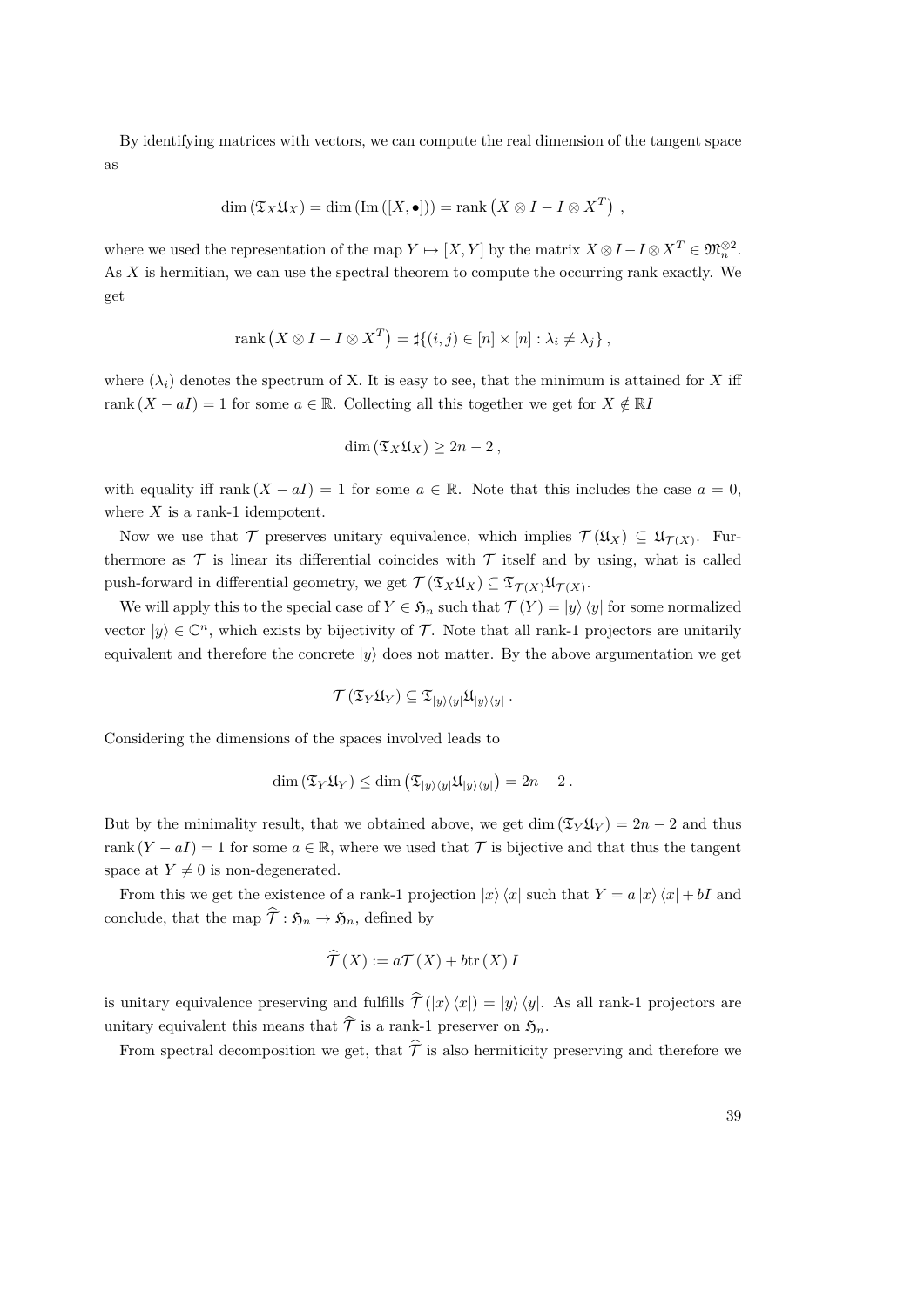can apply Theorem [5](#page-30-0) together with the unitary equivalence preserving property to get the existence of a unitary matrix U, such that either  $\hat{\mathcal{T}}(X) = U X U^{\dagger}$  or  $\hat{\mathcal{T}}(X) = U X^T U^{\dagger}$  which concludes the proof.

 $\Box$ 

<span id="page-39-0"></span>**Remark 9.** *Note that by Lemma [4](#page-36-0) the maps in the second case of the above theorem are bijective if and only if*

$$
-\frac{bn}{a} \neq 1\,,
$$

*because a linear, unitary equivalence preserving map*  $\mathcal T$  *is bijective if and only if*  $\mathcal T(I_n) \neq 0$ *.* 

The special case of quantum channels, which preserve unitary equivalence is of great importance for quantum information theory. We want to call these maps **Werner-Channels**, because their Choi-matrices are the **Werner-states** [\[Wer89\]](#page-84-0) given by

$$
\rho_{\mathrm{W}}\left(a\right) := \frac{1}{n^2 - an} \left(I_n \otimes I_n - a \frac{\mathbb{F}_n}{n}\right)
$$

for  $a \in [-1, 1]$  and the **Werner-Popescu-states** [\[MH99\]](#page-84-1) given by

$$
\rho_{\rm WP}(a) := \frac{1-a}{n^2} I_n \otimes I_n + a \frac{\omega_n}{n}
$$

for  $a \in \left[\frac{-1}{n^2-1}, 1\right]$ .

These states are uniquely defined, by their invariance under certain local unitary transformations, and the above theorem can be seen as a channel analogue to them.

Werner- and Werner-Popescu-states are of great importance for the question whether their exist NPT-bound entangled states. In fact one can show, that if there are NPT-bound entangled states, then there are also NPT-bound entangled Werner-Popescu states [\[MH99\]](#page-84-1).

Note also that by Example [2](#page-15-0) and the comments to this Example, the Werner channels can be implemented via teleportation with a probability of  $p_s = 1$ .

We have seen that linear preserver problems provide tools, which can be used to characterize matrix maps in certain cases. In the following discussion, we will use the results proved in this chapter to exclude some properties, that would lead to similar bounds of distillability and quantum capacity as the transposition bounds. These properties are too strong, as they already fix the map to be of a particular trivial form, as the maps characterized in this chapter.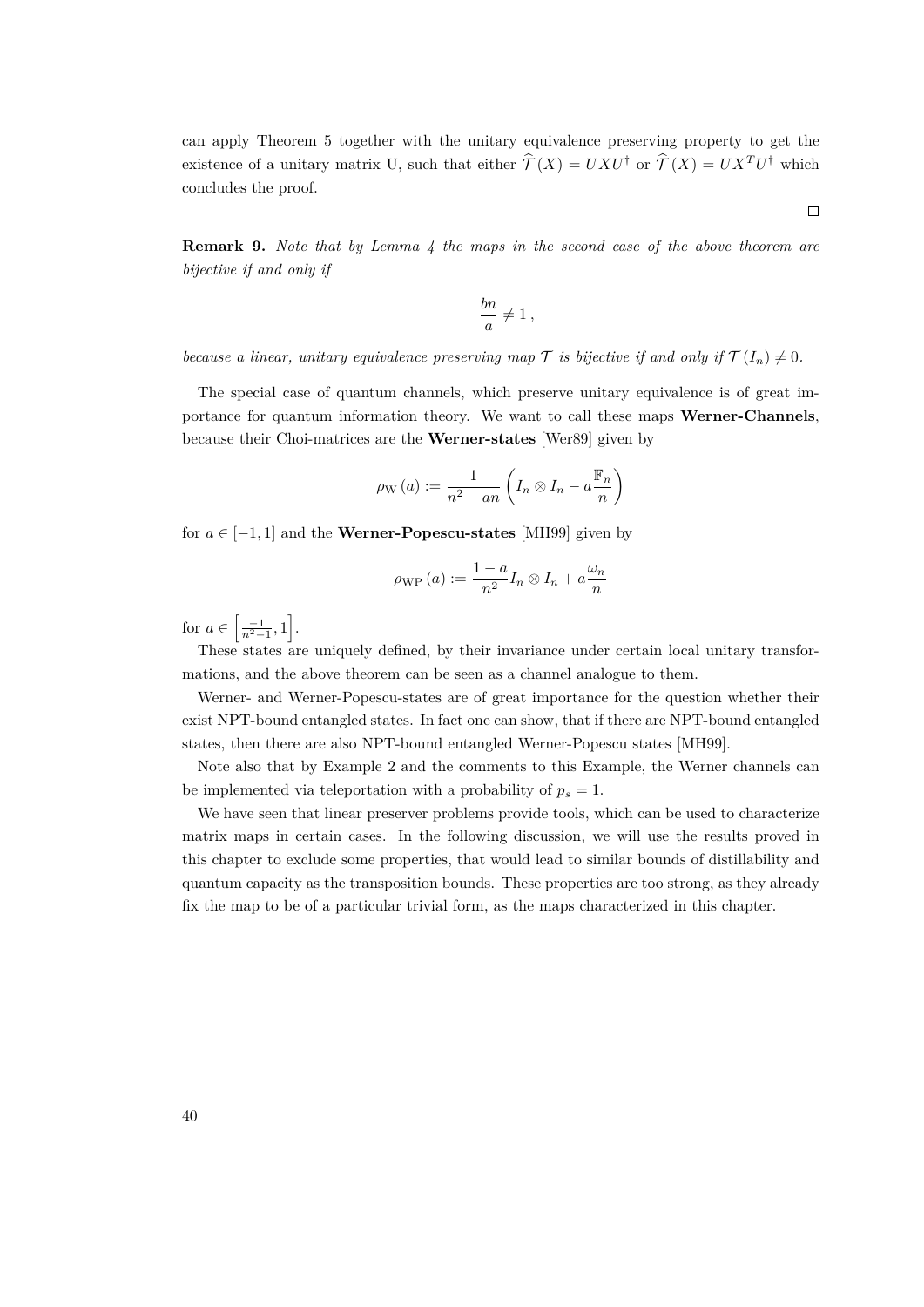## **2.2. Convex Analysis and Mapping Cones**

In this section we will introduce the theory of mapping cones developed by Størmer et al. [\[Stø09\]](#page-84-2) [\[Stø10\]](#page-84-3) [\[Stø11\]](#page-84-4) [\[LS\]](#page-83-1) [\[Sko11\]](#page-84-5) [\[LS12\]](#page-83-2). It can be used to better understand the relationship between the various kinds of positive maps introduced in Chapter 1 and to characterize these classes via a duality construction.

In our presentation we will mostly follow [\[Sko11\]](#page-84-5), but we will use a different notation in order to simplify the theory.

Before introducing the theory, we will start with an important property of the Choi-Jamiolkowski-Isomorphism.

<span id="page-40-0"></span>**Lemma 5.** Let  $\mathcal{T} : \mathfrak{M}_n \to \mathfrak{M}_m$  be a map, then we have

$$
(id_n \otimes \mathcal{T}) (\omega_n) = (\vartheta_n \circ \mathcal{T}^* \circ \vartheta_m \otimes id_m) (\omega_m) ,
$$

*where*  $\omega_n$ ,  $\omega_m$  *denote maximally entangled states in n,m dimensions and*  $\mathcal{T}^*$  *the adjoint with respect to the Hilbert-Schmidt scalar product. Note that this connects the two possibilities to define the Choi-Matrix for the maps*  $\mathcal{T}$  *and*  $\vartheta_n \circ \mathcal{T}^* \circ \vartheta_m$ *.* 

*Proof.* By using the elementary properties

$$
\operatorname{tr}\left((\operatorname{id}_n \otimes \mathcal{T})\left(\omega_n\right)A \otimes B\right) = \operatorname{tr}\left(\mathcal{T}\left(A^T\right)B\right) \quad \forall A \in \mathfrak{H}_n \forall B \in H_m
$$
\n
$$
\operatorname{tr}\left((\mathcal{T} \otimes \operatorname{id}_m)\left(\omega_m\right)A \otimes B\right) = \operatorname{tr}\left(\mathcal{T}\left(B^T\right)A\right) \quad \forall A \in H_m \forall B \in \mathfrak{H}_n
$$

of the Choi-Jamiolkowski isomorphism, we get

$$
tr((id_n \otimes T) (\omega_n) A \otimes B) = tr(T(A^T) B)
$$
  
= tr(T^\*(B) A^T)  
= tr(\vartheta\_n \circ T^\*(B) A)  
= tr(\vartheta\_n \circ T^\* \circ \vartheta\_m (B^T) A)  
= tr((\vartheta\_n \circ T^\* \circ \vartheta\_m \otimes id\_m) (\omega) A \otimes B)

for all  $A \in \mathfrak{H}_n$  and  $B \in \mathfrak{H}_m$  and this finishes the proof.

The basic idea of the theory is to consider closed convex cones of positive maps, which are invariant under some kind of local coding. More precise we define the following:

 $\Box$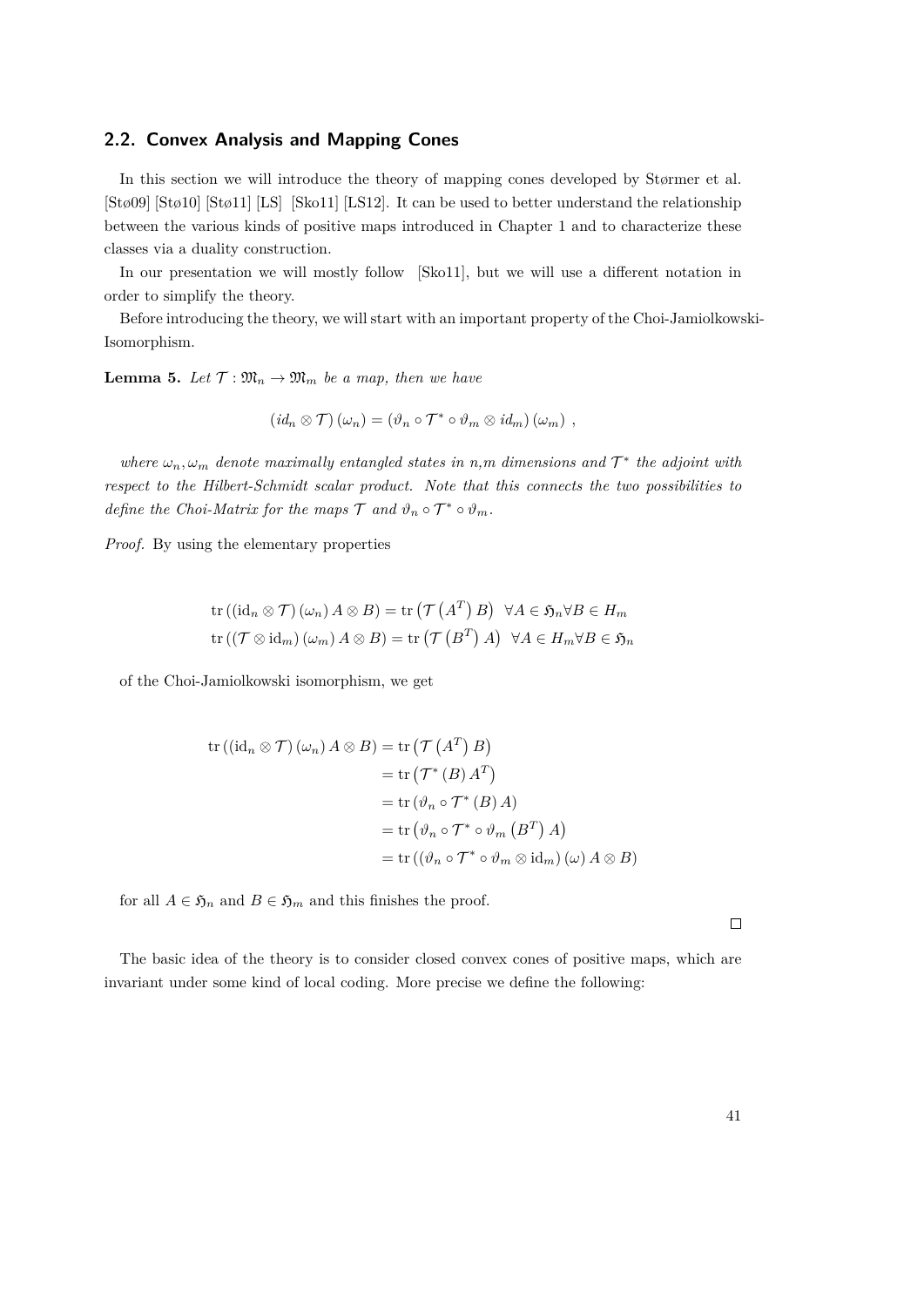**Definition 17.** (*Mcs-Cones, symmetric Mcs-Cones. [\[Sko11\]](#page-84-5)*)

*A non-empty, non-zero, closed convex cone*  $\mathfrak{C} \subseteq \mathfrak{P}(\mathfrak{M}_n, \mathfrak{M}_m)$  *is called a cone with a mapping cone symmetry or short an mcs-cone if it has the following property:*

 $\mathcal{T} \in \mathfrak{C} \Rightarrow \forall \mathcal{R} \in \mathfrak{C} \mathfrak{P}(\mathfrak{M}_n, \mathfrak{M}_n), \forall \mathcal{S} \in \mathfrak{C} \mathfrak{P}(\mathfrak{M}_m, \mathfrak{M}_m) : \mathcal{S} \circ \mathcal{T} \circ \mathcal{R} \in \mathfrak{C}.$ 

*For*  $n = m$  *we call an mcs-cone*  $\mathfrak{C}$  *symmetric if*  $\vartheta \mathcal{R}^* \vartheta \in \mathfrak{C}$  *whenever*  $\mathcal{R} \in \mathfrak{C}$ *.* 

Note that by non-zero we mean, that the cone shall not only contain the zero map  $\mathfrak{M}_n \ni$  $X \mapsto 0 \in \mathfrak{M}_m$ 

**Example 3.** *The following sets of positive maps are mapping cones [\[Sko11\]](#page-84-5):*

- *1. The sets*  $\mathfrak{P}_k(\mathfrak{M}_n, \mathfrak{M}_m)$  *of k-positive maps.*
- 2. The sets  $\mathfrak{SP}_k(\mathfrak{M}_n, \mathfrak{M}_m)$  of k-superpositive maps.
- 3. The set  $\mathfrak{CP}_1(\mathfrak{M}_n, \mathfrak{M}_m)$  of completely positive maps.
- *4. Every set build from the above ones, by applying the operations* ∩*,* ∨ *and by applying the transposition to the whole set. These cones are called typical mcs-cones.*
- <span id="page-41-0"></span>*5. For n* = *m all the typical mcs-cones are symmetric.*

It is not yet known, whether there are untypical mcs-cones. This problem seems to be connected to the special properties of the transposition. We will prove later, that this is the only invertible map  $M : \mathfrak{M}_n \to \mathfrak{M}_n$ , except the identity, for which the set

$$
\mathfrak{C}_{\mathcal{M}} = \{\mathcal{M} \circ \mathcal{R} : \mathcal{R} \in \mathfrak{C}\mathfrak{P}\left(\mathfrak{M}_n, \mathfrak{M}_n\right)\}
$$

is an mcs-cone, namely the completely co-positive maps.

The advantage of the above definition is, that we obtain a new kind of duality. This makes it easier to think about the different sets of positive maps. To introduce this duality, we have to define a scalar product on the set of maps between matrix spaces.

**Definition 18.** (*Scalar Product for Matrix Maps. [\[Sko11\]](#page-84-5)*) *For maps*  $S, \mathcal{T}: \mathfrak{M}_n \to \mathfrak{M}_m$  *we set* 

$$
\langle \mathcal{S}, \mathcal{T} \rangle = tr \left( C_{\mathcal{S}}^{\dagger} C_{\mathcal{T}} \right) ,
$$

where  $C_S$ ,  $C_T \mathfrak{M}_{nm}$  *denote the Choi-matrices of the maps* S and T.

By linearity of the trace, the properties of the Hilbert-Schmidt scalar-product and the Choi-Jamiolkowski Isomorphism the above map indeed defines a scalar-product. When dealing with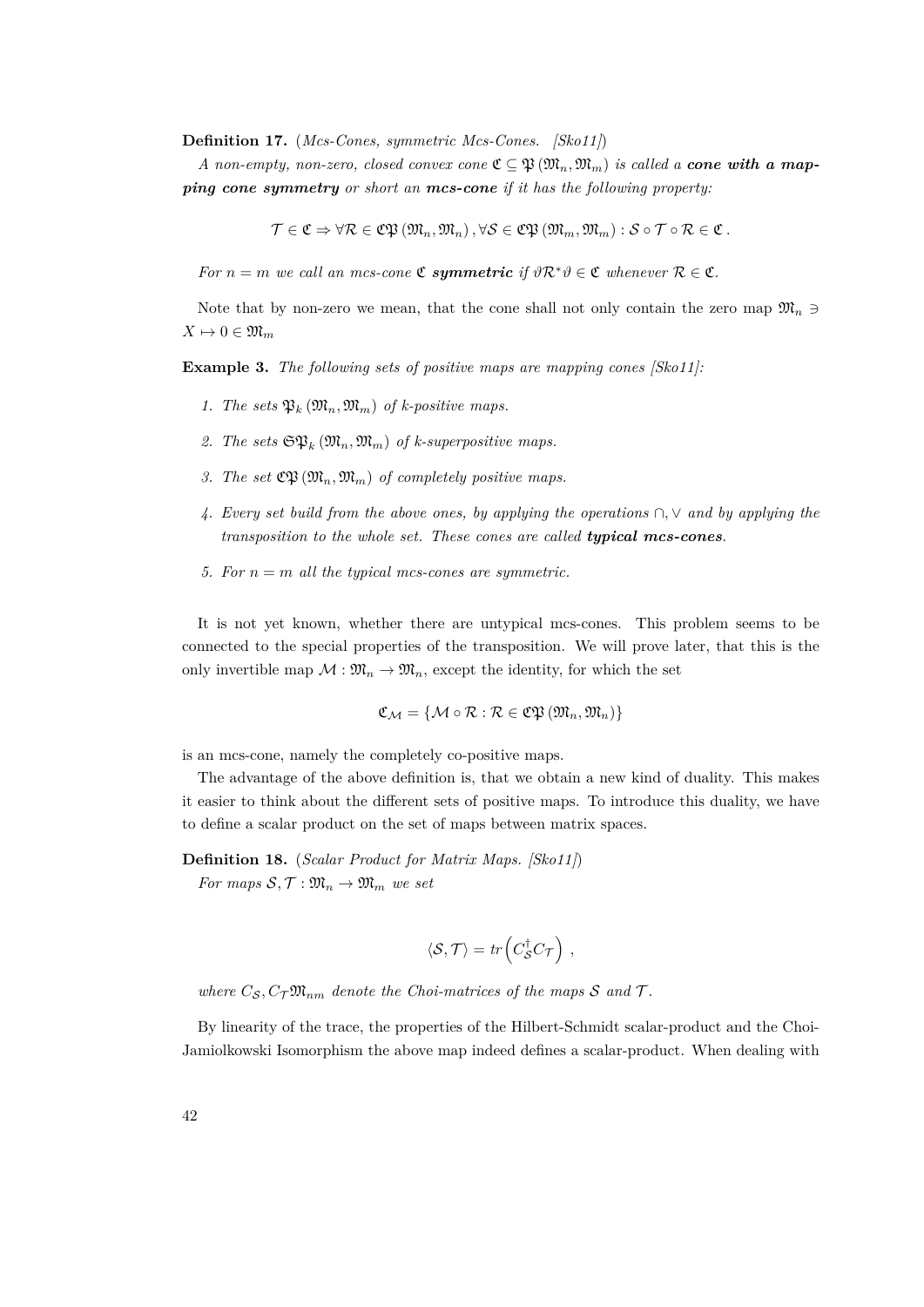hermitian matrices, which is always the case for mcs-cones as they contain only positive and therefore hermitian-preserving maps, we will omit the † in the scalar products.

Note that there are many ways of rewriting the above scalar-product using Lemma [5](#page-40-0) and the adjoints of the involved maps. Such rewritings will be heavily used in the following.

With the scalar product defined we can state the following definition.

## **Definition 19.** (*Dual cone. [\[Sko11\]](#page-84-5)*)

*For a non-empty closed convex cone*  $\mathfrak{C} \subseteq \mathfrak{P}(\mathfrak{M}_n, \mathfrak{M}_m)$ *, we define the dual cone by* 

$$
\mathfrak{C}^{\circ} = \{ \mathcal{S} \in \mathfrak{HP} \left( \mathfrak{M}_n, \mathfrak{M}_m \right) : \langle \mathcal{S}, \mathcal{T} \rangle \geq 0 \ \forall \mathcal{T} \in \mathfrak{C} \}.
$$

The different types of positive maps defined before can be connected using this duality:

**Example 4.** *It is easy to verify that we have:*

- $1. \ \mathfrak{P}_k \left( \mathfrak{M}_n, \mathfrak{M}_m \right)^{\circ} = \mathfrak{S} \mathfrak{P}_k \left( \mathfrak{M}_n, \mathfrak{M}_m \right)$ .
- $2.$   $\mathfrak{C}\mathfrak{P}\left(\mathfrak{M}_n,\mathfrak{M}_m\right)^{\circ}=\mathfrak{C}\mathfrak{P}\left(\mathfrak{M}_n,\mathfrak{M}_m\right).$
- <span id="page-42-0"></span> $3.$   $({\mathfrak C}{\mathfrak P}({\mathfrak M}_n,{\mathfrak M}_m) \vee {\mathfrak c} {\mathfrak o} {\mathfrak C}{\mathfrak P}({\mathfrak M}_n,{\mathfrak M}_m) \circ = {\mathfrak C}{\mathfrak P}({\mathfrak M}_n,{\mathfrak M}_m) \cap {\mathfrak c} {\mathfrak o} {\mathfrak C}{\mathfrak P}({\mathfrak M}_n,{\mathfrak M}_m).$

An important Theorem is the following:

**Theorem 8.** (*See [\[Sko11\]](#page-84-5)*)

Let  $\mathfrak{C} \subseteq \mathfrak{P}(\mathfrak{M}_n, \mathfrak{M}_m)$  be an mcs-cone, then also  $\mathfrak{C}^\circ$  is an mcs-cone.

*Proof.* By a simple calculation we get

$$
\langle \mathcal{R} \circ \mathcal{S} \circ \mathcal{K}, \mathcal{T} \rangle = \text{tr}(C_{\mathcal{R} \circ \mathcal{S} \circ \mathcal{K}} C_{\mathcal{T}}) = \text{tr}(C_{\mathcal{S}} C_{\mathcal{R}^* \circ \mathcal{T} \circ \mathcal{K}^*}) = \langle \mathcal{S}, \mathcal{R}^* \circ \mathcal{T} \circ \mathcal{K}^* \rangle \ge 0
$$

for all  $\mathcal{R} \in \mathfrak{C} \mathfrak{P}(\mathfrak{M}_n, \mathfrak{M}_n)$  and for all  $\mathcal{S} \in \mathfrak{C} \mathfrak{P}(\mathfrak{M}_m, \mathfrak{M}_m)$ . Here we used Lemma [5](#page-40-0) to move the map  $K$  to the other side of the tensor product and then by taking the adjoint to the other side of the scalar product. Then using Lemma [5](#page-40-0) we moved it to the correct side of the tensor product. The map  $R$  can be moved directly by taking the adjoint and used that  $\mathcal{R} \in \mathfrak{C} \mathfrak{P}(\mathfrak{M}_n, \mathfrak{M}_n) \Leftrightarrow \mathcal{R}^* \in \mathfrak{C} \mathfrak{P}(\mathfrak{M}_n, \mathfrak{M}_n)$ . Therefore we have the mcs-symmetry also in the dual cone.

Convexity and closedness are clearly transferred to the dual cone. It remains to show, that the dual cone is contained in the set  $\mathfrak{P}(\mathfrak{M}_n,\mathfrak{M}_m)$  of positive maps. For  $\mathcal{T} \in \mathfrak{C}$  define the following completely positive maps

$$
\mathcal{R}(X) = \langle u | X | u \rangle Y
$$

$$
\mathcal{K}(X) = \frac{\text{tr}(X)}{\text{tr}(\mathcal{T}(Y))} |v\rangle \langle v|
$$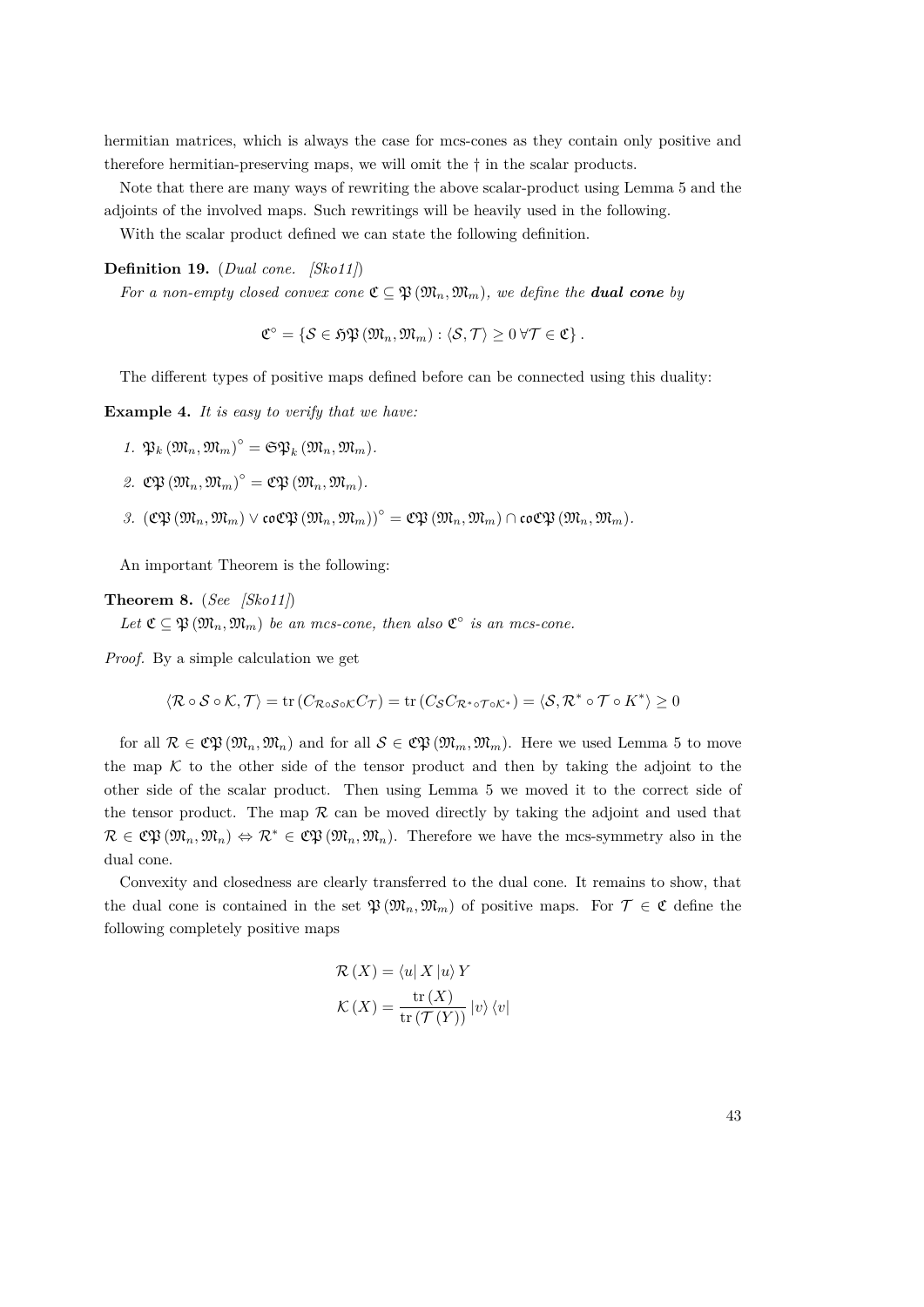for arbitrary vectors  $|u\rangle \in \mathbb{C}_n, |v\rangle \in \mathbb{C}_m$  and  $Y \in \mathfrak{M}_n$  such that  $tr(\mathcal{T}(Y)) \neq 0$ . We obtain

$$
0 \leq \operatorname{tr} (C_{\mathcal{S}} C_{\mathcal{K} \circ \mathcal{T} \circ \mathcal{R}}) = \operatorname{tr} (C_{\mathcal{S}} |u\rangle \langle u| \otimes |v\rangle \langle v|) .
$$

This shows that  $C_{\mathcal{S}}$  is block-positive, which implies that  $\mathcal{S}$  is positive, by Corollary [2.](#page-13-0)

The well-known bidual-theorem can be stated in this setting:

<span id="page-43-0"></span>**Theorem 9.** (*See [\[Sko11\]](#page-84-5)*)

*For a closed convex cone*  $\mathfrak{C} \subseteq \mathfrak{B}(\mathfrak{M}_n, \mathfrak{M}_m)$  *we have* 

 $\mathfrak{C}^{\circ\circ}=\mathfrak{C}$ .

*Proof.* See [\[Roc97\]](#page-84-6)

 $\Box$ 

 $\Box$ 

The following theorem provides a characterization of a cone through its dual cone and is of importance for our argumentation.

**Theorem 10.** (*See [\[Sko11\]](#page-84-5)*)

*For an mcs-cone*  $\mathfrak{C} \subseteq \mathfrak{P}(\mathfrak{M}_n, \mathfrak{M}_m)$  *the following are equivalent:* 

- *1.*  $\mathcal{T} \in \mathfrak{C}$ *.*
- $2. S^* \circ \mathcal{T} \in \mathfrak{C} \mathfrak{P} \left( \mathfrak{M}_n, \mathfrak{M}_n \right) \forall \mathcal{S} \in \mathfrak{C}^\circ.$

<span id="page-43-1"></span>3. 
$$
\mathcal{T} \circ \mathcal{S}^* \in \mathfrak{C}\mathfrak{P}(\mathfrak{M}_m, \mathfrak{M}_m) \ \forall \mathcal{S} \in \mathfrak{C}^\circ.
$$

*Proof.* We will only prove the equivalence of 1. and 2., as the equivalence of 1. and 3. works in analogy.

 $1. \Rightarrow 2.$ 

For  $\mathcal{T} \in \mathfrak{C}$  we have  $\mathcal{T} \circ \mathcal{R} \in \mathfrak{C}$  for all  $\mathcal{R} \in \mathfrak{C} \mathfrak{P}(\mathfrak{M}_n, \mathfrak{M}_n)$ . Now take  $\mathcal{S} \in \mathfrak{C}^{\circ}$  and by Lemma [5](#page-40-0) together with the adjoint operation we can derive

$$
0 \leq \operatorname{tr}\left(C_{\mathcal{S}}C_{\mathcal{T}\circ\mathcal{R}}\right) = \operatorname{tr}\left(C_{\mathcal{S}}\left(\vartheta_n \circ \mathcal{R}^* \circ \vartheta_n \otimes \operatorname{id}_m\right)(C_{\mathcal{T}})\right)
$$

$$
= \operatorname{tr}\left(\omega_n\left(\vartheta_n \circ \mathcal{R}^* \circ \vartheta_n \otimes \operatorname{id}_n\right)(C_{\mathcal{S}^*\circ\mathcal{T}})\right)
$$

$$
= \operatorname{tr}\left(\left(\vartheta_n \circ \mathcal{R} \circ \vartheta_n \otimes \operatorname{id}_n\right)(\omega_n)C_{\mathcal{S}^*\circ\mathcal{T}}\right)
$$

for all  $\mathcal{R} \in \mathfrak{C} \mathfrak{P} \left( \mathfrak{M}_n, \mathfrak{M}_n \right)$ . This is equivalent to  $\mathcal{S}^* \circ \mathcal{T} \in \mathfrak{C} \mathfrak{P} \left( \mathfrak{M}_n, \mathfrak{M}_n \right)$ .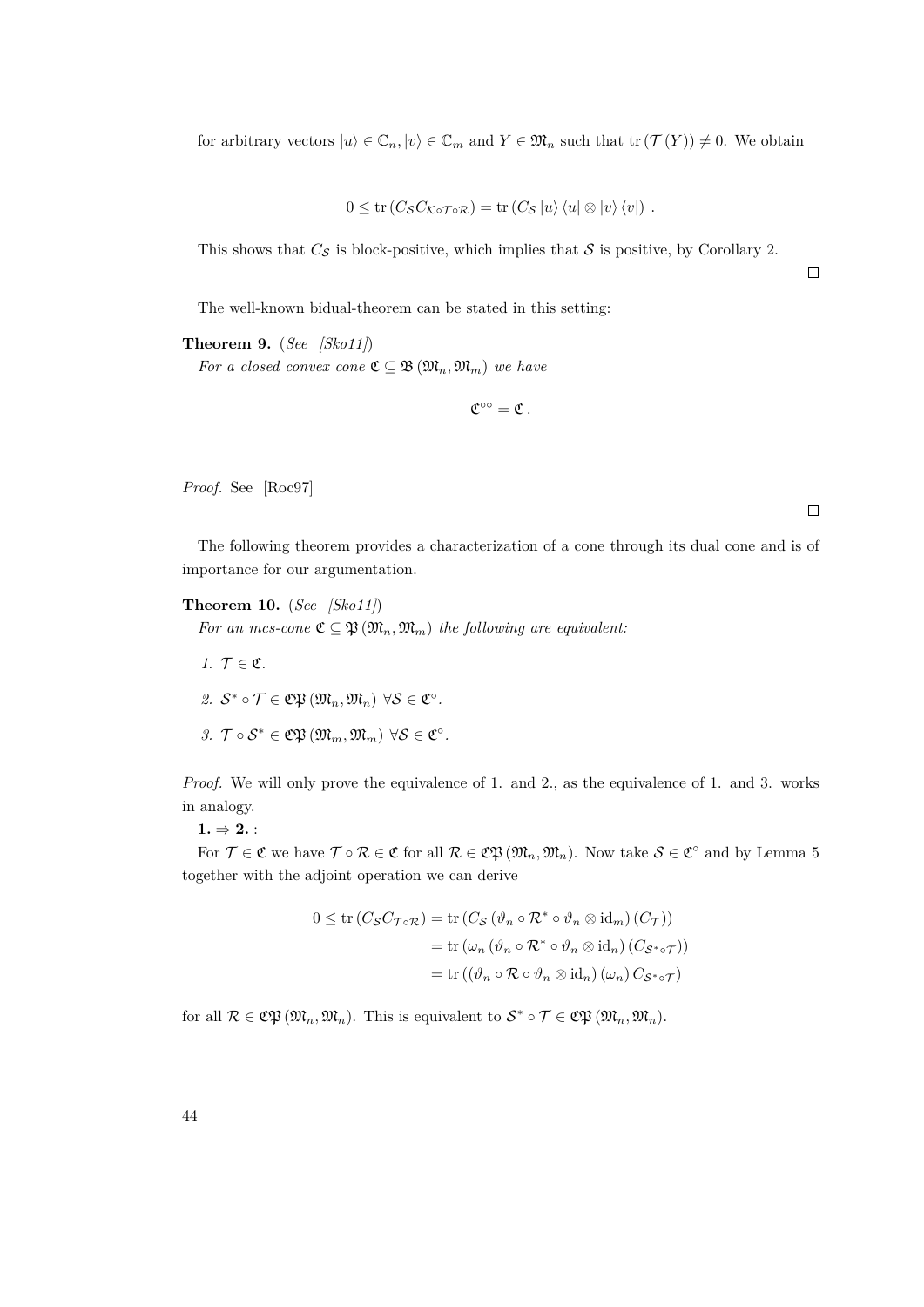$2. \Rightarrow 1.$ Let  $S^* \circ \mathcal{T} \in \mathfrak{C} \mathfrak{P}(\mathfrak{M}_n, \mathfrak{M}_n) \ \forall S \in \mathfrak{C}^{\circ}$ . As  $C_{S^* \circ \mathcal{T}} \geq 0$  by assumption we get

$$
0 \leq \operatorname{tr} (\omega_n C_{\mathcal{S}^*\circ \mathcal{T}}) = \operatorname{tr} (C_{\mathcal{S}} C_{\mathcal{T}}) \ \forall \mathcal{S} \in \mathfrak{C}^\circ.
$$

This shows  $\mathcal{T} \in \mathfrak{C}^{\circ\circ} = \mathfrak{C}$ , where we used Theorem [9.](#page-43-0)

Note that all the typical mcs-cones introduced in Example [3](#page-41-0) are symmetric, which means that if  $\mathcal{T} \in \mathfrak{C}$  we have also  $\mathcal{T}^* \in \mathfrak{C}$ . Therefore we can omit the adjoints in the above theorem, when dealing with typical mcs-cones.

**Example 5.** *By Example [4](#page-42-0) this theorem allows the characterization of many important classes of maps. For example*  $\mathcal{T} : \mathfrak{M}_n \to \mathfrak{M}_m$  *is decomposable iff* 

$$
\mathcal{S} \circ \mathcal{T} \in \mathfrak{C}\mathfrak{P}\left(\mathfrak{M}_n, \mathfrak{M}_n\right) \ \forall \mathcal{S} \in \mathfrak{C}\mathfrak{P}\left(\mathfrak{M}_n, \mathfrak{M}_m\right) \cap \mathfrak{co}\mathfrak{C}\mathfrak{P}\left(\mathfrak{M}_n, \mathfrak{M}_m\right) \ .
$$

*This shows a connection between decomposable maps and maps that are both completely positive and completely co-positive.*

As another example we get, that  $\mathcal{T} : \mathfrak{M}_n \to \mathfrak{M}_m$  is positive iff

$$
\mathcal{T}\circ\mathcal{S}\in\mathfrak{CP}\left(\mathfrak{M}_n,\mathfrak{M}_n\right)\,\forall\mathcal{S}\in\mathfrak{SP}_1\left(\mathfrak{M}_n,\mathfrak{M}_m\right)\,,
$$

*which gives a characterization of positive maps via entanglement breaking maps. As the entanglement breaking maps correspond to the separable states by the Choi-Jamiolkowski Isomorphism this is equivalent to the characterization of positive maps in Corollary [2.](#page-13-0)*

We have introduced the formalism of mapping cones and proved some theorems characterizing such cones, which we will use later in our discussion.

 $\Box$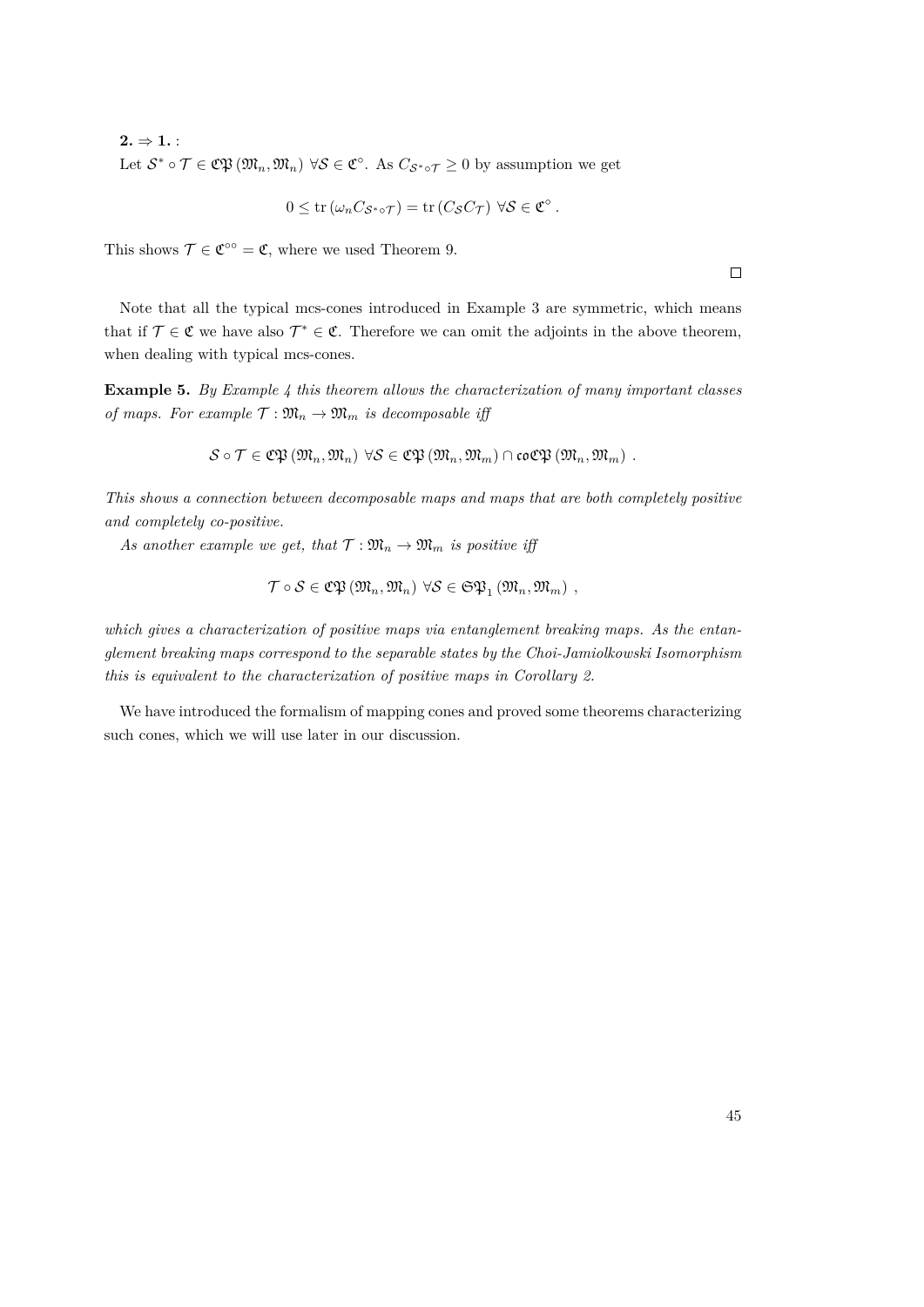# **3. Entanglement Distillation**

In this chapter we will study the first problem defined in Chapter 1, namely to find criteria for a quantum state  $X \in \mathfrak{B}(\mathbb{C}^{m_A} \otimes \mathbb{C}^{m_B})$  on a bipartite system to be not distillable.

We showed that the transposition map leads to such a criterion and here we study the possibility of obtaining a similar criterion from different maps. Assuming certain properties used in the proof for the transposition criterion, we will prove that they already fix the map fulfilling them to be the transposition. However we were not able to exclude the possibility of another criterion in a broader setting.

Repeating a result from the introduction we will start with a different proof for the transposition criterion. This will make it easier to think about generalizations of the theorem. In the proof we will use the following Lemma

<span id="page-45-0"></span>**Lemma 6.** *Let*  $S \in \mathfrak{Sep}(\mathfrak{M}_{n_A} \otimes \mathfrak{M}_{n_B}, \mathfrak{M}_{m_A} \otimes \mathfrak{M}_{m_B})$  *be given. Then we get* 

$$
\mathcal{S}'=(\mathit{id}_{m_A}\otimes\vartheta_{m_B})\circ\mathcal{S}\circ(\mathit{id}_{n_A}\otimes\vartheta_{n_B})\in\mathfrak{S}\mathfrak{e}\mathfrak{p}\left(\mathfrak{M}_{n_A}\otimes\mathfrak{M}_{n_B},\mathfrak{M}_{m_A}\otimes\mathfrak{M}_{m_B}\right)\ ,
$$

*i.e. the partial transposition applied in the above way, preserves separability of the maps involved.*

*Proof.* Take the Kraus-decomposition, see Appendix B,

$$
\mathcal{S}(Y) = \sum_{i=1}^N \left( (A_i \otimes B_i) X (A_i \otimes B_i)^{\dagger} \right) .
$$

A simple calculation, using  $(AB)^{T} = B^{T}A^{T}$  for all  $A, B \in \mathfrak{M}_n$ , shows

$$
\mathcal{S}'(Y) = \sum_{i=1}^N \left( \left( A_i \otimes \overline{B_i} \right) Y \left( A_i^{\dagger} \otimes B_i^T \right) \right) ,
$$

 $\text{which leads to } S' \in \mathfrak{Sep}\left(\mathfrak{M}_{n_A} \otimes \mathfrak{M}_{n_B}, \mathfrak{M}_{m_A} \otimes \mathfrak{M}_{m_B}\right).$ 

 $\Box$ 

In the proof of the transposition criterion we will use the above lemma to exchange the transposition with a separable map, leaving behind a different separable map, which is in particular completely positive. This is the important part of the proof and any map, with this property would lead to a similar criterion.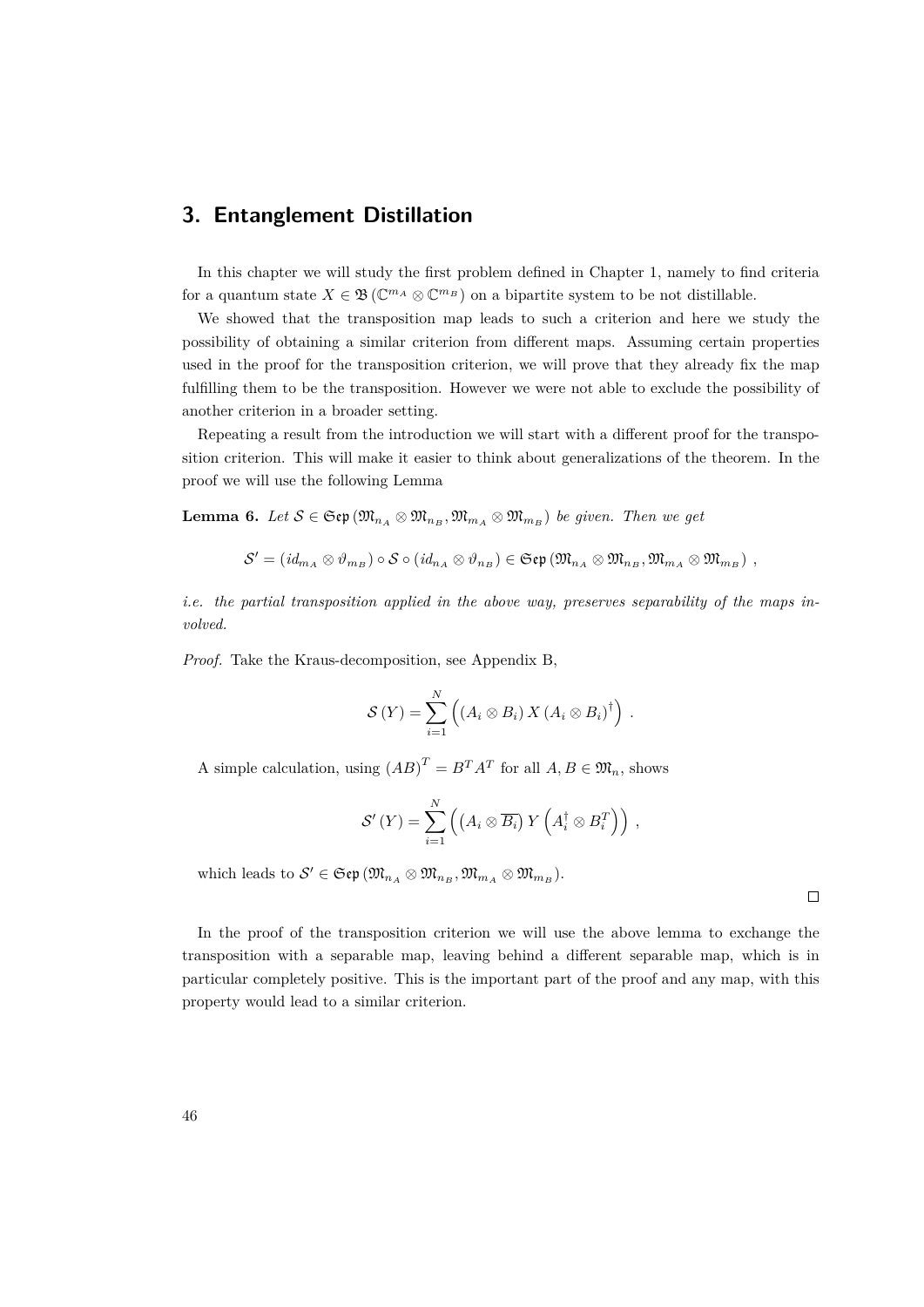## <span id="page-46-1"></span>**Theorem 11.** (*See [\[MH98\]](#page-84-7)*)

*If for a quantum state*  $X \in \mathfrak{M}_{n_A} \otimes \mathfrak{M}_{n_B}$ 

 $X^{T_B} \geq 0$ 

*is fulfilled, then X is not distillable.*

*Proof.* Assume that *X* is distillable and  $X^{T_B} \geq 0$ . Then by Definition [13](#page-23-0) and for  $\epsilon = \frac{1}{4}$  there exists  $k \in \mathbb{N}$  and an  $\mathcal{L} \in \mathfrak{Loc} \left( (\mathfrak{M}_{n_A} \otimes \mathfrak{M}_{n_B})^{\otimes k}$  ,  $\mathfrak{M}_2 \otimes \mathfrak{M}_2 \right)$  such that

$$
\|\frac{\omega_2}{2}-\mathcal{L}\left(X^{\otimes k}\right)\|_1\leq \frac{1}{4}.
$$

By applying the partial transposition to this inequality and by using  $\|\mathrm{id}_2 \otimes \vartheta_2\|_{1\to1} = 2$  we get

$$
\|\frac{\mathbb{F}_2}{2}-\mathcal{L}'\left(\left(X^{T_B}\right)^{\otimes k}\right)\|_1=\|\frac{\omega_2^{T_B}}{2}-\mathcal{L}\left(X^{\otimes k}\right)^{T_B}\|_1\le\frac{1}{2},
$$

for the map  $\mathcal{L}' \in \mathfrak{Sep}\left((\mathfrak{M}_{n_A} \otimes \mathfrak{M}_{n_B})^{\otimes k}, \mathfrak{M}_2 \otimes \mathfrak{M}_2\right)$  given by

$$
\mathcal{L}' = (\mathrm{id}_2 \otimes \vartheta_2) \circ \mathcal{L} \circ (\mathrm{id}_{kn_A} \otimes \vartheta_{kn_B}) \ .
$$

From Lemma [6](#page-45-0) we get that  $\mathcal{L}' \in \mathfrak{Sep}\left(\left(\mathfrak{M}_{n_A}\otimes\mathfrak{M}_{n_B}\right)^{\otimes k},\mathfrak{M}_2\otimes\mathfrak{M}_2\right)$  which implies  $\|\mathcal{L}^{\prime}\left(\left(X^{T_B}\right)^{\otimes k}\right)\|_1 \leq \|\mathcal{L}^{\prime}\|_{1\to 1} \leq 1$  as  $\mathcal{L}^{\prime}$  is in particular trace-preserving and completely positive and  $\hat{X}$  a quantum state, see Appendix A for details about the norms.

Using the triangle inequality and  $\|\frac{\mathbb{F}_2}{2}\|_1 = 2$ , we get

$$
1 \leq \|\frac{\mathbb{F}_2}{2} - \mathcal{L}'\left(\left(X^{T_B}\right)^{\otimes k}\right)\|_1,
$$

which gives a contradiction to the inequality derived above.

 $\Box$ 

We have to define, what we mean by a map to generate a distillability criterion. Note that we do not search for a quantitative bound on the distillability, but for a criterion in the most simple case.

#### <span id="page-46-0"></span>**Definition 20.** (*Generalized Peres-Horodecki-Criterion*)

*A* map  $M : \mathfrak{M}_n \to \mathfrak{M}_n$  *is said to generate a distillability criterion, if for all quantum*  $states X ∈ \mathfrak{M}_k ⊗ \mathfrak{M}_n$ 

$$
(id_k \otimes M)(X) \geq 0 \Longrightarrow X \text{ is not distillable.}
$$

*for some*  $k \in \mathbb{N}$ *.*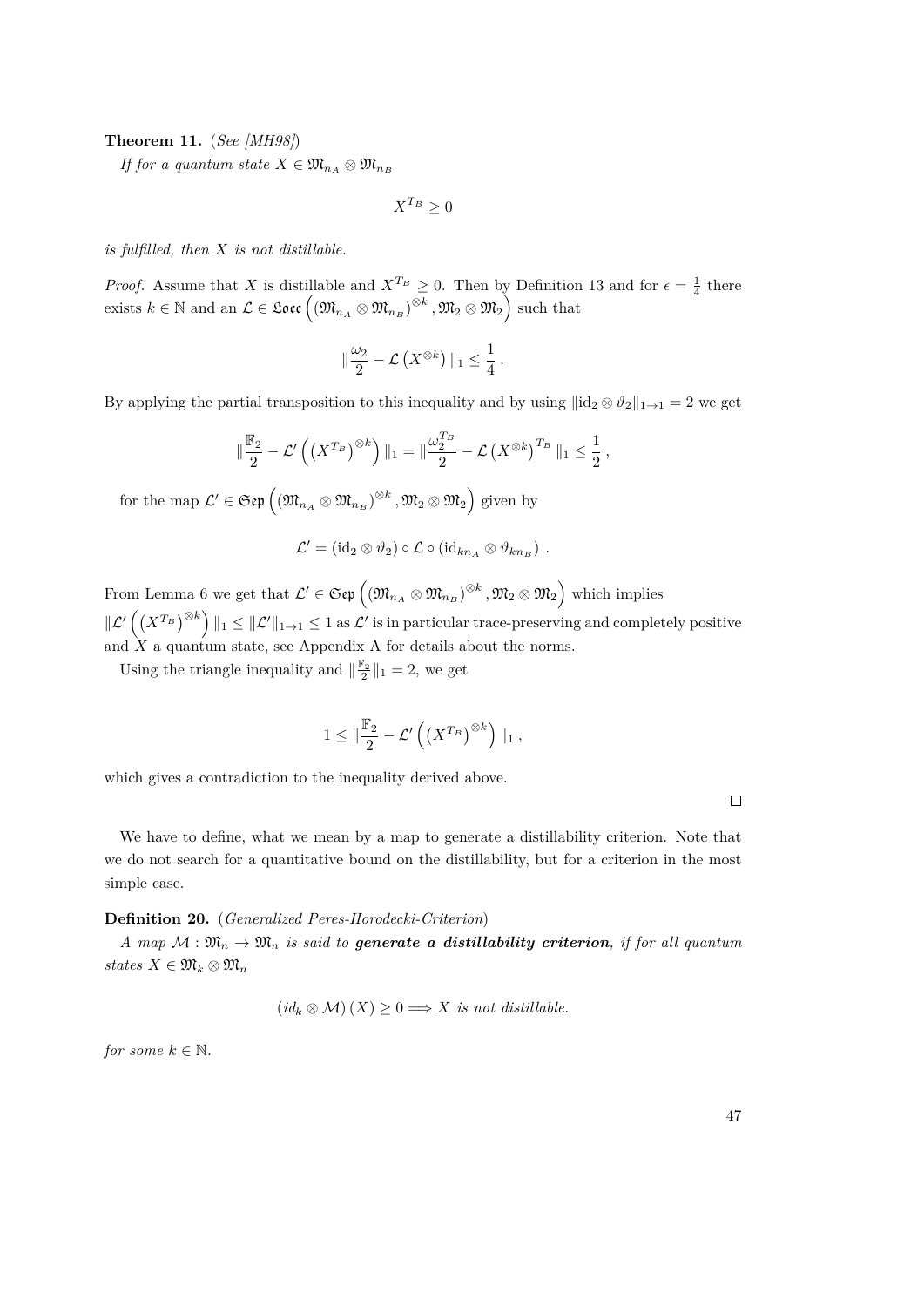The transposition generates a distillability criterion. As an easy necessary condition for an arbitrary map  $\mathcal{M}: \mathfrak{M}_n \to \mathfrak{M}_n$  to generate a distillability criterion, we have that  $\mathcal{M} \notin$  $\mathfrak{P}_k(\mathfrak{M}_n, \mathfrak{M}_n)$  for  $k \geq 2$ . Because otherwise we would have  $(\mathrm{id}_k \otimes \mathcal{M})\left(\frac{\omega_k}{k}\right) \geq 0$ , which would give a contradiction as the state  $\frac{\omega_k}{k}$  is trivially distillable. In particular a completely positive map cannot generate a distillability criterion.

Note that if the map  $M \in \mathfrak{P}(\mathfrak{M}_n, \mathfrak{M}_n)$  generates a distillability criterion, it detects all separable states  $X \in \mathfrak{M}_k \otimes \mathfrak{M}_n$  for all  $k \in \mathbb{N}$  as not distillable. This is of course correct. As we have not used positivity of the transposition in the above proof, but obtained a criterion for the case  $X^{T_B} \geq 0$ , this is an optional property.

In this chapter we will only consider hermiticity preserving maps generating a distillability criterion. The reason for this restriction is, that arbitrary non-positive maps are much more difficult to handle than hermiticity preserving ones. But in principle such maps could lead to interesting criteria. We will prove some results for more general maps in the following chapter.

In order to derive maps which generate a distillability criterion let us see which properties of the transposition were needed in the above proof.

The most important property that we used, is multiplicativity or antimultiplicativity together with linearity.

**Definition 21.** *A map*  $\mathcal{M} : \mathfrak{M}_n \to \mathfrak{M}_m$  *is called* 

- *multiplicative, if*  $M(AB) = M(A) M(B)$ *,*
- *antimultiplicative, if*  $M(AB) = M(B) M(A)$ *,*

*for all*  $A, B \in \mathfrak{M}_n$ *.* 

The transposition is of course antimultiplicative and linear which was important for the proof of Lemma [6.](#page-45-0)

There are however not many maps, which are positive, linear and multiplicative or antimultiplicative. For bijective maps this can be seen quite easily by the fact, that such a map would be a Jordan Automorphism and therefore we know that there are just two possibilities, namely the identity and the transposition, up to unitary similarity.

Our argumentation will be very elementary and uses linear preserver results just at the most final point.

Let us start with some lemmata:

<span id="page-47-0"></span>**Lemma 7.** Let  $\mathcal{M}: \mathfrak{M}_n \to \mathfrak{M}_m$  be multiplicative or antimultiplicative and such that there *exists an invertible*  $X \in Im(\mathcal{M})$ *, then*  $\mathcal{M}(I_n) = I_m$ *.* 

*Proof.* Trivial.

 $\Box$ 

In the following Lemma we characterize an inverse of a multiplicative or antimultiplicative map restricted to its image.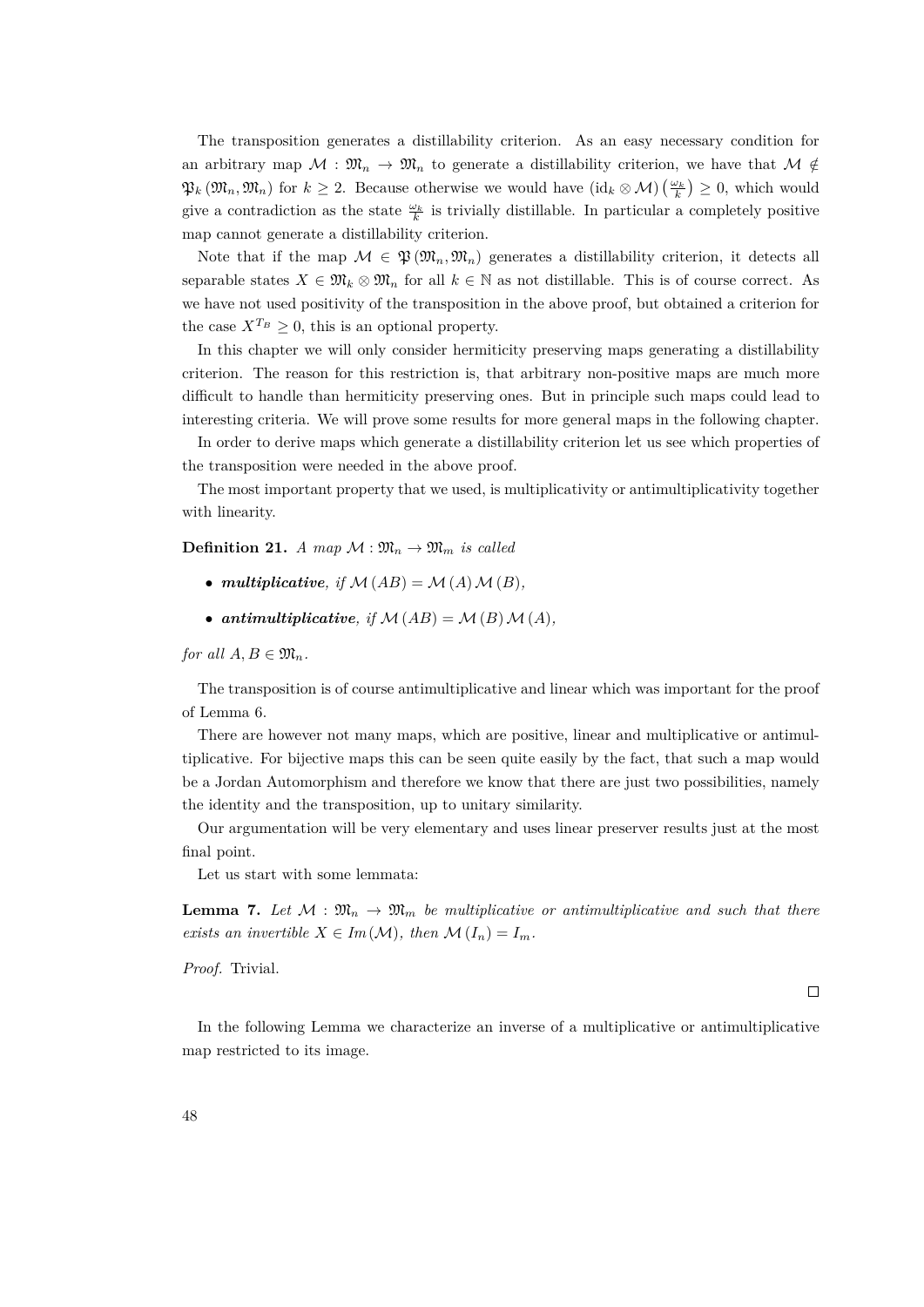<span id="page-48-1"></span>**Lemma 8.** Let  $M : \mathfrak{M}_n \to \mathfrak{M}_m$  be multiplicative or antimultiplicative and such that there exists *an invertible*  $X \in Im(\mathcal{M})$  *then we have*  $\frac{n}{m}\mathcal{M}^*\left(\mathcal{M}(A)^{\dagger}\right)^{\dagger} = A$ , *i.e. the map*  $\frac{n}{m}\mathcal{H} \circ \mathcal{M}^* \circ \mathcal{H}$ :  $\mathfrak{M}_m \to \mathfrak{M}_n$  inverts M on Im(M), where we set  $\mathcal{H}(X) = X^{\dagger}$ .

*Proof.* For a multiplicative map we have:

$$
\operatorname{tr} (A^{\dagger} \mathcal{M}^* (C) B^{\dagger}) = \operatorname{tr} ((AB)^{\dagger} \mathcal{M}^* (C))
$$
  

$$
= \operatorname{tr} (\mathcal{M} (AB)^{\dagger} C)
$$
  

$$
= \operatorname{tr} ([\mathcal{M} (A) \mathcal{M} (B)]^{\dagger} C)
$$
  

$$
= \operatorname{tr} (\mathcal{M} (A)^{\dagger} C \mathcal{M} (B)^{\dagger})
$$
  

$$
= \operatorname{tr} (A^{\dagger} \mathcal{M}^* (C \mathcal{M} (B)^{\dagger})).
$$

As this is true for all  $A, B \in \mathfrak{M}_n$  and  $C \in \mathfrak{M}_m$  we have

$$
\mathcal{M}^*(C) B^{\dagger} = \mathcal{M}^*\left(C\mathcal{M}\left(B\right)^{\dagger}\right)
$$

By doing a similar calculation as above starting with  $\text{tr}(B^{\dagger} \mathcal{M}^*(C) A^{\dagger})$ , we also obtain

$$
B^{\dagger} \mathcal{M}^* (C) = \mathcal{M}^* \left( \mathcal{M} (B)^{\dagger} C \right) . \tag{3.1}
$$

<span id="page-48-0"></span>*.*

The two expressions combined and with  $C = I_m$  give

$$
\mathcal{M}^*\left(I_m\right)B^{\dagger} = \mathcal{M}^*\left(I_m\mathcal{M}\left(B\right)^{\dagger}\right) = \mathcal{M}^*\left(\mathcal{M}\left(B\right)^{\dagger}I_m\right) = B^{\dagger}\mathcal{M}^*\left(I_m\right).
$$

But this means that  $[\mathcal{M}^*(I_m), B] = 0$  for all  $B \in \mathfrak{M}_n$  which is equivalent to  $\mathcal{M}^*(I_m) = cI_n$ for  $c \in \mathbb{C}$ . We get from Lemma [7](#page-47-0) that

$$
m = \text{tr} (I_m \mathcal{M}(I_n)) = \text{tr} (\mathcal{M}^*(I_m) I_n) = \text{tr} (cI_n) = cn
$$

and thus  $c = \frac{m}{n}$ . Plugging this into Equation [3.1](#page-48-0) for  $C = I_m$  we get

$$
A = \frac{n}{m} \mathcal{M}^* \left( \mathcal{M} \left( A \right)^{\dagger} \right)^{\dagger} ,
$$

The antimultiplicative case works in an analogy.

49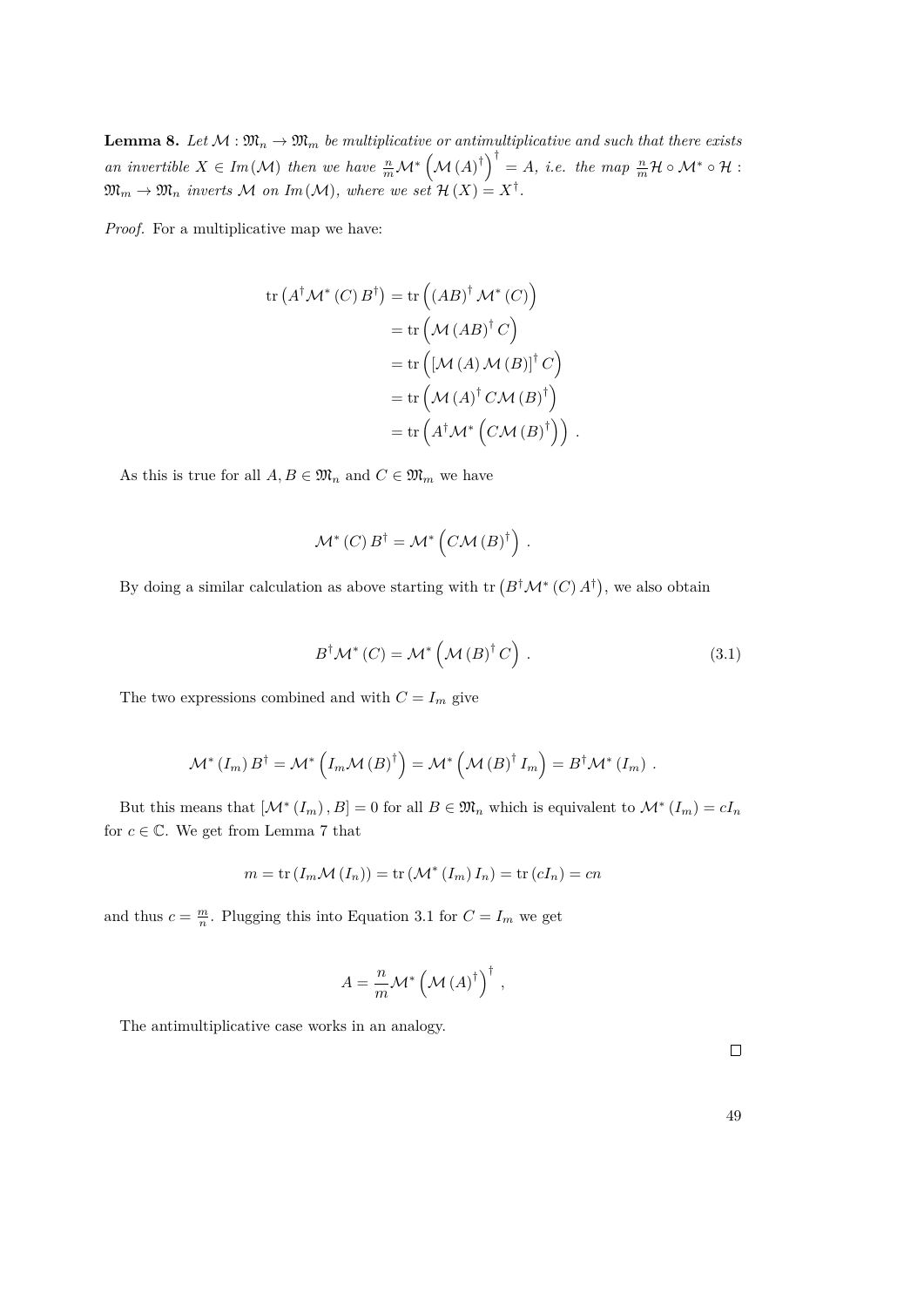For a bijective  $M \in \mathfrak{P}(\mathfrak{M}_n, \mathfrak{M}_n)$  this would allow a characterization of M via Corollary [5.](#page-32-0) In this case we would have  $c \in \mathbb{R}^+$  and  $\mathcal{M}^* \in \mathfrak{P}(\mathfrak{M}_n, \mathfrak{M}_n)$ . The Lemma would provide a positive inverse of  $M$ , which finishes the proof using the corollary.

The following corollary can be derived in the surjective case:

**Corollary 7.** Let  $M : \mathfrak{M}_n \to \mathfrak{M}_n$  be multiplicative or antimultiplicative and surjective, then M *is trace-preserving.*

*Proof.* Follows immediately from Lemma [8](#page-48-1) and Lemma [7,](#page-47-0) as  $\mathcal{M}(I_n) = I_n$ .

 $\Box$ 

We will go on with our elementary reasoning for  $n \neq m$  now.

The next lemma will be used to characterize the Choi-Matrices that correspond to multiplicative or antimultiplicative maps.

<span id="page-49-0"></span>**Lemma 9.** For  $M : \mathfrak{M}_n \to \mathfrak{M}_m$  and such that there exists an invertible  $X \in Im(M)$  we have

- If M is multiplicative, then  $C^2_{\mathcal{M}} = nC_{\mathcal{M}}$ .
- If M is antimultiplicative, then  $C^2_{\mathcal{M}} = I_{nm}$ .

*Proof.* For an arbitrary  $\mathcal{M} : \mathfrak{M}_n \to \mathfrak{M}_m$  we have

$$
C_{\mathcal{M}}^{2} = \sum_{ij} \left| i \right\rangle \left\langle j \right| \otimes \mathcal{M} \left( \left| i \right\rangle \left\langle j \right| \right) \sum_{kl} \left| k \right\rangle \left\langle l \right| \otimes \mathcal{M} \left( \left| k \right\rangle \left\langle l \right| \right)
$$

$$
= \sum_{i=1,l=1,k=1}^{n} \left| i \right\rangle \left\langle l \right| \otimes \mathcal{M} \left( \left| i \right\rangle \left\langle k \right| \right) \mathcal{M} \left( \left| k \right\rangle \left\langle l \right| \right) .
$$

If  $M$  is multiplicative we have

$$
C_{\mathcal{M}}^{2} = \sum_{i l k} |i\rangle \langle l| \otimes \mathcal{M} (|i\rangle \langle l|)
$$

$$
= n C_{\mathcal{M}}.
$$

If  $M$  is antimultiplicative we have

$$
C_{\mathcal{M}}^{2} = \sum_{ik} |i\rangle \langle i| \otimes \mathcal{M} (|k\rangle \langle k|)
$$

$$
= I_{n} \otimes \mathcal{M} (I_{n}) = I_{nm} ,
$$

where we used Lemma [7.](#page-47-0)

 $\Box$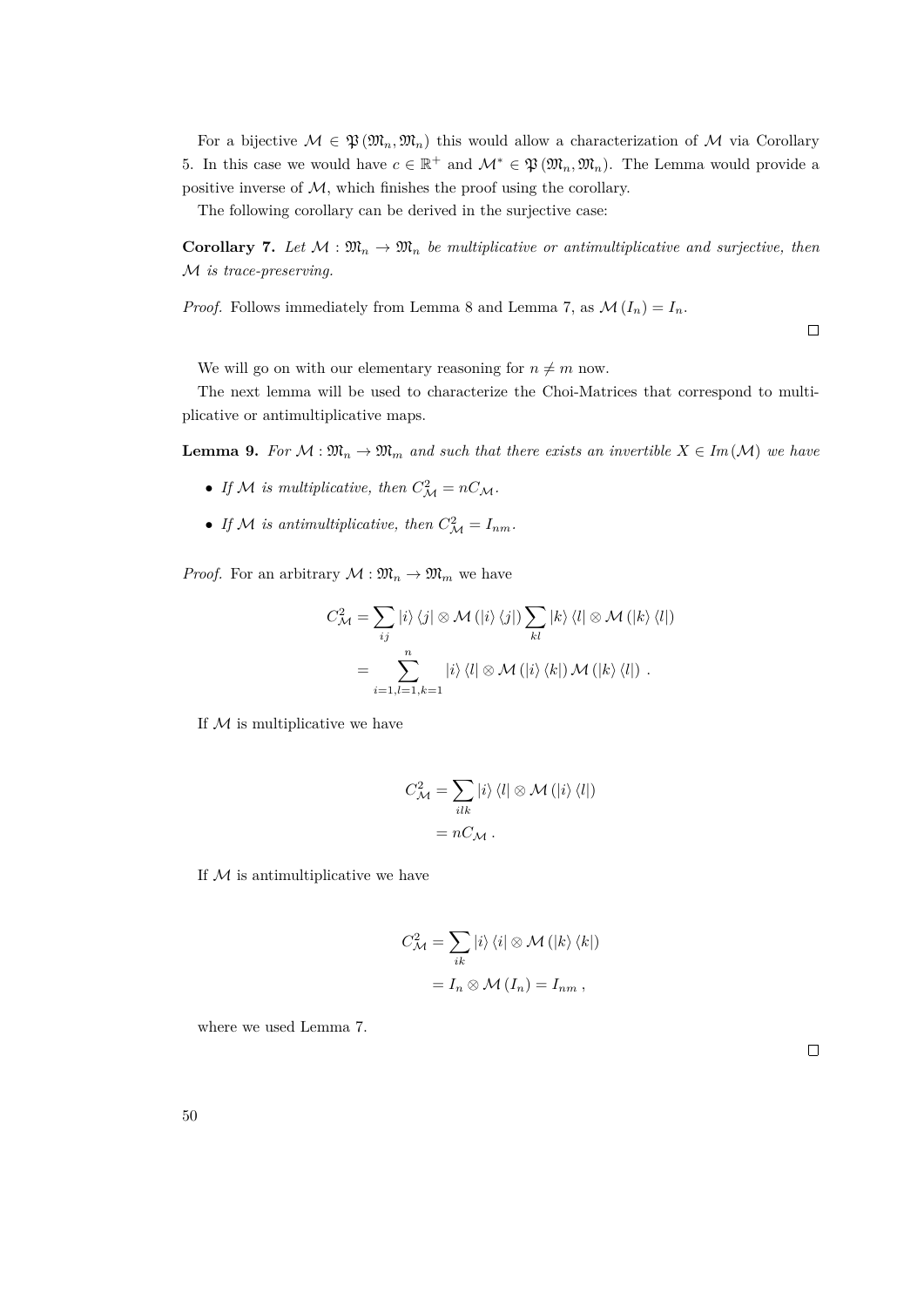With this lemmata we get the following characterization

<span id="page-50-0"></span>**Theorem 12.** For  $M \in \mathfrak{HP}(\mathfrak{M}_n, \mathfrak{M}_m)$  and such that there exists an invertible  $X \in Im(M)$ *we have*

- If M is multiplicative, then we have  $M \in \mathfrak{C}\mathfrak{B}(\mathfrak{M}_n,\mathfrak{M}_m)$ .
- If M is antimultiplicative, then we have  $M \in \mathfrak{coCP}(\mathfrak{M}_n, \mathfrak{M}_m)$ .

*Proof.* As  $M \in \mathfrak{HP}(\mathfrak{M}_n, \mathfrak{M}_m)$  the Choi matrix  $C_M$  is hermitian, by Corollary [2.](#page-13-0) When M is M we find by Lemma [9](#page-49-0) that

$$
C_{\mathcal{M}}^{\dagger}C_{\mathcal{M}}=nC_{\mathcal{M}}
$$

which is only possible if  $C_M \geq 0$ .

In the case when M is antimultiplicative we know that  $\vartheta_n \circ M$  is a positive, linear and multiplicative map and therefore completely positive. But this means that  $\mathcal{M} \in \mathfrak{coC}(\mathfrak{M}_n, \mathfrak{M}_m)$ .  $\Box$ 

Thus a hermitian preserving multiplicative map has to be completely positive and cannot be used to generate a distillation criterion. Only an antimultiplicative hermitian preserving map could generate such a criterion, but as the map has to be completely co-positive in this case, the criterion would be strongly connected to the ordinary transposition criterion.

In the antimultiplicative case we have the following theorem for  $n = m$ :

**Theorem 13.** For  $M \in \mathfrak{HP}(\mathfrak{M}_n, \mathfrak{M}_n)$  bijective and antimultiplicative, there exists an  $U \in \mathfrak{U}_n$ *such that*

$$
\mathcal{M}(X) = U X^T U^{\dagger}.
$$

*Proof.* By Theorem [12](#page-50-0) we know M to be completely co-positive and therefore in particular positive. As  $n = m$ , we get by Lemma [8](#page-48-1) that  $\mathcal{M}^{-1} = \mathcal{H} \circ \mathcal{M}^* \circ \mathcal{H}$ . As a map is positive iff its adjoint is positive, we follow from Corollary [5,](#page-32-0) that there is an invertible matrix  $S \in \mathfrak{M}_n$  such that  $\mathcal{M}(X) = S X^T S^{\dagger}$ . From Lemma [7](#page-47-0) we get that S has to be unitary and we are done.

 $\Box$ 

**Remark 10.** *This could have also been proven by applying Wigner's Theorem, Corollary [6.](#page-33-0) A trace-preserving multiplicative or antimultiplicative map*  $\mathcal{M} \in \mathfrak{FP}(\mathfrak{M}_n, \mathfrak{M}_n)$  fulfills

$$
tr(XY) = tr(\mathcal{M}(XY)) = tr(\mathcal{M}(X)\mathcal{M}(Y))
$$

*for all*  $X, Y \in \mathfrak{M}_n$ . By the multiplicativity or antimultiplicativity we also get, that rank-1 *idempotents are mapped to rank-1 idempotents. This leads using Wigner's Theorem to the two possibilities*  $\mathcal{M}(X) = UXU^{\dagger}$  *or*  $\mathcal{M}(X) = UX^TU^{\dagger}$  *for unitary U.*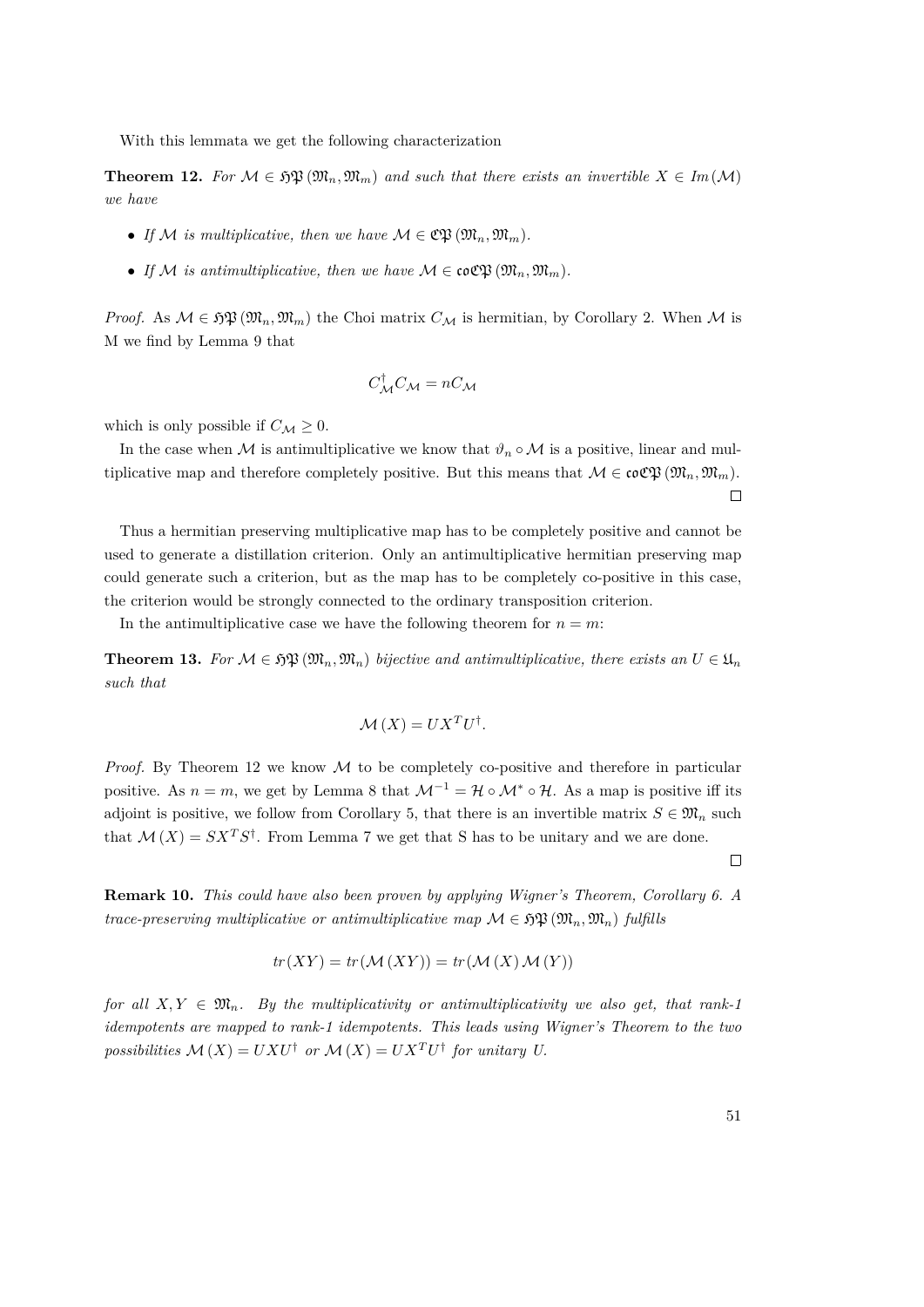The assumption of multiplicativity or antimultiplicativity of a linear hermiticity preserving map fixes it to be either completely positive or completely co-positive. In the cases of completely positive maps, or bijective maps we can conclude, that those maps will not lead to new criteria for distillability in the sense of Definition [20.](#page-46-0) The remaining cases of completely co-positive maps might provide a new criterion it seems however unlikely, that this can lead to NPT-bound entangled states.

We will provide some evidence for this in the next chapter, where we prove similar results under milder assumptions for the case of quantum capacity bounds. This will lead also to results for distillability criteria, as there is a connection to quantum capacity bounds.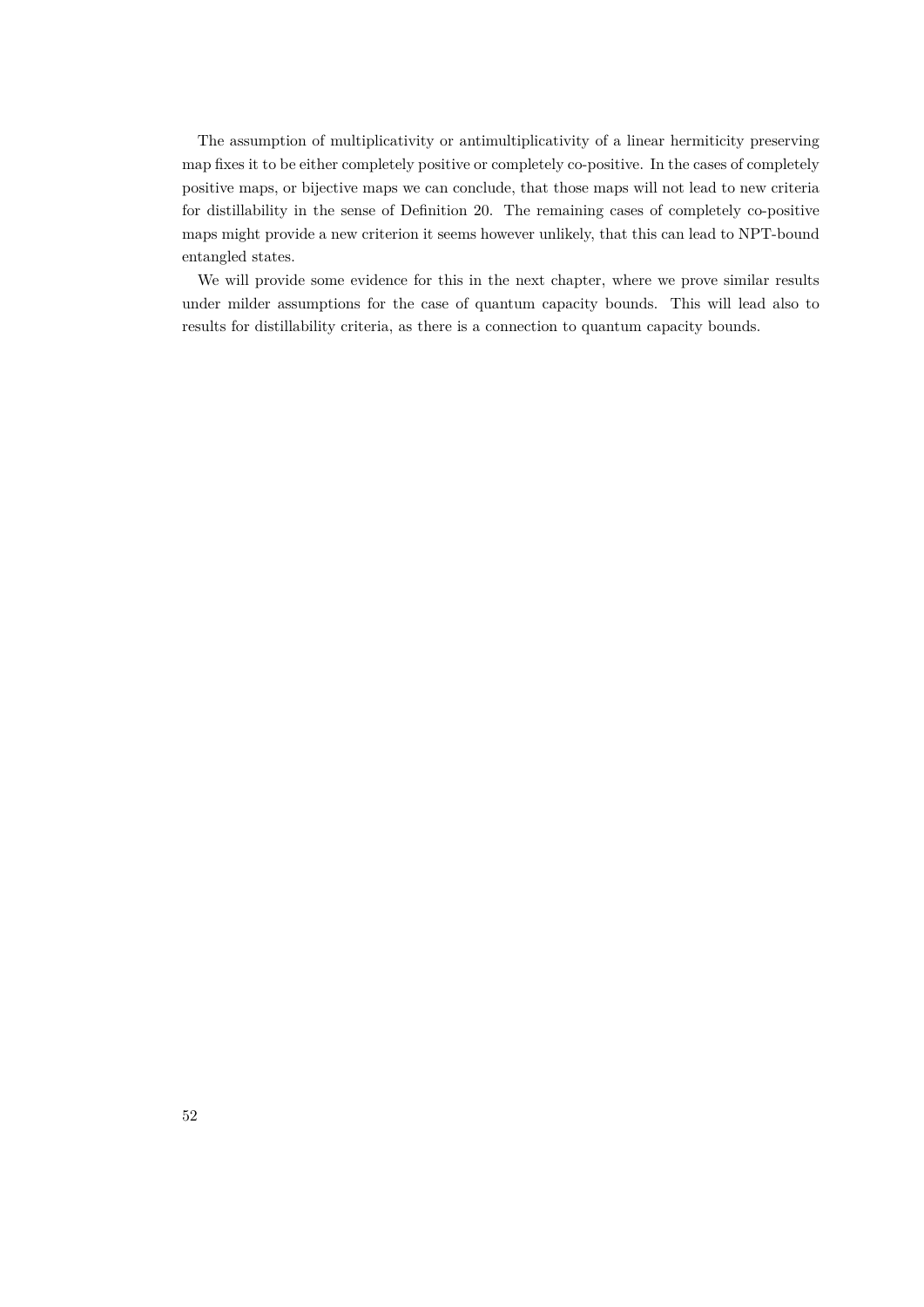## **4. Capacity Bounds**

In this chapter we will state our results concerning problem 2 from chapter 1, namely trying to generalize the transposition bound for the quantum channel capacity. This is connected to problem 1 of finding distillability criteria.

First we will try to clarify this connection and then show that there are no such generalizations to the known bound, satisfying certain restrictive conditions. In the course of our discussion, we will also show the transposition bound for the two-way quantum capacity  $\mathcal{Q}_2$ , which we introduced in chapter 1. This result is not unexpected, but has to our knowledge not been published.

## **4.1. Connection of Capacity Bounds and Entanglement Distillation**

We will use this chapter to explain the connection between the capacity bound, Theorem [3,](#page-26-0) and the distillation criteria from the last chapter.

By the Choi-Jamiolkowski-Isomorphism we have a quantum state  $\frac{C_{\mathcal{T}}}{n} \in \mathcal{B}(\mathbb{C}^n \otimes \mathbb{C}^m)$  corresponding to the quantum channel  $\mathcal{T}: \mathfrak{M}_n \to \mathfrak{M}_m$ . Note that this is not true in the other direction. There are of course quantum states, which are not the Choi-Matrix of a quantum channel, but of some completely positive map, which is not trace-preserving. We have the following theorem connecting the maximal rate of distillability  $\mathcal{D}_2\left(\frac{C_{\mathcal{T}}}{n}\right)$  of the Choi-Matrix to the two-way quantum capacity  $\mathcal{Q}_2(\mathcal{T})$ .

**Theorem 14.** For a quantum channel  $\mathcal{T}: \mathfrak{M}_n \to \mathfrak{M}_m$  we have

- 1.)  $\mathcal{D}_2\left(\frac{C_{\mathcal{T}}}{n}\right) \leq \mathcal{Q}_2(\mathcal{T})$ *.*
- 2.)  $\frac{1}{n^2} \mathcal{Q}_2(\mathcal{T}) \leq \mathcal{D}_2\left(\frac{C_{\mathcal{T}}}{n}\right)$ .

*Proof.* For the first inequality we have to show, that every achievable rate  $r \in \mathbb{R}^+$  for the distillation of  $\frac{C_{\mathcal{T}}}{n}$  is also an achievable rate for the 2-way assisted quantum communication, see [12.](#page-21-0)

Let  $r \in \mathbb{R}^+$  be an achievable rate for the distillation of the state  $\frac{C_{\mathcal{T}}}{n}$ , i.e. there exist  $\mathcal{L}$  **sequences**  $(k_{\nu}^1)_{\nu \in \mathbb{N}}$  and  $(k_{\nu}^2)_{\nu \in \mathbb{N}}$  such that  $\frac{k_{\nu}^1}{k_{\nu}^2} \to r$  and  $k_{\nu}^2 \to \infty$  for  $\nu \to \infty$  and  $\mathcal{L}_{\nu} \in \mathbb{N}$  $\mathfrak{Loc} \left( (\mathfrak{M}_{n_A} \otimes \mathfrak{M}_{n_B})^{\otimes k_{\nu}^2}, (\mathfrak{M}_2 \otimes \mathfrak{M}_2)^{\otimes k_{\nu}^1} \right) \text{ such that }$ 

$$
\| \left(\frac{\omega_2}{2}\right)^{\otimes k_{\nu}^1} - \mathcal{L}_{\nu} \left( \left(\frac{C_{\mathcal{T}}}{n}\right)^{\otimes k_{\nu}^2} \right) \|_{1} \to 0
$$

for  $\nu \to \infty$ .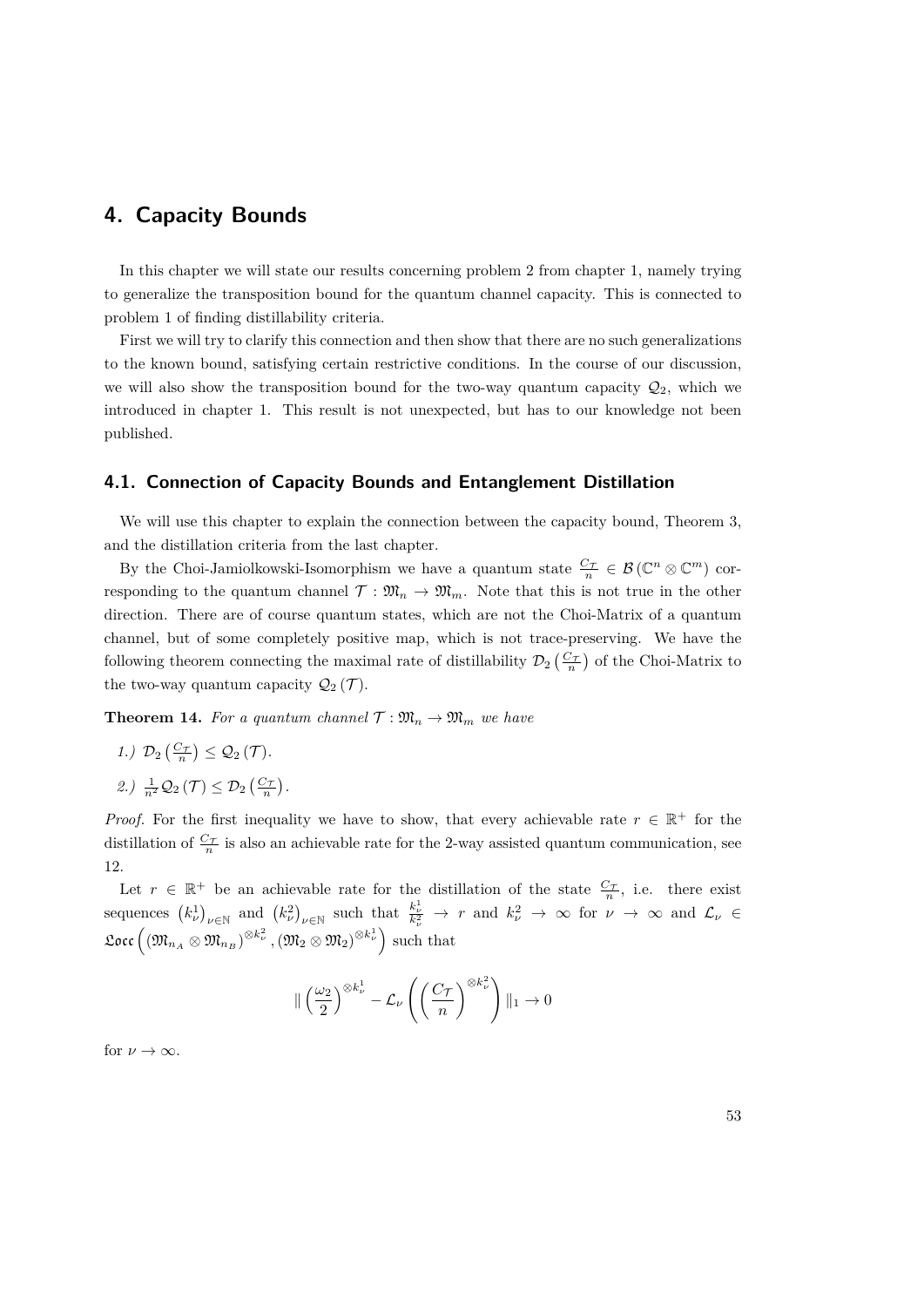We have to construct a coding scheme

$$
\mathcal{C}_{k_\nu^1,k_\nu^2} : \mathfrak{C}\mathfrak{PTP}\left(\mathfrak{M}_n,\mathfrak{M}_m\right) \rightarrow \mathfrak{C}\mathfrak{PTP}\left(\mathfrak{M}_2^{\otimes k_\nu^2},\mathfrak{M}_2^{\otimes k_\nu^2}\right)
$$

of the form

$$
\mathcal{C}_{k_{\nu}^1,k_{\nu}^2}[\mathcal{T}] = \operatorname{tr}_W \circ \mathcal{L}_{AB}^{k_{\nu}^1+1} \circ \widehat{\mathcal{T}}_{k_{\nu}^1} \circ \mathcal{L}_{AB}^{k_{\nu}^1} \circ \cdots \circ \widehat{\mathcal{T}}_2 \circ \mathcal{L}_{AB}^2 \circ \widehat{\mathcal{T}}_1 \circ \mathcal{L}_{AB}^1 \circ \mathcal{E}_W,
$$

as specified in Definition [12.](#page-21-0) Note that the distillation protocol, which we assumed, can be implemented by LOCC-maps, and therefore can be used in such a coding scheme.

We choose  $m_l^A = k_\nu^2$  and  $m_l^B = 0$  for  $l \leq k_\nu^2$  and we introduce a working Hilbert-spaces at A and B, which consists of  $k_{\nu}^2$  registers, which are spaces  $\mathfrak{M}_n$  at A and spaces  $\mathfrak{M}_m$  at B, i.e.

$$
\mathfrak{h}_W^A=\mathfrak{M}_n^{\otimes k_\nu^2}
$$

and

$$
\mathfrak{h}_W^B=\mathfrak{M}_m^{\otimes k_\nu^2}
$$

initially in states  $|0\rangle \langle 0|^{\otimes k_{\nu}^2}$ . We will denote the working Hilbert spaces by the labels  $W^A$  and  $W^B$  and the single registers by the labels  $W_1^A, \ldots, W_{k_\nu}^A$  and  $W_1^B, \ldots, W_{k_\nu}^B$ . Take the LOCCmaps

$$
\mathcal{L}_{AB}^k : \mathfrak{h}_W^A \otimes \mathfrak{h}_W^B \otimes \mathfrak{M}_2^{\otimes k_n^1 u} \otimes \mathfrak{M}_m^B \to \mathfrak{h}_W^A \otimes \mathfrak{h}_W^B \otimes \mathfrak{M}_2^{\otimes k_\nu^1} \otimes \mathfrak{M}_n^A \:,
$$

where we denote by  $\mathfrak{M}_{2}^{\otimes k_{\nu}^{1}}$  the matrix space containing the state  $X^{\otimes k_{\nu}^{1}}$ , which we want to communicate from A to B. Note that this space is not changed by these first LOCC-maps, which act as

$$
\mathcal{L}_{AB}^{k}\left( |0\rangle\langle0|_{W^{A}}^{\otimes (k_{\nu}^{2}-l)}\otimes \left(\frac{C_{\mathcal{T}}^{W^{A}:W^{B}}}{n}\right)^{\otimes (l-1)}\otimes |0\rangle\langle0|_{W^{B}}^{\otimes (k_{\nu}^{2}-l+1)}\otimes X^{\otimes k_{\nu}^{1}}\otimes \frac{C_{\mathcal{T}}^{W^{A}_{(k_{\nu}^{2}-l+1)}:B}}{n}\right) = |0\rangle\langle0|_{W^{A}}^{\otimes (k_{\nu}^{2}-l-1)}\otimes \left(\frac{C_{\mathcal{T}}^{W^{A}:W^{B}}}{n}\right)^{\otimes l}\otimes |0\rangle\langle0|_{W^{B}}^{\otimes (k_{\nu}^{2}-l)}\otimes X^{\otimes k_{\nu}^{1}}\otimes \frac{\omega_{n}^{W^{A}_{(k_{\nu}^{2}-l)}:A}}{n},
$$

when applied together with  $\mathcal T$  in the way denoted in the definition of the coding scheme  $\mathcal{C}_{k_{\nu}^1,k_{\nu}^2}[\mathcal{T}]$ . Here we had to reorder the involved Hilbert spaces to take the entangled states into account and the occurring Choi-matrices are shared over the denoted bipartitions.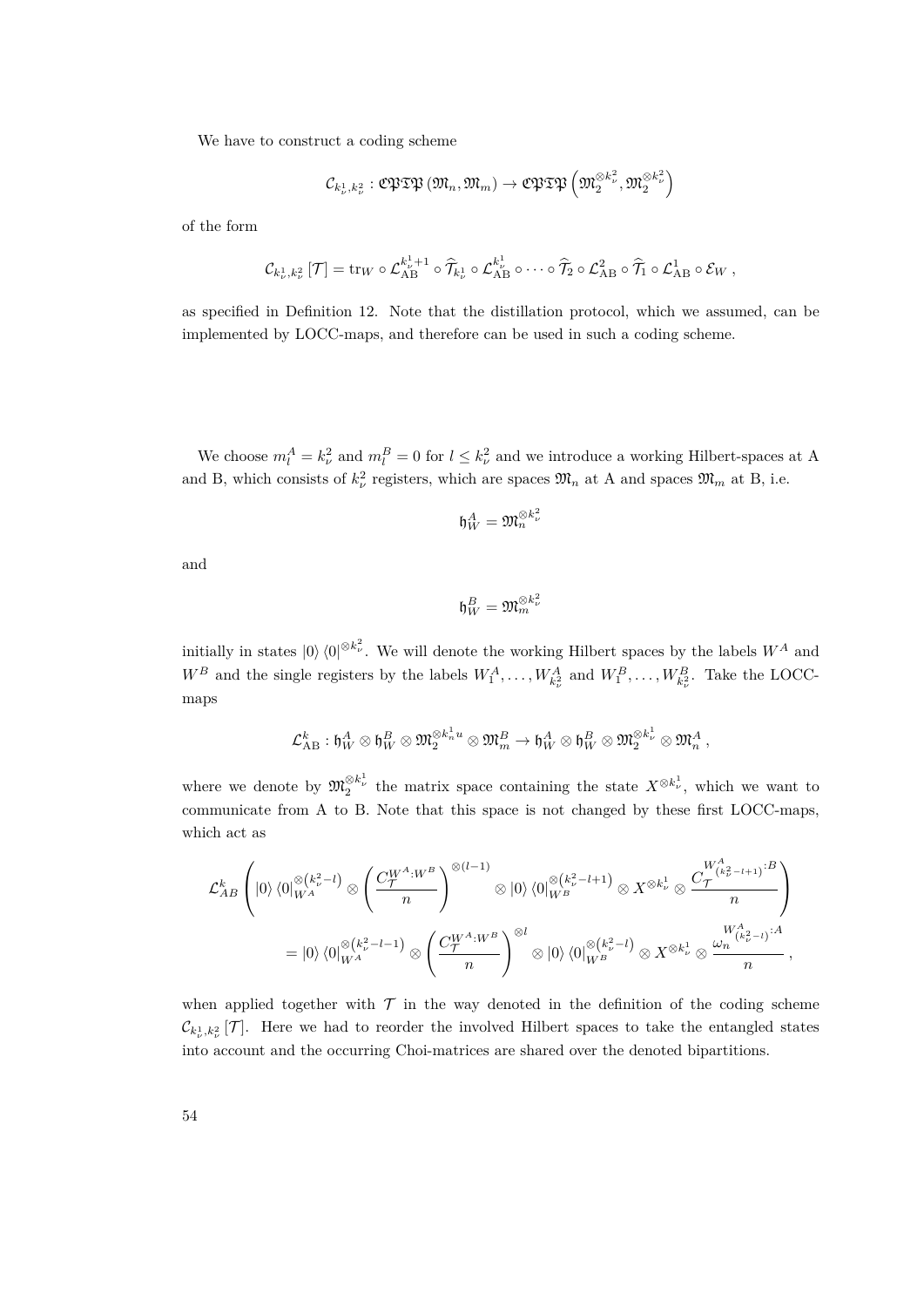Applying all the maps defined so far together we obtain

$$
\mathcal{L}_{AB}^f \circ \widehat{\mathcal{T}}_{k_\nu^2} \circ \mathcal{L}_{AB}^{k_\nu^2} \circ \cdots \circ \widehat{\mathcal{T}}_2 \circ \mathcal{L}_{AB}^2 \circ \widehat{\mathcal{T}}_1 \circ \mathcal{L}_{AB}^1 \circ \mathcal{E}_W(X) = \left(\frac{C_{\mathcal{T}}^{W_A:W_B}}{n}\right)^{\otimes k_\nu^2} \otimes X^{\otimes k_\nu^1},
$$

where the map  $\mathcal{L}_{AB}^f$  was introduced as a formality to move the last Choi-matrix into the working Hilbert space. Now we apply the distillation map  $\mathcal{L}_{\nu}$  to the normalized Choi-Matrices, which is by construction LOCC, to obtain

$$
\left(\mathcal{L}_{\nu}\otimes\mathrm{id}_{2}^{\otimes k_{\nu}^{1}}\right)\circ\mathcal{L}_{\mathrm{AB}}^{f}\circ\widehat{\mathcal{T}}_{k_{\nu}^{2}}\circ\mathcal{L}_{\mathrm{AB}}^{k_{\nu}^{2}}\circ\cdots\circ\widehat{\mathcal{T}}_{2}\circ\mathcal{L}_{\mathrm{AB}}^{2}\circ\widehat{\mathcal{T}}_{1}\circ\mathcal{L}_{\mathrm{AB}}^{1}\circ\mathcal{E}_{W}\left(X\right)
$$

$$
=\left(\frac{\omega_{2}}{2}\right)^{\otimes k_{\nu}^{1}}\otimes X^{\otimes k_{\nu}^{1}}+Y_{\nu}\,,
$$

with  $Y_{\nu} \to 0$  for  $\nu \to \infty$ , to take into account, that the distillation rate is achieved only in the limit  $\nu \to \infty$ . But now we can apply the LOCC-Map corresponding to quantum teleportation, see Example [2](#page-15-0) for details, using the shared entangled states between A and B. This is possible with success probability  $p_s = 1$  as many times as there are maximally entangled states left. We see that the total rate of this protocol is the rate  $r \in \mathbb{R}^+$  by which we can distill the state  $\frac{C_{\mathcal{T}}}{n}$ .

For the second inequality let  $r \in \mathbb{R}^+$  be an achievable rate for two-way quantum communication. We have to show, that  $\frac{r}{n^2}$  is an achievable rate for the distillation of the Choi-matrix.

Therefore take sequences  $(k_{\nu}^1)_{\nu \in \mathbb{N}}$ ,  $(k_{\nu}^2)_{\nu \in \mathbb{N}}$  such that  $\frac{k_{\nu}^1}{k_{\nu}^2} \to r$  and  $k_{\nu}^2 \to \infty$  for  $\nu \to \infty$ . We are given  $k_{\nu}^2$  copies of the Choi-matrix  $\frac{C_{\mathcal{T}}}{n}$  on the bipartite Hilbert space  $\mathfrak{M}_n^A \otimes \mathfrak{M}_m^B$ . First prepare the following state, which is trivially possible via LOCC-Operations with respect to the bipartition (A:B),

$$
\left(\frac{\omega_n}{n}\right)^{\otimes k_{\nu}^2} \otimes C_{\mathcal{T}}^{\otimes k_{\nu}^2} \in \left(\mathfrak{M}_{n}^{A'} \otimes \mathfrak{M}_{n}^{A''} \otimes \mathfrak{M}_{n}^{A} \otimes \mathfrak{M}_{m}^{B}\right)^{\otimes k_{\nu}^2}.
$$

Now take a coding scheme

$$
\mathcal{C}_{k_\nu^1,k_\nu^2} : \mathfrak{C}\mathfrak{PTP}\left(\mathfrak{M}_n,\mathfrak{M}_m\right) \rightarrow \mathfrak{C}\mathfrak{PTP}\left(\mathfrak{M}_2^{\otimes k_\nu^2},\mathfrak{M}_2^{\otimes k_\nu^2}\right)
$$

of rate  $r \in \mathbb{R}^+$  for the two-way assisted quantum communication of the form

$$
\mathcal{C}_{k_{\nu}^1,k_{\nu}^2}[\mathcal{T}] = \operatorname{tr}_W \circ \mathcal{L}_{AB}^{k_{\nu}^1+1} \circ \widehat{\mathcal{T}}_{k_{\nu}^1} \circ \mathcal{L}_{AB}^{k_{\nu}^1} \circ \cdots \circ \widehat{\mathcal{T}}_2 \circ \mathcal{L}_{AB}^2 \circ \widehat{\mathcal{T}}_1 \circ \mathcal{L}_{AB}^1 \circ \mathcal{E}_W.
$$

We will use this coding scheme, to send one half of the maximally entangled state through the channel, implementing the channel uses via teleportation as explained in Example [2.](#page-15-0) Therefore first apply the coding scheme up to the first channel use, to one half of the state  $\frac{\omega_n}{n} \in \mathfrak{M}_n^{A'} \otimes \mathfrak{M}_n^{A''}$ 

Now we do a measurement using the projector-valued measure  $\{\frac{\omega_n^A}{n}, I_n^A \otimes I_n^A - \frac{\omega_n^A}{n}\}$  to the bipartition  $(A'' : A)$ , which is of course LOCC with respect to the bipartition  $(A:B)$ , and thus implementing  $\mathcal T$  via teleportation with success probability  $p_s = \frac{1}{n^2}$ . By repeating this for the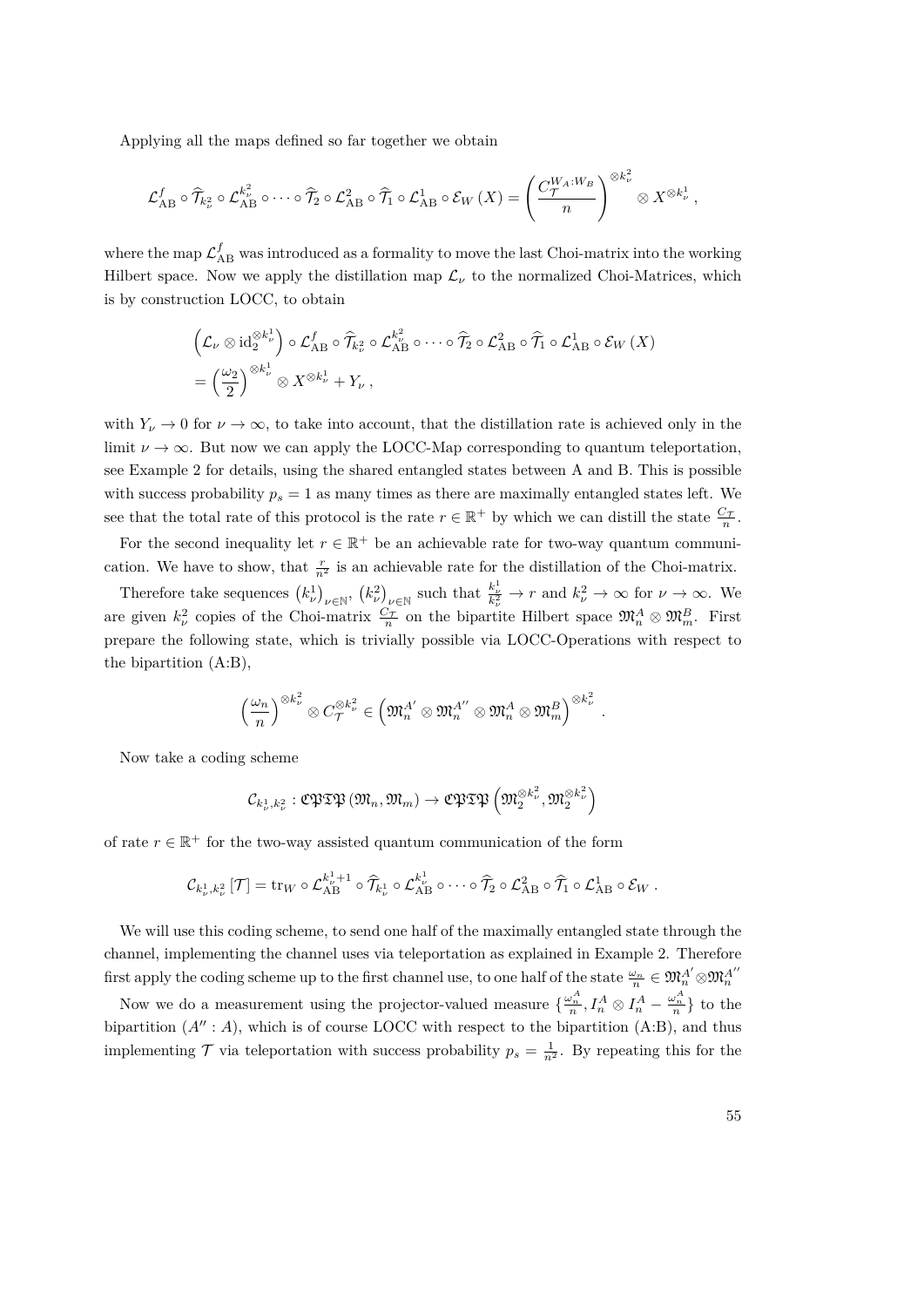rest of the coding scheme always implementing  $\mathcal T$  via teleportation and repeating any attempt, where the teleportation protocol failed, we end up with the state

$$
\begin{split} &\left(\frac{\omega_2^{A''B}}{2}\right)^{\otimes \widehat{k}^1_\nu}\otimes\left(\frac{\omega_n^{A'A}}{n}\right)^{\otimes \widehat{k}^1_\nu}\otimes Y^{\otimes \left(k_\nu^2-\widehat{k}_\nu^1\right)}+E_\nu\\ &\in\left(\mathfrak{M}_2^{A''}\otimes\mathfrak{M}_2^B\otimes\mathfrak{M}_n^{A'}\otimes\mathfrak{M}_n^A\right)^{\otimes \widehat{k}_\nu^1}\otimes\left(\mathfrak{M}_2^{A''}\otimes\mathfrak{M}_2^B\otimes\mathfrak{M}_n^{A'}\otimes\mathfrak{M}_n^A\right)^{\otimes \left(k_\nu^2-\widehat{k}_\nu^1\right)}\;, \end{split}
$$

where we changed the order of Hilbert spaces for convenience, and used the coding scheme of rate  $r \in \mathbb{R}^+$  to send the maximally entangled state to A. We denoted by Y the collection of states where the projector  $\left(I_n^A \otimes I_n^A - \frac{\omega_n^A}{n}\right)$  was applied and which were discarded in the protocol. By  $E_\nu$  we denoted an error state for which we have  $E_\nu \to 0$  for  $\nu \to \infty$ . Finally, by combining the communication rate R with the probability of  $\frac{1}{n^2}$  that the right projector was applied, we get  $\frac{k_{\nu}^1}{\hat{k}_{\nu}^2} \rightarrow \frac{r}{n^2}$ .

**Remark 11.** The constant  $\frac{1}{n^2}$  in the second inequality can be improved, by using the channel*dependent projector-valued measure as discussed in Example [2.](#page-15-0) In the case of unitary equiv-alence preserving channels, which are the Werner channels by Theorem [4,](#page-36-0) we have*  $Q_2(\mathcal{T}) =$  $\mathcal{D}_2\left(\frac{C_{\mathcal{T}}}{2}\right)$ . We do not know whether this is also true in general.

A simple consequence of the above theorem is

$$
\mathcal{Q}_2(\mathcal{T}) = 0 \Leftrightarrow \mathcal{D}_2\left(\frac{C_{\mathcal{T}}}{n}\right) = 0,
$$

which connects the two quantities. Channels with zero 2-way quantum capacity give nondistillable states via the Choi-Jamiolkowski isomorphism.

We will now prove the transposition bound for the two-way quantum capacity, which shows, that for states, which are Choi-Matrices of quantum channels the transposition bound for the channel capacity and the transposition criterion are the same.

<span id="page-55-0"></span>**Theorem 15.** *For a quantum channel*  $\mathcal{T}: \mathfrak{M}_n \to \mathfrak{M}_m$  *we have* 

$$
Q_2(\mathcal{T}) \leq \log(\|\vartheta \circ \mathcal{T}\|_{\diamond}) ,
$$

*where ϑ denotes the transposition.*

*Proof.* The proof works in analogy to the more special Theorem [3.](#page-26-0) Let  $r \in \mathbb{R}^+$  be an achievable rate for the channel  $\mathcal{T}$  and sequences  $(k_{\nu}^1)_{\nu \in \mathbb{N}}$ ,  $(k_{\nu}^2)_{\nu \in \mathbb{N}}$  such that  $\frac{k_{\nu}^2}{k_{\nu}^1} \to r$  for  $\nu \to \infty$ . Take a suitable two-way coding scheme

$$
\mathcal{C}_{k_{\nu}^{1},k_{\nu}^{2}}:\mathfrak{C}\mathfrak{PTP} \left(\mathfrak{M}_{n},\mathfrak{M}_{m}\right)\rightarrow\mathfrak{C}\mathfrak{PTP} \left(\mathfrak{M}_{2}^{\otimes k_{\nu}^{2}},\mathfrak{M}_{2}^{\otimes k_{\nu}^{2}}\right)
$$

 $\Box$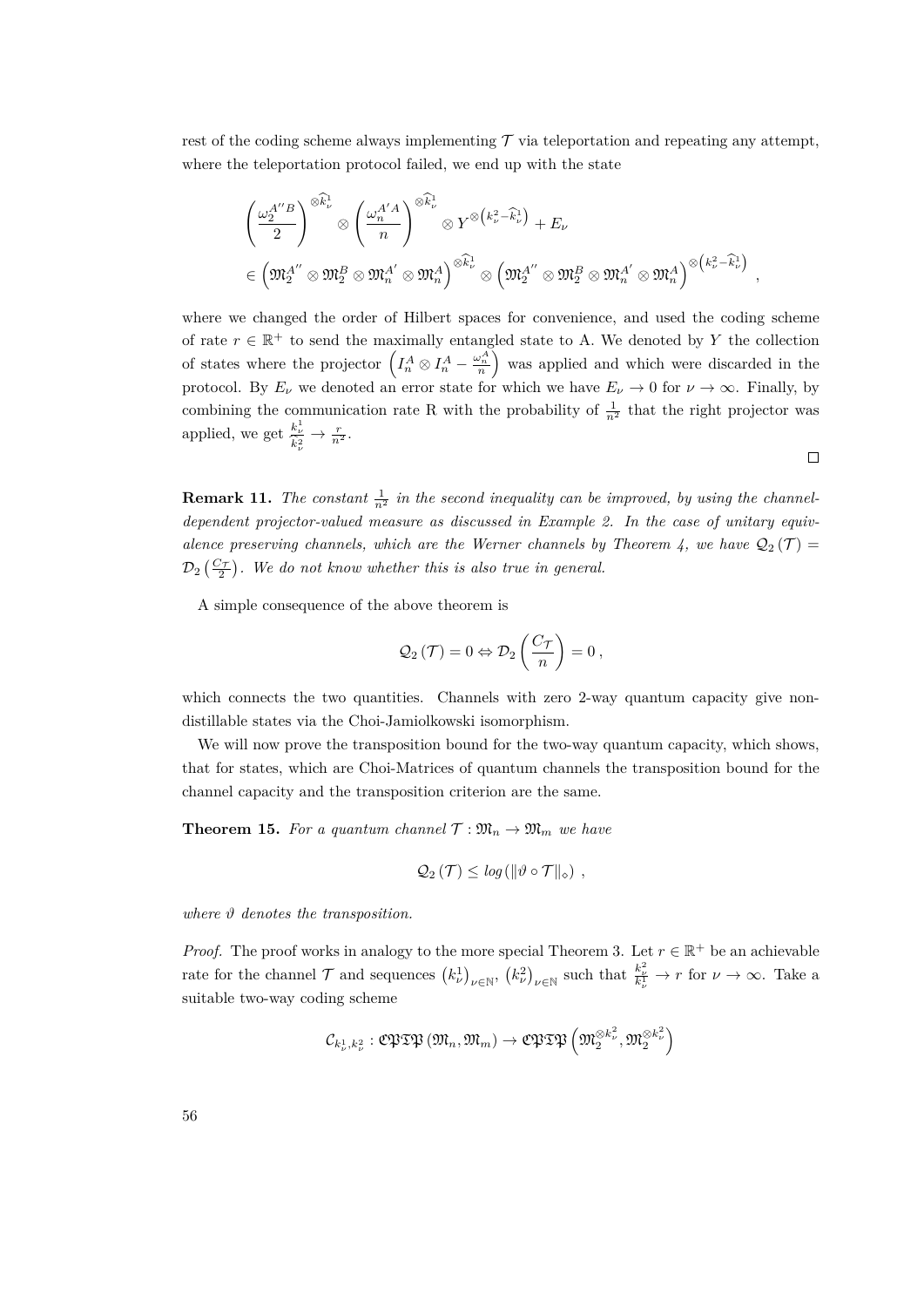

<span id="page-56-0"></span>Figure 4.1.: Transpositions (black circles) are inserted in between the LOCC-maps  $\mathcal{L}_{AB}^k$  and regrouped in the shown way. The lower part of the LOCC-maps corresponds to B and the upper part to A.

of rate  $r \in \mathbb{R}^+$  for the two-way assisted quantum communication of the form

$$
\mathcal{C}_{k_{\nu}^1,k_{\nu}^2}[\mathcal{T}] = \operatorname{tr}_{W} \circ \mathcal{L}_{AB}^{k^1+1} \circ \widehat{\mathcal{T}}_{k^1} \circ \mathcal{L}_{AB}^{k^1} \circ \cdots \circ \widehat{\mathcal{T}}_{2} \circ \mathcal{L}_{AB}^2 \circ \widehat{\mathcal{T}}_{1} \circ \mathcal{L}_{AB}^1 \circ \mathcal{E}_{W},
$$

according to Definition [12,](#page-21-0) such that  $\Delta \left( k_{\nu}^1, k_{\nu}^2 \right) = \inf \lVert \mathcal{C}_{k_{\nu}^1, k_{\nu}^2} \lVert \mathcal{T} \rVert - \mathrm{id}^{\otimes k_{\nu}^2} \rVert_{\diamond} \to 0$ . Then we can do the following computation:

$$
2^{k_{\nu}^{2}} = \|\vartheta^{\otimes k_{\nu}^{2}}\|_{\diamond} = \|\left(\mathrm{id}^{\otimes k_{\nu}^{2}} - \mathcal{C}_{k_{\nu}^{1}, k_{\nu}^{2}}[\mathcal{T}]\right) \circ \vartheta^{\otimes k_{\nu}^{2}} + \mathcal{T}_{k_{\nu}^{1}} \circ \vartheta^{\otimes k_{\nu}^{2}}\|_{\diamond}
$$
  

$$
\leq \Delta \left(k_{\nu}^{1}, k_{\nu}^{2}\right) 2^{k_{\nu}^{2}} + \|\left(\mathrm{tr}_{W} \circ \mathcal{L}_{AB}^{k_{\nu}^{1}+1} \circ \widehat{\mathcal{T}}_{k_{\nu}^{1}} \circ \mathcal{L}_{AB}^{k_{\nu}^{1}} \circ \cdots \circ \widehat{\mathcal{T}}_{2} \circ \mathcal{L}_{AB}^{2} \circ \widehat{\mathcal{T}}_{1} \circ \mathcal{L}_{AB}^{1} \circ \mathcal{E}_{W}\right) \circ \vartheta^{\otimes k_{\nu}^{2}}\|_{\diamond} .
$$

Note that as we have  $\mathcal{E}_W \circ \vartheta_A = (\mathrm{id}_B \otimes \vartheta_A) \circ \mathcal{E}_W$  and as  $\mathcal{E}_W$  is a unital completely positive map and has therefore  $\|\mathcal{E}_W\|_{\diamond} = 1$ , we get

$$
2^{k_{\nu}^2} \leq \Delta \left(k_{\nu}^1, k_{\nu}^2\right) 2^{k_{\nu}^2} + \|\mathrm{tr}_{W} \circ \mathcal{L}_{AB}^{k_{\nu}^1+1} \circ \widehat{\mathcal{T}}_{k_{\nu}^1} \circ \mathcal{L}_{AB}^{k_{\nu}^1} \circ \cdots \circ \widehat{\mathcal{T}}_{2} \circ \mathcal{L}_{AB}^2 \circ \widehat{\mathcal{T}}_{1} \circ \mathcal{L}_{AB}^1 \circ (\mathrm{id}_{B} \otimes \vartheta_{A}) \|_{\diamond}.
$$

Now we can insert transpositions in between the LOCC-maps, as sketched in Figure [4.1](#page-56-0) and define new LOCC-maps  $\tilde{\mathcal{L}}_{AB}^k = (\mathrm{id}_B \otimes \vartheta_A) \circ \mathcal{L}_{AB}^k \circ (\mathrm{id}_B \otimes \vartheta_A)$ . Note that the number of Hilbert spaces corresponding to A and B changes in every step, as one of the spaces at A is transferred to B by a use of the channel  $\mathcal T$ , see Figure [4.1.](#page-56-0)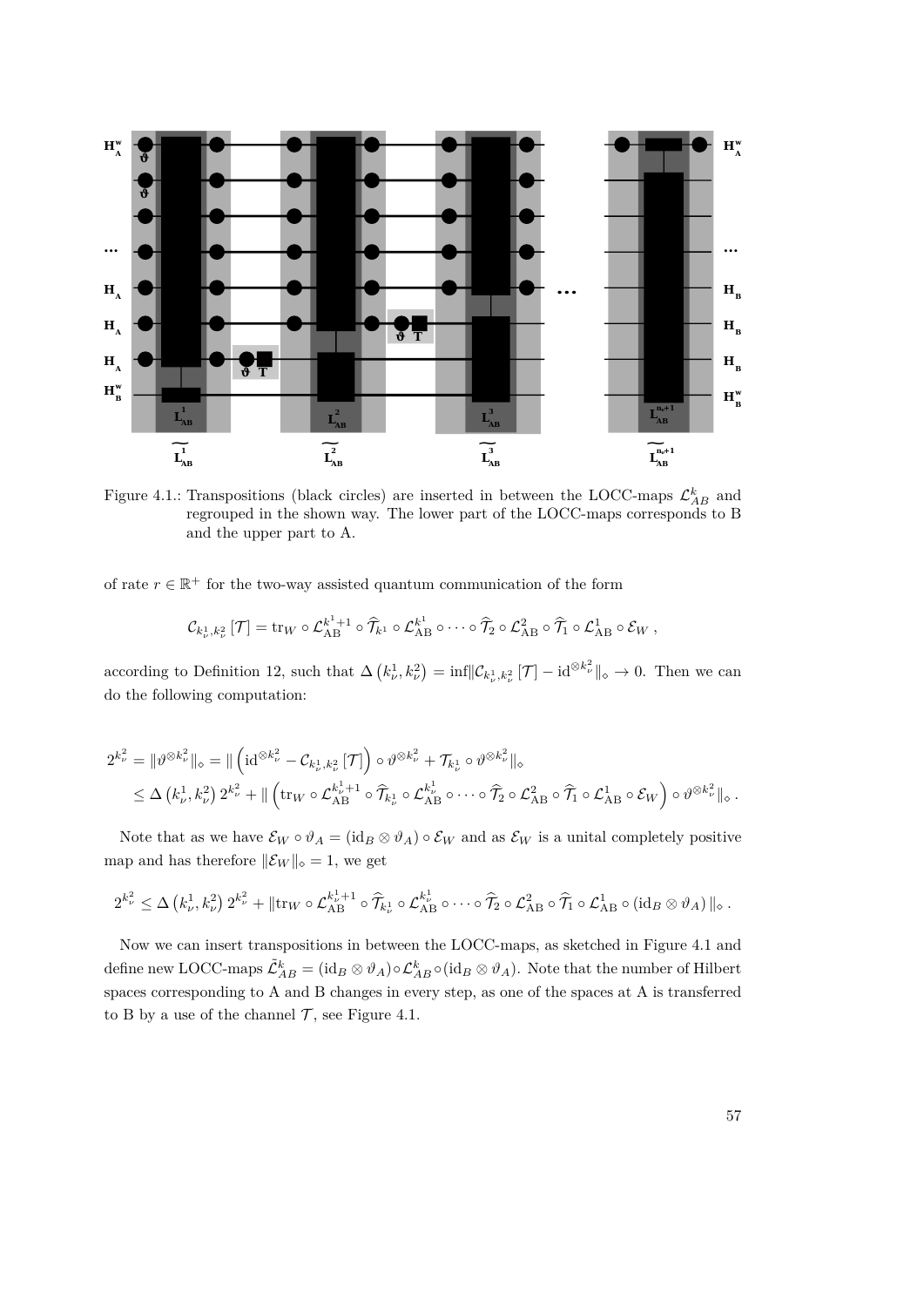After regrouping we have

$$
2^{k_{\nu}^{2}} \leq \Delta \left(k_{\nu}^{1}, k_{\nu}^{2}\right) 2^{k_{\nu}^{2}} + \|\text{tr}_{W} \circ \vartheta_{W} \circ \tilde{\mathcal{L}}_{AB}^{k_{\nu}^{1}+1} \circ \widehat{\mathcal{T} \circ \vartheta}_{k_{\nu}^{1}} \circ \tilde{\mathcal{L}}_{AB}^{k_{\nu}^{1}} \circ \cdots \circ \widehat{\mathcal{T} \circ \vartheta}_{2} \circ \tilde{\mathcal{L}}_{AB}^{2} \circ \widehat{\mathcal{T} \circ \theta}_{1} \circ \tilde{\mathcal{L}}_{AB}^{1}\|_{\diamond}
$$
  

$$
\leq \Delta \left(k_{\nu}^{1}, k_{\nu}^{2}\right) 2^{k_{\nu}^{2}} + \| \left(\mathcal{T} \circ \vartheta\right) \|_{\diamond}^{k_{\nu}^{1}} ,
$$

where we used submultiplicativity of the cb-norm, see Appendix A, and that both  $\tilde{\mathcal{L}}_{AB}^k$  and tr<sub>*W*</sub> are unital completely positive maps and furthermore that  $\text{tr}_W \circ \theta_W = \text{tr}_W$ .

Now we can do the same argumentation, as in the original proof, and are done.

 $\Box$ 

As a simple corollary we get:

**Corollary 8.** For a quantum channel  $\mathcal{T}: \mathfrak{M}_n \to \mathfrak{M}_m$  we have

$$
\mathcal{D}_2(C_{\mathcal{T}}) \leq \mathcal{Q}_2(\mathcal{T}) \leq \log \left( \|\vartheta \circ \mathcal{T}\|_{\diamond} \right) .
$$

*Proof.* Trivial.

Thus we have recovered the standard distillation criterion for the Choi-matrix  $C_{\mathcal{T}}$ , because *C* $\tau$  is PPT iff  $\vartheta \circ \tau$  is a trace-preserving completely positive map iff  $\log (\|\vartheta \circ \tau\|_{\diamond}) = 0$ .

The 2-way assisted quantum capacity and the distillability are strongly connected. A new bound on  $\mathcal{Q}_2$  would also lead to a new distillation criterion for the states, which are Choimatrices of quantum channels. In the next chapters we will state more results on how one might be able to construct such bounds.

## **4.2. Capacity Bounds Generated by Matrix Maps**

In this section we will begin our study of capacity bounds, which are generated by a map  $\mathcal{M} : \mathfrak{M}_n \to \mathfrak{M}_n$  in the same way, as the transposition bound is generated by the transposition.

By the results from the last section we see, that such a capacity bound will in some cases also lead to a distillability criterion in the sense of Definition [20.](#page-46-0) For distillability criteria generated by a map, see Definition [20,](#page-46-0) the assumption of multiplicativity or antimultiplicativity is to strong, because a hermitian preserving map has to be either completely positive or completely co-positive to have such a property. The goal of this section is to weaken these properties in order to generate a capacity bound or a distillation criterion.

In the proofs of Theorem [15](#page-55-0) and Theorem [11](#page-46-1) one can see, that multiplicativity or antimultiplicativity can be used, to move a map inside a certain completely positive map and leaving another completely positive map behind. More precisely we use that for every  $\mathcal{R} \in \mathfrak{C}\mathfrak{P}\mathfrak{U}(\mathfrak{M}_n,\mathfrak{M}_n)$ 

 $\Box$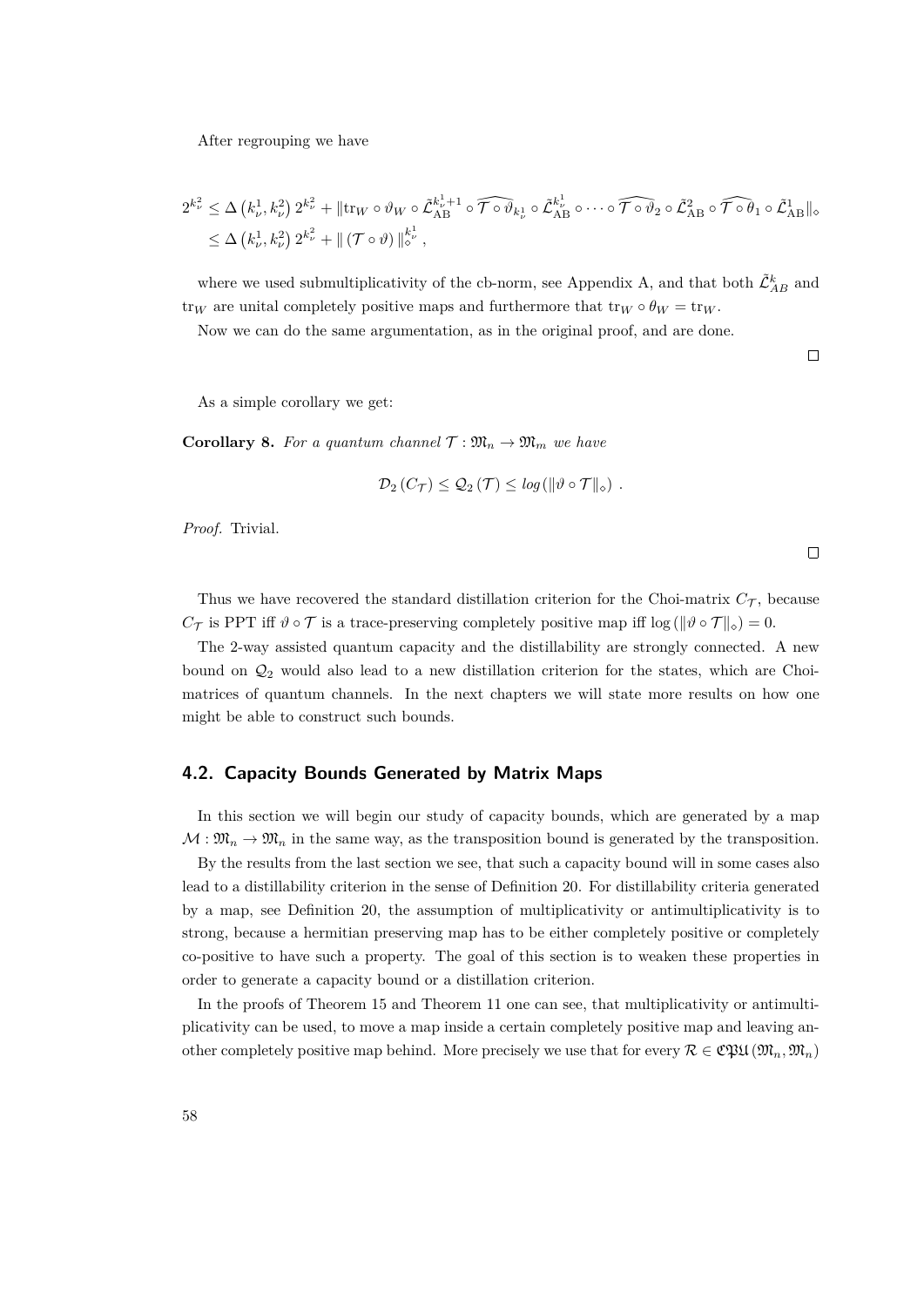there is a map  $\mathcal{R}' \in \mathfrak{C}\mathfrak{P}(\mathfrak{M}_n, \mathfrak{M}_n)$  such that

$$
\mathcal{M}\circ\mathcal{R}=\mathcal{R}'\circ\mathcal{M}.
$$

In the case of the transposition the Kraus operators of  $\mathcal{R}'$  are the transposed ones of  $\mathcal{R}$ , as shown in Lemma [6.](#page-45-0) Note that we switched to Heisenberg picture here, using unital completely positive maps.

This property has been studied by Smith, et al. [\[GS12\]](#page-83-3) and they show, that there are only two maps up to unitary conjugation fulfilling this property.

The central point in their argument is the following theorem, which we will prove using Theorem [7](#page-37-0) about unitary equivalence preservers.

**Theorem 16.** Let  $M \in \mathfrak{HP}(\mathfrak{M}_n, \mathfrak{M}_n)$  be an invertible map with  $A := \mathcal{M}(I_n) > 0$  fulfilling

$$
\mathcal{M}\circ\mathcal{K}_{U}\circ\mathcal{M}^{-1}\in\mathfrak{C}\mathfrak{P}\left(\mathfrak{M}_{n},\mathfrak{M}_{n}\right)
$$

*for all unitaries* U, where  $K_U(X) = UXU^{\dagger}$ . Then there is  $a \in \mathbb{R}$  and a unitary U that either

$$
\mathcal{M}(X) = aA^{1/2}UXU^{\dagger}A^{1/2} + \frac{1-a}{n}tr(X) A
$$
  
*or*  

$$
\mathcal{M}(X) = aA^{1/2}UX^{T}U^{\dagger}A^{1/2} + \frac{1-a}{n}tr(X) A.
$$

*Proof.* Assume first that  $A := \mathcal{M}(I) = I$ . For an arbitrary unitary *U* we have by the assumption that  $\mathcal{M} \circ \mathcal{K}_U \circ \mathcal{M}^{-1}$  is a unital completely positive map. Now we can look at the inverse of the above maps and we obtain

$$
\left(\mathcal{M}\circ\mathcal{K}_U\circ\mathcal{M}^{-1}\right)^{-1}=\mathcal{M}\circ\mathcal{K}_U^{-1}\circ\mathcal{M}^{-1}=\mathcal{M}\circ\mathcal{K}_{U^{\dagger}}\circ\mathcal{M}^{-1}\in\mathfrak{C}\mathfrak{P}\left(\mathfrak{M}_n,\mathfrak{M}_n\right).
$$

As the inverse is also a positive map, we can apply Corollary [5,](#page-32-0) and obtain a unitary  $V \in \mathfrak{U}_n$ , such that

$$
\mathcal{M}\circ\mathcal{K}_U\circ\mathcal{M}^{-1}=\mathcal{K}_V.
$$

Note that the case corresponding to the transposition does not matter, as  $\mathcal{M} \circ \mathcal{K}_U \circ \mathcal{M}^{-1} \in$  $\mathfrak{C}\mathfrak{P}\left(\mathfrak{M}_n,\mathfrak{M}_n\right)$  by assumption. Finally we obtain

$$
\mathcal{M}\circ\mathcal{K}_U=\mathcal{K}_V\circ\mathcal{M},
$$

which shows that  $M$  preserves unitary equivalence. By first restricting  $M$  to hermitian matrices and then using Lemma [4](#page-36-0) and Theorem [7](#page-37-0) we get the existence of  $a, b \in \mathbb{R}$  and U unitary such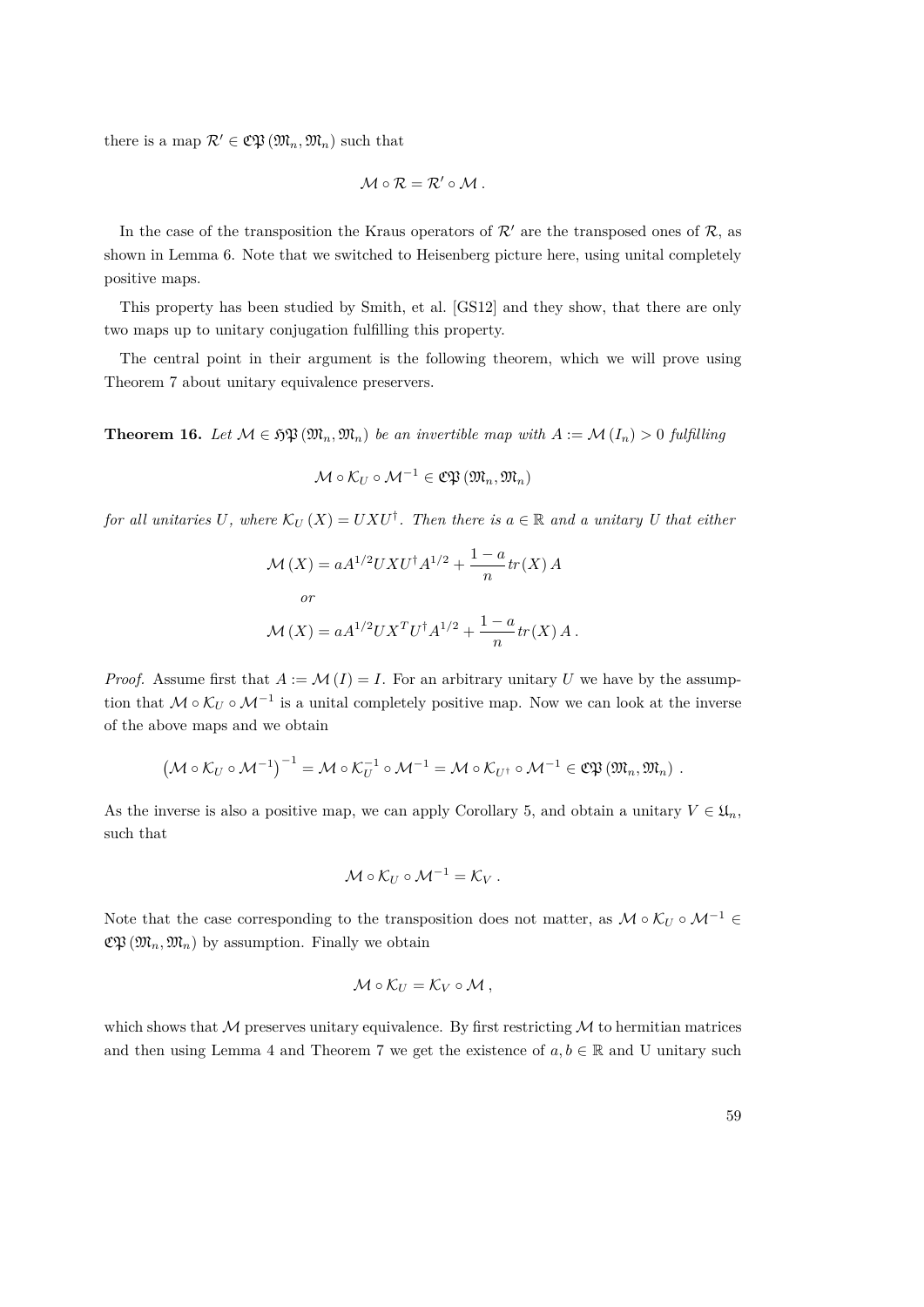that either

$$
\mathcal{M}|_{\mathfrak{H}_n} (X) = aUXU^{\dagger} + bI \text{tr}(X)
$$
  
or  

$$
\mathcal{M}|_{\mathfrak{H}_n} (X) = aUX^TU^{\dagger} + bI \text{tr}(X) .
$$

Using the Cartesian decomposition argument from the proof of Theorem [5](#page-30-0) this shows, that also the unrestricted  $\mathcal M$  is of the above form. As  $\mathcal M$  has to be unital by assumption, we obtain the condition  $b = \frac{1-a}{n}$ . Using Remark [9](#page-39-0) shows M to be bijective, which finishes the proof for  $M(I) = I$ .

From  $A := \mathcal{M}(I) > 0$  we obtain  $A^{-1} > 0$  using spectral decomposition. With this we can define the unital map

$$
\tilde{\mathcal{M}}(X) := A^{-1/2} \mathcal{M}(X) A^{-1/2},
$$

which has all the properties from the assumptions. From the above proof for unital maps, we know that  $\tilde{\mathcal{M}}$  is a unitary equivalence preserver. This shows, that there is  $a \in \mathbb{R}$  and a unitary matrix U such that either

$$
\mathcal{M}(X) = aA^{1/2}UXU^{\dagger}A^{1/2} + \frac{1-a}{n}\text{tr}(X) A
$$
  
or  

$$
\mathcal{M}(X) = aA^{1/2}UX^{T}U^{\dagger}A^{1/2} + \frac{1-a}{n}\text{tr}(X) A,
$$

which finishes the general case.

 $\Box$ 

The property studied by Smith et al. [\[GS12\]](#page-83-3) leads exactly to

$$
\mathcal{M}\circ\mathcal{R}\circ\mathcal{M}^{-1}=\mathcal{R}'\in\mathfrak{C}\mathfrak{P}\left(\mathfrak{M}_n,\mathfrak{M}_n\right)
$$

for all  $\mathcal{R} \in \mathfrak{C}\mathfrak{P}\mathfrak{U}(\mathfrak{M}_n,\mathfrak{M}_n)$ , which gives their result by using the theorem.

Note that this result is similar to the results from chapter 3. But that the property used in the above theorem is more general than multiplicativity or antimultiplicativity used there.

Maps fulfilling the above property for unitary conjugations have to be already of a particular form. This is however only a necessary condition and we have not showed, that the above maps fulfill the stronger property for all unital completely positive maps. Thus we will do some explicit calculations for the first case, as the second case involving the transposition works in analogy.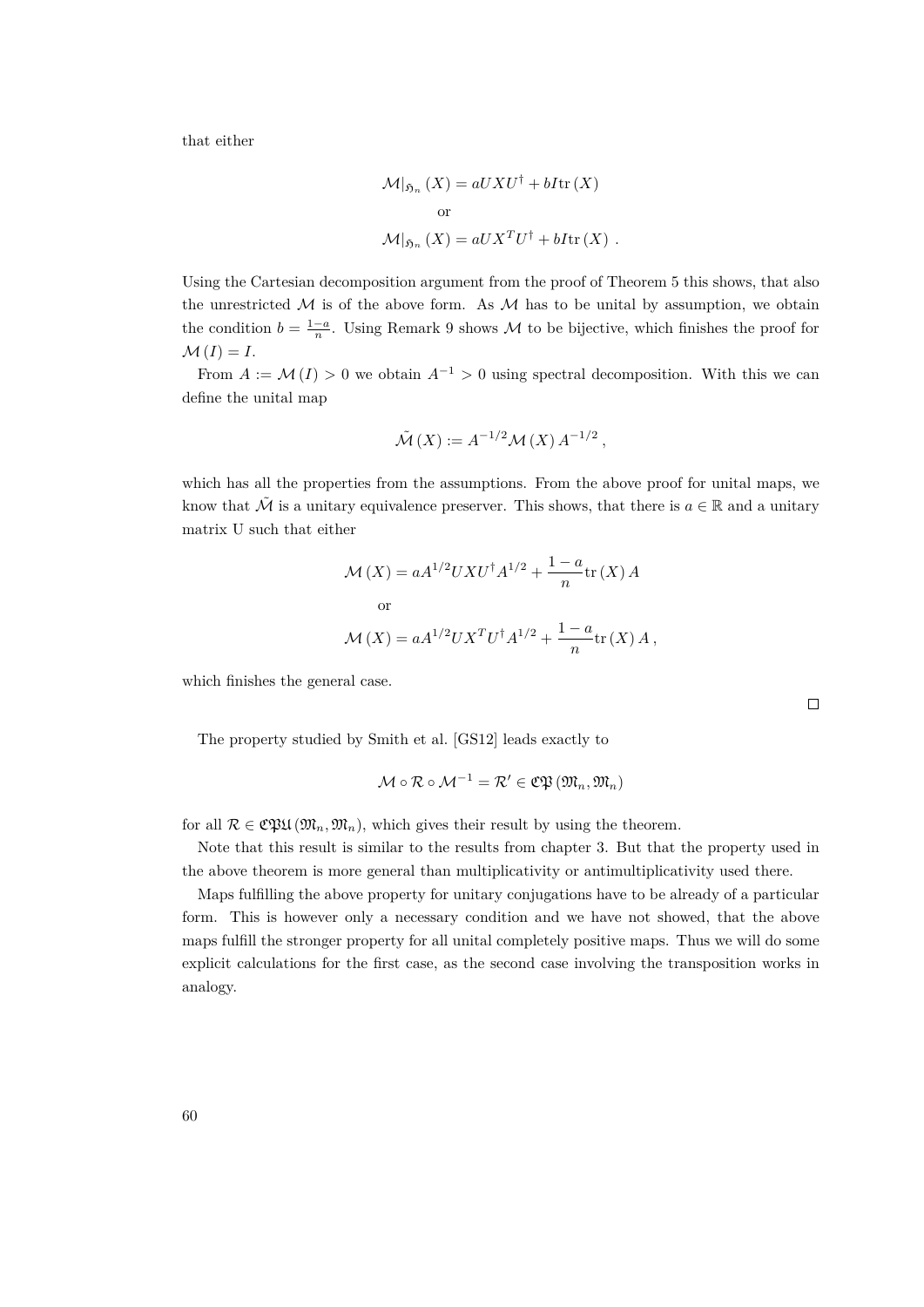It is easy to see, that the inverse of the map  $\mathcal{M}(X) = aA^{1/2}UXU^{\dagger}A^{1/2} + \frac{1-a}{n}tr(X)A$  is given by

$$
\mathcal{M}^{-1}(Y) = \frac{1}{a} U^{\dagger} A^{-1/2} Y A^{-1/2} U - \frac{1-a}{na} \text{tr} \left( A^{-1/2} X A^{-1/2} \right) I_n,
$$

where we used, that  $A^{1/2}$  is invertible and hermitian. From this we can compute

$$
\mathcal{M} \circ \mathcal{R} \circ \mathcal{M}^{-1} (Y) = A^{1/2} U \mathcal{R} \left( U^{\dagger} A^{-1/2} Y A^{-1/2} U \right) U^{\dagger} A^{1/2}
$$
  
+ 
$$
\frac{1 - a}{na} \text{tr} \left( \mathcal{R} \left( U^{\dagger} A^{-1/2} Y A^{-1/2} U \right) \right) A
$$
  
- 
$$
\frac{1 - a}{n} \text{tr} \left( A^{-1/2} Y A^{-1/2} \right) A^{1/2} U \mathcal{R} (I_n) U^{\dagger} A^{1/2}
$$
  
- 
$$
\frac{(1 - a)^2}{an^2} \text{tr} (\mathcal{R} (I_n)) \text{tr} \left( A^{-1/2} Y A^{-1/2} \right) A ,
$$

for  $\mathcal{R} \in \mathfrak{C} \mathfrak{P} (M_n, M_n)$ .

Consider the map  $\mathcal{R} \in \mathfrak{C}\mathfrak{P}\mathfrak{U}(M_n, M_n)$  defined by

$$
\mathcal{R}(X) = \langle u | X | u \rangle I_n,
$$

for some normalized vector  $|u\rangle \in \mathbb{C}^n$ . Now we choose  $Y = A^{1/2}U|v\rangle \langle v|U^{\dagger}A^{1/2} \geq 0$  for some normalized  $|v\rangle \in \mathbb{C}^n$  and such that  $\langle u|v\rangle = 0$ . With this, we have  $\mathcal{R}(U^{\dagger}A^{-1/2}YA^{-1/2}U) = 0$ , which cancels the two first terms in the above expression and we obtain

$$
\mathcal{M} \circ \mathcal{R} \circ \mathcal{M}^{-1} (Y) = -\frac{1-a}{an} A^{1/2} A^{1/2}.
$$

As this expression is negative whenever  $\frac{1-a}{a} > 0$ , the map  $\mathcal{M} \circ \mathcal{R} \circ \mathcal{M}^{-1}$  cannot be completely positive when  $0 < a < 1$ .

Next we want to assume the above property for completely positive trace-preserving maps, instead of unital maps. As the unitary conjugations are both unital and trace-preserving, we can apply the above theorem for calculations in Heisenberg and in Schrödinger picture.

Consider the map  $\mathcal{R} \in \mathfrak{C}\mathfrak{PTB}(M_n, M_n)$  defined by

$$
\mathcal{R}(X) = \text{tr}(X) |u\rangle \langle u|,
$$

for some normalized vector  $|u\rangle \in \mathbb{C}^n$ . By inserting this in the general formula above, we obtain

$$
\mathcal{M} \circ \mathcal{R} \circ \mathcal{M}^{-1} (Y) = \text{atr} \left( A^{-1/2} Y A^{-1/2} \right) A^{1/2} U |u\rangle \langle u| U^{\dagger} A^{1/2} + \frac{1-a}{n} \text{tr} \left( A^{-1/2} Y A^{-1/2} \right) A .
$$

The first term in the above expression is of rank 1 and the last term of rank n, because  $A \in \mathfrak{M}_n$  was assumed to be invertible. Thus the above expression can only be positive if  $a \leq 1$ .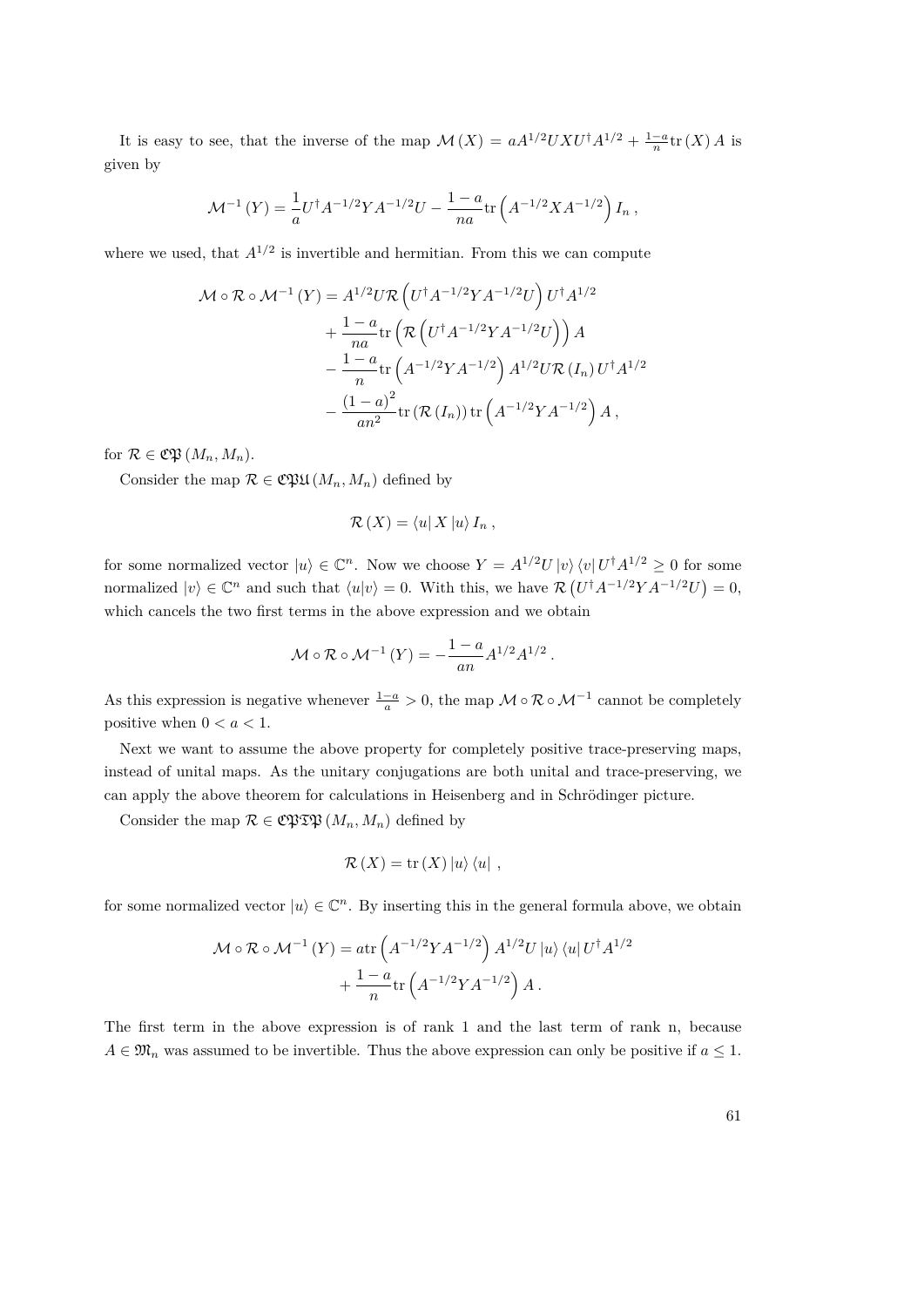Furthermore we need  $a + \frac{1-a}{n} \geq 0$  for the above matrix to be positive. This is fulfilled iff  $a \geq -\frac{1}{n-1}.$ 

By the above calculations we showed, that if the maps from our theorem fulfill the property

$$
\mathcal{M}\circ\mathcal{R}\circ\mathcal{M}^{-1}=\mathcal{R}'\in\mathfrak{C}\mathfrak{P}\left(\mathfrak{M}_n,\mathfrak{M}_n\right)
$$

for all  $R \in \mathfrak{C}\mathfrak{P}\mathfrak{U}(\mathfrak{M}_n, \mathfrak{M}_n)$ , then we must have  $a \geq 1$  or  $a < 0$  and if it is fulfilled for all  $R \in \mathbb{C}$   $\mathfrak{PTP}(\mathfrak{M}_n, \mathfrak{M}_n)$ , then we must have  $a \in \left[-\frac{1}{n-1}, 1\right]$ . In particular if it is fulfilled for all  $R \in \mathfrak{C} \mathfrak{P}(\mathfrak{M}_n, \mathfrak{M}_n)$ , we obtain  $a = 1$  as the only positive value, which corresponds to either

$$
\mathcal{M}(X) = A^{1/2} U X U^{\dagger} A^{1/2}
$$
  
or  

$$
\mathcal{M}(X) = A^{1/2} U X^T U^{\dagger} A^{1/2}.
$$

It is clear, that those maps fulfill the property. We conjecture that this are the only possibilities, where the property is fulfilled for allowing unital and trace-preserving completely positive maps.

We can prove, using a simple argument, that this is true for the case of arbitrary completely positive maps, i.e.

$$
\mathcal{M}\circ\mathcal{R}\circ\mathcal{M}^{-1}=\mathcal{R}'\in\mathfrak{C}\mathfrak{P}\left(\mathfrak{M}_n,\mathfrak{M}_n\right)
$$

for all  $R \in \mathfrak{CP}(\mathfrak{M}_n, \mathfrak{M}_n)$ . This property is equivalent to

$$
\left(\vartheta_n\circ\left(\mathcal{M}^*\right)^{-1}\circ\vartheta_n\otimes\mathcal{M}\right)\geq 0
$$

by using the Choi-Jamiolkowski-Isomorphism. We also used the fact that every positive matrix on a tensor product can be written as the Choi-matrix of a completely positive map and Lemma [5.](#page-40-0) The above is fulfilled iff M and  $\mathcal{M}^{-1}$  is positive, which leaves using Corollary [5](#page-32-0) only the two possibilities stated above. This can be seen as a generalization of the results from chapter 3.

We can interpret this result in another way, connecting it to the theory of mcs-cones, which we introduced in chapter 2. For a linear map  $\mathcal{M} : \mathfrak{M}_n \to \mathfrak{M}_n$  consider the cone

$$
\mathfrak{C}_{\mathcal{M}} := \{ \mathcal{M} \circ \mathcal{R} : \mathcal{R} \in \mathfrak{C} \mathfrak{P} \left( \mathfrak{M}_n, \mathfrak{M}_n \right) \} \}.
$$

This cone is a direct generalization of the mcs-cone of completely co-positive maps, but taking the map  $M$  instead of the transposition. A natural question is, for which maps  $M$  such a cone is also an mcs-cone.

Note that  $M \in \mathfrak{C}_M$  as  $\mathrm{id}_n \in \mathfrak{C} \mathfrak{P}(\mathfrak{M}_n, \mathfrak{M}_n)$ . Therefore M has to be positive, if we want  $\mathfrak{C}_M$ to be an mcs-cone, as those contain only positive elements. In this case  $\mathcal M$  is also hermiticity preserving. The mcs-property from chapter 2, applied to the cone  $\mathfrak{C}_{\mathcal{M}}$ , states that for every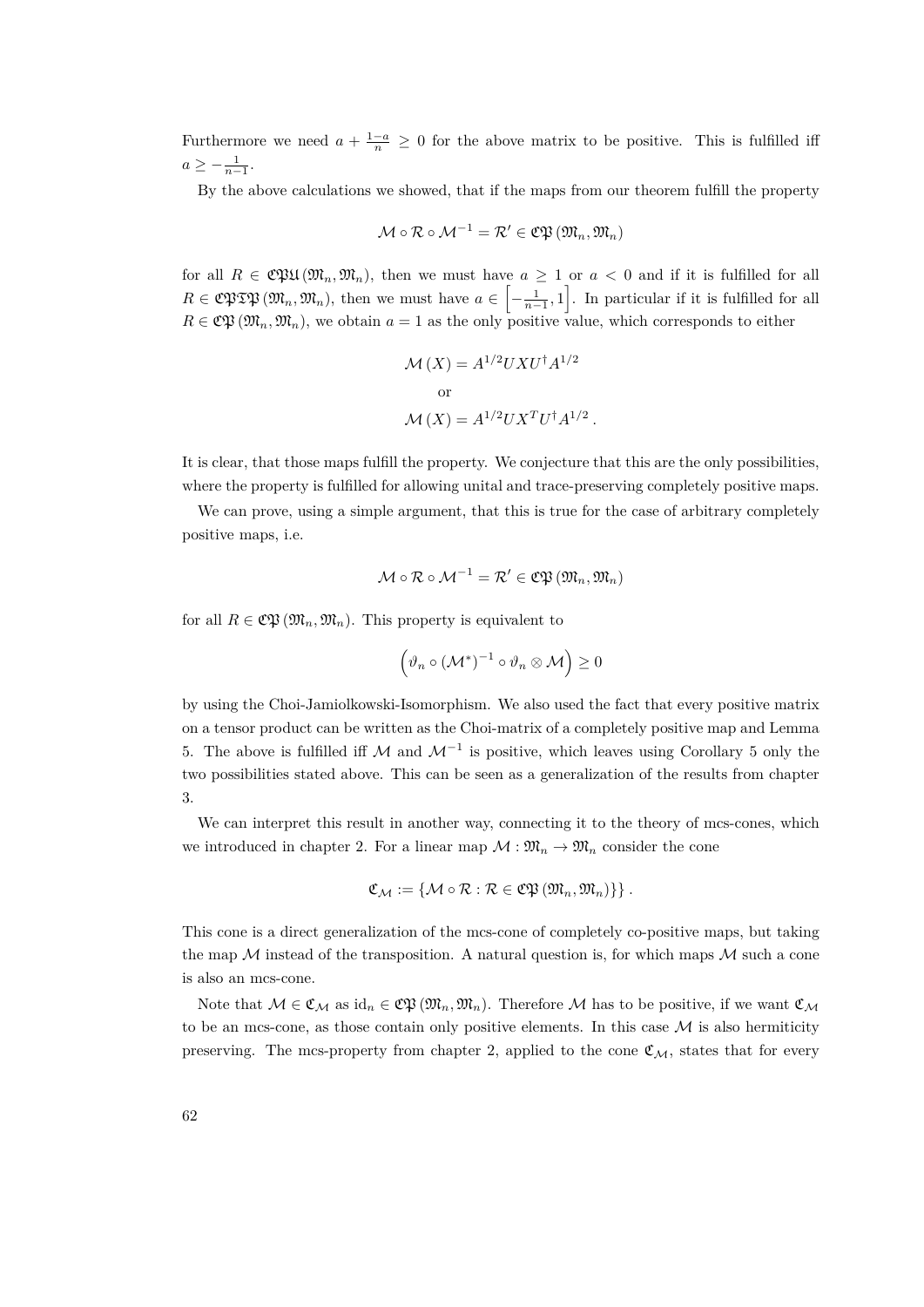$\mathcal{R} \in \mathfrak{C} \mathfrak{P}(\mathfrak{M}_n, \mathfrak{M}_n)$  there is an  $\mathcal{S} \in \mathfrak{C} \mathfrak{P}(\mathfrak{M}_n, \mathfrak{M}_n)$  such that

$$
\mathcal{M}\circ\mathcal{R}=\mathcal{S}\circ\mathcal{M}\ ,
$$

which is exactly the above property. Therefore we get the following corollary:

**Corollary 9.** Let  $\mathcal{M}: \mathfrak{M}_n \to \mathfrak{M}_n$  be a linear, invertible map, with  $A := \mathcal{M}(I_n) > 0$ , such that  $\mathfrak{C}_{\mathcal{M}}$  *is an mcs-cone. Then there is a unitary matrix U such that either* 

$$
\mathcal{M}(X) = A^{1/2}UXU^{\dagger}A^{1/2}
$$
  
or  

$$
\mathcal{M}(X) = A^{1/2}UX^{T}U^{\dagger}A^{1/2}.
$$

This shows, that our earlier attempt of generalizing the mcs-cone of completely co-positive maps did not lead to any new mcs-cones. It is easy to see, that the first of the above maps leads to the cone of completely positive maps and the second one to the cone of completely co-positive maps. Thus the transposition and the identity are the only maps for which this construction yields mcs-cones.

## **4.3. Tensor-stable Positive Maps**

After studying general properties of maps generating capacity bounds we will try to construct concrete examples of such bounds. A property that will be essential in our construction is the following.

#### **Definition 22.** (*Tensor-stable positive*)

*For*  $k \in \mathbb{N}$  *we call a map*  $M : \mathfrak{M}_n \to \mathfrak{M}_m$  *k*-tensor-stable positive if  $M^{\otimes k}$  is positive. If *M* is k-tensor-stable positive for all  $k \in \mathbb{N}$ , we call it **tensor-stable positive**.

Note that every map in  $\mathfrak{C} \mathfrak{P}(\mathfrak{M}_n, \mathfrak{M}_m)$  or  $\mathfrak{co} \mathfrak{C} \mathfrak{P}(\mathfrak{M}_n, \mathfrak{M}_m)$  is tensor-stable positive. It is also easy to see, that for  $k, k' \in \mathbb{N}$  with  $k < k'$  every  $k'$ -tensor-stable positive map is also *k*-tensor-stable positive.

In this chapter we will assume that there is a tensor-stable positive map  $\mathcal{M}: \mathfrak{M}_n \to \mathfrak{M}_m$ , which is neither in  $\mathfrak{C} \mathfrak{P}(\mathfrak{M}_n, \mathfrak{M}_m)$  nor in  $\mathfrak{co} \mathfrak{C} \mathfrak{P}(\mathfrak{M}_n, \mathfrak{M}_m)$ . We do not know at the time of writing, whether such a map exists and in the final section we will discuss some possibilities of constructing such maps. In particular we will construct an example of a qubit-map  $\mathcal{M}: \mathfrak{M}_2 \to$  $\mathfrak{M}_2$  that is 2-tensor-stable positive but neither in  $\mathfrak{C}\mathfrak{P}(\mathfrak{M}_2,\mathfrak{M}_2)$  nor in  $\mathfrak{coC}\mathfrak{P}(\mathfrak{M}_2,\mathfrak{M}_2)$ .

## **4.3.1. Capacity Bounds via Tensor-stable Positive Maps**

Before we state our main theorem we will prove the following lemma which will allow us, to obtain unital tensor-stable maps from milder assumptions.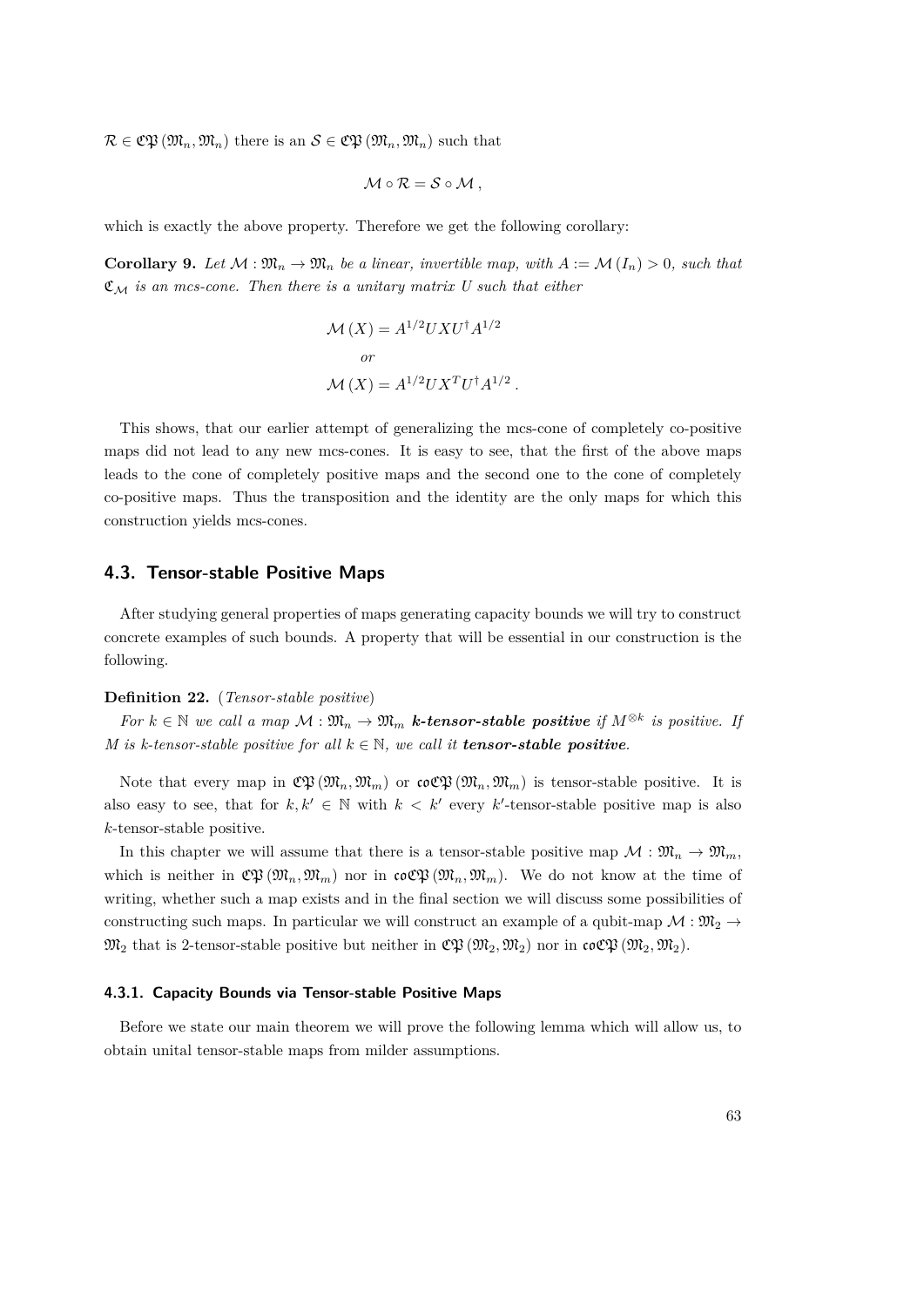<span id="page-63-0"></span>**Lemma 10.** For  $k, l \in \mathbb{N}$  let  $\mathcal{M} \in \mathfrak{P}_l(\mathfrak{M}_n, \mathfrak{M}_m) \setminus \mathfrak{P}_{l+1}(\mathfrak{M}_n, \mathfrak{M}_m)$  be k-tensor-stable positive. *Then there is a map*  $\widehat{M} \in \mathfrak{P}_l(\mathfrak{M}_n, \mathfrak{M}_m) \setminus \mathfrak{P}_{l+1}(\mathfrak{M}_n, \mathfrak{M}_m)$  which is k-tensor-stable positive and *unital.*

*Proof.* We define  $r := \text{rank}(\mathcal{M}(I_n))$ . As  $\mathcal{M} \in \mathfrak{P}_l(\mathfrak{M}_n, \mathfrak{M}_m)$  we have  $\mathcal{M}(I_n) \geq 0$ . From this we get  $\mathcal{M}(I_n)^{-1} \geq 0$  where we computed the Moore-Penrose pseudoinverse of the matrix  $\mathcal{M}(I_n)$ . Thus we can define the map  $\widehat{\mathcal{M}} \in \mathfrak{B}_l(\mathfrak{M}_n,\mathfrak{M}_m)$  via

$$
\widehat{\mathcal{M}}(X) = \mathcal{M}(I_n)^{-1/2} \mathcal{M}(X) \mathcal{M}(I_n)^{-1/2} \oplus \frac{\text{tr}(X)}{m} I_{m-r} .
$$

Note that we have

$$
\mathcal{M}(I_n)^{-1}\,\mathcal{M}(I_n)=I_r\oplus 0_{m-r}\,,
$$

which shows that  $\widehat{\mathcal{M}}$  defined in the above way is indeed unital. It is easy to see, that  $\widehat{\mathcal{M}}$  also has the desired positivity properties, as  $\widehat{\mathcal{M}} = \left(\mathcal{R}_{\mathcal{M}(I)^{-1/2}} \circ \mathcal{M}\right) \oplus \mathcal{P}$  for the completely positive  $\max_{M(I)} \mathcal{R}_{\mathcal{M}(I)^{-1/2}}(X) = \mathcal{M}(I_n)^{-1/2} X \mathcal{M}(I_n)^{-1/2}$  and  $\mathcal{P}(X) = \frac{\text{tr}(X)}{m} I_{m-r}$ .

 $\Box$ 

Now we are in the position to prove our main theorem about capacity bounds generated by tensor-stable positive maps. Note that we are in Heisenberg picture here, meaning that a quantum channel is a unital completely positive map.

**Theorem 17.** Let  $\mathcal{M}: \mathfrak{M}_n \to \mathfrak{M}_n$  be an invertible, trace-preserving, tensor-stable positive map, *which is not completely positive. Then we get the following bound on the quantum capacity*

$$
\mathcal{Q}\left(\mathcal{T}\right) \leq \frac{\log\left(\left\|\mathcal{T}\circ\mathcal{M}^{-1}\|_{cb}\|\mathcal{M}\left(I\right)\|_{\infty}\right)\log\left(n\right)}{\log\left(\left\|\vartheta\circ\mathcal{M}^{*}\circ\vartheta\right\|_{cb}\right)}
$$

*for every quantum channel*  $\mathcal{T}: \mathfrak{M}_n \to \mathfrak{M}_n$ *.* 

*Proof.* We will choose an n-dimensional identity as a reference for the quantum capacity. By [\[DK04\]](#page-83-4) this corresponds to a change of units and to the factor of log (*n*) at the right hand side of our bound.

Take an achievable rate  $r \in \mathbb{R}^+$  for the channel  $\mathcal{T}$  and sequences  $(k_\nu^1)_{\nu \in \mathbb{N}}$ ,  $(k_\nu^2)_{\nu \in \mathbb{N}}$  such that  $\frac{k_{\nu}^{1}}{k_{\nu}^{2}} \to r$  for  $\nu \to \infty$ . Denote by  $\mathcal{E}_{\nu}, \mathcal{D}_{\nu}$  suitable encoding and decoding maps, i.e. quantum channels such that  $\Delta \left( k_{\nu}^1, k_{\nu}^2 \right) = ||id_d^{\otimes k_{\nu}^1} - \mathcal{D}_{\nu} \circ \mathcal{T}^{\otimes k_{\nu}^2} \circ \mathcal{E}_{\nu}||_{cb} \to 0$  for  $\nu \to \infty$ .

We set  $a := ||\vartheta \circ \mathcal{M}^* \circ \vartheta||_{cb} > 1$ , because M is not completely positive, but trace-preserving, see Appendix A.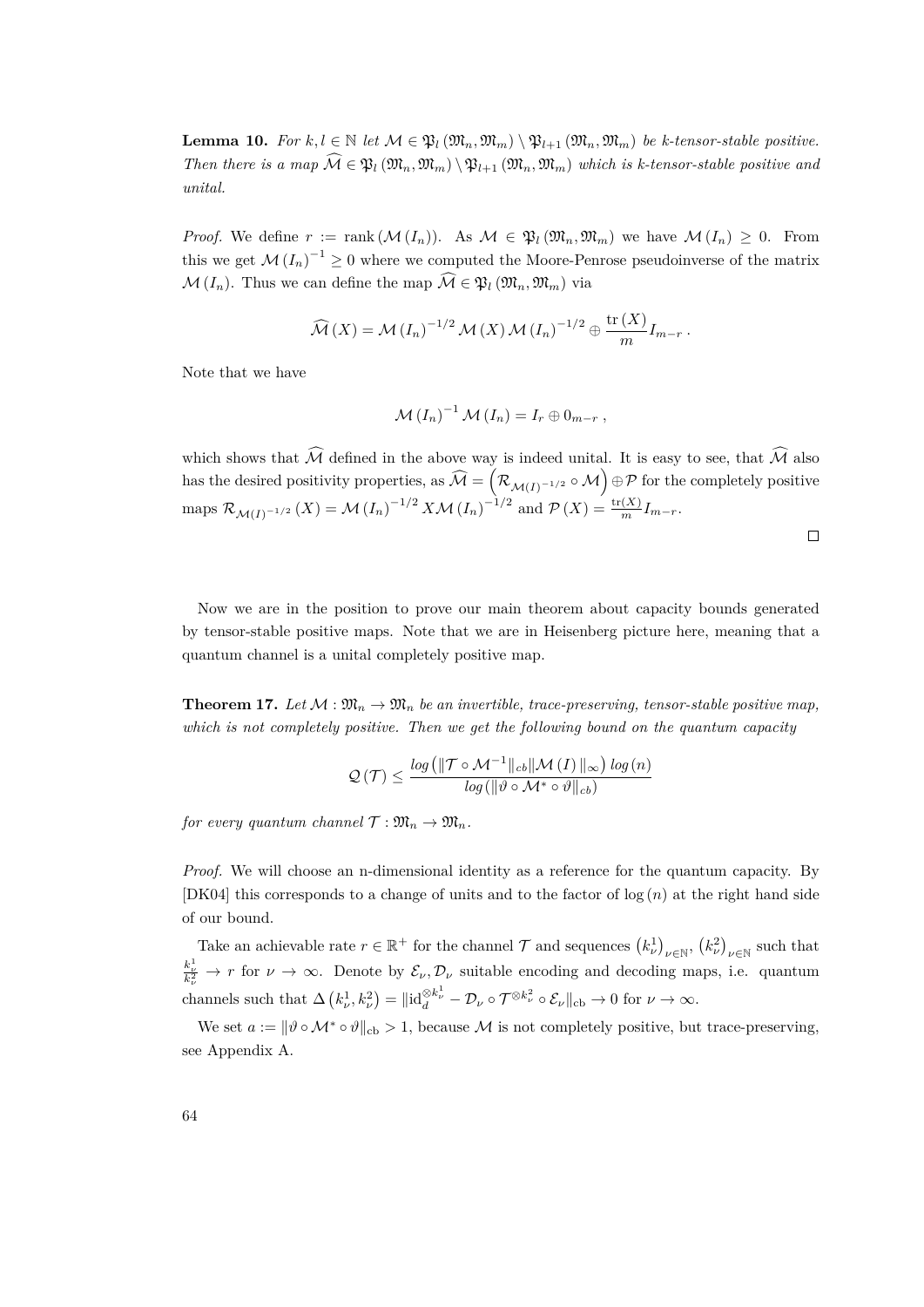$$
a^{k_{\nu}^{1}} = \| (\vartheta \circ M^{*} \circ \vartheta)^{\otimes k_{\nu}^{1}} \|_{cb}
$$
  
\n
$$
= \| (id_{d}^{\otimes k_{\nu}^{1}} - \mathcal{D}_{\nu} \circ \mathcal{T}^{\otimes k_{\nu}^{2}} \circ \mathcal{E}_{\nu}) \circ (\vartheta \circ M^{*} \circ \vartheta)^{\otimes k_{\nu}^{1}} + (\mathcal{D}_{\nu} \circ \mathcal{T}^{\otimes k_{\nu}^{2}} \circ \mathcal{E}_{\nu}) \circ (\vartheta \circ M^{*} \circ \vartheta)^{\otimes k_{\nu}^{1}} \|_{cb}
$$
  
\n
$$
\leq \| (id_{d}^{\otimes k_{\nu}^{1}} - \mathcal{D}_{\nu} \circ \mathcal{T}^{\otimes k_{\nu}^{2}} \circ \mathcal{E}_{\nu}) \circ (\vartheta \circ M^{*} \circ \vartheta)^{\otimes k_{\nu}^{1}} \|_{cb} + \| (\mathcal{D}_{\nu} \circ \mathcal{T}^{\otimes k_{\nu}^{2}} \circ \mathcal{E}_{\nu}) \circ (\vartheta \circ M^{*} \circ \vartheta)^{\otimes k_{\nu}^{1}} \|_{cb}
$$
  
\n
$$
\leq \Delta (k_{\nu}^{1}, k_{\nu}^{2}) a^{k_{\nu}^{1}} + \| \mathcal{D}_{\nu} \circ \mathcal{T}^{\otimes k_{\nu}^{2}} \circ (\mathcal{M}^{-1})^{\otimes k_{\nu}^{2}} \circ \mathcal{M}^{\otimes k_{\nu}^{2}} \circ \mathcal{E}_{\nu} \circ (\vartheta \circ M^{*} \circ \vartheta)^{\otimes k_{\nu}^{1}} \|_{cb}
$$
  
\n
$$
\leq \Delta (k_{\nu}^{1}, k_{\nu}^{2}) a^{k_{\nu}^{1}} + \| (\mathcal{T} \circ \mathcal{M}^{-1})^{\otimes k_{\nu}^{2}} \|_{cb} \| \mathcal{M}^{\otimes k_{\nu}^{2}} \circ \mathcal{E}_{\nu} \circ (\vartheta \circ M^{*} \circ \vartheta)^{\otimes k_{\nu}^{1}} \|_{cb}
$$
  
\n
$$
= \Delta (k_{\nu}^{1}, k_{\nu}^{2}) a^{k_{\nu}^{1}} + \| \mathcal{T} \circ \mathcal{M}^{-1} \|_{cb}^{k_{\nu}^{2}} \| \math
$$

where we used submultiplicativity of the cb-norm, the fact that  $\|\mathcal{D}\|_{cb} = 1$  for a quantum channel  $D$  and the cross-norm property of the cb-norm. From the tensor-stable positivity we obtain that  $M^{\otimes k^2_\nu} \circ \mathcal{E}_\nu \circ (\vartheta \circ M^* \circ \vartheta)$  is a completely positive map for every quantum channel  $\mathcal{E}_{\nu}$ . In particular we have

$$
\left(\mathrm{id}_{k^1_\nu}\otimes \mathcal{M}^{\otimes k^2_\nu}\circ \mathcal{E}_\nu\circ (\vartheta\circ \mathcal{M}^*\circ \vartheta)^{\otimes k^1_\nu}\right)(\omega)=\mathcal{M}^{\otimes k^1_\nu k^2_\nu}(C_{\mathcal{E}_\nu})\geq 0\,,
$$

because  $\mathcal M$  is tensor-stable positive and  $\mathcal E$  is completely positive. This allows us to replace the cb-norm by the ∞−norm at I.

By using unitality of both  $\mathcal{M}^*$  and  $\mathcal E$  we get

$$
a^{k_{\nu}^{1}}\left(1-\Delta\left(k_{\nu}^{1},k_{\nu}^{2}\right)\right) \leq \|\mathcal{T}\circ\mathcal{M}^{-1}\|_{cb}^{k_{\nu}^{2}}\|\mathcal{M}^{\otimes k_{\nu}^{2}} \circ \mathcal{E}_{\nu} \circ \left(\vartheta \circ \mathcal{M}^{*} \circ \vartheta\right)^{\otimes k_{\nu}^{1}}(I)\|_{\infty} = \left(\|\mathcal{T}\circ\mathcal{M}^{-1}\|_{cb}\|\mathcal{M}(I)\|_{\infty}\right)^{k_{\nu}^{2}}
$$

$$
\implies \frac{k_{\nu}^{1}}{k_{\nu}^{2}} + \frac{\log\left(1-\Delta\left(k_{\nu}^{1},k_{\nu}^{2}\right)\right)}{\log\left(a\right)k_{\nu}^{2}} \leq \frac{\log\left(\|\mathcal{T}\circ\mathcal{M}^{-1}\|_{cb}\|\mathcal{M}(I)\|_{\infty}\right)}{\log\left(a\right)}
$$

*,*

after taking the logarithm. In the limit  $\nu \to \infty$  this leads to

$$
r \le \frac{\log \left( \| \mathcal{T} \circ \mathcal{M}^{-1} \|_{\text{cb}} \| \mathcal{M} \left( I \right) \|_{\infty} \right)}{\log \left( a \right)}
$$

which gives the desired result as this holds for all achievable rates  $r \in \mathbb{R}^+$ .

Note that the existence of an invertible, tensor-stable positive map  $\mathcal{M}: \mathfrak{M}_n \to \mathfrak{M}_n$  would also give rise to a quantum capacity bound. From such a map we can construct a unital, invertible, tensor-stable positive map  $\widehat{\mathcal{M}} : \mathfrak{M}_n \to \mathfrak{M}_n$  with the same positivity properties. This is done by applying Lemma [10](#page-63-0) to M<sup>∗</sup> and by noting, that taking the adjoint does not influence the positivity of the map.

We will now try to estimate the above bound by simpler expressions.

 $\Box$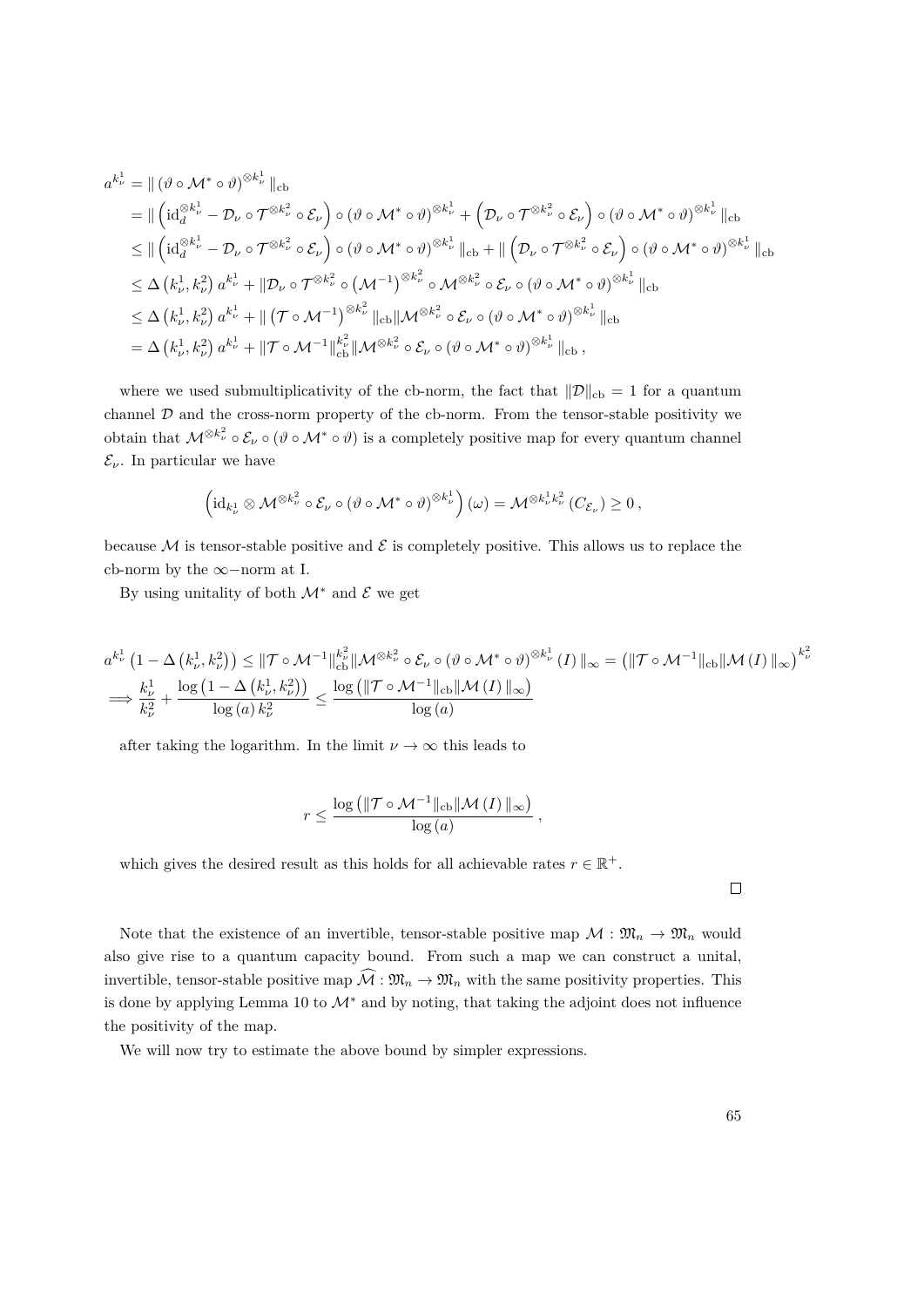An application of Theorem [24](#page-77-0) in Appendix A and positivity of the occurring maps yields

$$
\begin{aligned} \|\vartheta \circ \mathcal{M}^* \circ \vartheta\|_{\text{cb}} &\leq n \|\vartheta \circ \mathcal{M}^* \circ \vartheta\|_{\infty \to \infty} \\ &= n \|\vartheta \circ \mathcal{M}^* \left(I_n\right)\|_{\infty} \\ &= n \,, \end{aligned}
$$

where we used that  $\mathcal M$  is trace-preserving.

This leads to the simple estimate

$$
\frac{\log \left( \|\mathcal{T} \circ \mathcal{M}^{-1}\|_{\mathrm{cb}} \|\mathcal{M}\left(I\right)\|_{\infty}\right) \log\left(n\right)}{\log \left( \|\vartheta \circ \mathcal{M}^* \circ \vartheta\|_{\mathrm{cb}} \right)} \geq \log \left( \|\mathcal{T} \circ \mathcal{M}^{-1}\|_{\mathrm{cb}} \|\mathcal{M}\left(I\right)\|_{\infty}\right) .
$$

Consider now the case of an invertible  $M \in \mathfrak{coCP}(\mathfrak{M}_n,\mathfrak{M}_n)$ , i.e.  $M = \mathcal{R} \circ \vartheta_n$  for some invertible  $\mathcal{R} \in \mathfrak{C}\mathfrak{PTB}(\mathfrak{M}_n, \mathfrak{M}_n)$ . A completely co-positive map M is of course also tensorstable positive. By Theorem [23](#page-77-1) from Appendix A, we obtain

$$
\|\mathcal{M}(I_n)\|_{\infty} = \|\mathcal{R}(I_n)\|_{\infty} = \|\mathcal{R}\|_{\mathrm{cb}}.
$$

Therefore by using submultiplicativity of the cb-norm and monotonicity of the logarithm, we get from the estimate we derived above:

$$
\frac{\log (\|\mathcal{T} \circ \mathcal{M}^{-1}\|_{\mathrm{cb}} \|\mathcal{M}(I)\|_{\infty}) \log (n)}{\log (\|\vartheta \circ \mathcal{M}^* \circ \vartheta\|_{\mathrm{cb}})} \ge \log (\|\mathcal{T} \circ \mathcal{M}^{-1}\|_{\mathrm{cb}} \|\mathcal{M}(I)\|_{\infty})
$$
  
=  $\log (\|\mathcal{T} \circ \vartheta_n \circ \mathcal{R}^{-1}\|_{\mathrm{cb}} \|\mathcal{R}\|_{\mathrm{cb}})$   
 $\ge \log (\|\mathcal{T} \circ \vartheta_n \circ \mathcal{R}^{-1} \circ \mathcal{R}\|_{\mathrm{cb}})$   
=  $\log (\|\mathcal{T} \circ \vartheta_n\|_{\mathrm{cb}}).$ 

This shows that for an invertible  $\mathcal{M} \in \mathfrak{coC}(\mathfrak{M}_n, \mathfrak{M}_n)$  our bound is worse than the known transposition bound and therefore not interesting. Note that if we had started with an arbitrary not necessarily trace-preserving invertible  $\mathcal{M} \in \mathfrak{coC} \mathfrak{P}(\mathfrak{M}_n, \mathfrak{M}_n)$  and constructed a bound using Lemma [10](#page-63-0) this would have also lead to a bound worse than the transposition bound. This is clear as we would have to construct a trace-preserving map to do the proof.

Now we consider the case, where our bound is better than the transposition bound for all quantum channels. If this is the case for a unital  $\mathcal{M}$ , then  $\mathcal{M}(X) = U X^T U^{\dagger}$  for a unitary  $U \in \mathfrak{U}_n$  and therefore the bound coincides with the ordinary transposition bound. This shows that if we want to find a new bound using a unital and trace-preserving tensor-stable positive map, the bound has to be worse than the transposition at least in some cases.

To show this it suffices to assume, that our bound detects all entanglement breaking channels to have zero quantum capacity. This means, that

$$
\|\mathcal{T} \circ \mathcal{M}^{-1}\|_{\mathrm{cb}} \|\mathcal{M}(I)\|_{\infty} = 1
$$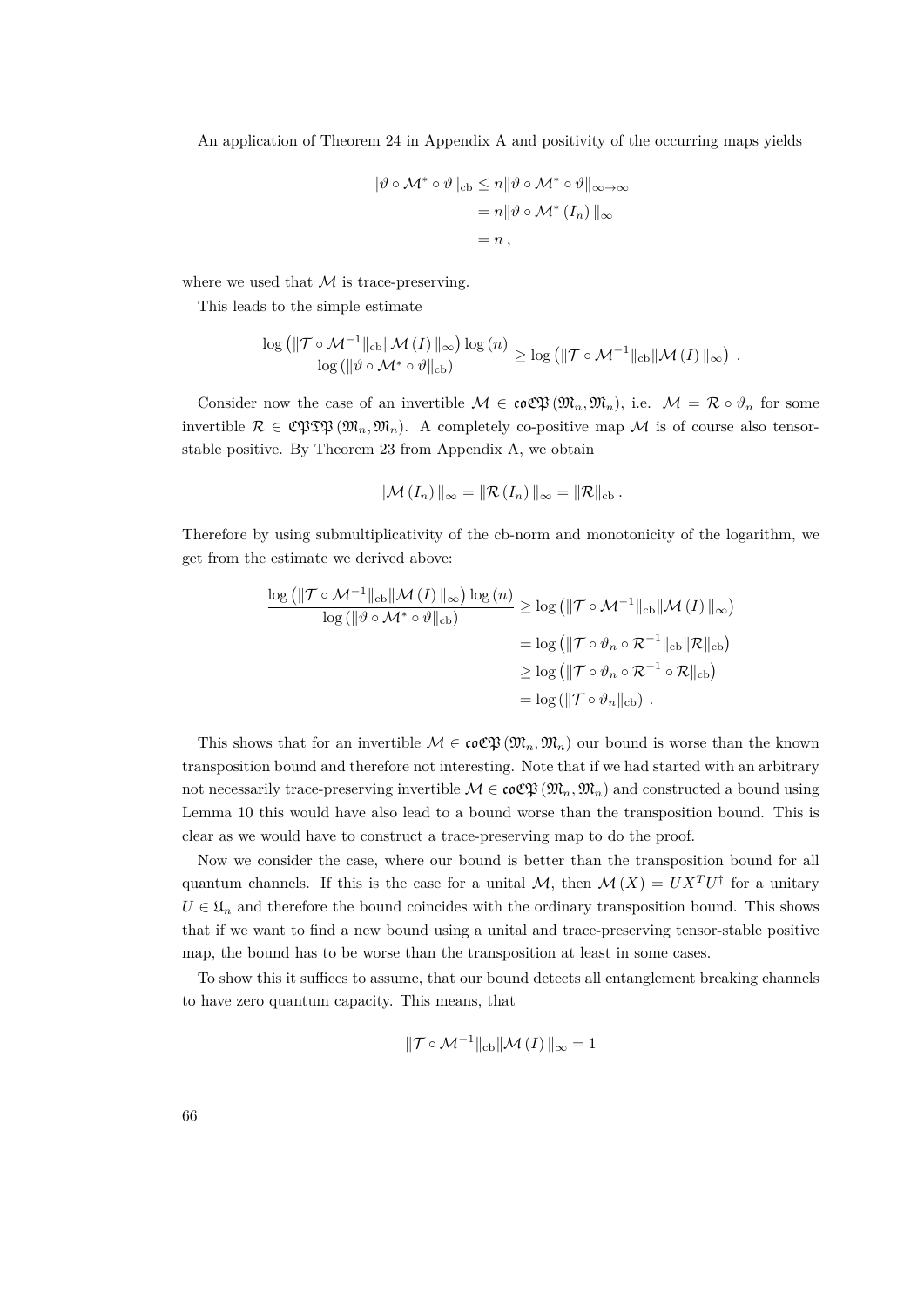for all entanglement breaking channels  $\mathcal{T} \in \mathfrak{C}\mathfrak{P}\mathfrak{U}(\mathfrak{M}_n, \mathfrak{M}_n)$ , note that we are in Heisenberg picture here. If  $M$  is unital, we have

$$
\|\mathcal{T}\circ\mathcal{M}^{-1}\|_{cb}=1
$$

for the unital linear maps  $\mathcal{T} \circ \mathcal{M}^{-1}$  for all entanglement breaking channels  $\mathcal{T}$ . Theorem [21](#page-75-0) shows that we have  $\mathcal{T} \circ \mathcal{M}^{-1} \in \mathfrak{C}\mathfrak{P}\mathfrak{U}(\mathfrak{M}_n, \mathfrak{M}_n)$  for all entanglement breaking channels  $\mathcal{T}$ . We will now use the characterization Theorem [10](#page-43-1) for mcs-cones to show that  $\mathcal{M}^{-1}$  has to be positive. Corollary [5](#page-32-0) and using that  $M$  is not completely positive would then lead to the existence of an invertible  $S \in \mathfrak{M}_n$  such that

$$
\mathcal{M}(X) = S X^T S^{\dagger} ,
$$

which finishes the proof. Note that S has to be unitary by unitality of  $M$ . In order to apply Theorem [10,](#page-43-1) we have to show, that

$$
\mathcal{T}\circ\mathcal{M}^{-1}\in\mathfrak{C}\mathfrak{P}\left(\mathfrak{M}_n,\mathfrak{M}_n\right)
$$

for all  $\mathcal{T} \in \mathfrak{SP}_1(\mathfrak{M}_n, \mathfrak{M}_n)$ . We proved this already for all unital  $\mathcal{T} \in \mathfrak{SP}_1(\mathfrak{M}_n, \mathfrak{M}_n)$ , i.e. entanglement breaking channels. For an arbitrary  $\mathcal{T} \in \mathfrak{SP}_1(\mathfrak{M}_n, \mathfrak{M}_n)$  consider the unital map  $\widehat{\mathcal{T}} : \mathfrak{M}_n \to \mathfrak{M}_n$ , defined by

$$
\widehat{\mathcal{T}}(X) = \mathcal{T}(I_n)^{-1/2} \mathcal{T}(X) \mathcal{T}(I_n)^{-1/2} ,
$$

which is an entanglement breaking quantum channel. By using the above calculations for entanglement breaking channels and the fact, that  $\mathcal{R}(X) = \mathcal{T}(I_n)^{1/2} X \mathcal{T}(I_n)^{1/2}$  defines a completely positive map, we see that  $\mathcal{T} \circ \mathcal{M}^{-1} \in \mathfrak{C} \mathfrak{P}(\mathfrak{M}_n, \mathfrak{M}_n)$  for all  $\mathcal{T} \in \mathfrak{S} \mathfrak{P}_1(\mathfrak{M}_n, \mathfrak{M}_n)$ , which finishes the proof by the argument stated above.

We can obtain a bound on the quantum capacity from a tensor-stable positive map. It is however clear from the above discussion, that using trace-preserving completely co-positive maps leads to bounds worse than the transposition bound. Therefore we have to use non-trivial tensor-stable positive maps, i.e. maps which are neither completely positive nor completely copositive. We do not know, whether such maps exist. In the next section, we show two ways, which could yield methods for constructing such maps. Furthermore we give examples for nontrivial 2-tensor-stable positive maps, which shows, that the question of existence cannot be decided on this level.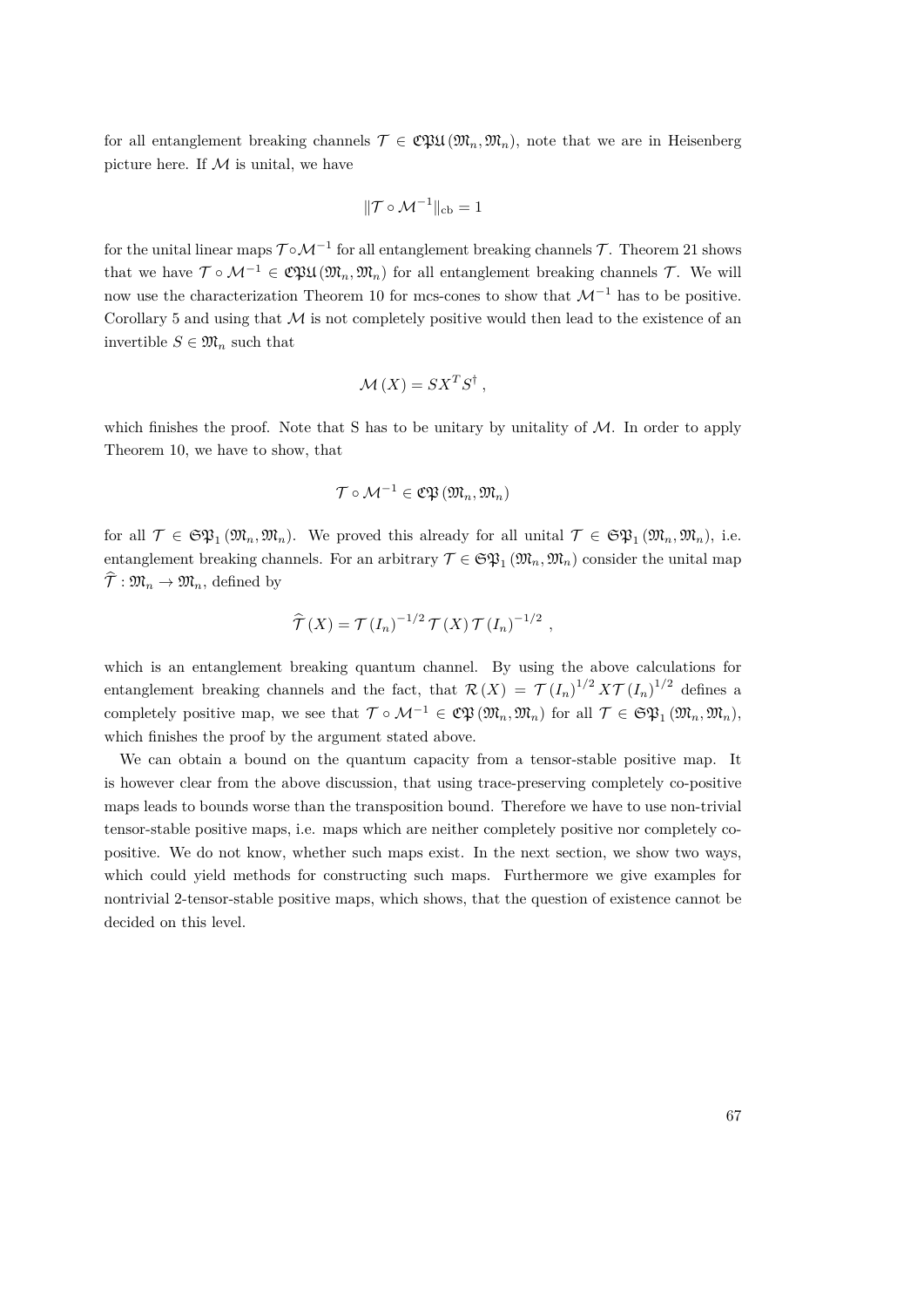## **4.4. Examples for Nontrivial 2-Tensor-stable Positivity**

In this chapter we will explain how to construct non-trivial, i.e. neither completely positive nor completely co-positive, 2-tensor-stable positive maps. This shows, that there is a possibility of constructing new quantum capacity bounds by the construction stated in the last section.

#### **4.4.1. Dual Pair Construction**

We will start with a slightly different problem, namely to find examples of pairs  $(\mathcal{R}, \mathcal{S})$  of maps  $\mathcal{R}, \mathcal{S}: \mathfrak{M}_n \to \mathfrak{M}_n$  such that  $\mathcal{R} \otimes \mathcal{S}: \mathfrak{M}_n \otimes \mathfrak{M}_n \to \mathfrak{M}_n \otimes \mathfrak{M}_n$  is a positive map.

#### **Definition 23.** (*Dual Pair*)

*We call a pair*  $(\mathcal{R}, \mathcal{S})$  *of maps*  $\mathcal{R}, \mathcal{S} : \mathfrak{M}_n \to \mathfrak{M}_n$  *a dual pair if there is a symmetric mcs-cone*  $\mathfrak{C}$  *such that*  $\mathcal{R} \in \mathfrak{C}$  *and*  $\mathcal{S} \in \mathfrak{C}^{\circ}$ *.* 

From this we get the following theorem

**Theorem 18.** For a dual pair  $(\mathcal{R}, \mathcal{S})$  of maps  $\mathcal{R}, \mathcal{S} : \mathfrak{M}_n \to \mathfrak{M}_n$  the map  $\mathcal{R} \otimes \mathcal{S}$  is positive.

*Proof.* It suffices to check positivity for pure states. Every pure state  $|\psi\rangle \langle \psi| \in \mathfrak{M}_n \otimes \mathfrak{M}_n$  can be written in the form  $|\psi\rangle \langle \psi| = (\text{id} \otimes C)(\omega_n)$  for a maximally entangled state  $\omega_n$  and a completely positive map  $C$ . From this we get

$$
(\mathcal{R} \otimes \mathcal{S}) (\ket{\psi} \bra{\psi}) = (\mathcal{R} \otimes \mathcal{S} \circ \mathcal{C}) (\omega)
$$
  
=  $(\mathrm{id} \otimes (\mathcal{S} \circ \mathcal{C} \circ \vartheta \mathcal{R}^* \vartheta)) (\omega)$   
=  $(\mathrm{id} \otimes \mathcal{S} \circ \widehat{\mathcal{R}}) (\omega) \geq 0.$ 

Here we used Lemma [5.](#page-40-0) We also used, that the considered mcs-cones are symmetric, which means that  $\vartheta \circ \mathcal{R}^* \circ \vartheta \in \mathfrak{C}$  whenever  $\mathcal{R} \in \mathfrak{C}$ , and that for every completely positive map  $\mathcal{C}$ ,  $\mathcal{C} \circ \mathcal{R} \in \mathfrak{C}$  whenever  $\mathcal{R} \in \mathfrak{C}$ . In the last step we used Theorem [10,](#page-43-1) which gives that  $\mathcal{S} \circ \widehat{\mathcal{R}}$  is completely positive.

 $\Box$ 

A trivial example for this would be to choose the two maps to be completely positive. As  $\mathfrak{C}\mathfrak{P}\left(\mathfrak{M}_n,\mathfrak{M}_n\right)^\circ = \mathfrak{C}\mathfrak{P}\left(\mathfrak{M}_n,\mathfrak{M}_n\right)$  this fulfills our assumptions.

Another less trivial example is to choose  $\mathfrak{C} = \mathcal{P}_k(\mathfrak{M}_n, \mathfrak{M}_n)$  the cone of k-positive maps, or more general a typical mcs-cone and its dual. This shows that for every pair  $(\mathcal{R}, \mathcal{S})$ , where  $\mathcal R$  is k-positive and S is k-superpositive,  $\mathcal{R}\otimes\mathcal{S}$  is positive. Of course we still have  $\mathcal{S}\in\mathfrak{C}\mathfrak{P}\left(\mathfrak{M}_n,\mathfrak{M}_n\right)$ .

In general this construction always yields one of the maps to be completely positive or completely co-positive, when applied to the typical mcs-cones. But in the next section we will see an example of a 2-tensor-stable positive map which is neither completely positive nor completely co-positive.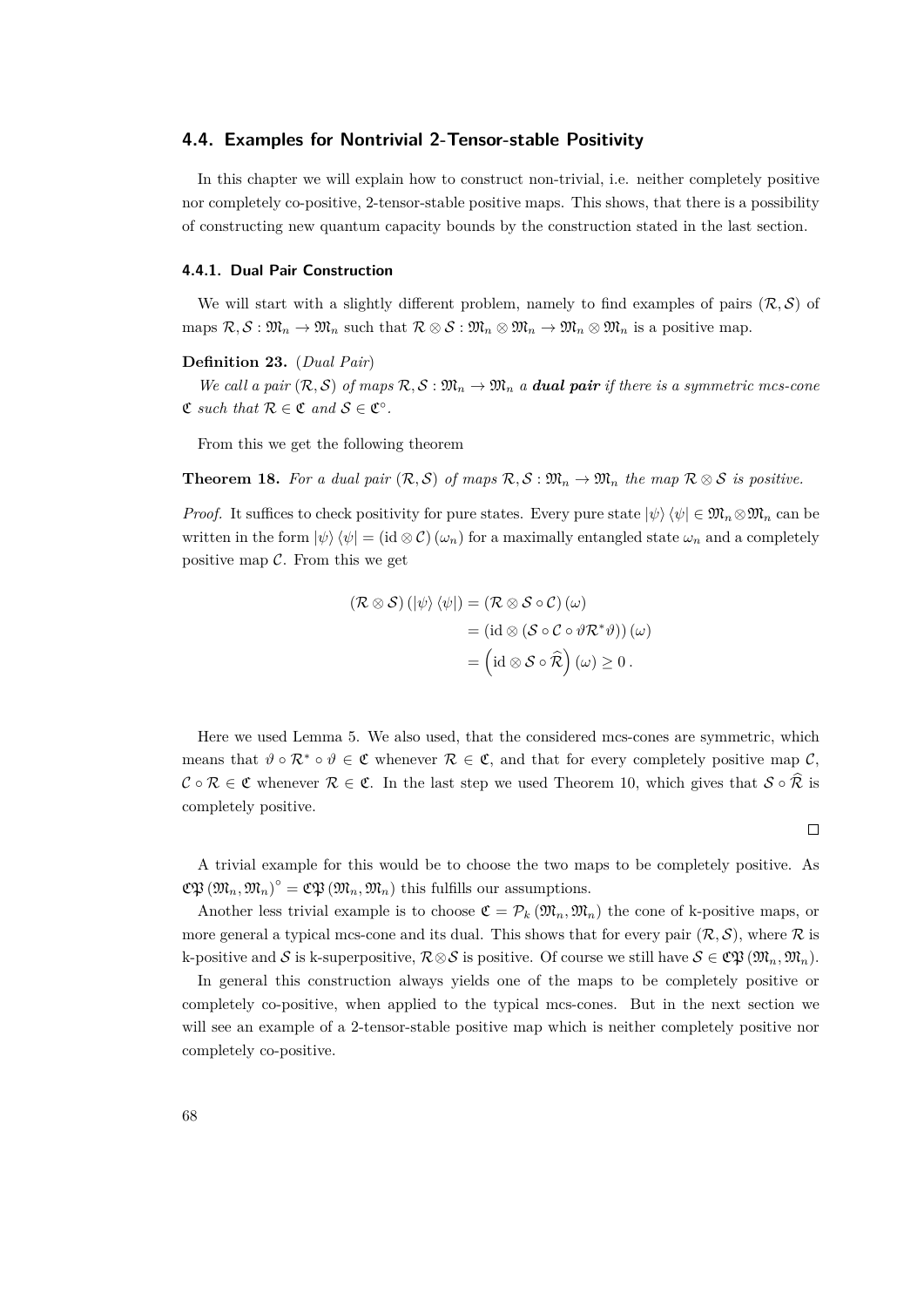#### **4.4.2. Tensor-stable Positivity from Entanglement Annihilating Maps**

In this section we will use a different approach to construct tensor-stable positive maps, using entanglement annihilating channels, which have been introduced by Ziman et al. [\[LM10\]](#page-83-5).

#### **Definition 24.** (*Entanglement Annihilating maps, see [\[LM10\]](#page-83-5)*)

*A* quantum channel  $\mathcal{T}: \mathfrak{M}_n \to \mathfrak{M}_{m_1} \otimes \cdots \otimes M_{m_k}$  is called **entanglement annihilating** if  $\mathcal{T}(X)$  *is separable for all quantum states*  $X \in \mathfrak{M}_n$ .

*If the channel*  $\mathcal{T}^{\otimes n}$  *is entanglement annihilating, the local channel*  $\mathcal{T}$  *is called n***-locally** *entanglement annihilating* (*n-LEA*)*.*

The characterization of all entanglement annihilating or even the n-LEA is not known for general dimensions, but in the case of qubit channels and 2-LEA several results have been proven by Filippov et al. [\[SF12\]](#page-84-8) by doing explicit calculations. Two of them, which are useful in our case, are the following.

#### **Proposition 1.** ( [*[SF12](#page-84-8)*])

*A* unital qubit channel  $\mathcal T$  is 2-LEA iff  $\mathcal T^2$  is entanglement breaking.

This proposition characterizes the unital qubit 2-LEA quantum channels completely. It also shows, that there are 2-LEA qubit channels which are not entanglement breaking, as the condition, that  $\mathcal{T}^2$  is entanglement-breaking, does not imply  $\mathcal T$  to be entanglement breaking itself.

When we connect two 2-LEA channels together using a tensor product, one can show the following important result:

#### **Proposition 2.** ( [*[SF12](#page-84-8)*])

*For unital qubit 2-LEA channels*  $\mathcal{T}_1, \mathcal{T}_2$  *we have that*  $\mathcal{T}_1 \otimes \mathcal{T}_2$  *is entanglement annihilating.* 

This shows that 2-LEA channels can be considered as building blocks for entanglement annihilating channels, and we will use this fact in our construction.

In order to construct a 2-tensor-stable positive qubit map consider the decomposable, and thus positive map

$$
\mathcal{T}=\mathcal{T}_1+\vartheta\circ\mathcal{T}_2
$$

for unital 2-LEA qubit channels  $\mathcal{T}_1$  and  $\mathcal{T}_2$ . One immediately sees that

$$
\mathcal{T} \otimes \mathcal{T} = \mathcal{T}_1 \otimes \mathcal{T}_1 + (\mathrm{id} \otimes \vartheta) \circ (\mathcal{T}_1 \otimes \mathcal{T}_2) + (\vartheta \otimes \mathrm{id}) \circ (\mathcal{T}_2 \otimes \mathcal{T}_1) + \vartheta \circ (\mathcal{T}_2 \otimes \mathcal{T}_2) .
$$

Because we used 2-LEA channels as building blocks we can use Proposition 2, and conclude that  $\mathcal{T}_i \otimes \mathcal{T}_j$  is entanglement annihilating, and therefore  $\mathcal{T}_i \otimes \mathcal{T}_j(X)$  is separable for  $i, j \in \{1, 2\}$ . As a separable state is also PPT this means that  $\mathcal{T} \otimes \mathcal{T}$  is a sum of positive maps and therefore positive too.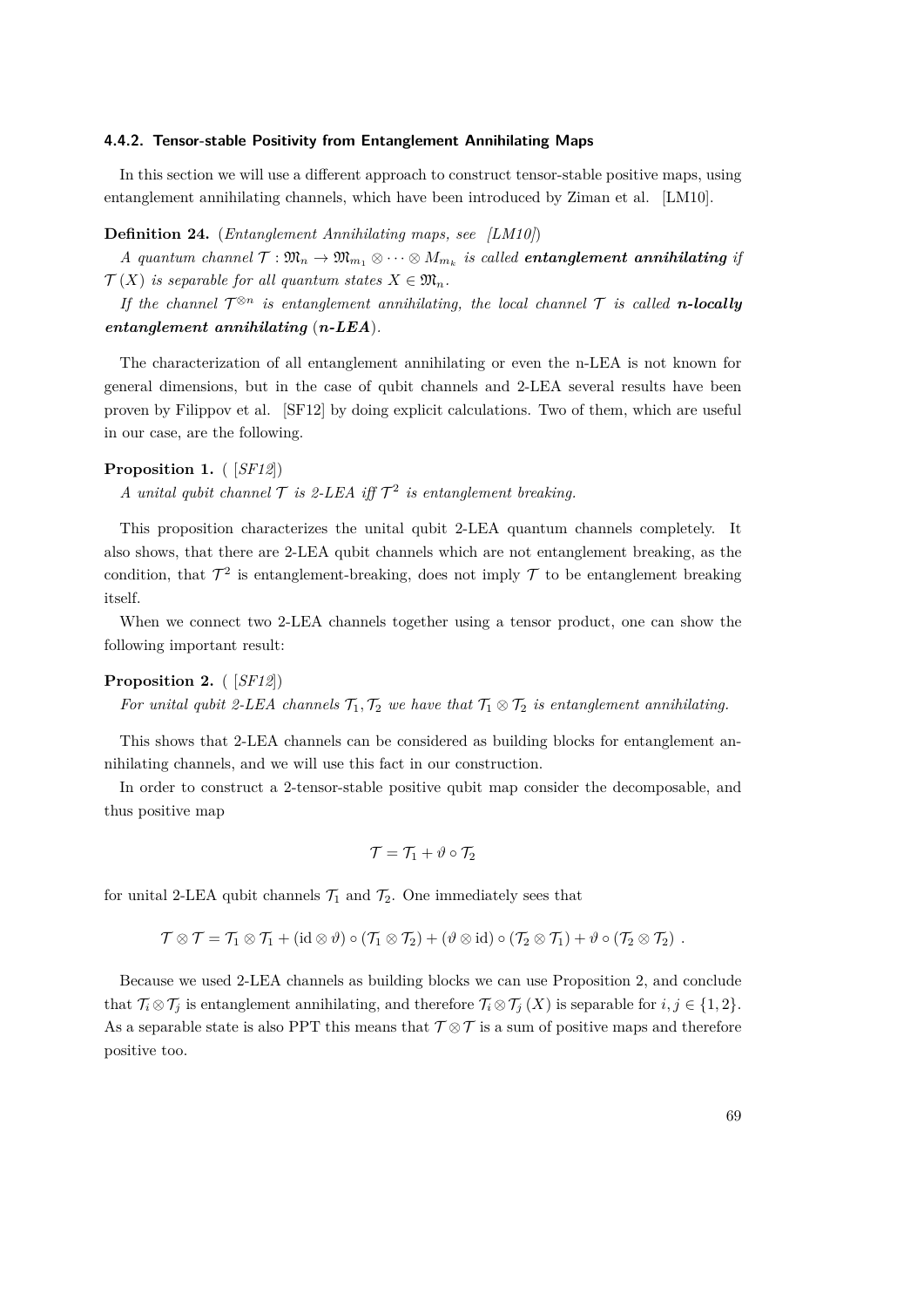One has to choose  $\mathcal{T}_1, \mathcal{T}_2 \notin \mathfrak{CP}(\mathfrak{M}_2, \mathfrak{M}_2) \cap \mathfrak{coCP}(\mathfrak{M}_2, \mathfrak{M}_2)$  such that the map  $\mathcal{T}$  can be positive but is neither completely positive nor completely co-positive. For qubit maps this is equivalent to  $\mathcal{T}_1, \mathcal{T}_2$  being not entanglement breaking.

An example for 2-LEA channels which are not entanglement breaking can be found in [\[SF12\]](#page-84-8). They study depolarizing qubit channels of the form

$$
\mathcal{T}_q(X) = qX + (1 - q) \frac{\text{tr}(X)}{2}I
$$

and they find that  $\mathcal{T}_q \otimes \mathcal{T}_p$  is entanglement annihilating iff  $pq \leq \frac{1}{3}$  for channels  $\mathcal{T}_q$  and  $\mathcal{T}_p$ of the above form. It is also known that  $\mathcal{T}_q$  is entanglement breaking iff  $q \leq \frac{1}{3}$ . With this characterizations, one can prove the existence of entanglement annihilating channels that are not entanglement breaking.

We now take the map

$$
\mathcal{T} = \mathcal{T}_p + \vartheta \circ \mathcal{T}_q
$$

build from depolarizing channels. The conditions of this map to be neither completely positive nor completely co-positive can be stated via the Choi-matrices of the corresponding maps

$$
C_{\mathcal{T}_p} + \mathrm{id} \otimes \vartheta C_{\mathcal{T}_q} \ngeq 0
$$
  

$$
C_{\mathcal{T}_q} + \mathrm{id} \otimes \vartheta C_{\mathcal{T}_p} \ngeq 0.
$$

By explicitly calculating the Choi-matrices this means

$$
\begin{pmatrix}\n\frac{2+p+q}{2} & 0 & 0 & p \\
0 & \frac{2-p-q}{2} & q & 0 \\
0 & q & \frac{2-p-q}{2} & 0 \\
p & 0 & 0 & \frac{2+p+q}{2}\n\end{pmatrix} \not\geq 0
$$
\n
$$
\begin{pmatrix}\n\frac{2+p+q}{2} & 0 & 0 & q \\
0 & \frac{2-p-q}{2} & p & 0 \\
0 & p & \frac{2-p-q}{2} & 0 \\
q & 0 & 0 & \frac{2+p+q}{2}\n\end{pmatrix} \not\geq 0,
$$

which corresponds to the conditions

$$
2 < p + 3q
$$
\n
$$
2 < q + 3p
$$

In Figure [4.2](#page-70-0) one can see the region where the above conditions are fulfilled together with the condition  $pq \leq \frac{1}{3}$ . This parameters all correspond by the above construction to positive, neither completely positive nor completely co-positive maps T for which  $\mathcal{T} \otimes \mathcal{T}$  is positive. In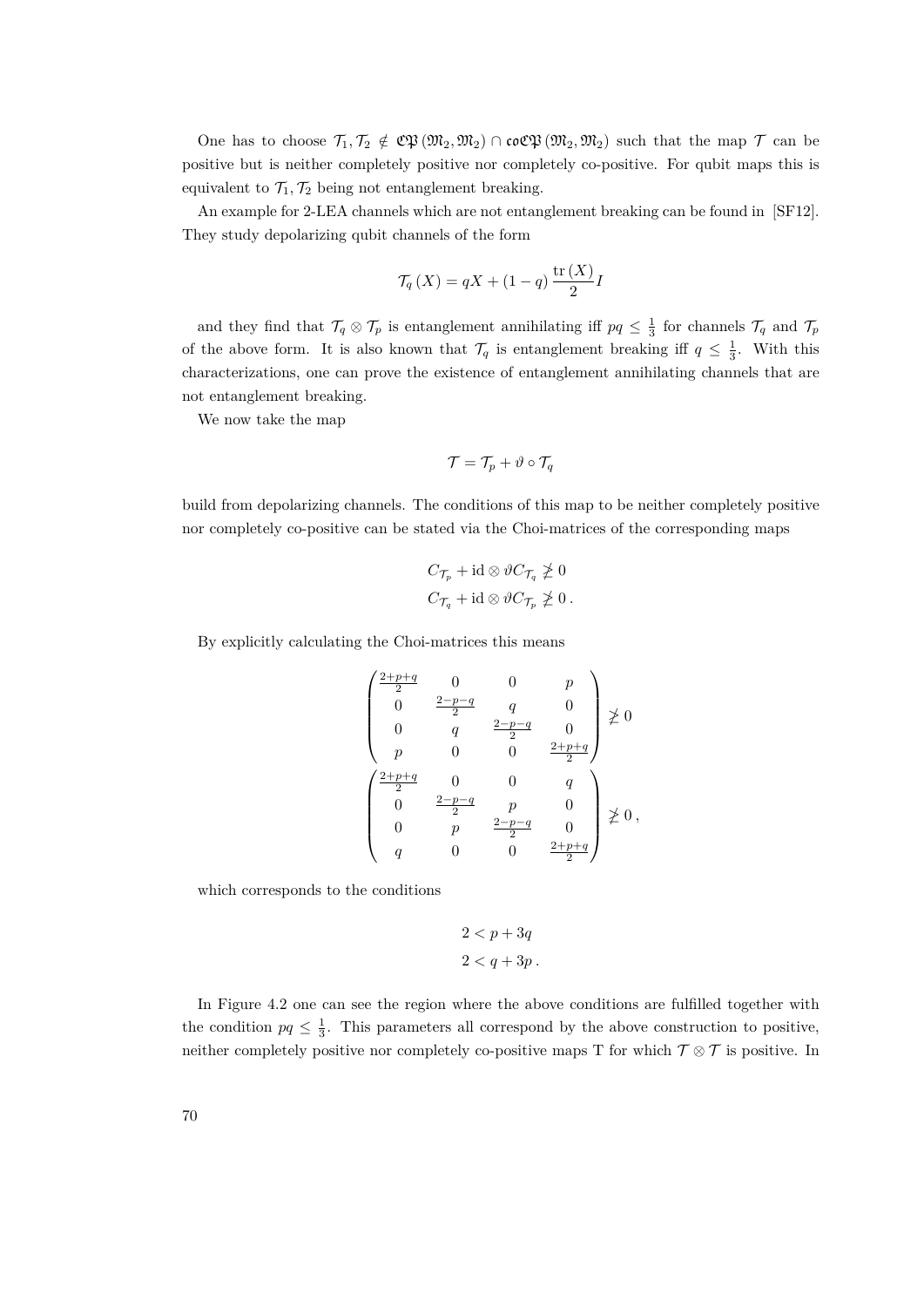

<span id="page-70-0"></span>Figure 4.2.: Parameters p,q for two depolarizing channels  $\mathcal{T}_p$  and  $\mathcal{T}_q$  as building blocks for the map  $\mathcal{T} = \mathcal{T}_p + \vartheta \mathcal{T}_q$ . For  $2 \leq p + 3q$  we have that  $\mathcal{T}$  is not completely positive and for  $2 \leq q + 3p$  that  $\mathcal T$  is not completely co-positive. For  $pq \leq \frac{1}{3}$  the map  $\mathcal T \otimes \mathcal T$  is positive. In the black region all the inequalities are fulfilled together.

particular for  $p = q = \frac{1}{\sqrt{2}}$  $\frac{1}{3}$  we get the map

$$
\mathcal{T}(X) = \frac{1}{\sqrt{3}} \left( X + X^T \right) + \left( 2 - \frac{2}{\sqrt{3}} \right) \frac{\text{tr}(X)}{2} I
$$

as an example for such a map.

This shows that the question of tensor-stable positivity is really a non-trivial one and that there might be non-trivial, i.e. neither completely positive nor completely co-positive, maps which are tensor-stable positive. Note that an  $\infty$ −*LEA* map  $\mathcal{R} \notin \mathfrak{CP}(\mathfrak{M}_n, \mathfrak{M}_n) \cap \mathfrak{coCP}(\mathfrak{M}_n, \mathfrak{M}_n)$ could give rise to such a map, via

$$
\mathcal{T} = \mathcal{R} + \vartheta \circ \mathcal{R} .
$$

Unfortunately no such map  $R$  is known at the time of writing. Note further that our method also works for channels  $\mathcal{T}_1, \mathcal{T}_2$  such that  $\mathcal{T}_i \otimes \mathcal{T}_j(X)$  is PPT for all quantum states *X*. But at the point of writing, we do not know of any example except the ones treated here.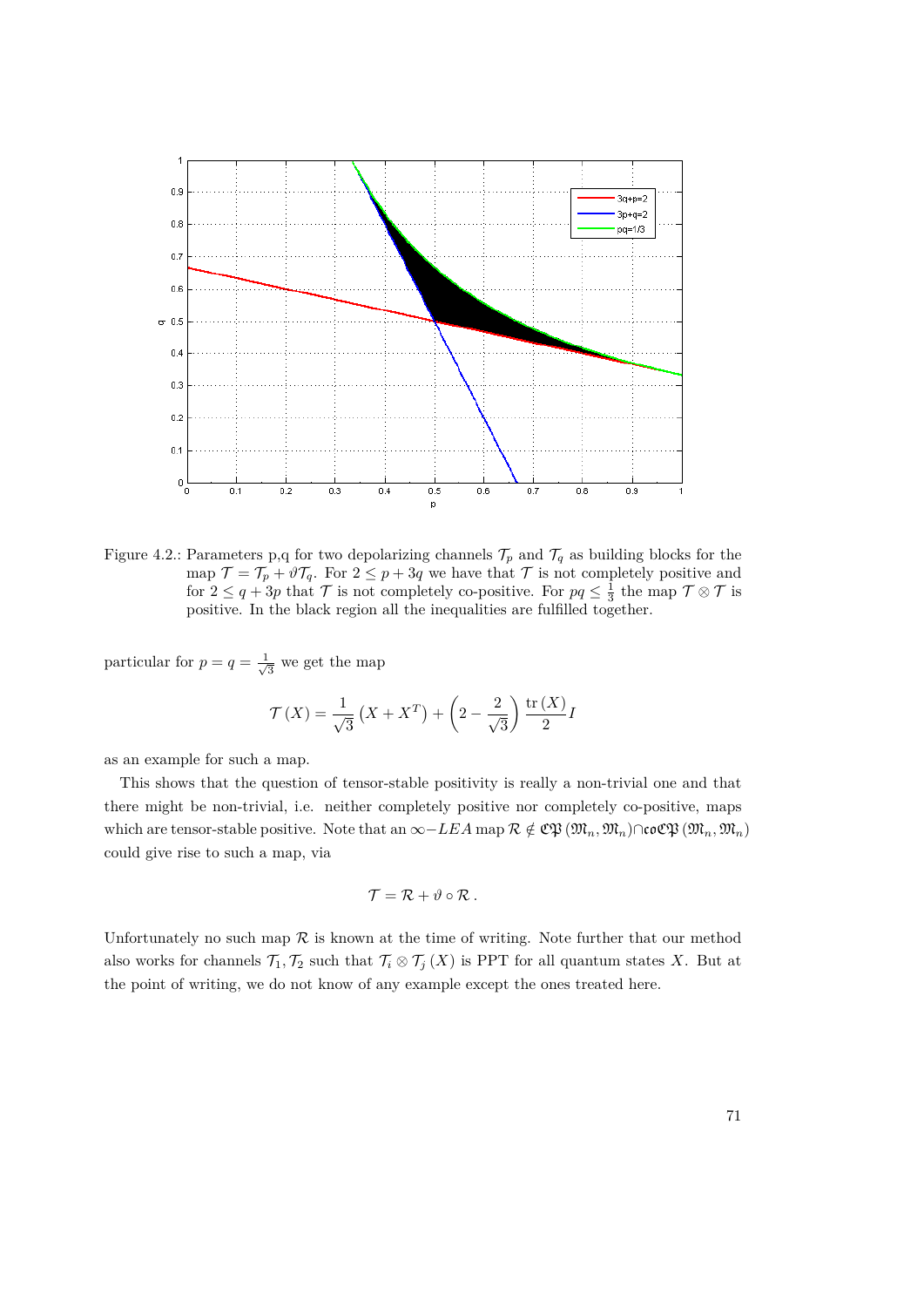# **5. Conclusion**

We have studied possibilities to generalize the known criteria of entanglement distillation and the known bounds on quantum capacities. As we showed, these two problems are connected as a quantum channel has zero 2-way assisted capacity if and only if its Choi-matrix is not distillable. The known transposition bound for the quantum capacity is also a bound for the 2-way assisted capacity and one could try to generalize this bound directly. Furthermore we showed that the assumption of multiplicativity or antimultiplicativity seems too strong to provide new examples for linear maps, which generate distillation criteria. Also a milder assumption, where the map can be commuted with a completely positive map leaving behind a different completely positive map, strongly restricts the class of possible maps. Finally we proposed the possibility of tensorstable positive maps, which are not completely positive. We showed how such maps would lead to bounds on the quantum capacity. Unfortunately the trivial case of completely co-positive map leads to bounds, which are worse than the known transposition bound. To obtain better bounds, we would need a non-trivial, i.e. neither completely positive nor completely co-positive tensor-stable positive map. At present we do not know whether such maps exist. We gave examples for 2-tensor-stable positive qubit maps, which are neither completely positive nor completely co-positive, but for higher dimensions no such example is known.

In our studies we assumed the maps to be linear in all cases. Nonlinear maps might provide new possibilities for distillation criteria and quantum capacity bounds, but are considerably harder to handle. Smith et al. [\[GS12\]](#page-83-3) come to similar conclusions as there are currently two classes of channels with zero quantum capacity known. The first class corresponds to the transposition bound, which we also studied, and the second class to the cloning map, which is a nonphysical and nonlinear map, which could be implemented if certain channels had a non-zero quantum capacity.

Another direction of further study are general non-positive maps. Most of our results assumed the occurring maps to be either positive or, slightly more general, hermitian preserving. This is not directly needed in the known proofs of the transposition criterion. But again, such maps are considerably harder to study.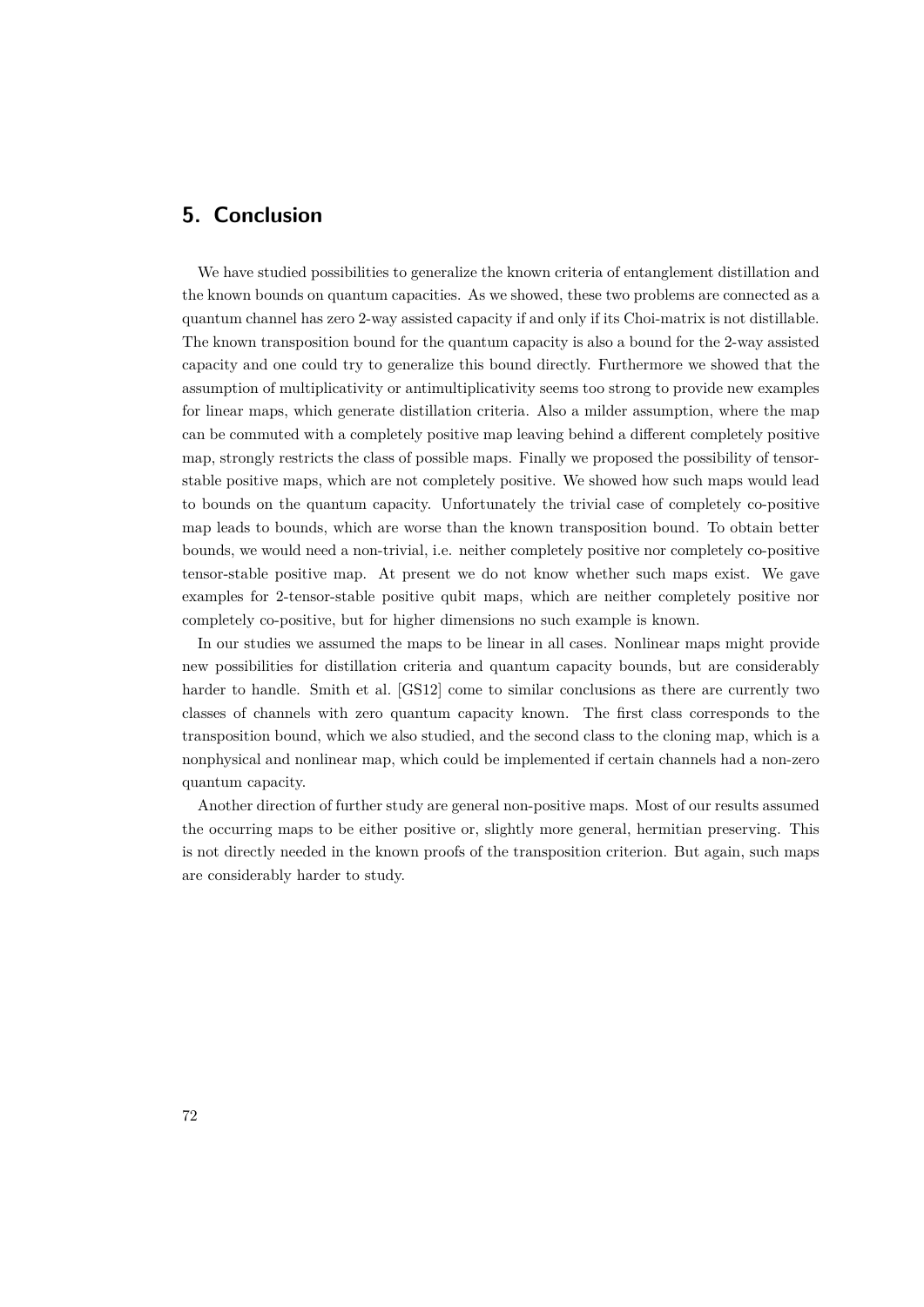## **A. Norms of Matrix Maps**

In this appendix we will introduce norms on spaces of matrix maps, which we use frequently in our argumentation. In particular we will introduce the cb-norm together with its dual the −norm and give proofs for properties of these norms.

We begin with the definition of two simpler norms, which will be used later to define the cband  $\diamond$ -norm.

**Definition 25.** ( $\infty \to \infty$ *-norm*, 1  $\to$  1*-norm*)

*For a map*  $\mathcal{T} : \mathfrak{M}_n \to \mathfrak{M}_m$  *we define the norms* 

$$
\|\mathcal{T}\|_{\infty\to\infty} := \sup\{\|\mathcal{T}(X)\|_{\infty} : X \in \mathfrak{M}_n, \|X\|_{\infty} = 1\}
$$

*and*

$$
||\mathcal{T}||_{1\to 1} := sup\{||\mathcal{T}(X)||_1 : X \in \mathfrak{M}_n, ||X||_1 = 1\}.
$$

*Here we used the usual*  $\infty$ *-, and trace-norm for matrices*  $X \in \mathfrak{M}_m$ *, which are defined as* 

$$
||X||_{\infty} := s_1
$$

*and*

$$
||X||_1 := \sum_{i=1}^m s_i ,
$$

where  $(s_i)_{i=1}^m \subset (\mathbb{R}_0^+)^m$  denotes the singular values of X in decreasing order.

The following properties of these norms will lead to similar properties of the cb-norm and the  $\diamond$ -norm.

It follows directly from the duality of the trace- and the  $\infty$ -norm for matrices  $X \in \mathfrak{M}_m$ , that also the  $1 \rightarrow 1$ -norm and the  $\infty \rightarrow \infty$ -norm are duals to each other. Furthermore we get:

## **Lemma 11.** (*Properties*)

*For all maps*  $\mathcal{T}: \mathfrak{M}_n \to \mathfrak{M}_m$  *and*  $\mathcal{S}: \mathfrak{M}_k \to \mathfrak{M}_n$  *we have* 

- $||\mathcal{T}||_{\infty\to\infty} = ||\mathcal{T}^*||_{1\to 1}$  (*Duality*).
- $\|\mathcal{T} \circ \mathcal{S}\|_{\infty \to \infty} \le \|\mathcal{T}\|_{\infty \to \infty} \|\mathcal{S}\|_{\infty \to \infty}$  (*Submultiplicativity*).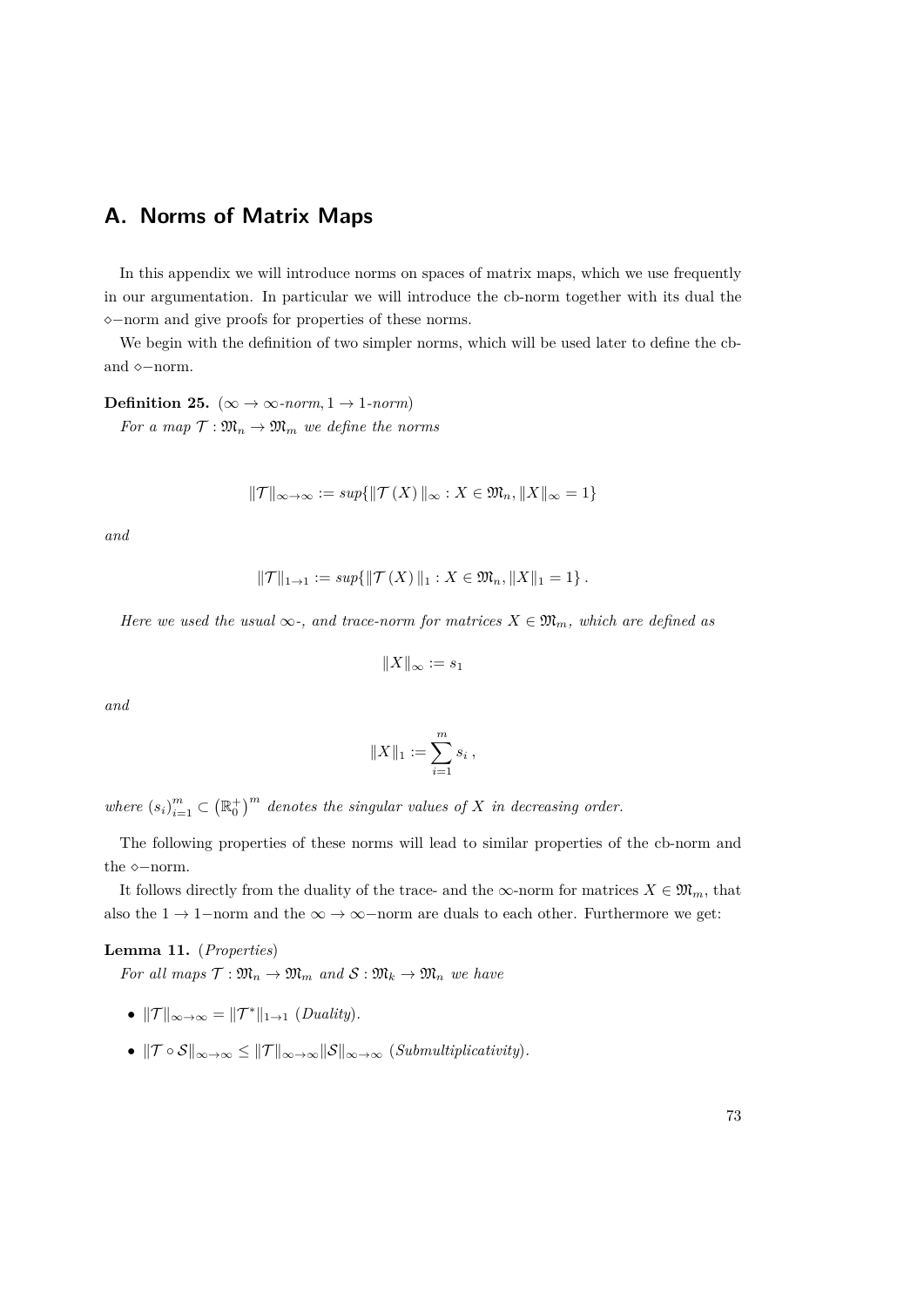•  $||\mathcal{T} \circ \mathcal{S}||_{1\to 1} \leq ||\mathcal{T}||_{1\to 1}||\mathcal{S}||_{1\to 1}$  (*Submultiplicativity*).

The above properties are useful in calculations, but there is another property that we need in our argumentation. Namely that for every  $\mathcal{T} \in \mathcal{P}(\mathfrak{M}_n, \mathfrak{M}_m)$  we have  $||\mathcal{T}||_{\infty \to \infty} = ||\mathcal{T}(I)||_{\infty}$ . This is known as the Russo-Dye-Theorem and we will follow [\[Bha07\]](#page-83-0) in the proofs.

### <span id="page-73-0"></span>**Lemma 12.** (*See [\[Bha07\]](#page-83-0)*)

*For*  $A, B \in \mathfrak{M}_n$  *strictly positive we have* 

$$
\begin{pmatrix} A & X \\ X^* & B \end{pmatrix} \ge 0 \Longleftrightarrow A \ge XB^{-1}X^*.
$$

*Proof.* The similarity transformation

$$
\begin{pmatrix} A & X \\ X^* & B \end{pmatrix} \sim \begin{pmatrix} I & -XB^{-1} \\ 0 & I \end{pmatrix} \begin{pmatrix} A & X \\ X^* & B \end{pmatrix} \begin{pmatrix} I & 0 \\ -B^{-1}X^* & I \end{pmatrix} = \begin{pmatrix} A - XB^{-1}X^* & 0 \\ 0 & B \end{pmatrix},
$$

shows the lemma.

We are now able to prove Choi's inequality.

<span id="page-73-1"></span>**Lemma 13.** (*Choi's Inequality. [\[Bha07\]](#page-83-0)*) *For*  $\mathcal{T} \in \mathfrak{P}(\mathfrak{M}_n, \mathfrak{M}_m)$  *and unital then we have* 

$$
\mathcal{T}(A)\,\mathcal{T}(A^*)\leq \mathcal{T}(A^*A)
$$

*and*

$$
\mathcal{T}(A^*)\,\mathcal{T}(A) \leq \mathcal{T}(A^*A)
$$

*for all normal*  $A \in \mathfrak{M}_n$ *.* 

*Proof.* We will only proof the first inequality as the second one works the same way. By the spectral decomposition we can write

$$
A = \sum_{i} r_{i} |i\rangle \langle i| ,
$$

with projectors  $\{|i\rangle\langle i|\}$  such that  $\sum_i |i\rangle\langle i| = I$  and  $\{r_i\} \subset \mathbb{C}$ . We also get

$$
A^*=\sum_i \overline{r_i}\ket{i}\bra{i}
$$

74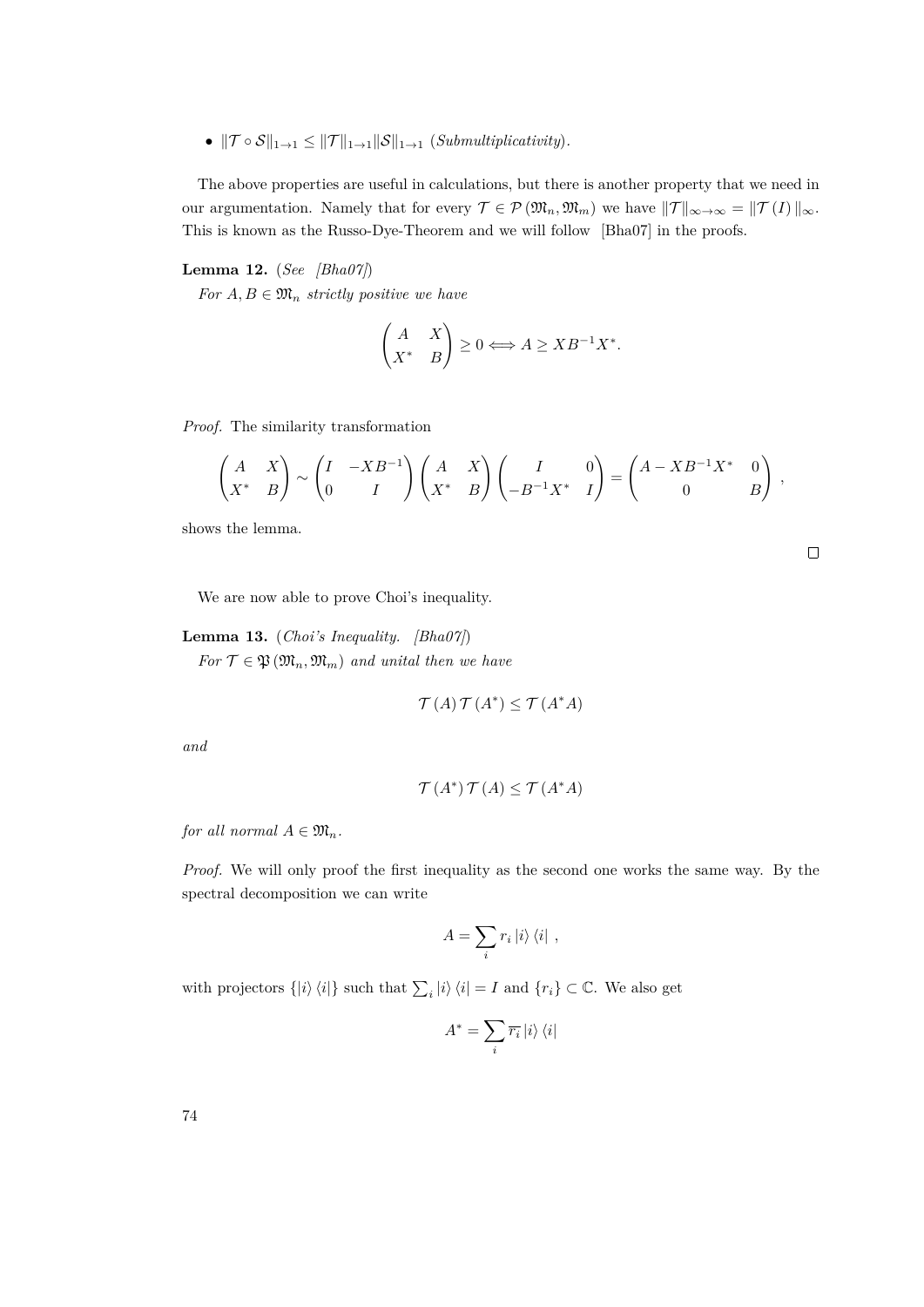and

$$
A^*A = \sum_i |r_i|^2 |i\rangle\langle i|.
$$

But this gives

$$
\begin{pmatrix} \mathcal{T}(A^*A) & \mathcal{T}(A) \\ \mathcal{T}(A^*) & I \end{pmatrix} = \sum_i \begin{pmatrix} |r_i|^2 & r_i \\ \overline{\lambda_i} & 1 \end{pmatrix} \otimes \mathcal{T}(|i\rangle\langle i|) ,
$$

which is positive and Lemma [12](#page-73-0) finishes the proof.

 $\Box$ 

We will now proceed and prove the Russo-Dye Theorem which is of great importance in the study of positive matrix maps.

<span id="page-74-0"></span>**Theorem 19.** (*Russo-Dye Theorem. [\[Bha07\]](#page-83-0)*)  $If \mathcal{T} \in \mathfrak{P}(\mathfrak{M}_n, \mathfrak{M}_m)$  *we have* 

$$
\|\mathcal{T}\|_{\infty\to\infty}=\|\mathcal{T}(I)\|_{\infty}.
$$

*Proof.* First assume that T is unital. For  $||A||_{\infty} \leq 1$  consider

$$
U_A = \begin{pmatrix} A & -(I - AA^*)^{\frac{1}{2}} \\ (I - A^*A)^{\frac{1}{2}} & A^* \end{pmatrix} \in \mathfrak{M}_{2n} .
$$

A simple calculation shows that *U<sup>A</sup>* is unitary. Consider now the positive and unital map

$$
\mathcal{T}\circ C_n:\mathfrak{M}_{2n}\to\mathfrak{M}_m\ ,
$$

where  $\mathcal{C}_n : \mathfrak{M}_{2n} \to \mathfrak{M}_n$  is defined as  $\mathcal{C}_n(A) = (A)_{1:n,1:n}$ . Applying Lemma [13](#page-73-1) to  $\mathcal{T} \circ \mathcal{C}_n$  and the unitary, hence normal, matrix  $U_A$  we get

$$
(\mathcal{T}\circ\mathcal{C}_n(U_A))(\mathcal{T}\circ\mathcal{C}_n(U_A^*))\leq \mathcal{T}\circ\mathcal{C}_n(I).
$$

Using the definition of  $U_A$  and  $\mathcal{C}_n$  this gives

$$
\mathcal{T}(A)\,\mathcal{T}(A^*)\leq I\,.
$$

But this leads to  $||\mathcal{T}(A)||_{\infty} \leq 1$  whenever  $||A||_{\infty} \leq 1$ , which shows  $||\mathcal{T}||_{\infty \to \infty} = 1 = ||\mathcal{T}(I)||_{\infty}$ for all unital  $\mathcal{T} \in \mathfrak{P}(\mathfrak{M}_n, \mathfrak{M}_m)$ .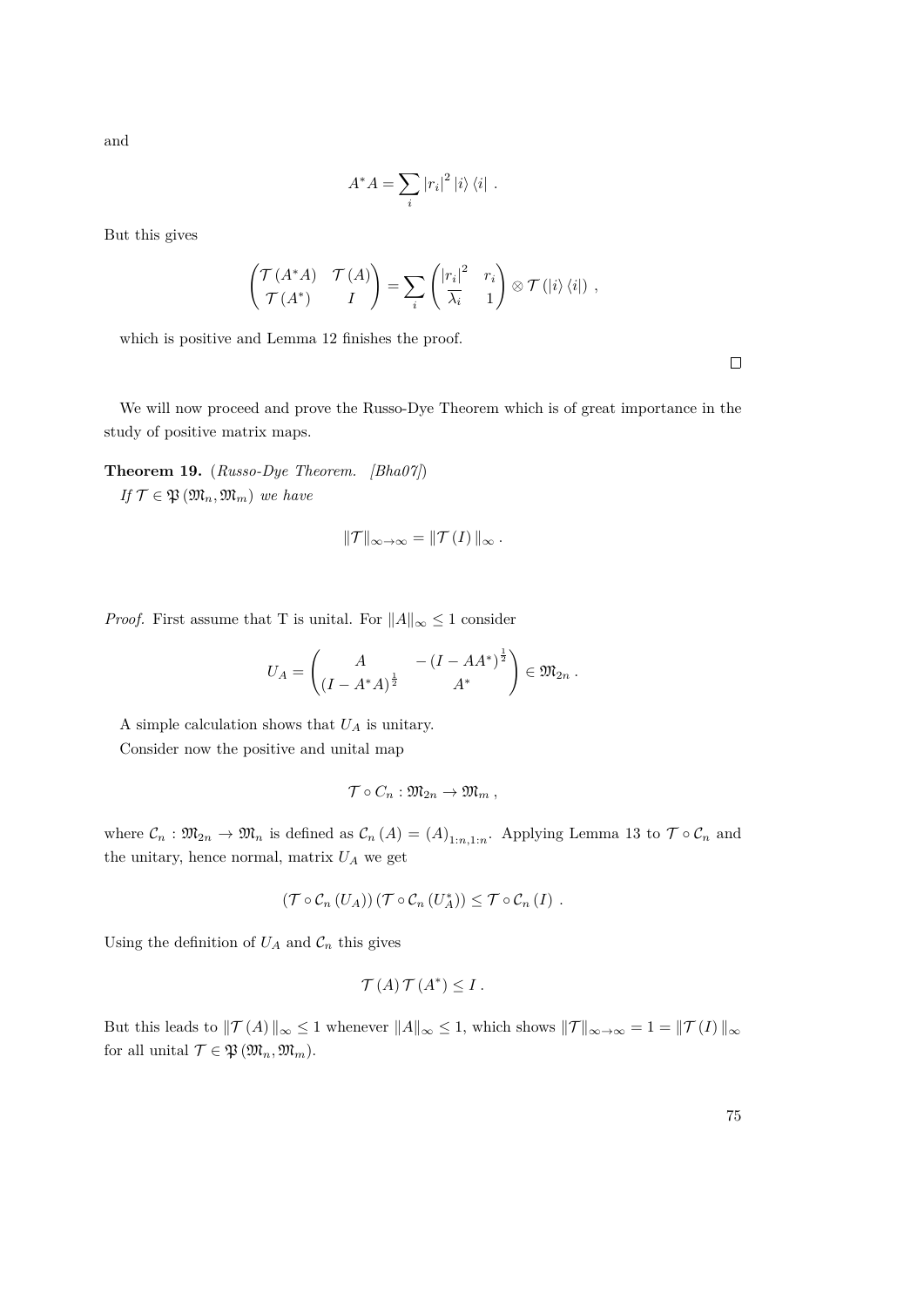For an arbitrary  $\mathcal{T} \in \mathfrak{P}(\mathfrak{M}_n, \mathfrak{M}_m)$  assume that  $\mathcal{T}(I)$  is invertible and consider the unital  $\hat{\mathcal{T}} \in \mathfrak{P} \left( \mathfrak{M}_n, \mathfrak{M}_m \right)$ 

$$
\widehat{\mathcal{T}} = (\mathcal{T}(I))^{-1/2} \mathcal{T}(A) (\mathcal{T}(I))^{-1/2} .
$$

By submultiplicativity of the norms we get

$$
\|\mathcal{T}(A)\|_{\infty} \le \|\mathcal{T}(I)\|_{\infty} \|\widehat{\mathcal{T}}(A)\|_{\infty} \le \|\mathcal{T}(I)\|_{\infty} \|A\|_{\infty},
$$

where we used the calculation for unital and positive  $\hat{\mathcal{T}}$ . This means that in the case where  $\mathcal{T}(I)$  is invertible, we get  $\|\mathcal{T}\|_{\infty\to\infty}=\|\mathcal{T}(I)\|_{\infty}$ . In the general case we apply a standard continuity argument on the family  $T_{\epsilon}(A) = \mathcal{T}(A) + \epsilon I$ , for which  $T_{\epsilon}(I)$  is invertible, which finishes the proof.

By duality we immediately get the following:

<span id="page-75-0"></span>**Theorem 20.** *If*  $\mathcal{T} \in \mathfrak{P}(\mathfrak{M}_n, \mathfrak{M}_m)$  *we have* 

$$
\|\mathcal{T}\|_{1\to 1} = \|\mathcal{T}^*(I)\|_1.
$$

This shows that for the  $\infty \to \infty$ -norm the positive unital maps and for the 1  $\to$  1-norm the positive trace-preserving maps have norm 1. Surprisingly also the converse holds true:

<span id="page-75-1"></span>**Theorem 21.** ( *[\[Bha07\]](#page-83-0)*)

*For*  $\mathcal{T}: \mathfrak{M}_n \to \mathfrak{M}_m$  *linear and unital we have* 

$$
[||\mathcal{T}||_{\infty \to \infty} = 1] \Rightarrow \mathcal{T} \text{ positive.}
$$

*Proof.* Assume first that  $m = 1$ , i.e.  $\mathcal{T}$  is a linear, unital functional on  $\mathfrak{M}_n$ .

Take  $A \in \mathfrak{M}_n^+$  and we denote  $a = \min(\text{spec}(A)) \in \mathbb{R}_0^+$ ,  $b = \max(\text{spec}(A)) \in \mathbb{R}_0^+$ .

Assuming  $\mathbb{R} \ni \mathcal{T}(A) \notin [a, b]$ , then there is a disk  $\mathfrak{D}_r(z_0)$  with radius  $r \in \mathbb{R}^+$  and center  $z_0 \in \mathbb{C}$  such that  $\mathcal{T}(A) \notin \mathfrak{D}_r(z_0)$ , but

$$
spec (A) \subset [a, b] \subset \mathfrak{D}_r (z_0) .
$$

From the latter property, we obtain

$$
\operatorname{spec}(A-z_0) \subset \mathfrak{D}_r(0)
$$

and therefore  $||A - z_0||_{\infty} \leq r$ .

 $\Box$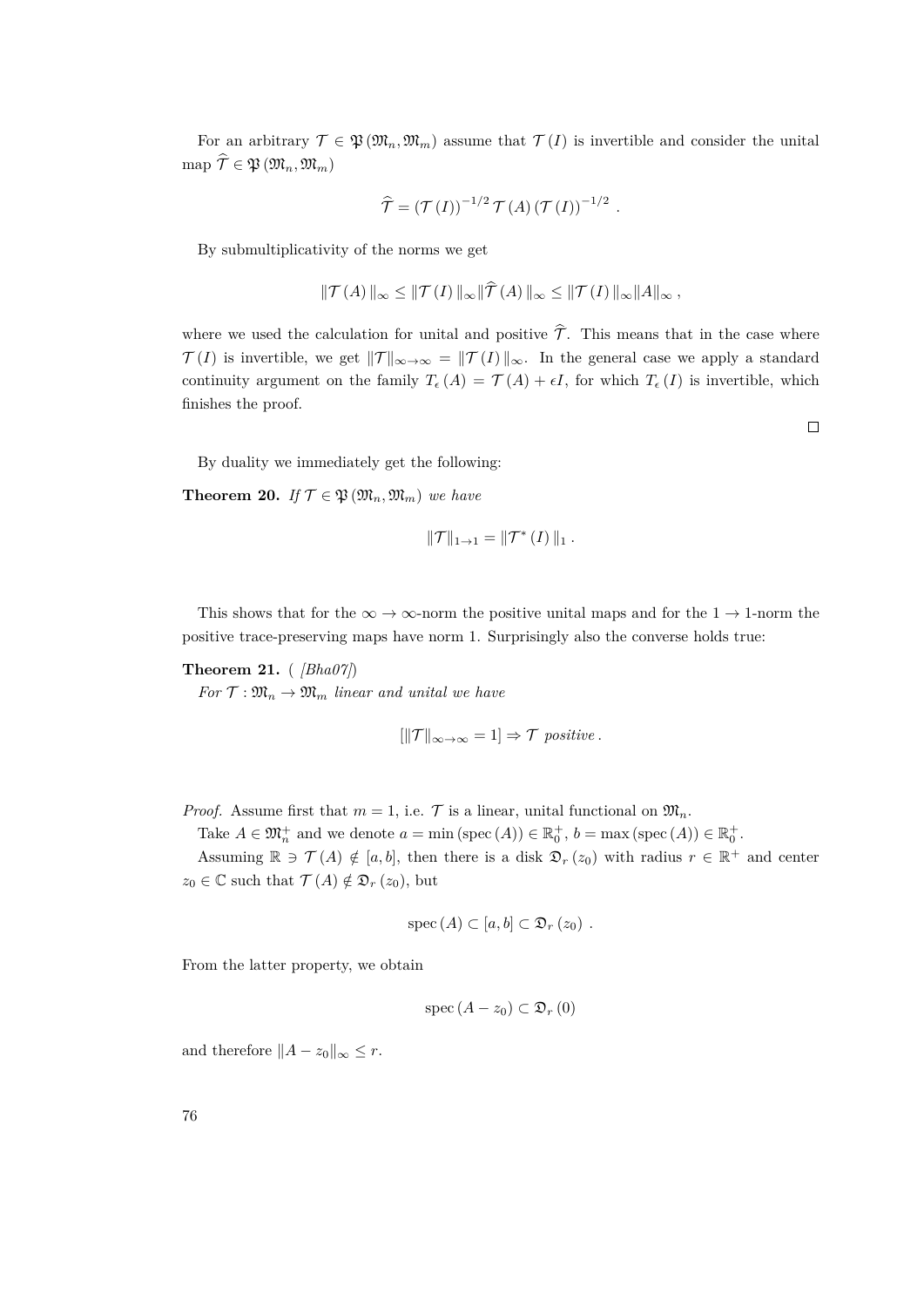But this leads, using unitality and the norm property, to

$$
|\mathcal{T}(A) - z_0| = |\mathcal{T}(A - z_0 I_n)| \le ||\mathcal{T}||_{\infty \to \infty} ||A - z_0||_{\infty} \le r
$$

which contradicts  $\mathcal{T}(A) \notin \mathfrak{D}_r(z_0)$  and shows the assumption for a functional.

For arbitrary  $m \in \mathbb{N}$ , we define the functional  $\hat{\mathcal{T}}_x : \mathfrak{M}_n \to \mathbb{C}$ , for a vector  $|x\rangle \in C^m$ , via

$$
\widehat{\mathcal{T}}_x\left(A\right)=\left\langle x\right|\mathcal{T}\left(A\right)\left|x\right\rangle\right.
$$

For every  $|x\rangle \in C^m$  the above functional is linear and unital. Furthermore we have  $\|\widehat{T}_x\|_{\infty\to\infty} \leq$  $||\mathcal{T}||_{\infty\to\infty} \leq 1$  according to the assumption. The above calculation shows that  $\hat{\mathcal{T}}_x$  is positive for every  $|x\rangle \in C^m$ , but this is exactly the condition for positivity of  $\mathcal{T}$ .

 $\Box$ 

Again we can easily show the dual version:

<span id="page-76-0"></span>**Theorem 22.** For  $\mathcal{T}: \mathfrak{M}_n \to \mathfrak{M}_m$  linear and trace-preserving we have

$$
[\|\mathcal{T}\|_{1\to 1}=1] \Rightarrow \mathcal{T} \text{ positive.}
$$

We want to have useful norms for maps arising in quantum information theory. One property that such a norm should have, is stability under the transformation  $\mathcal{T} \mapsto id_k \otimes \mathcal{T}$ , i.e. tensoring of an identity of arbitrary dimension. It should not matter if we take an arbitrary environment and define a quantum channel, which acts trivially on the environment and as  $\mathcal T$  on the system. That this is not the case for the above norms can be seen by considering the transposition map. We introduce the following stabilized versions, which are called the cb-norm and its dual the -norm. These norms are invariant under tensoring of an identity.

**Definition 26.** (*cb-norm, -norm*)

*For a map*  $\mathcal{T}: \mathfrak{M}_n \to \mathfrak{M}_m$  *we define the cb-Norm as* 

$$
\|\mathcal{T}\|_{cb} = sup_{k\in\mathbb{N}}||id_k\otimes\mathcal{T}||_{\infty\to\infty}
$$

*and the -Norm as*

$$
\|\mathcal{T}\|_{\diamond} = sup_{k\in\mathbb{N}}||id_k \otimes \mathcal{T}||_{1\to 1}.
$$

These norms have many nice properties, which we will sketch in the following. First we can establish the connection between the two norms. We have the following, which mostly follows from the properties of the  $\infty \to \infty$ - and  $1 \to 1$ -norm :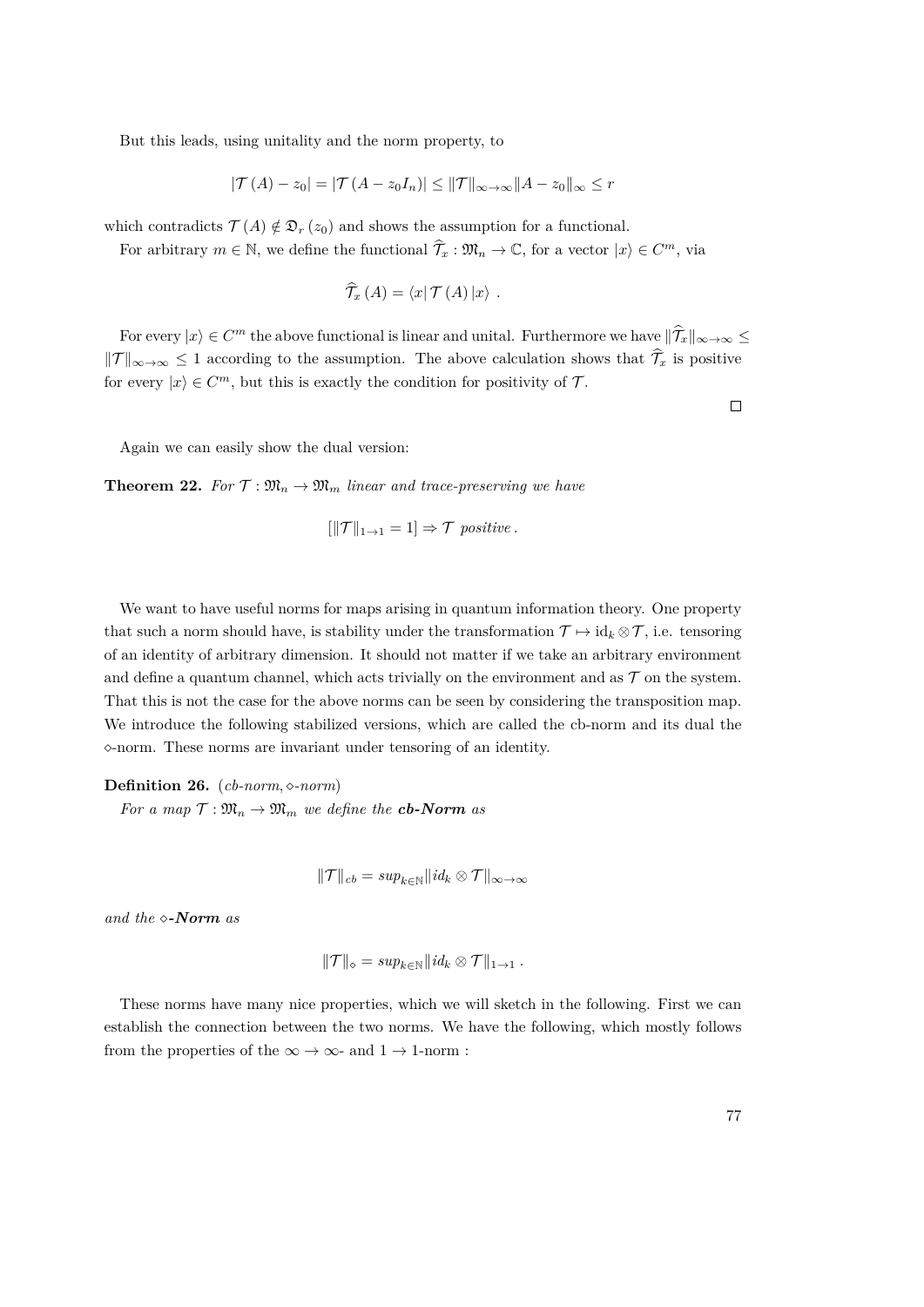### **Lemma 14.** (*Properties*)

*For all maps*  $\mathcal{T}: \mathfrak{M}_n \to \mathfrak{M}_m$ ,  $\mathcal{S}: \mathfrak{M}_k \to \mathfrak{M}_n$  and  $\mathcal{R}: \mathfrak{M}_k \to \mathfrak{M}_l$  *we have* 

- $\|\mathcal{T}\|_{cb} = \|\mathcal{T}^*\|_{\diamond}$  (*Duality*).
- $\|\mathcal{T} \circ \mathcal{S}\|_{cb} \leq \|\mathcal{T}\|_{cb} \|\mathcal{S}\|_{cb}$  (*Submultiplicativity*).
- $\|\mathcal{T} \circ \mathcal{S}\|_{\diamond} \leq \|\mathcal{T}\|_{\diamond} \|\mathcal{S}\|_{\diamond}$  (*Submultiplicativity*).
- $\|\mathcal{T} \otimes \mathcal{R}\|_{cb} = \|\mathcal{T}\|_{cb} \|\mathcal{R}\|_{cb}$  (*Cross-norm Property*).
- $\|\mathcal{T} \otimes \mathcal{R}\|_{\diamond} = \|\mathcal{T}\|_{\diamond} \|\mathcal{R}\|_{\diamond}$  (*Cross-norm Property*).

From the properties of the  $\infty \to \infty$  – and the 1  $\to$  1−norm, namely Theorems [19,](#page-74-0) [20,](#page-75-0) [21](#page-75-1) and [22,](#page-76-0) we get:

**Theorem 23.** *If*  $\mathcal{T} \in \mathfrak{C} \mathfrak{P}(\mathfrak{M}_n, \mathfrak{M}_m)$  *we have* 

$$
\|\mathcal{T}\|_{cb} = \|\mathcal{T}\|_{\infty \to \infty} = \|\mathcal{T}(I)\|_{\infty}
$$

*and*

$$
\|\mathcal{T}\|_{\diamond} = \|\mathcal{T}\|_{1\to 1} = \|\mathcal{T}^*(I)\|_1.
$$

*Proof.* As  $\mathcal{T} \in \mathfrak{C} \mathfrak{P}(\mathfrak{M}_n, \mathfrak{M}_m)$  means, that  $\mathrm{id}_k \otimes \mathcal{T}$  is positive for all  $k \in \mathbb{N}$ , we get the Theorem immediately from the Russo-Dye Theorem, Theorem [19,](#page-74-0) and its corollaries.

 $\Box$ 

To conclude this appendix, we will state one important inequality for the cb-norm. The following bound is due to Smith

**Theorem 24.** (*See [\[Pau03\]](#page-84-0)*) *For a map*  $\mathcal{T}: \mathfrak{M}_n \to \mathfrak{M}_m$ *, we have* 

$$
||\mathcal{T}||_{cb} = ||id_m \otimes \mathcal{T}||_{\infty \to \infty} \leq m||\mathcal{T}||_{\infty}.
$$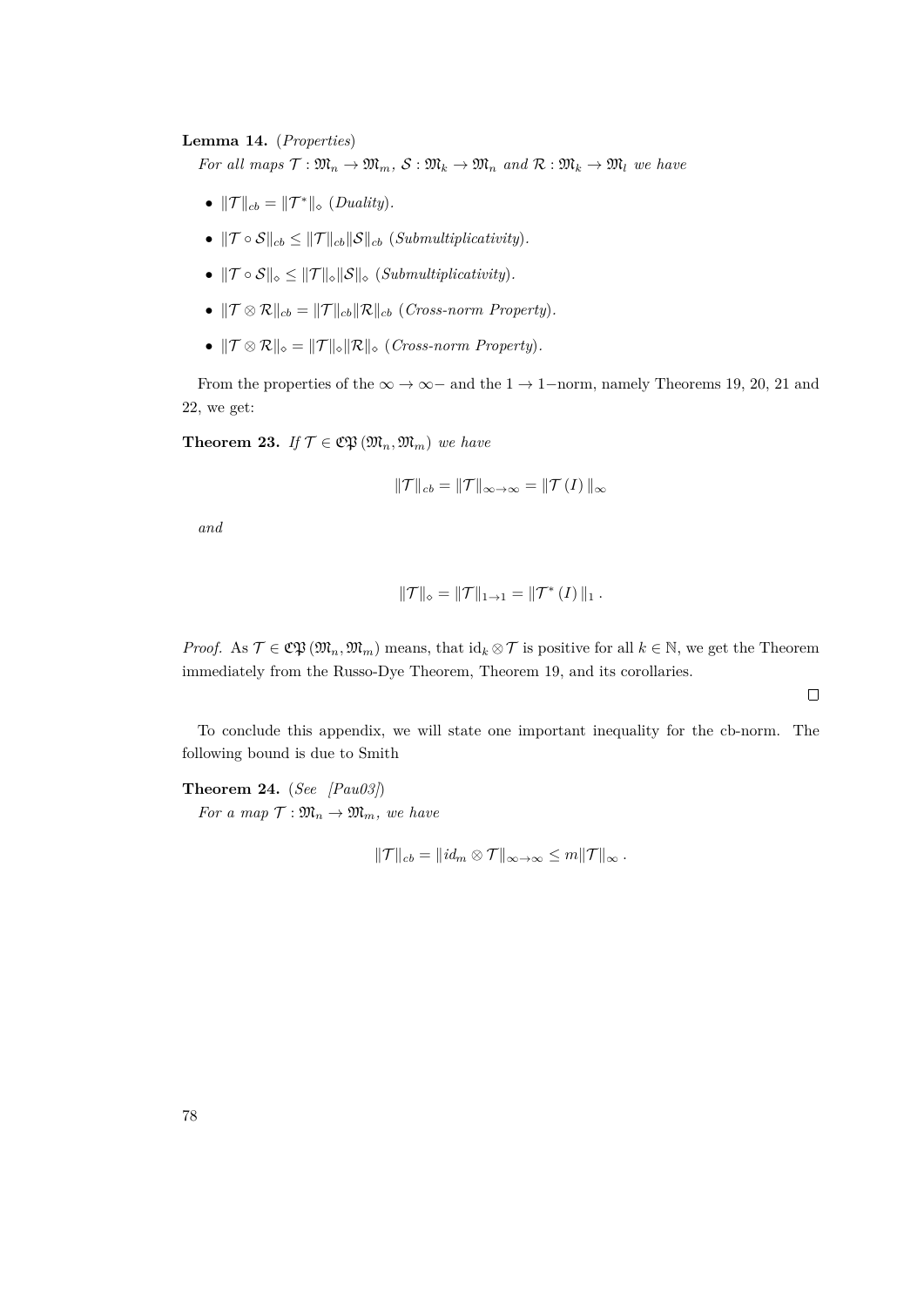# **B. Projective Geometry**

In this Appendix we will review some facts about projective geometry, that are important for the theory of linear preserver problems. We will start with the definition of projective space and the notion of collinear maps between projective spaces to lay the background for the fundamental theorem of projective geometry. We will mostly follow the introduction in [\[AO06\]](#page-83-1).

**Definition 27.** (*Projective space, projective points. [\[AO06\]](#page-83-1)*) *Let* V *be a vector space over a skew field* K*. We define*

$$
\mathfrak{P}\left(\mathfrak{V}\right) := \{ [v] : |v\rangle \in \mathfrak{V} \setminus \{0\} \}
$$

*and call this set the projective space associated to* V*. Here* [*v*] *denotes the 1-dimensional subspace of*  $\mathfrak V$  *generated by*  $|v\rangle \in \mathfrak V \setminus \{0\}$ *, also called projective points in this context.* 

*It will be convenient to identify also*  $0 \in \mathfrak{V}$ *, with a point adjoined to the projective space associated to* V*. This element will be called the nopoint and is denoted by* [0]*. With this convention, we define*

$$
\mathfrak{P}_0(\mathfrak{V}):=\{[v]:|v\rangle\in\mathfrak{V}\}
$$

*where we adjoined the nopoint to the projective space.*

In the above definition we introduced the projective space  $\mathfrak{P}(\mathfrak{V})$  as the set containing all 1-dimensional subspaces of  $\mathfrak V$ . The same construction can be done for subspaces of higher dimensions. The **projective geometry** associated to the vector space  $\mathfrak{V}$ , denoted by  $\mathfrak{P}(\mathfrak{V})$ , is the set containing all subspaces of  $\mathfrak V$ . We will call its elements, i.e. subspaces of a certain dimension, **projective subspaces**. The **projective dimension** of such a projective subspace corresponding to a d-dimensional subspace of  $\mathfrak V$  will be  $d-1$ .

This means, that we call lines in the vector space **projective points**, planes in the vector space **projective lines**, and so on.

We will now define an operation to combine projective subspaces to form new projective subspaces.

**Definition 28.** (*Join. [\[AO06\]](#page-83-1)*)

*For*  $A, B \in \mathfrak{PO}(\mathfrak{V})$  *we define the join as* 

$$
A \vee B = span(v \in A \cup B) ,
$$

*i.e. the minimal subspace of* V *containing both A and B.*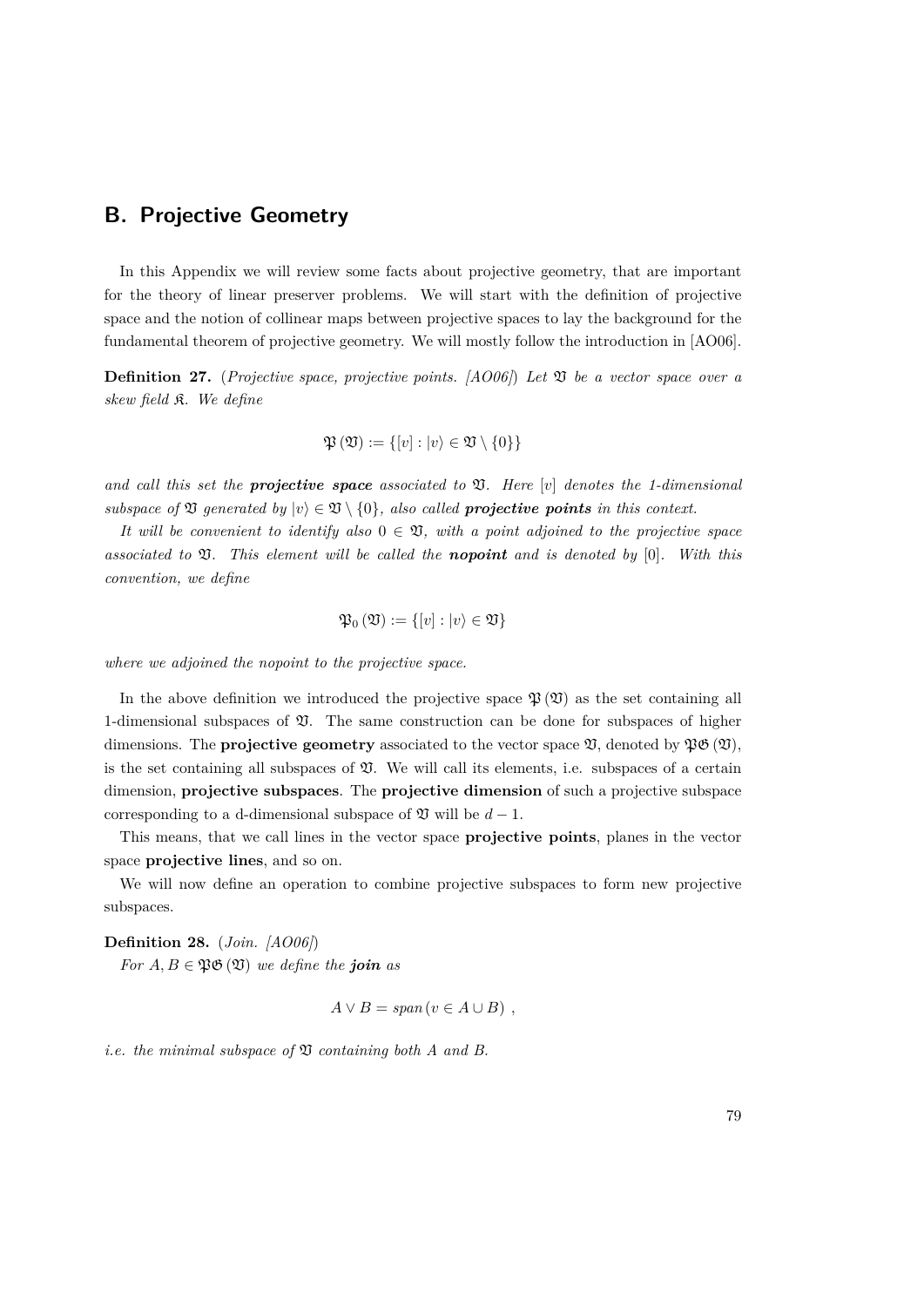Now we define a class of maps on the projective spaces, which preserve the join operation, that we defined above. Here it can be proved sufficient to consider projective points in the following definition [\[AO06\]](#page-83-1).

### **Definition 29.** (*Collinear maps. [\[AO06\]](#page-83-1)*)

Let  $\mathfrak{P}_0(V_1)$ ,  $\mathfrak{P}_0(V_2)$  *be two projective spaces. A map* 

$$
\mathcal{G}:\mathfrak{P}_0(V_1)\to\mathfrak{P}_0(V_2)
$$

*is called collinear if it fulfills*

- *1.*  $\mathcal{G}([0]) = [0]$ .
- 2.  $G([v] \vee [w]) = G([v]) \vee G([w])$ .

*A bijective collinear map is also called a collineation.*

A natural question is, what kind of maps are collinear. The answer to this question is called the fundamental theorem of projective geometry, which we are going to introduce next. The property of a map being collinear will turn out quite strong.

Before stating this theorem we have to state some more definitions.

#### **Definition 30.** (*Semilinear maps. [\[AO06\]](#page-83-1)*)

*A* map  $f: V_1 \to V_2$  *between vector spaces*  $V_1, V_2$  *over skew-fields*  $\mathfrak{K}_1, \mathfrak{K}_2$  *is called semilinear if there is an homomorphism between skew-fields*  $\sigma : \mathfrak{K}_1 \to \mathfrak{K}_2$ *, such that* 

$$
f(a|v\rangle + b|w\rangle) = \sigma(a)f(|v\rangle) + \sigma(b)f(|w\rangle), \forall |v\rangle, |w\rangle \in V_1.
$$

One important property of semilinear maps in this context is, that they lead to collinear maps via the following construction:

<span id="page-79-0"></span>**Proposition 3.** Let  $f: V_1 \to V_2$  be semilinear. Then the map

$$
\mathfrak{P}f : \mathfrak{P}(V_1) \setminus \mathfrak{P}(ker(f)) \to \mathfrak{P}(V_2)
$$
  

$$
\mathfrak{P}f([v]) = [f(|v\rangle)]
$$

*is a collinear map between the projective spaces*  $\mathfrak{P}(V_1)$  *and*  $\mathfrak{P}(V_2)$ *. We call*  $\mathfrak{P}f$  *the collinear map induced by f.*

 $\Box$ 

*Proof.* Trivial

Now we are able to formulate the fundamental theorem of projective geometry, which states that every bijective collinear map between projective spaces is of the above form, i.e. induced by an semilinear map.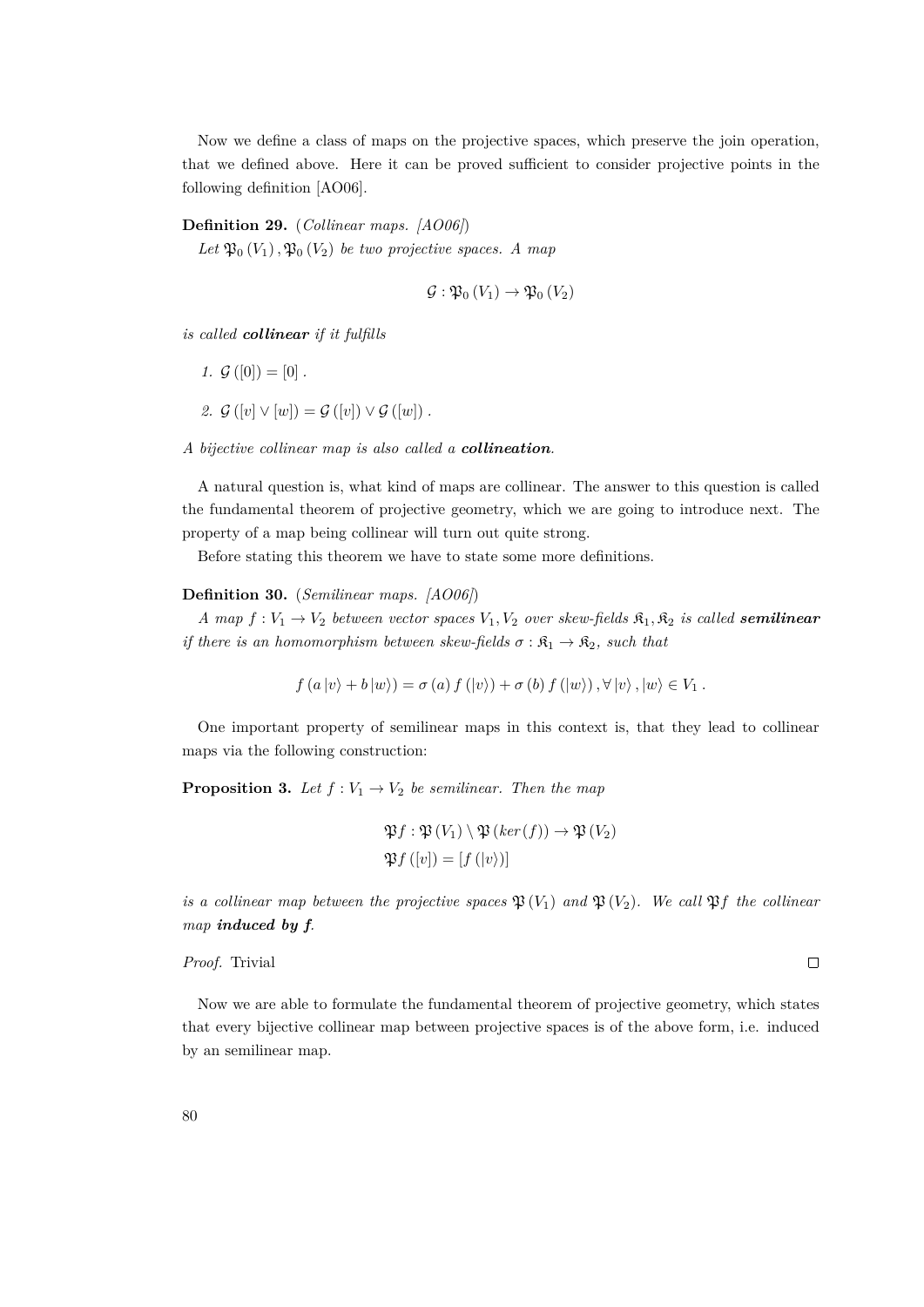**Theorem 25.** (*Fundamental Theorem of Projective Geometry. [\[AO06\]](#page-83-1)*)  $Let \mathfrak{V}_1, \mathfrak{V}_2$  *be vector spaces over skew-fields*  $\mathfrak{K}_1, \mathfrak{K}_2$  *and* 

$$
\mathcal{G}:\mathfrak{P}_0(V_1)\to\mathfrak{P}_0(V_2)
$$

*a bijective collinear map, i.e. a collineation. Then there is a bijective semilinear map*  $f : \mathfrak{V}_1 \rightarrow$  $\mathfrak{V}_2$  *that induces*  $\mathcal{G}$ *, i.e. we have*  $\mathcal{G} = \mathfrak{P}f$ *, as defined in Proposition [3.](#page-79-0)* 

*Proof.* See [\[AO06\]](#page-83-1).

 $\Box$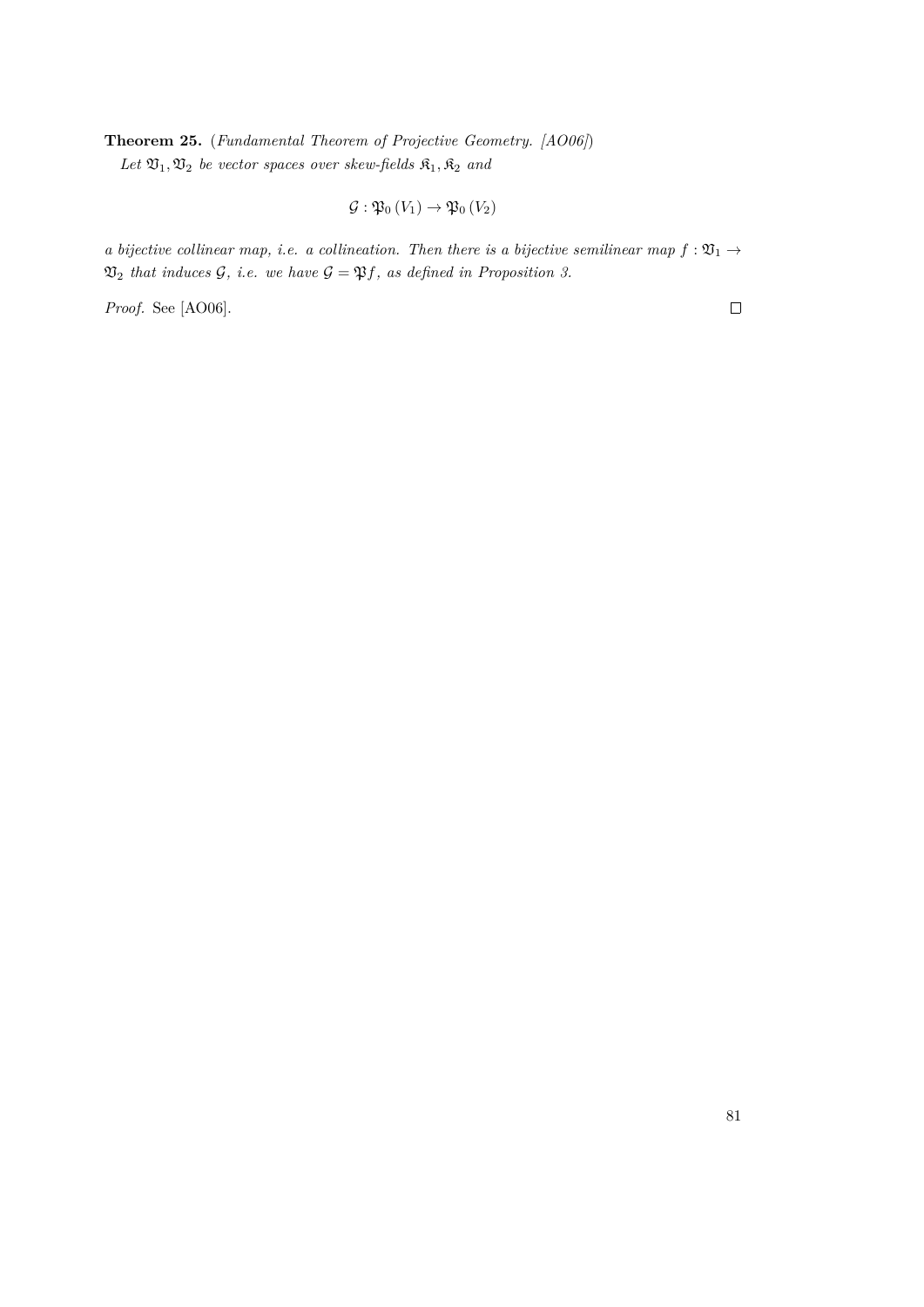# **C. Differential Geometry**

In this Appendix we will provide some results from differential geometry, which are needed for the proof of Theorem [7.](#page-37-0) We will start with the basic definitions, which we then apply to the unitary orbit in which we are interested in. We will follow some of the argumentation in [\[Bha97\]](#page-83-2)

### **Definition 31.** (*Smooth Embedded Manifold*)

*A* subset  $\mathfrak{M} \subseteq \mathbb{R}^n$  *is called a smooth k-dimensional embedded manifold if for every*  $x \in \mathfrak{M}$  *there is an environment*  $\mathfrak{E} \subset \mathbb{R}^n$  *of x and a*  $\mathcal{C}^{\infty}$ *-map* 

$$
F: \mathfrak{E} \to \mathbb{R}^{n-k},
$$

 $such that \mathfrak{E} \cap \mathfrak{M} = F^{-1}(0) \text{ and } rank(J_x F) = n - k.$ 

The unitary orbit of  $A \in \mathfrak{H}_n$ , defined as

$$
\mathfrak{U}_A = \{ B \in \mathfrak{H}_n : B \sim_U A \}
$$

$$
= \{ UAU^\dagger : U \text{ unitary} \}
$$

is indeed a smooth embedded manifold in  $\mathfrak{H}_n \simeq \mathbb{R}^{n^2}$ .

To see this consider the function  $F : \mathfrak{H}_n \to \mathbb{R}$  defined by

$$
F(X) = \|\lambda(X) - \lambda(A)\|_2^2,
$$

where  $\lambda(X) \in \mathbb{R}^n$  denotes the spectrum of  $X \in \mathfrak{H}_n$  in decreasing order. It is easy to see, that this function fulfills the requirements stated in the Definition and that  $F(\mathcal{U}_A) = \{0\}$ , which shows the assumption.

Next we need the definition of tangent space of a manifold.

#### **Definition 32.** (*Tangent space*)

Let  $\mathfrak{M} \subseteq \mathbb{R}^n$  be an embedded manifold. We define the **tangent space** of the manifold  $\mathfrak{M}$  at *point*  $x \in \mathfrak{M}$  *as* 

$$
\mathfrak{T}_x \mathfrak{M} := \{ \gamma'(0) \in \mathbb{R}^n | \ \gamma : (-\epsilon, \epsilon) \to \mathfrak{M} \ \text{differentiable curve with } \gamma(0) = x \} \ .
$$

We will now compute the tangent space  $\mathfrak{T}_A U_A$  to the unitary orbit in the point A. Note that in this setting the differentiable curves in the definition of the tangent space have the form: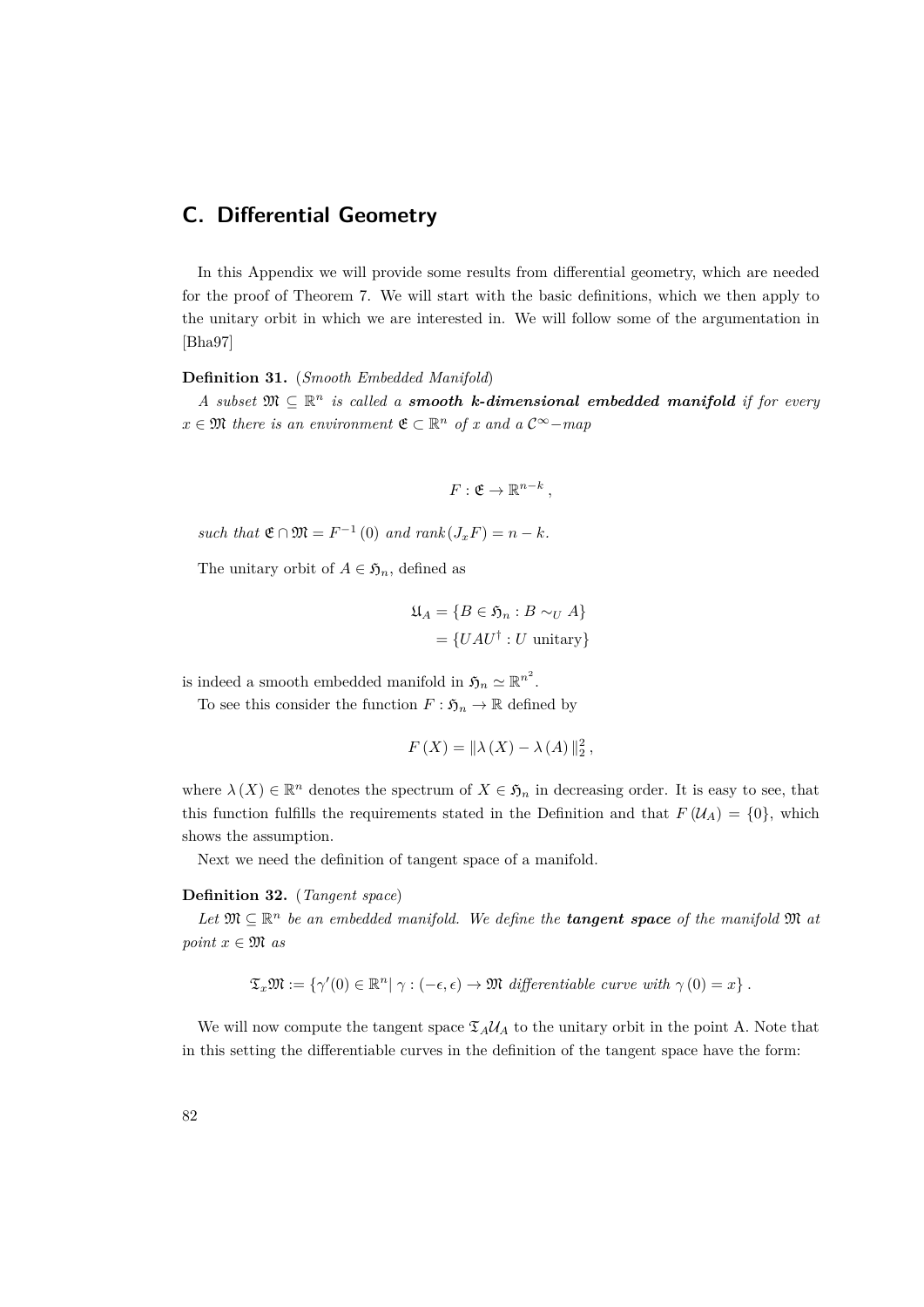$$
\gamma(t) = \mathcal{U}(t) A \mathcal{U}(t)^{\dagger}
$$
  
with a function  $\mathcal{U}: [-\epsilon, \epsilon] \to \mathfrak{U}_n, \mathcal{U}(0) = I$ .

By unitarity we have  $U(t)U(t)^{\dagger} = I$  and by differentiating this expression at  $t = 0$  we get

$$
\mathcal{U}'\left(0\right)=-\mathcal{U}'\left(0\right)^{\dagger},
$$

which means that  $\mathcal{U}'(0)$  is skew-hermitian. Consider the curve

$$
\mathcal{E}(t) = \exp(tS)
$$

for some skew-hermitian matrix S. This curve lies in  $\mathfrak{U}_n$  and fulfills  $\mathcal{E}(0) = I$  and  $\mathcal{E}'(0) = S$ . Thus  $\mathcal E$  is a first order approximant to the curve  $\mathcal U$ , defined above, with  $\mathcal U'(0) = S$ , and therefore both maps describe the same tangent vector S.

Now we can compute the tangent space  $\mathfrak{I}_A \mathfrak{U}_A$  by considering the curves  $\mathcal E$  defined above

 $\gamma(t) = \exp(tS) A \exp(-tS)$ with *S* skew-hermitian *.*

By differentiation we obtain

$$
\mathfrak{T}_A \mathfrak{U}_A = \{ [A, S] : S \text{ skew-hermitian} \},
$$

which we wanted to show in this Appendix.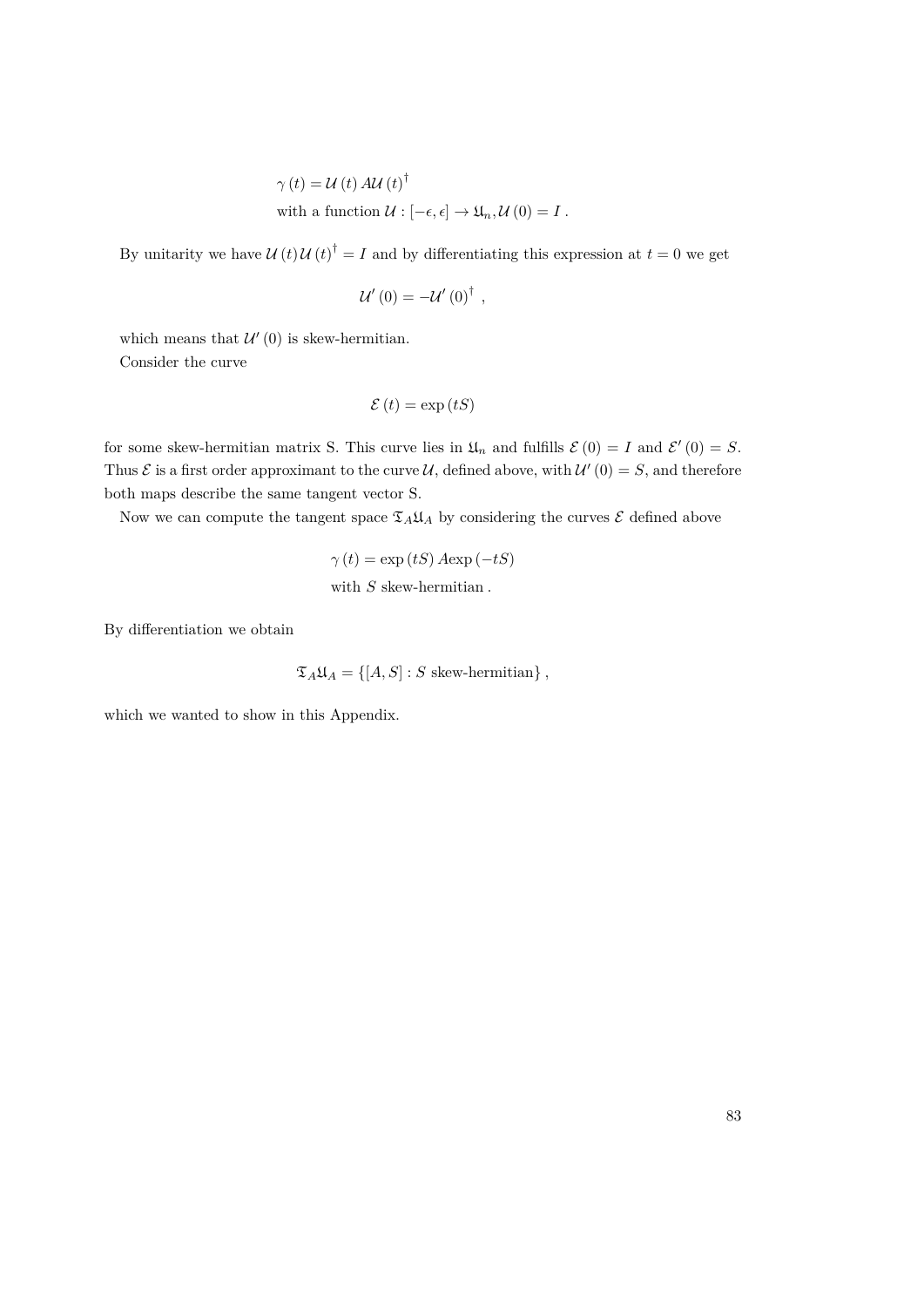# **Bibliography**

- <span id="page-83-1"></span>[AO06] R. Sulanke A.L. Onishchik. Projective and Cayley-Klein Geometries. *Springer*, 2006.
- <span id="page-83-2"></span>[Bha97] R. Bhatia. Matrix Analysis. *Springer*, 169, 1997.
- <span id="page-83-0"></span>[Bha07] R. Bhatia. Positive Definite Matrices. *Princeton University Press*, 2007.
- [CB99] C.A. Fuchs T. Mor E. Rains P.W. Shor J.A. Smolin W.K. Wootters C.H. Bennett, D.P. DiVincenzo. Quantum nonlocality without entanglement. *Phys. Rev. A*, 59(2):1070–1091, 1999.
- [Dev05] I. Devetak. The private classical capacity and quantum capacity of a quantum channel. *IEEE Trans. on Inf. Theory*, 51:44–55, 2005.
- [DK04] R.F. Werner D. Kretschmann. Tema con variazioni: quantum channel capacity. *New J. of Phys.*, 6:26, 2004.
- [GS12] J.A. Smolin G. Smith. Detecting Incapacity of a Quantum Channel. *Phys. Rev. Lett.*, 108:230507, 2012.
- [GV02] R.F. Werner G. Vidal. Computable measure of entanglement. *Phys. Rev. A*, 65:032314, 2002.
- [Her56] I.N. Herstein. Jordan Homomorphisms. *Trans. of the Americ. Math. Soc.*, 81:331–341, 1956.
- [Hia87] F. Hiai. Similarity Preserving Linear Maps on Matrices. *Lin. Alg. and its Appl.*, 97:127–139, 1987.
- [JH85] L. Rodman J.W. Helton. Signature Preserving Linear Maps of Hermitian Matrices. *Lin. and Multilin. Alg.*, 17:29–37, 1985.
- [Llo97] S. Lloyd. Capacity of the noisy quantum channel. *Phys. Rev. A*, 55:1613–1622, 1997.
- [LM10] M. Ziman L. Moravcikova. Entanglement annihilating and entanglement breaking channels. *J.Phys.A: Math. Theor.*, 43:275306, 2010.
- [LS] K.Zyczkowski Ł. Skowronek, E. Størmer. Cones of positive maps and their duality relations. *J. of Math. Phys.*, 50(6).
- [LS12] E. Størmer Ł. Skowronek. Choi matrices, norms and entanglement associated with positive maps on matrix algebras. *J. of Func. Ana.*, 262:639–647, 2012.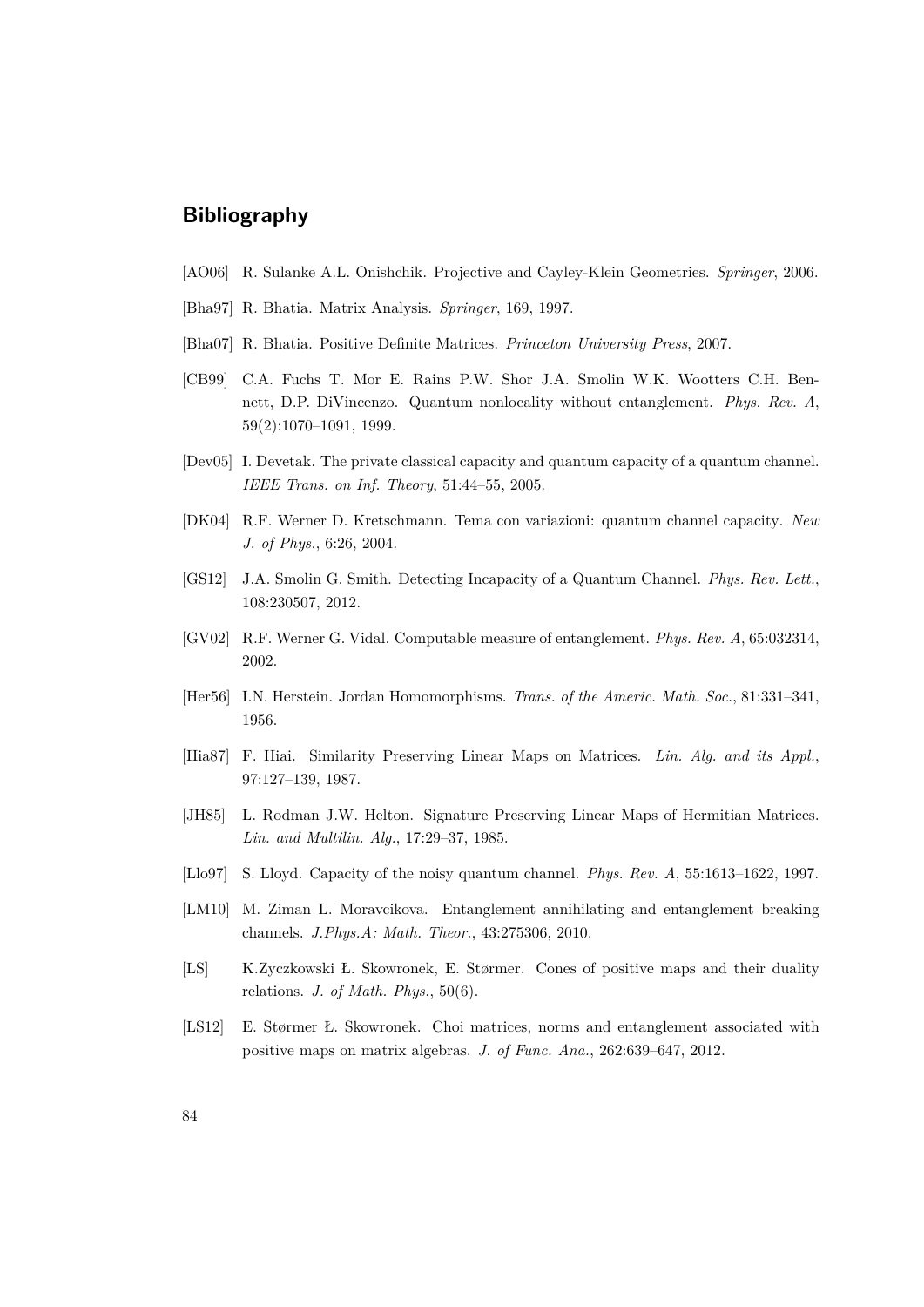- [MH98] R. Horodecki M. Horodecki, P. Horodecki. Mixed-state entanglement and distillation: is there a "bound" entanglement in nature? *Phys. Rev. Lett.*, 80(24):5239–5242, 1998.
- [MH99] P. Horodecki M. Horodecki. Reduction criterion of seperability and limits for a class of protocols of entanglement distillation. *Phys. Rev. A*, 59(6):4206–4216, 1999.
- [MN07] I.L. Chuang M.A. Nielsen. Quantum Computation and Quantum Information. *Cambridge University Press*, 2007.
- [Mol98] L. Molnar. An algebraic approach to Wigner's unitary-antiunitary theorem. *Journ. of the Austr. Math. Soc.*, 65(3):354–369, 1998.
- <span id="page-84-0"></span>[Pau03] V.I. Paulsen. Completely Bounded Maps and Operator Algebras. *Cambridge University Press*, 2003.
- [RD09] Y. Xin M. Ying R. Duan, Y. Feng. Distinguishability of Quantum States by Separable Operations. *IEEE Trans. on Inf. Theory*, 55(3):1320–1330, 2009.
- [Roc97] R. Rockafellar. Convex Analysis. *Princeton University Press*, 1997.
- [Sem08] P. Semrl. Characterizing Jordan Automorphisms of Matrix Algebras Through Preserving Properties. *Operators and Matrices*, 2(1):125–136, 2008.
- [SF12] M.Ziman S.N. Filippov, T. Rybar. Local two-qubit entanglement-annihilating channels. *Phys. Rev. A*, 85:012303, 2012.
- [Sha48] C.E. Shannon. A Mathematical Theory of Communication. *Bell Sys. Tech. Jour.*, 27:379–423, 1948.
- [Sko11] Ł. Skowronek. Cones with a mapping cone symmetry in the finite dimensional case. *Lin. Alg. and its Appl.*, 435:361–370, 2011.
- [SP92] R. Loewy C.K. Lie N.K. Tsing B. McDonald L. Beasly S. Pierce, M.H. Lim. A survey on linear preserver problems. *Lin. and Multilin. Alg*, 33(1-2), 1992.
- [Stø09] E. Størmer. Mapping Cones of positive maps. *http://arxiv.org/abs/0906.0472*, 2009.
- [Stø10] E. Størmer. Tensor powers of 2-positive maps. *J. of Math. Phys.*, 51(10), 2010.
- [Stø11] E. Størmer. Tensor products of positive maps of matrix algebras. *http://arxiv.org/abs/1101.2114*, 2011.
- [Wer89] R.F. Werner. Quantum States with Einstein-Podolsky-Rosen correlations admitting a hidden-variable model. *Phys. Rev. A*, 40(8):4277–4281, 1989.
- [Wil12] M.M. Wilde. From Classical to Quantum Channel Theory. *arXiv:1106.1445v4*, 2012.
- [Wol12] M.M. Wolf. Quantum Channels and Operations. *Skript*, 2012.